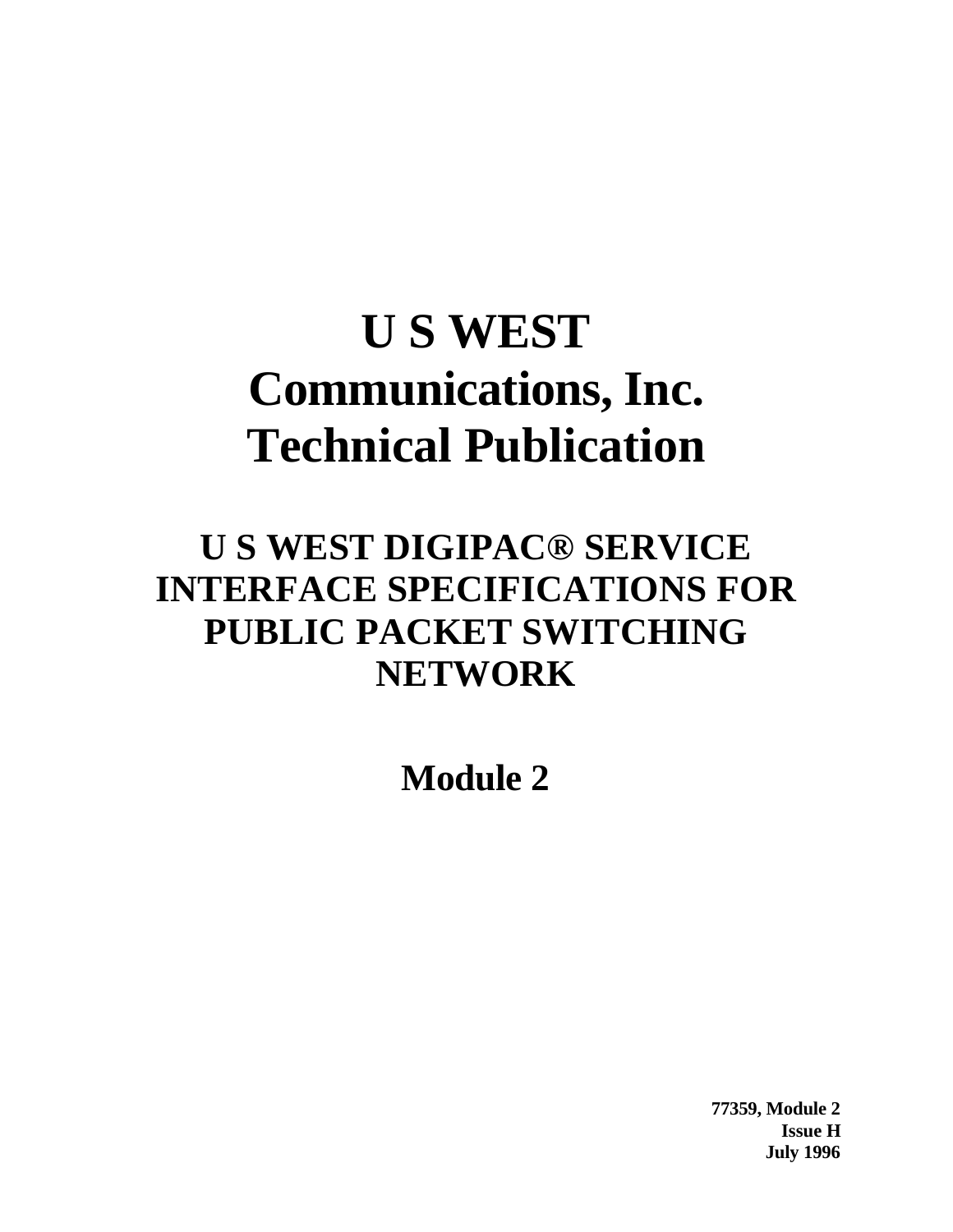# **U S WEST Communications, Inc. Technical Publication**

# **U S WEST DIGIPAC® SERVICE INTERFACE SPECIFICATIONS FOR PUBLIC PACKET SWITCHING NETWORK**

**Module 2**

**Copyright 1988, 1990, 1991, 1993, 1994, 1996 77359, Module 2 All Rights Reserved Issue H Printed In U.S.A. July 1996**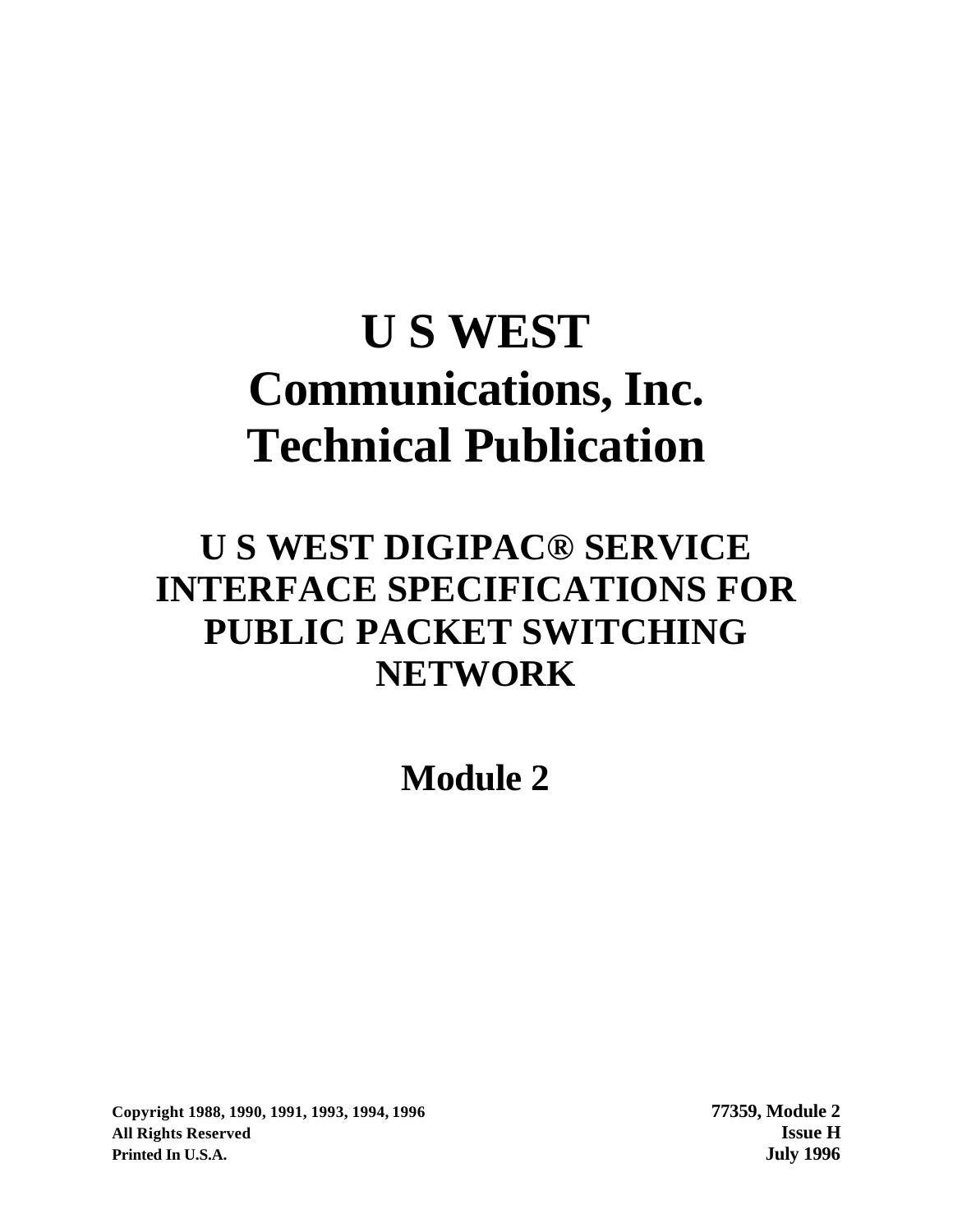#### **NOTICE**

This Technical Publication describes the interface protocols necessary for:

- asynchronous terminals and hosts (Module 1)
- X.25 terminals and hosts (Module 2)
- X.75 connections with Interexchange Carriers to communicate via the Packet Switched Public Data Network (PSPDN) (Module 3)
- dial-up access for X.25 devices using the X.32 recommendation (Module 4) and
- Point of Sales terminal to host communications using T3POS protocol (Module 5).

U S WEST Communications, Inc. reserves the right to revise this document for any reason, including but not limited to, conformity with standards promulgated by various governmental or regulatory agencies; utilization of advances in the state of the technical arts; or to reflect changes in the design of equipment, techniques, or procedures described or referred to herein.

Liability to anyone arising out of use or reliance upon any information set forth herein is expressly disclaimed, and no representation or warranties, expressed or implied, are made with respect to the accuracy or utility of any information set forth herein.

This document is not to be construed as a suggestion to any manufacturer to modify or change any of its products, nor does this publication represent any commitment by U S WEST Communications, Inc. to purchase any specific products. Further, conformance to this publication does not constitute a guarantee of a given supplier's equipment and/or its associated documentation.

Future issues of Technical Publication 77359 will be announced to the industry at least 45 days prior to the issuance date. This notice, which will come through our standard customer notification channels, will allow the customer time to comment on the proposed revisions.

Ordering information for U S WEST Technical Publications can be obtained from the Reference Section of this document.

If further information is required, please contact:

U S WEST Business Resources, Inc. Manager - Information Release 1801 California, Rm. 1320 Denver, CO 80202 (303) 297-7640

Throughout this publication, the term U S WEST signifies U S WEST Communications, Inc.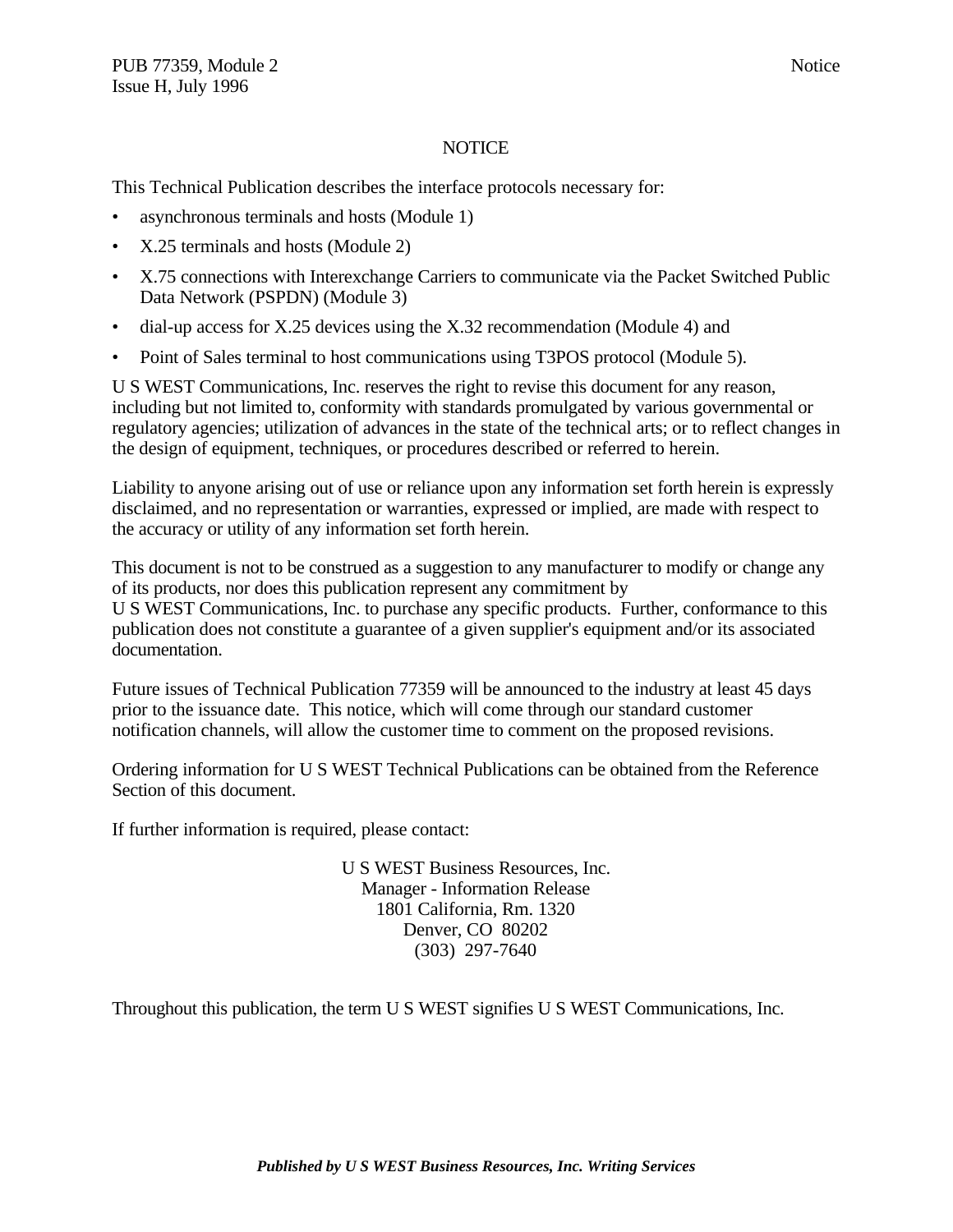#### **COMMENTS**

#### PLEASE TEAR OUT AND SEND YOUR COMMENTS/SUGGESTIONS TO:

#### U S WEST BUSINESS RESOURCES, INC. Manager - Writing Services 1801 California, Room 1320 Denver, Colorado 80202 (303) 297-7640

Information from you helps us to improve our Publications. Please take a few moments to answer the following questions and return to the above address.

| Was this Publication valuable to you in determining<br>our requirements?                                                                                | YES        | NO |
|---------------------------------------------------------------------------------------------------------------------------------------------------------|------------|----|
| Was the information accurate and up-to-date?                                                                                                            | YES        | NO |
| Was the information easily understood?                                                                                                                  | YES        | NO |
| Were the contents logically sequenced?                                                                                                                  | YES        | NO |
| Were the printed pages legible?                                                                                                                         | <b>YES</b> | NO |
| Do you feel the description in the Catalog of Technical<br>Information and/or Digest of Technical Information<br>adequately described this Publication? | YES        | NO |

If you answered NO to any of the questions and/or if you have any other comments or suggestions, please explain:

| (Attach additional sheet, if necessary) |
|-----------------------------------------|
|                                         |
|                                         |
|                                         |
|                                         |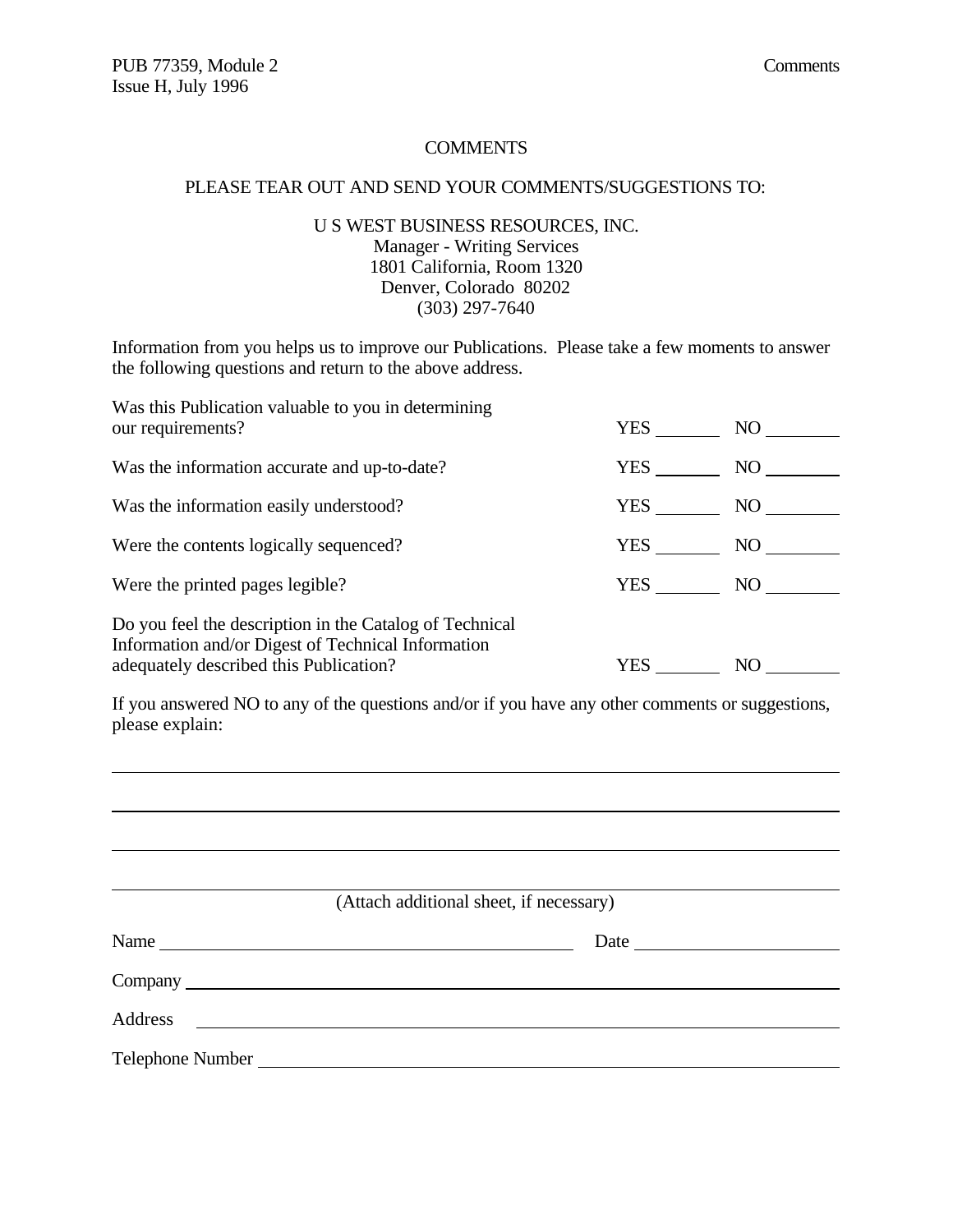#### **CONTENTS**

### **Chapter and Section Page** 1. Introduction......................................................................................................................1-1 1.1 Overview.............................................................................................................1-1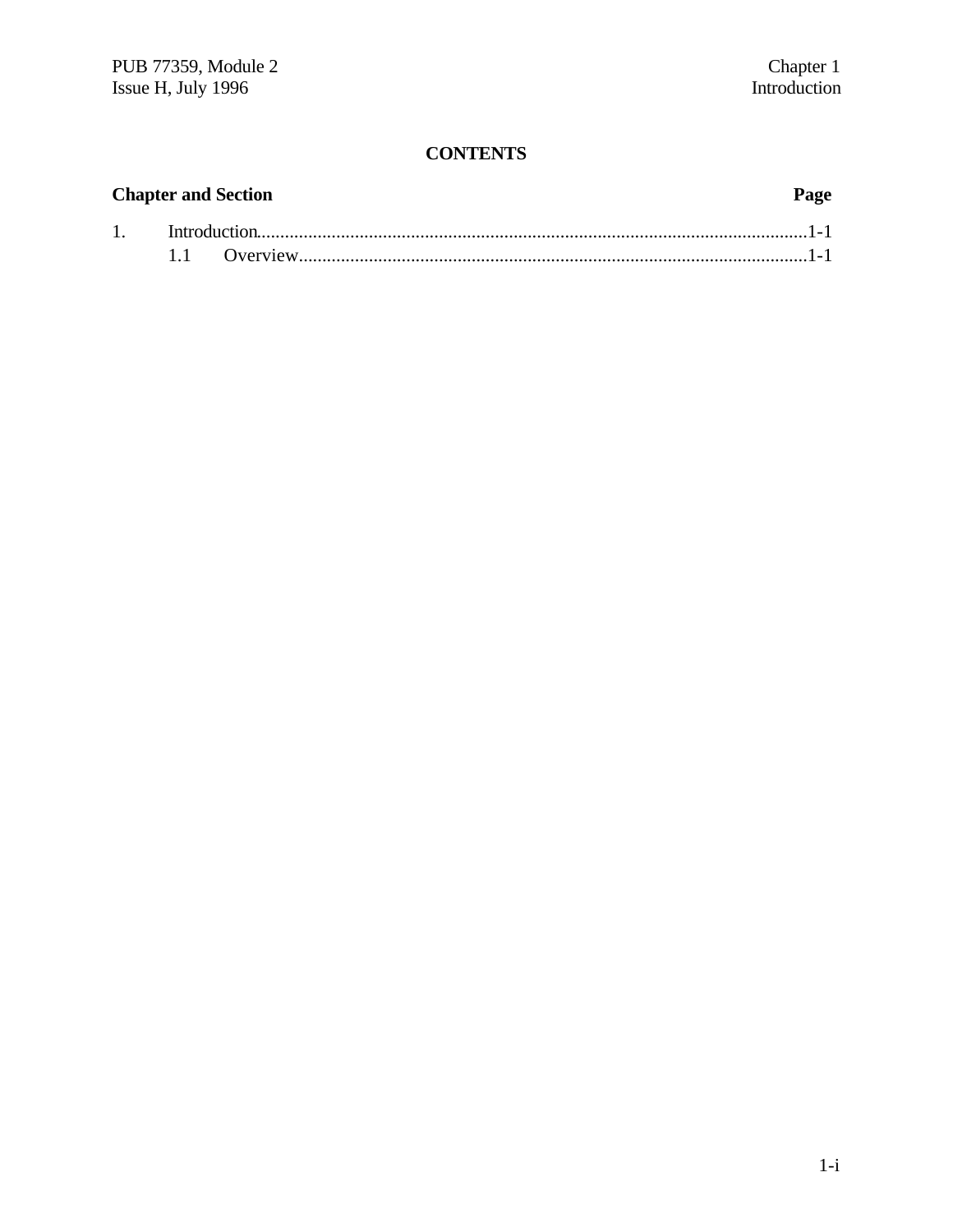#### **1. Introduction**

#### **1.1 Overview**

This Technical Publication describes the interface protocols necessary for:

- Asynchronous terminals and hosts (Module 1)
- X.25 terminals and hosts (Module 2)
- X.75 connections with Inter-exchange Carriers to communicate via the Packet Switched Public Data Network (PSPDN) (Module 3)
- Dial-up access for X.25 devices using the X.32 recommendation (Module 4) and
- Point of Sales terminal to host communications using T3POS protocol (Module 5).

Network level signaling messages are transmitted as American Standard Code for Information Interchange (ASCII) text. The terms used herein are consistent with the text of the International Telecommunications Union (ITU), formerly International Telegraph and Telephone Consultative Committee (CCITT), Recommendations specified in this document. All reference in this Technical Publication to ITU recommendations are per the 1988 issue "blue book", unless specified otherwise.

The asynchronous interface is based on ITU Recommendation X.28 which defines the protocol between the asynchronous device and the PSPDN. The asynchronous Data Termination Equipment (DTE)/X.25 DTE interface is based on ITU Recommendation X.29 which specifies the protocol between the packet-mode DTE and the PSPDN. ITU Recommendation X.3 defines a Packet Assembly/Disassembly (PAD) facility in a PSPDN. The X.25 interface is based on ITU Recommendation X.25 which defines the protocol between the X.25 DTE and the PSPDN. The X.75 interface is based on ITU Recommendation X.75 which defines the protocol between the Inter-exchange Carriers, data service providers and the PSPDN. The X.32 interface is based on ITU Recommendation X.32 which defines the protocol and procedures for an X.25 DTE to access the PSPDN using a Dial-up connection, either to originate or terminate X.25 calls.

The T3POS interface defines the protocol, procedures, and PAD function within the PSPDN to allow Point of Sale (POS) terminals to use the Packet Network as a means to access Credit Card Association (CCA) hosts or Information Service Providers (ISP).

A table of all acronyms used in this Technical Publication can be found in Chapter 5.

All changes and reissues of this Technical Publication will be made on a U S WEST wide basis.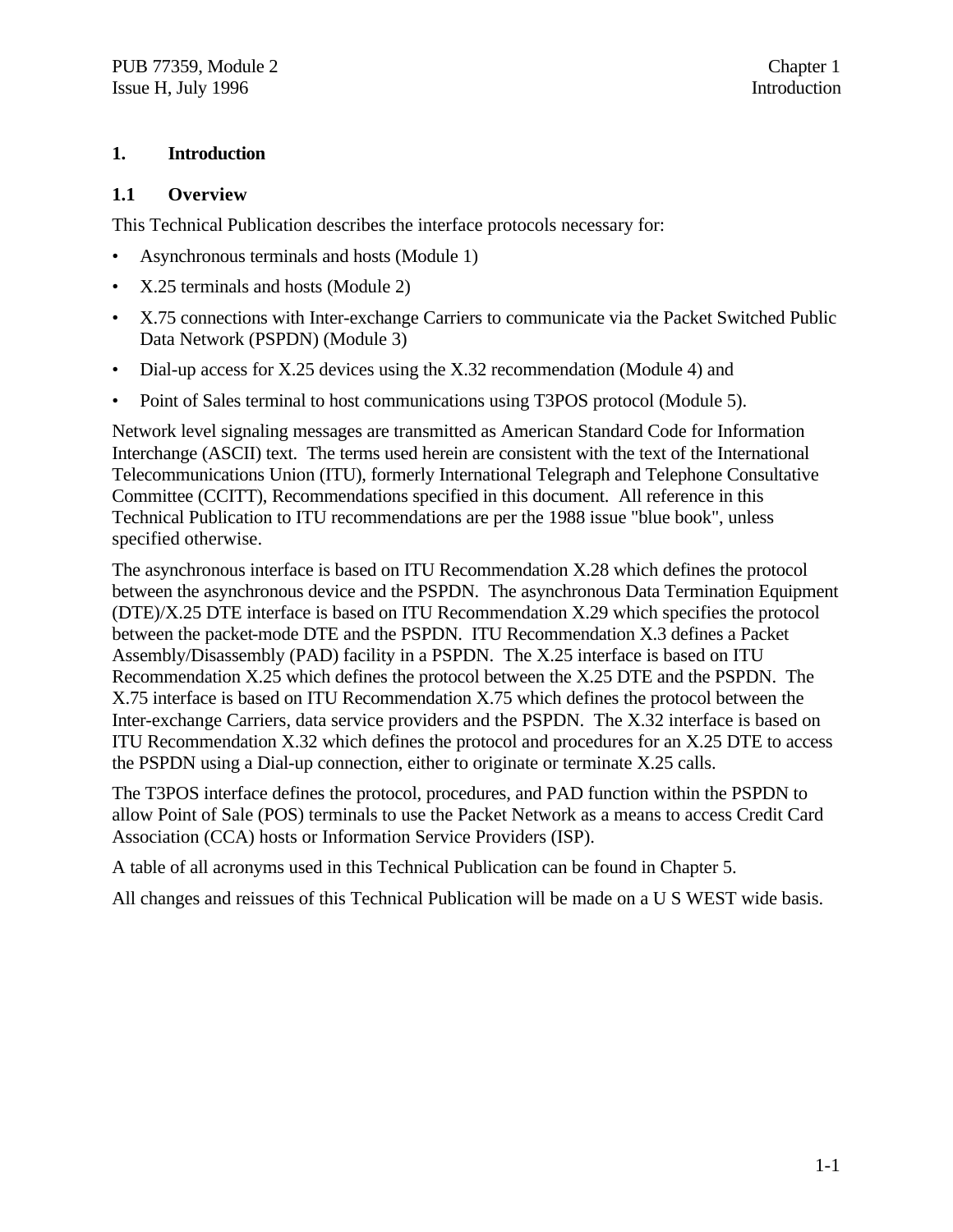### **CONTENTS**

|    |     | <b>Chapter and Section</b> |                                                       | Page |
|----|-----|----------------------------|-------------------------------------------------------|------|
| 2. |     |                            |                                                       |      |
|    | 2.1 |                            |                                                       |      |
|    | 2.2 |                            |                                                       |      |
|    | 2.3 |                            |                                                       |      |
|    |     | 2.3.1                      |                                                       |      |
|    |     | 2.3.2                      |                                                       |      |
|    |     | 2.3.3                      |                                                       |      |
|    |     | 2.3.4                      |                                                       |      |
|    |     | 2.3.5                      |                                                       |      |
|    | 2.4 |                            |                                                       |      |
|    |     | 2.4.1                      |                                                       |      |
|    |     | 2.4.2                      |                                                       |      |
|    |     | 2.4.3                      |                                                       |      |
|    |     | 2.4.4                      |                                                       |      |
|    |     | 2.4.5                      |                                                       |      |
|    |     | 2.4.6                      |                                                       |      |
|    |     | 2.4.7                      |                                                       |      |
|    |     | 2.4.8                      | Significance of DCE (PSPDN) Clear, Reset, and Restart |      |
|    |     |                            |                                                       |      |
|    |     | 2.4.9                      |                                                       |      |
|    |     |                            |                                                       |      |
|    |     |                            |                                                       |      |
|    | 2.5 |                            |                                                       |      |
|    |     | 2.5.1                      |                                                       |      |
|    |     | 2.5.2                      |                                                       |      |
|    | 2.6 |                            |                                                       |      |
|    |     | 2.6.1                      |                                                       |      |
|    |     |                            |                                                       |      |
|    |     | 2.6.3                      |                                                       |      |
|    | 2.7 |                            |                                                       |      |
|    |     |                            |                                                       |      |
|    |     | 2.7.2                      |                                                       |      |
|    |     | 2.7.3                      |                                                       |      |
|    |     | 2.7.4                      |                                                       |      |
|    |     | 2.7.5                      |                                                       |      |
|    |     | 2.7.6                      |                                                       |      |
|    |     | 2.7.7                      |                                                       |      |
|    |     | 2.7.8                      |                                                       |      |
|    |     | 2.7.9                      |                                                       |      |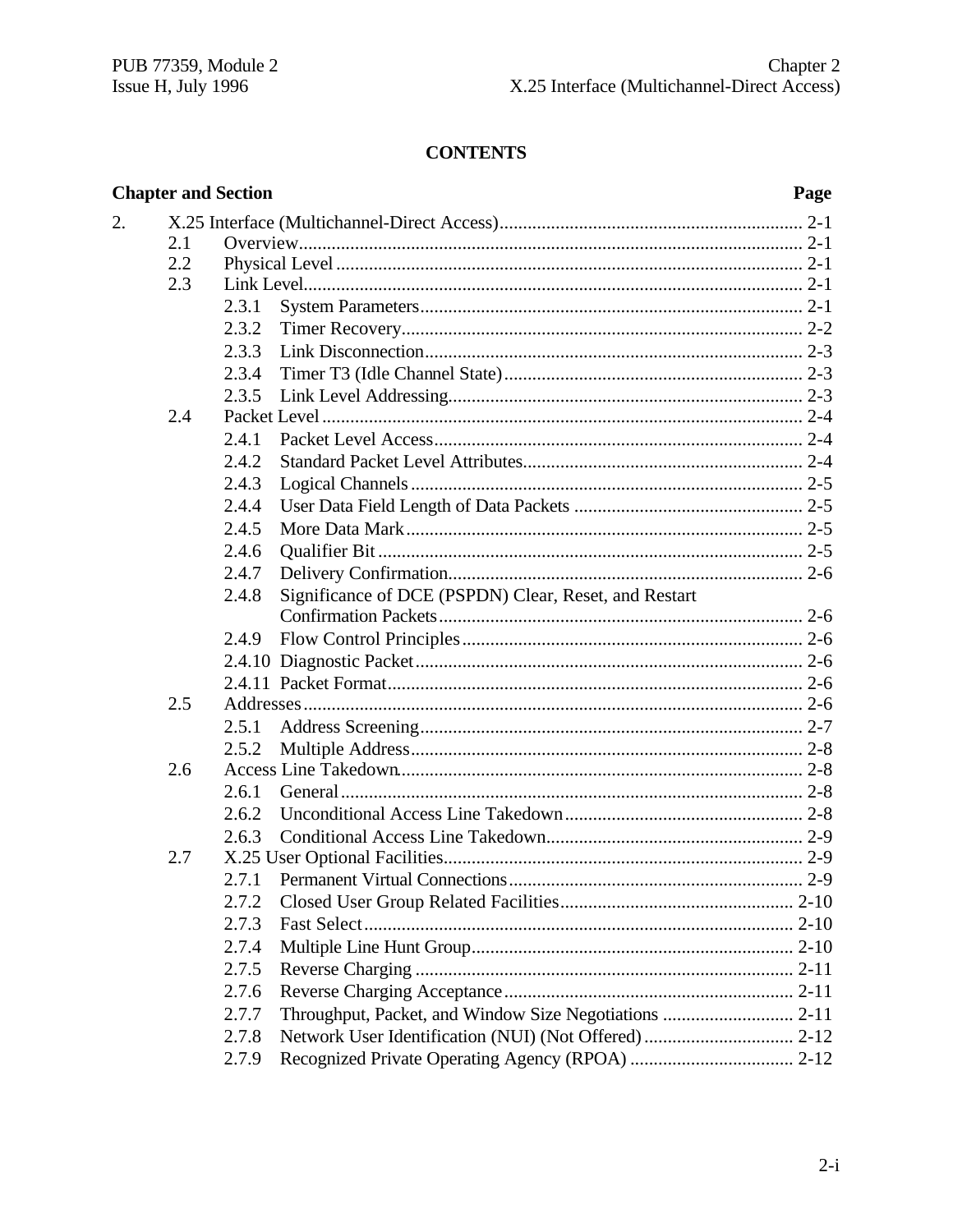#### **CONTENTS** (Continued)

#### **Chapter and Section Page**

|               | 2.8 |       |                                                           |  |  |  |  |
|---------------|-----|-------|-----------------------------------------------------------|--|--|--|--|
|               |     | 2.8.1 |                                                           |  |  |  |  |
|               |     | 2.8.2 |                                                           |  |  |  |  |
|               |     | 2.8.3 |                                                           |  |  |  |  |
|               |     | 2.8.4 |                                                           |  |  |  |  |
|               | 2.9 |       |                                                           |  |  |  |  |
|               |     | 2.9.1 |                                                           |  |  |  |  |
|               |     | 2.9.2 |                                                           |  |  |  |  |
|               |     | 2.9.3 |                                                           |  |  |  |  |
|               |     | 2.9.4 |                                                           |  |  |  |  |
|               |     | 2.9.5 |                                                           |  |  |  |  |
|               |     | 2.9.6 |                                                           |  |  |  |  |
|               |     | 2.9.7 | Formats For Facility Fields And Registration Fields  2-69 |  |  |  |  |
|               |     | 2.9.8 |                                                           |  |  |  |  |
| <b>Figure</b> |     |       |                                                           |  |  |  |  |
| $2 - 1$       |     |       |                                                           |  |  |  |  |
| <b>Tables</b> |     |       |                                                           |  |  |  |  |
| $2 - 1$       |     |       |                                                           |  |  |  |  |
| $2 - 2$       |     |       |                                                           |  |  |  |  |
| $2 - 3$       |     |       |                                                           |  |  |  |  |
| $2 - 4$       |     |       |                                                           |  |  |  |  |
| $2 - 5$       |     |       |                                                           |  |  |  |  |
| $2 - 6$       |     |       |                                                           |  |  |  |  |
| $2 - 7$       |     |       |                                                           |  |  |  |  |
| $2 - 8$       |     |       |                                                           |  |  |  |  |
| $2 - 9$       |     |       |                                                           |  |  |  |  |

2-10 Formats For Facility Fields and Registration Fields.................................................... 2-70 2-11 X.25 CCITT Annex Compliance................................................................................... 2-74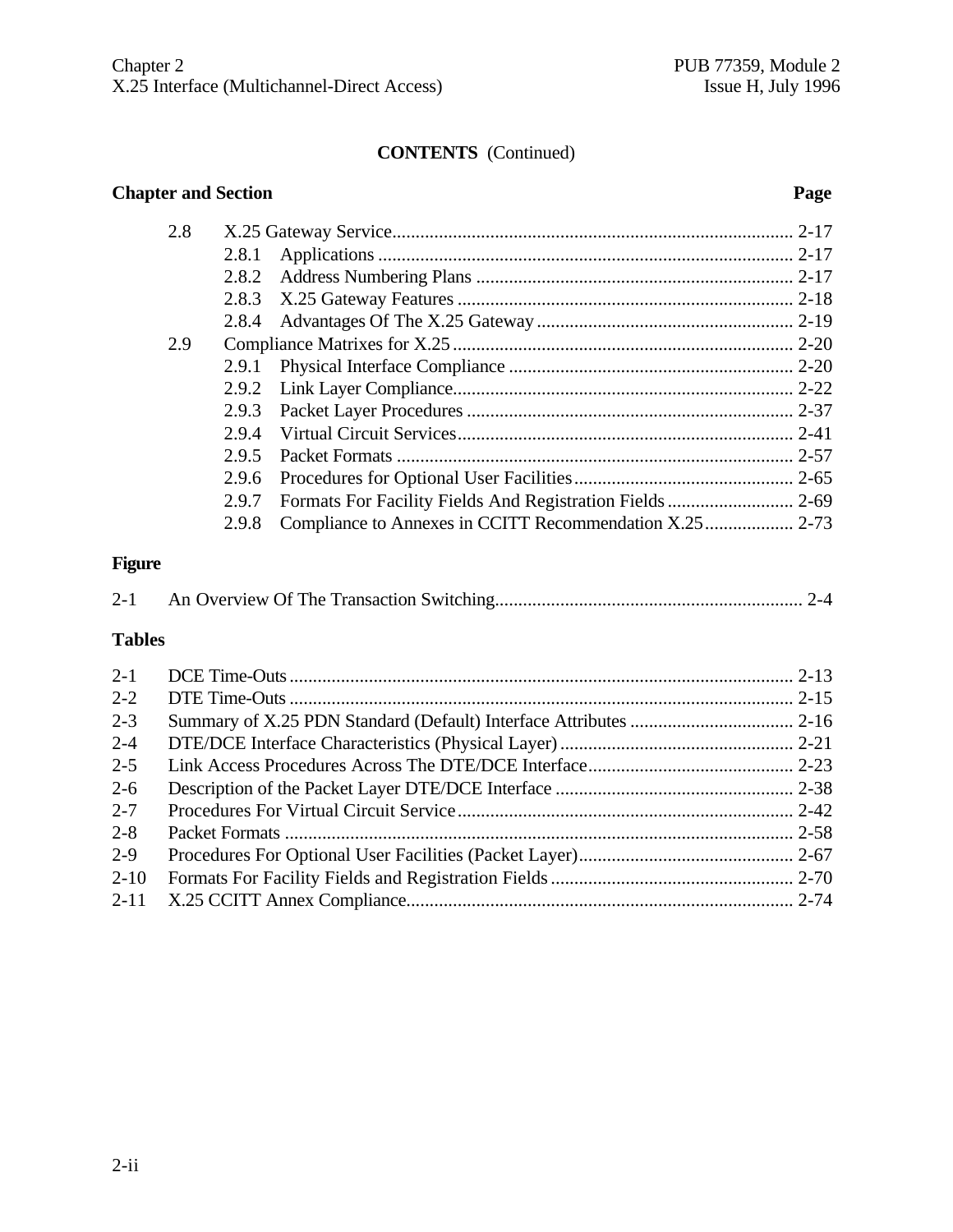#### **2. X.25 Interface (Multichannel-Direct Access)**

#### **2.1 Overview**

This Chapter describes the service provided by the X.25 Interface of the Packet Switched Public Data Network (PSPDN). The interface (based on the 1988 International Telegraph and Telephone Consultative Committee (CCITT) Recommendation X.25) defines the interface between Data Terminal Equipment (DTE) and Data Circuit-Terminating Equipment (DCE) for terminals or hosts operating in the packet mode on a PSPDN. Where there are differences in the operation of the U S WEST X.25 Interface function and the 1988 X.25 Recommendation it will be noted in the text as well as a compliance matrix at the end of this chapter. The X.25 interface supports Switched Virtual Calls (SVC) and Permanent Virtual Circuits (PVC). The interface also supports Reverse Charging and Closed User Groups. The interface specifications for communications between an X.25 host and an asynchronous DTE is specified in Module 1, Chapter 2, Section titled "Interface Procedures (Asynchronous DTE to X.25 DTE)". These specifications are based on CCITT Recommendation X.29.

#### **2.2 Physical Level**

The X.25 interface is available at data rates of 2400 bit/s to 9600 bit/s using a voice grade data channel or digital data channel; and at 56 kbit/s using a digital data channel (see Table 2-3). Details on the physical interfaces available on DIGIPAC® are found in Chapter 4.

**Note:** The following link and packet level specification items refer to parts of the 1980, 1984 and 1988 CCITT Recommendation X.25. Information is also provided on system parameter options (see Tables 2-1, 2-2 and 2-3).

#### **2.3 Link Level**

The link level access protocol controls data transmission across the access link. Both information and control are transferred across the access link in transmission units called frames. Frame structure and procedures are in accordance with Link Access Procedures Balanced (LAPB) described in section 2 of the 1988 CCITT Recommendation X.25

#### **2.3.1 System Parameters (see Table 2-3)**

#### **Timer 1**

Timer T1, commonly referred to as the frame response timer, is used to retransmit frames if no frame acknowledgment is received within the timed interval. The period of Timer T1, at the end of which re-transmission of a frame may be initiated, will take into account whether T1 is started at the beginning or the end of the transmission of a frame. The period of Timer T1 is agreed to at subscription time with U S WEST, and may be set in increments of .01 Seconds.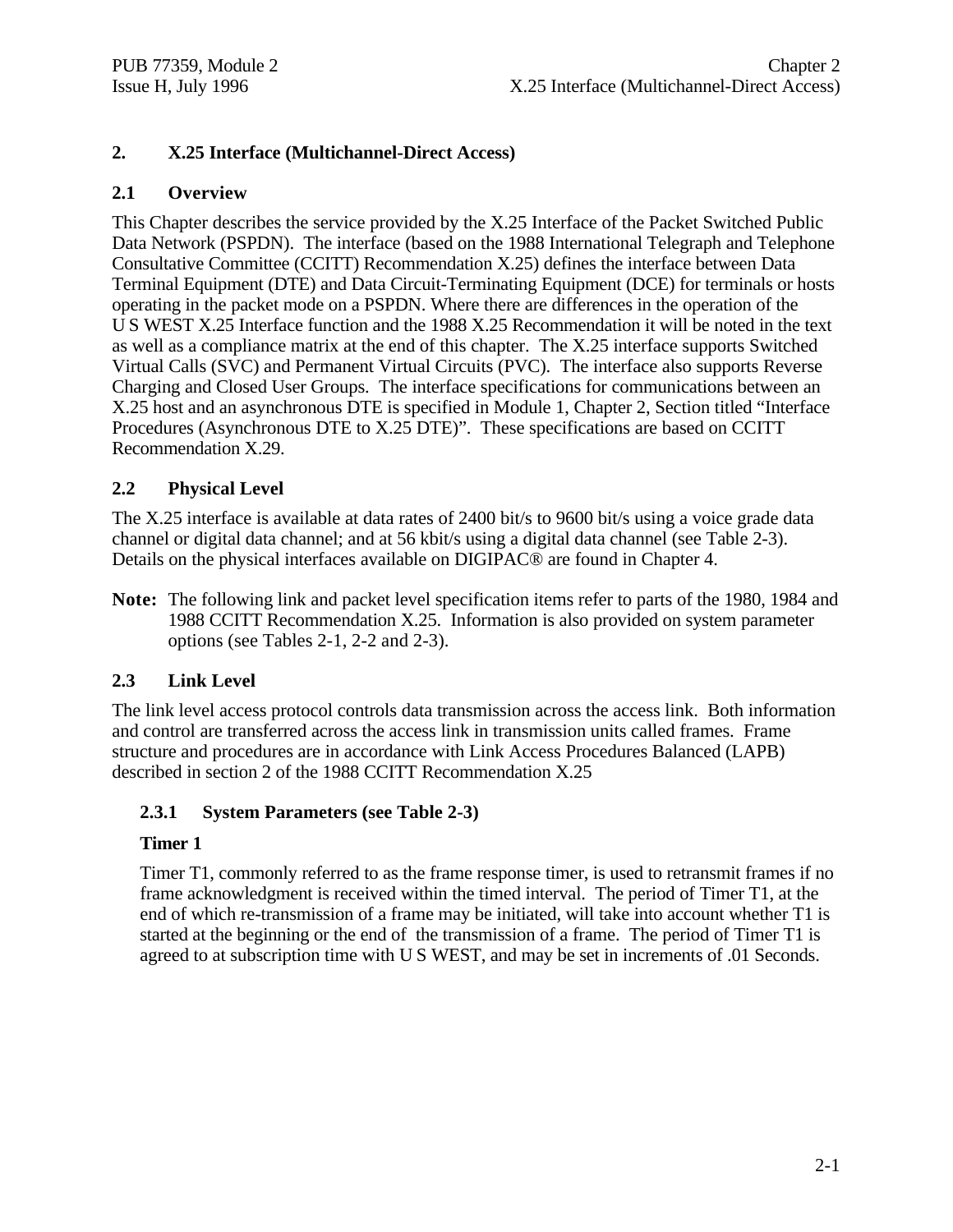The value of DCE Timer T1 for the DIGIPAC® network may be between 0 and 655 seconds and the default value equals 3 seconds.

Proper operation of link procedure requires that transmitter's (DTE or DCE) Timer T1 be greater than the maximum time between transmission of frames (Set Asynchronous Balanced Mode (SABM), Disconnect (DISC), Information (I) or supervisory command, or Disconnect Mode (DM) or Frame Reject (FRMR) response) and the reception of the corresponding frame returned as an answer to that frame (Unnumbered Acknowledgment (UA), DM or acknowledging frame). Therefore, the DTE or DCE receiver should not delay the response or acknowledging frame returned to one of the above frames by more than a value T2, where T2 is a system parameter.

#### **Parameter T2**

Parameter or Timer T2 is used to delay the acknowledgment of incoming I-frames to enforce frame level piggybacking of acknowledgment frames to I-frames. The DCE or DTE will not delay the response or acknowledging frame returned to a command by more than value of T2. The value T2 should always be less than the value of T1. When setting this value, the round trip propagation delay of the access line should be added to the value of T2 and the result should be less than the value of T1. The value of T2 for DIGIPAC® has a range of 100-1000 milliseconds and OFF and is set to a default value of 400 milliseconds

#### **Parameter N2**

Parameter N2, commonly called the retransmit limit, is used to specify the number of times a frame is retransmitted before other recovery action is taken. The range of values for the number (N2) of attempts made by the DTE to complete the successful transmission of a frame to the PSPDN is from 1 to 15. The default value of this parameter is set to 10 unless the subscriber requests otherwise.

#### **Parameter N1**

This field specifies the maximum number of bits (excluding flags and bits inserted for transparency) that can be contained in each I-frame. The highest value that can be used is 16440. The default value of this field is set to 2120 bits in order to accommodate a packet of 256 octets.

#### **Parameter k**

This field specifies the maximum number of sequentially numbered I-frames that can be outstanding (unacknowledged) at any given time. This is nominally set to 7 if module 8 service is specified, or 127 if module 128 service is specified. The default value of k in the DIGIPAC® network is 7.

#### **2.3.2 Timer Recovery**

DIGIPAC® supports timer recovery procedures specified in 1988 CCITT X.25 Paragraph 2.4.5.9.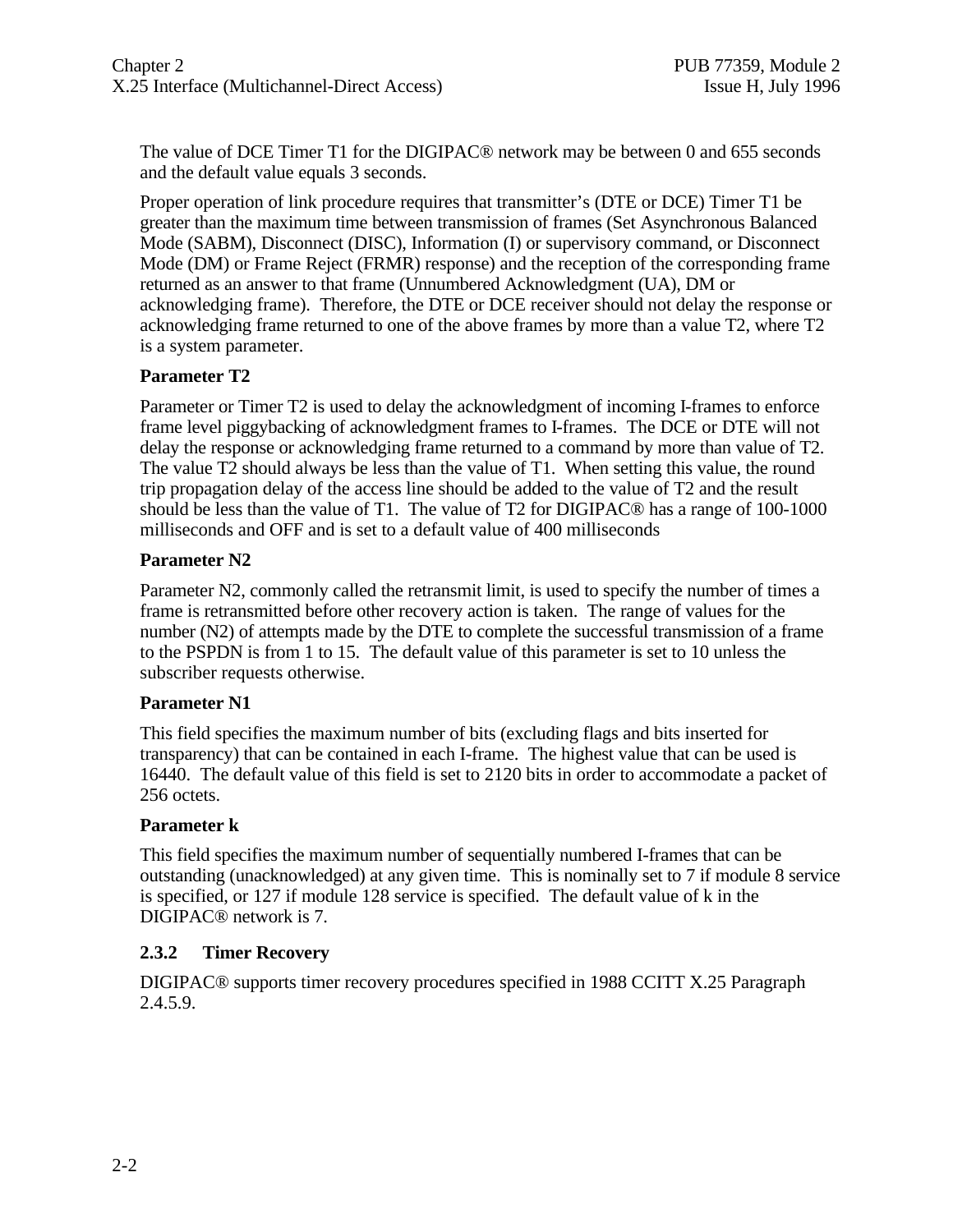#### **2.3.3 Link Disconnection**

During the information transfer phase, the frame reject condition or the disconnected phase, the DTE shall indicate disconnecting of the link by transmitting a DISC command to the PSPDN. When receiving a DISC command during the information transfer phase or the frame reject condition, the PSPDN will return a UA response to the DTE and enter the disconnected phase.

When the PSPDN wishes to disconnect the link, it will send the DISC command with the P bit set to 1 and start Timer T1. Upon reception of the UA or DM response, with Final bit (F) set to 1, from the DTE, the PSPDN will stop its Timer T1. Should Timer T1 expire before reception of the UA or DM responses from the DTE, the PSPDN will retransmit the DISC command and restart Timer T1. After transmission of the DISC command N2 times by the PSPDN, recovery action will be initiated.

#### **2.3.4 Timer T3 (Idle Channel State)**

Timer T3 is used to indicated to the packet layer that there has been an excessively long idle time. Timer T3 (Idle Channel State) is supported on the DIGIPAC® network and is started when no level two activity is detected (no flags sent or received). If the timer expires it will start link recovery actions. The range of values for this timer is from 1-655 seconds and OFF in increments of 1 second. The default value of Timer T3 is set to 15 seconds.

In addition, an idle probe timer is available. This timer is started when there is no activity on the link (valid frames sent or received.). When the timer expires a command level Receive Ready/Receive Not Ready (RR/RNR) with the poll bit set will be sent to check the conditions of the link. The range of values for this timer is from 1-655 seconds and OFF in increments of 1 second. The default value of this timer is set to OFF.

#### **2.3.5 Link Level Addressing**

The address field identifies a frame as either a command or a response. A command frame contains the address of the DCE or DTE to which the command is being sent. A response frame contains the address of the DCE or DTE sending the frame.

Frames containing commands transferred from the DCE to the DTE will contain the address "A" for the single link operation. Frames containing responses transferred from the DTE to the DCE shall contain the address "A" for the single link operation.

Frames containing commands transferred from the DTE to the DCE shall contain the address "B" for the single link operation. Frames containing responses transferred from the DCE to the DTE will contain the address B for the single link operation.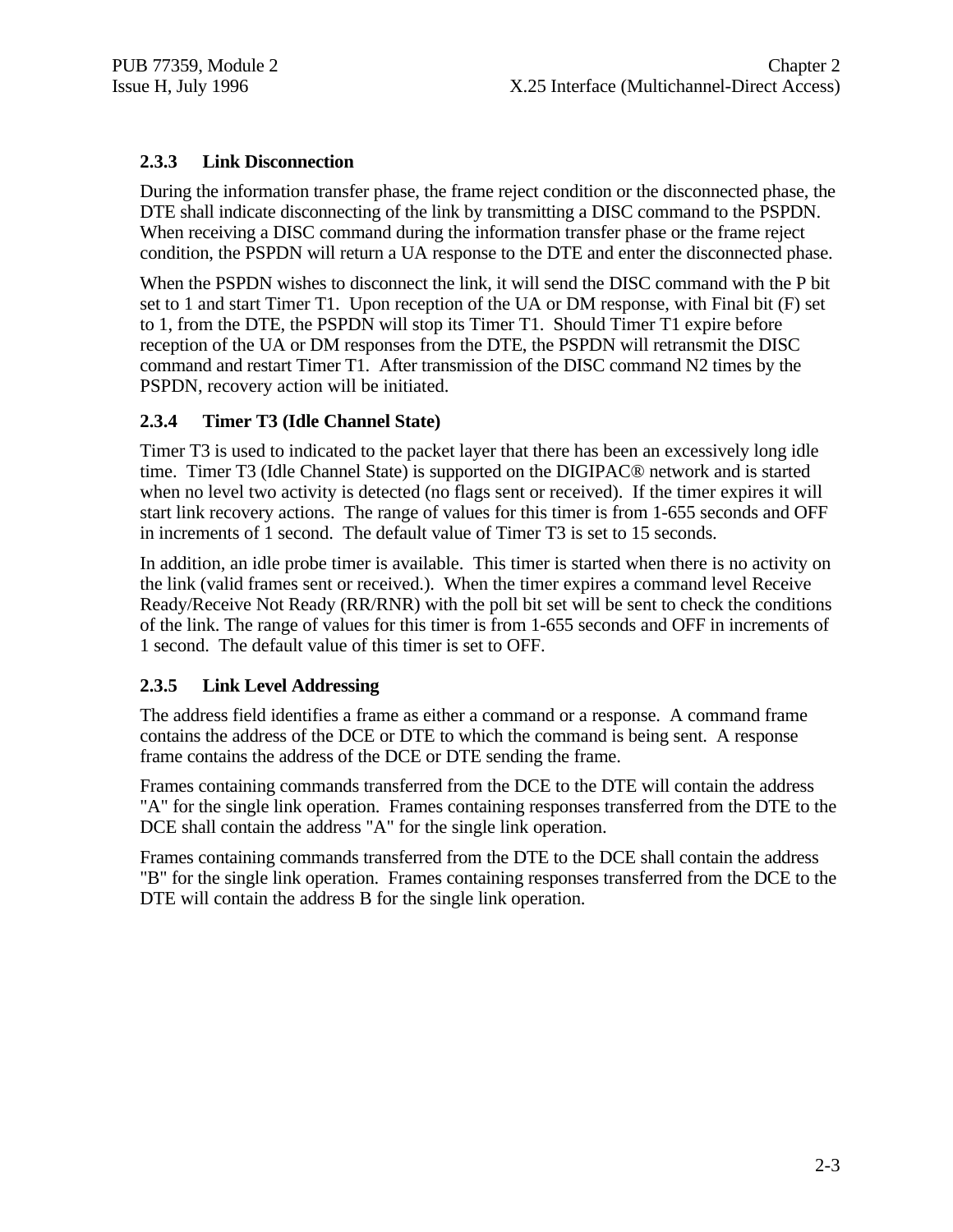

**Figure 2-1** An Overview Of The Transaction Switching

These addresses are coded as follows:

|                       | Address 1 2 3 4 5 6 7 8 |  |  |  |  |                                            |
|-----------------------|-------------------------|--|--|--|--|--------------------------------------------|
| Single link operation | $\mathbf{A}$            |  |  |  |  | 1 1 0 0 0 0 0 0 DCE<br>1 0 0 0 0 0 0 0 DTE |

**Note:** The DCE will discard all frames received with an address other than A or B. The default link level-addressing mode for DIGIPAC® will have DIGIPAC® as the DCE.

#### **2.4 Packet Level**

#### **2.4.1 Packet Level Access**

The packet level access protocol provides the interface procedures required to set up, maintain and clear SVCs and maintain PVCs between DTEs. The packet types, formats and procedures are those given in X.25 for Switched Virtual Call and Permanent Virtual Circuit services (see Tables 2-A, 2-B and 2-C for explanation and values of packet timers and parameters).

#### **2.4.2 Standard Packet Level Attributes**

Packet level interface attributes specified in X.25 include:

- User data field length of 128 octets (optionally 256 octets)
- Packet sequence numbering module 8
- Packet level window size of 2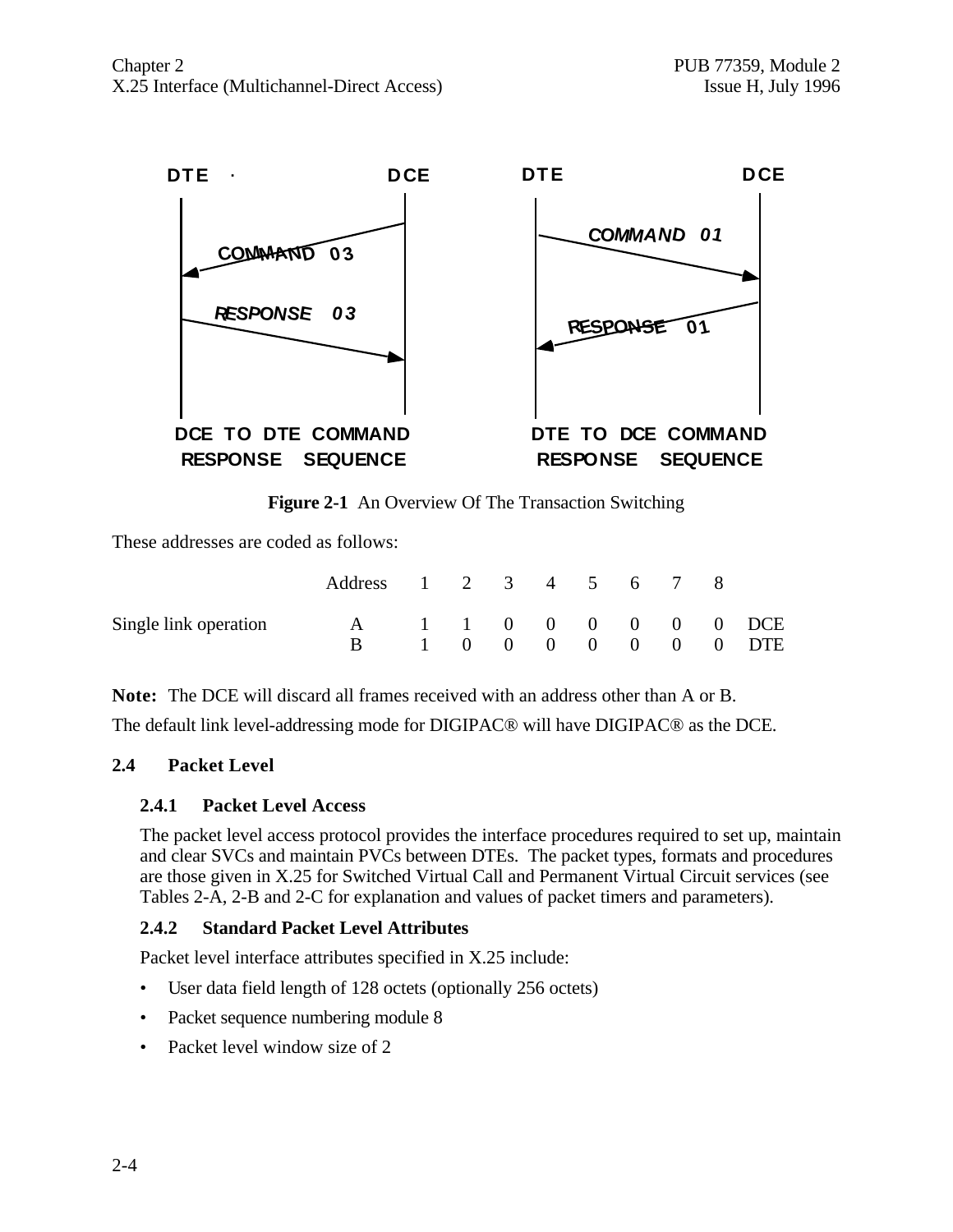#### **2.4.3 Logical Channels**

Logical channels are identified by a four bit logical channel group number and an eight bit logical channel number. This allows a maximum of 4096 logical channels. The recommend maximum number of logical channels for an interface based on its speed are listed below:

| Speed         | Max # |
|---------------|-------|
| $2.4$ kbit/s  | 127   |
| $4.8$ kbit/s  | 255   |
| $9.6$ kbit/s  | 511   |
| $56.0$ kbit/s | 1023  |

DIGIPAC® Logical channels will be assigned per Annex A of 1988 CCITT Recommendation X.25. For each range of logical channels applying to a VC interface, the user must specify the logical channel number. If either the incoming/outgoing calls barred facility applies to an interface, the user must specify the logical channel number range (beginning and end). For permanent virtual circuits, the user much specify the logical channel number for each permanent virtual circuit applying to an interface.

#### **2.4.4 User Data Field Length of Data Packets**

The standard User Data Field Length is 128 octets. However, the User Data field of data packets transmitted by a DTE may contain any number of bits up to the agreed maximum. If the User Data field in a data packet exceeds the locally permitted maximum User Data Field length, then the PSPDN will reset the virtual call or permanent virtual circuit with the resetting cause "local procedure error". Octet aligned (any integral number of octets up to 128 or optional 256) User Data fields are supported.

#### **2.4.5 More Data Mark**

The More Data Mark (M-bit) may only be set to 1 in a full data packet. When it is set to 1 in a full data packet, it indicates that more data is to follow. The network does not perform fragmentation or recombination of packets since the maximum packet length is the same at both ends and equal to 128 octets. The network checks if a data packet with the M-bit set is a full data packet. If not, the PSPDN considers this as a "local procedure error" and will reset the call. A sequence of data packets with every M-bit set to 1 except for the last one will be delivered as a sequence of data packets with the M-bit set to 1 except for the last one, when the original packets have M=1 are full.

#### **2.4.6 Qualifier Bit**

The Q-bit is handled transparently on the X.25 interface.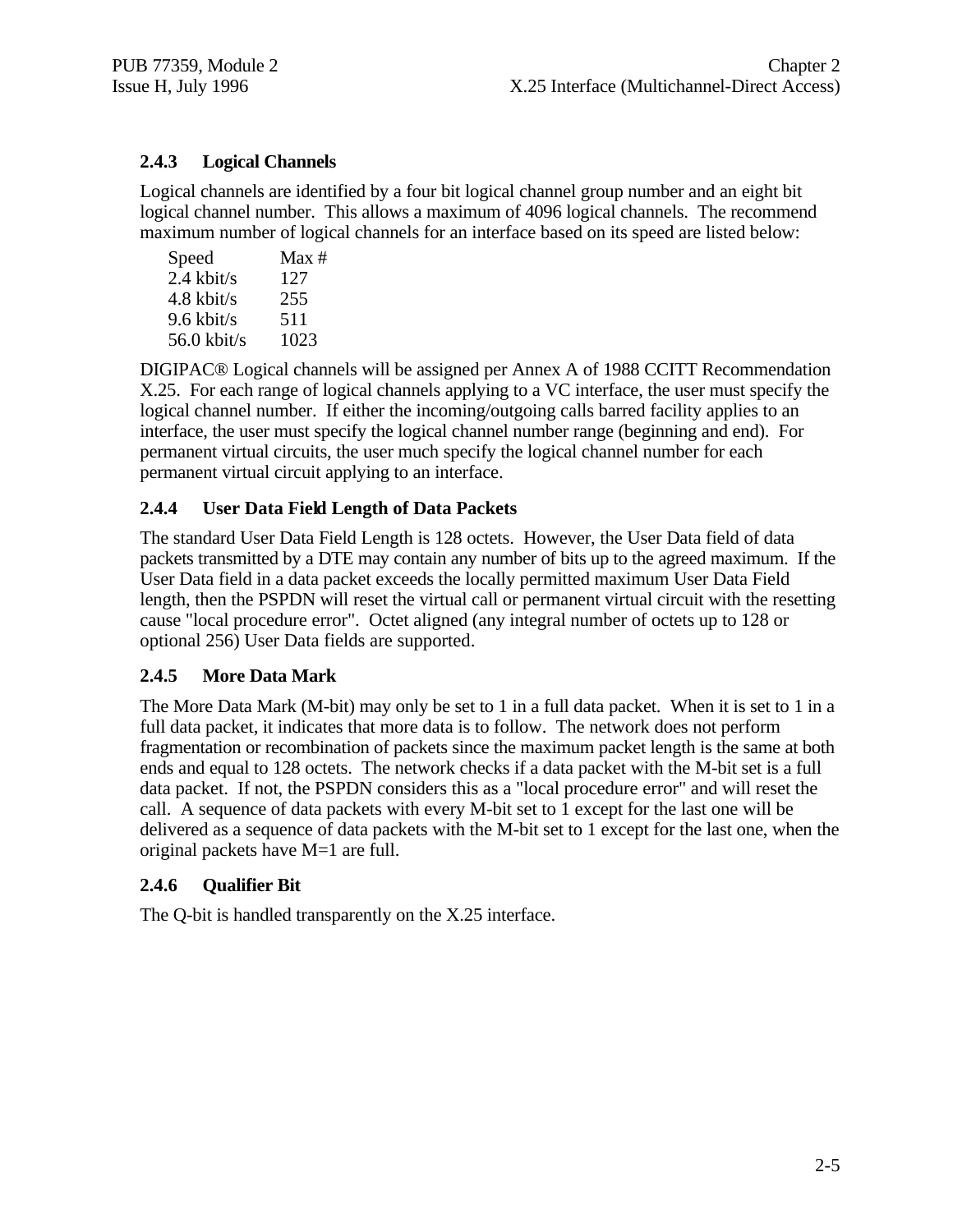#### **2.4.7 Delivery Confirmation**

The delivery confirmation (D-bit) procedures are supported as specified in X.25. The DTE indicates whether it wishes to receive, by means of the packet receive sequence number P (R), and end-to-end acknowledgment (indicated by  $D = 1$ ).

#### **2.4.8 Significance of DCE (PSPDN) Clear, Reset, and Restart Confirmation Packets**

DCE (PSPDN) Clear, Reset, and Restart Confirmation packets have local significance. Local significance permits a confirmation packet to be sent as soon as the network has cleared or reset the logical channel, rather than after the remote DTE has confirmed the reset or clear indication.

#### **2.4.9 Flow Control Principles**

The network follows the standard flow control principles specified in Section 4.4.1, 1988 CCITT X.25.

#### **2.4.10 Diagnostic Packet**

Diagnostic packets are generated whenever specified according to the recommendation, and only if the user has elected to receive these packets when they negotiate service with U S WEST. A special feature of DIGIPAC®, not within the recommendation, is a subscription option to allow DTE the right to send diagnostic packets. These diagnostic packets do not impact the state of any logical channel and will not be carried across the network even if a virtual circuit is in place.

#### **2.4.11 Packet Format**

See CCITT Recommendation X.25.

#### **2.5 Addresses**

The network numbering plan for Virtual Call services complies with CCITT Recommendation X.121. Network addresses consist of 10 digits. All 10 digits must be present whenever an address is given in the address field of a packet. It is expected that inter network calls will utilize 14 digits which consist of the network address preceded by a 4 digit DNIC.

For packet calls to and from Integrated Services Digital Networks (ISDN) the address of the ISDN subscribers will be in a format that conforms to TR-TSY-000448, Issue 1, Revision 1, July 1989. For calls to and from ISDNs within the United States the format will be as follows: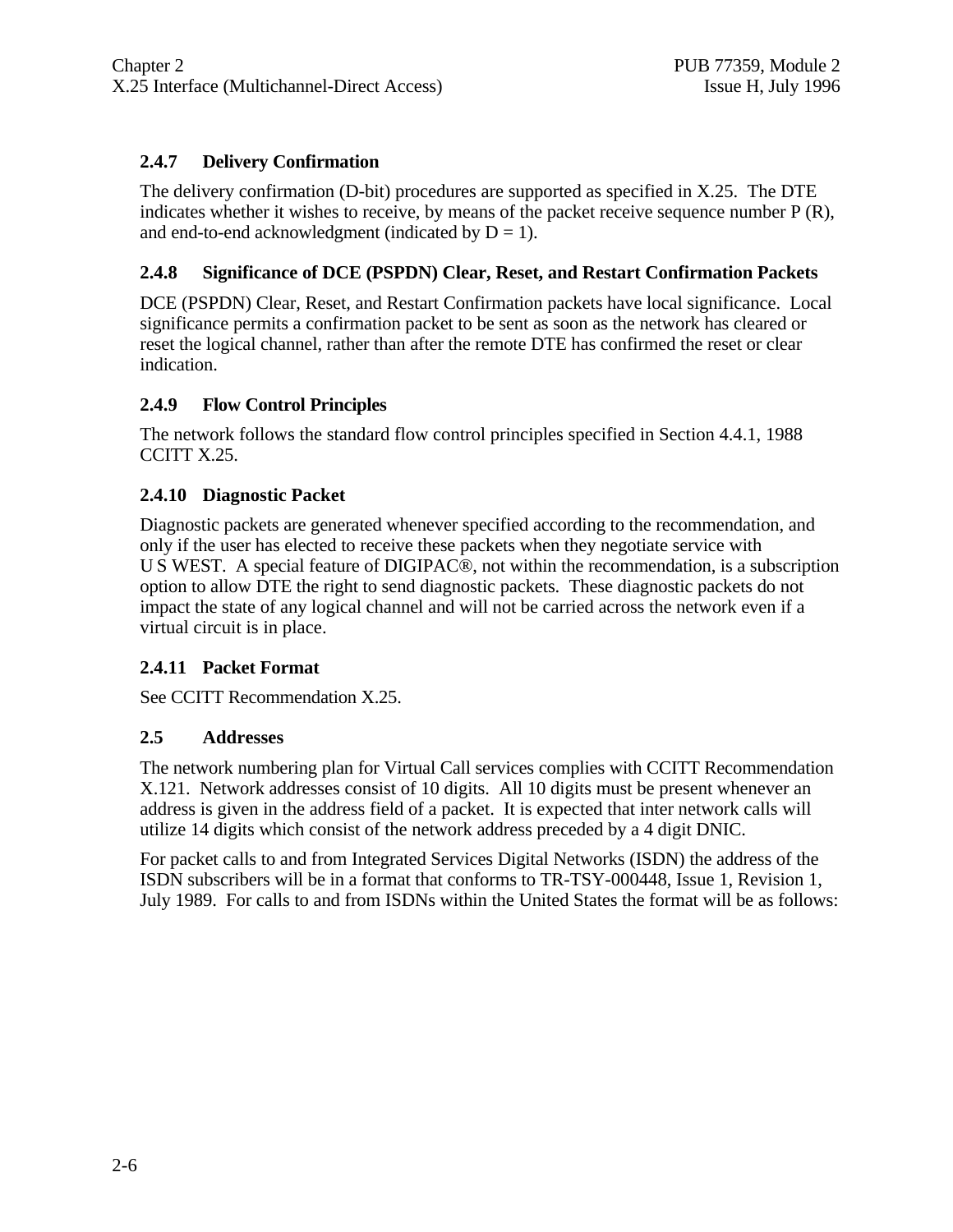| National Significant Number (NPA+NXX+XXXX for |
|-----------------------------------------------|
|                                               |
|                                               |

#### **2.5.1 Address Screening**

Address screening will be performed by the network on the calling address field of the call request packet from the calling DTE. The access port for a user will always have the Ignore Local Address option turned of in order to ensure that the address in the calling address field of the Call Request Packet going forward will contain a valid network address.

For access lines with a Single Data Network Address (DNA):

- If there is no address present in the calling address field of the call request packet from the calling DTE, the DNA assigned to the access port will be placed in the calling address field and the call will proceed.
- If there is an address in the calling address field of the call request packet from the calling DTE, and that address matches the DNA assigned to the access port the call will proceed.
- If there is an address in the calling address field of the call request packet from the calling DTE, and that address does not match the DNA assigned to the access port the call will be rejected.

For access lines with Multiple Sequential DNAs:

- If there is no address present in the calling address field of the call request packet from the calling DTE, the lead DNA assigned to the access port will be placed in the calling address field and the call will proceed.
- If there is an address in the calling address field of the call request packet from the calling DTE, and that address matches the lead DNA assigned to the access port the call will proceed.
- If there is an address in the calling address field of the call request packet from the calling DTE, and that address does not match the lead DNA assigned to the access port the call will be rejected.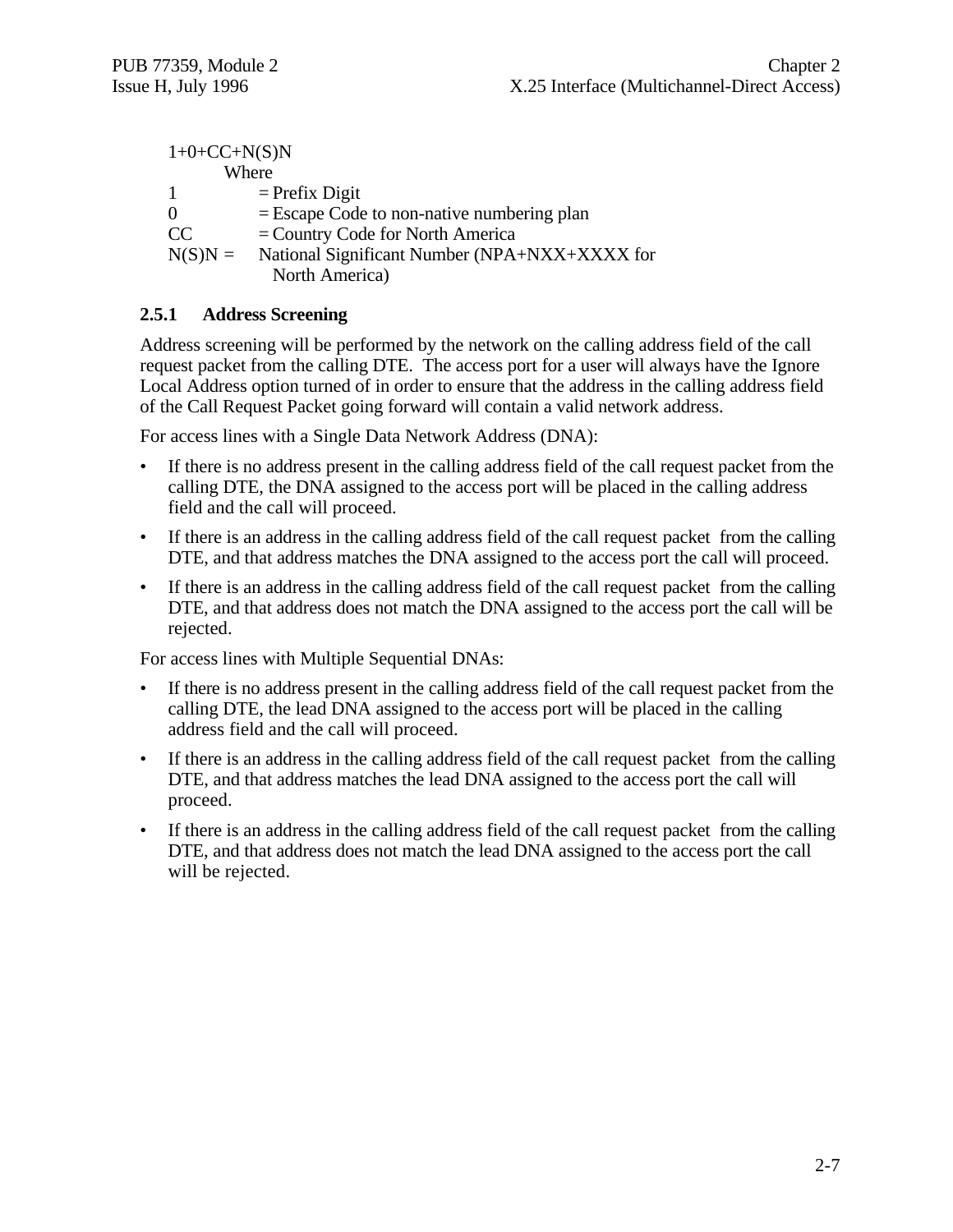For access lines with Multiple Non-Sequential DNAs:

- If there is no address present in the calling address field of the call request packet from the calling DTE, the call will not be rejected.
- If there is an address in the calling address field of the call request packet from the calling DTE, and that address matches any DNA assigned to the access port the call will proceed.
- If there is an address in the calling address field of the call request packet from the calling DTE, and that address does not match any DNA assigned to the access port the call will be rejected.

#### **2.5.2 Multiple Address**

DIGIPAC® offers the ability to assign multiple addresses to a single interface in one of two ways.

The first method is the assignment of multiple DNAs in a sequential block of either ten (10) or 100 numbers. When this method is used the user is able to use the last digit or the last two digits of the address for sub-addressing. An example of how sub-addressing can be used may be to direct an incoming call to a specific application based on the last one or two digits of the called address.

The second method allows the user to have multiple non-sequential address assigned to a single interface. This method does not allow the user the ability to use sub-addressing and is probably used less frequently than the first method.

#### **2.6 Access Line Takedown**

#### **2.6.1 General**

These capabilities apply to individual access lines, including access lines which are part of a hunt group.

#### **2.6.2 Unconditional Access Line Takedown**

A user may place a call to repair and request an unconditional take down of an access line. The line is then taken out of service until the user requests that it be returned to service. The network will take the line out of service by clearing all SVCs and resetting all permanent virtual circuits toward the remote DTEs and by initiating the link level disconnect procedure on the local interface. For SVCs, a Clear Indication packet will be transmitted to each remote DTE with a cause code of "out of order". For permanent virtual circuits, a Reset Indication packet will be transmitted to each remote DTE with a cause code of "out of order". A DISC command frame will be transmitted to the local DTE.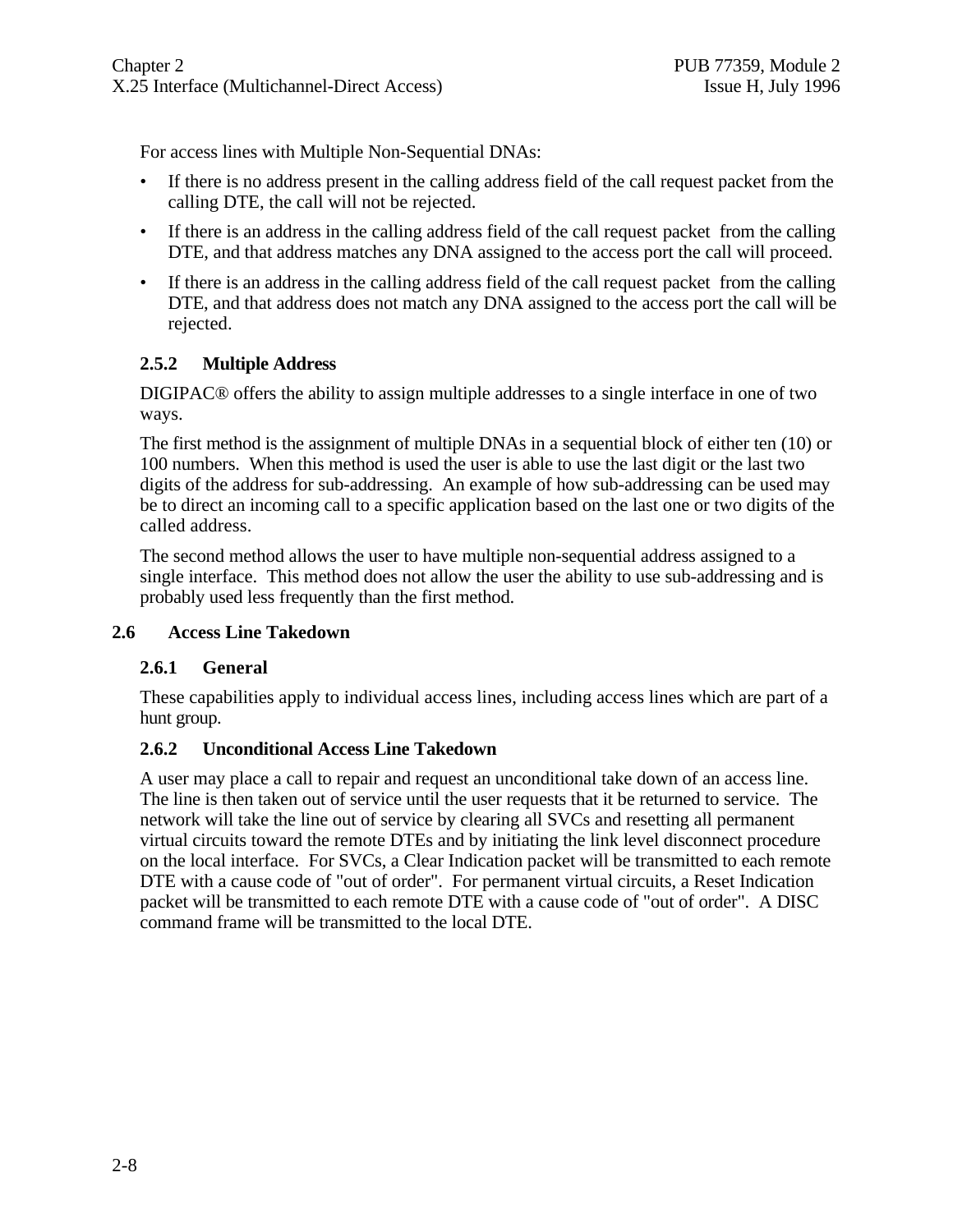#### **2.6.3 Conditional Access Line Takedown**

This feature allows a user to take an access line gracefully out of service. The user calls, by standard voice telephone, to request a conditional take down of an access line. Based on the user request, action is taken to prevent any new Virtual Calls (VCs) from being set up on the designated access line. Existing virtual call and permanent virtual circuits are unaffected. When the network detects that all SVCs have been terminated, the network will take the line out of service by initiating the restart procedure at the interface and then initiating the link level disconnect procedure. The network will transmit a Restart Indication packet to the local DTE with a cause code of "network congestion". For each permanent virtual circuit, the restart procedure results in a Reset Indication packet being sent to the remote DTE with a cause code of "out of order". The line will remain out of service until the user calls and requests its return to service.

#### **2.7 X.25 User Optional Facilities**

#### **2.7.1 Permanent Virtual Connections**

The virtual circuit corresponding to the virtual call is a switched connection and the association only lasts for the duration of the call, whereas in a permanent virtual connection, the association is, by definition, a permanent one. To the subscribers who are connected, it resembles a point-to-point leased line and it is therefore unnecessary to go through the call establishment procedure. The permanent virtual connections are set up in the Network Control Center by the operator.

The procedures for the control of packets between the DTE and the PSPDN conform with the virtual call service in the data transfer state. In error conditions the PSPDN indicates a reset with "local procedure error"; the distant DTE is also informed of the reset by a Reset Indication packet with "remote procedure error". If the link level fails, the PVC is set in the "out-of-order" state. After recovery of the link level the PVC is set automatically in the operational state. The operator of the Network Control Center can establish or release a permanent virtual connection by an operator command.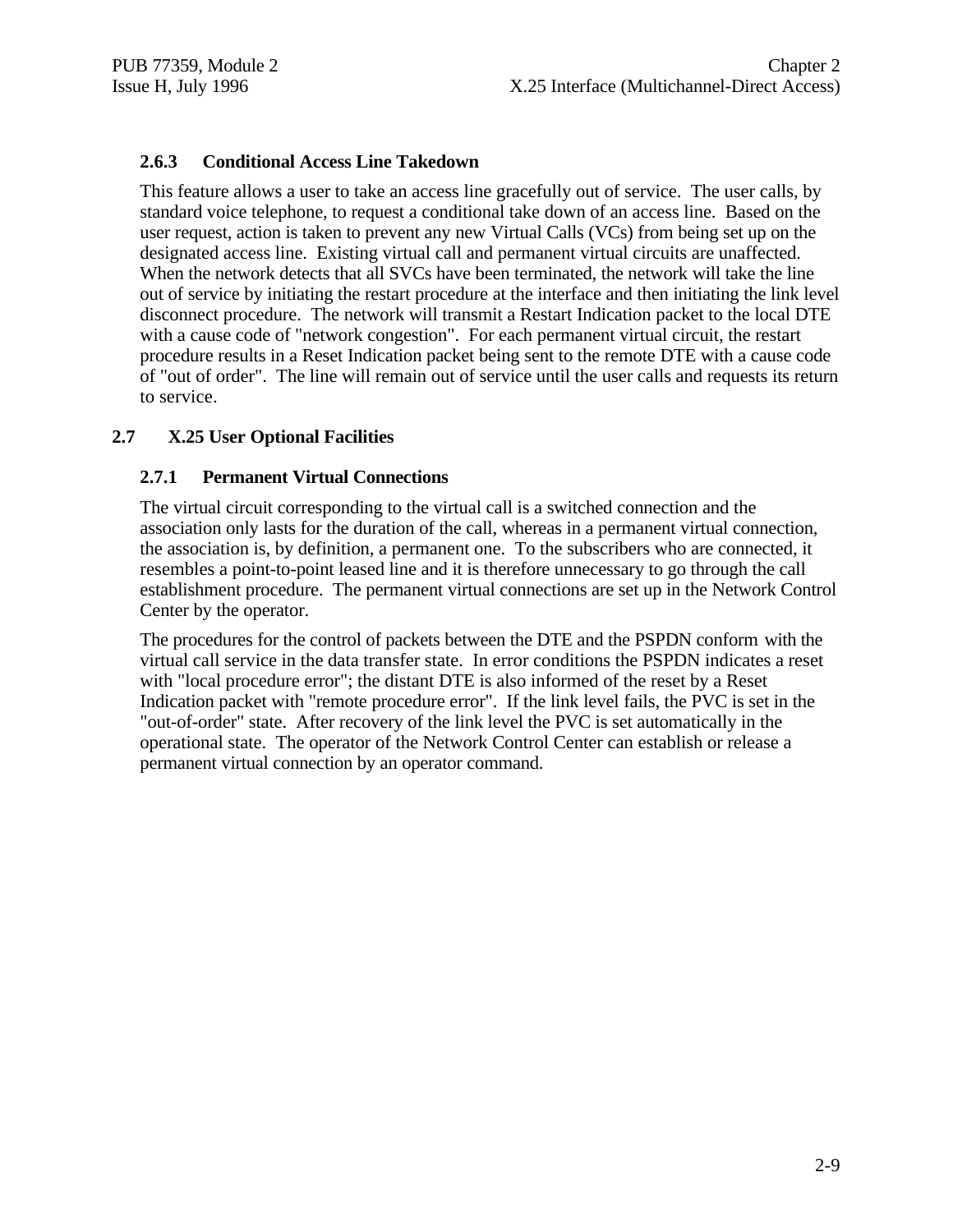#### **2.7.2 Closed User Group Related Facilities**

Closed User Groups (CUGs) provide a mechanism for creating private networks that restrict communication among group members and non-members in various ways. Ordinary CUGs permit members to communicate with each other but preclude communication with nonmembers. CUGs with outgoing access permit members to communicate with each other and to originate calls to subscribers who do not belong to any CUGs or to subscribers who belong to other CUGs with incoming access. Closed User Groups with incoming access permit members to communicate with one another and to receive calls from subscribers who do not belong to any CUG, or from subscribers who belong to other CUGs with outgoing access capability. The Closed User Group facility is designated as essential (E) in 1988 CCITT Recommendation X.2, "International Data Transmission Services and Optional User Facilities in Public Data Networks and ISDNs". The Closed User Group with outgoing access facility and the Closed User Group with Incoming Access facility are designated as additional (A) in Recommendation X.2.

#### **2.7.3 Fast Select**

This facility is requested by the DTE on a per call basis in the Call Request packet. It allows the calling DTE to send up to 124 octets of user data in the Call Request packet and receive up to 124 octets of user data from the called DTE in a Call Connected packet or a Clear Indication packet, if issued in direct response to the Call Request packet.

The abilities to either originate or to receive Fast Select calls are subscription options. The option for originating Fast Select calls supports two options: restricted and unrestricted. A fast select call with the unrestricted option is turned into a normal virtual circuit when it is accepted by the destination DTE. A fast select call with the restricted option will not be permitted to achieve data transfer state.

#### **2.7.4 Multiple Line Hunt Group**

A multiple line hunt group is a grouping of access lines which can be called by DTEs using a single network address. The incoming calls are distributed across the available lines of the hunt group so that the number of VCs on each line are approximately equal. Hunt group sizes of up to sixteen access lines are supported. The hunt group performs an access line selection for an incoming call if there is at least one idle logical channel available for SVCs (excluding one-way outgoing logical channels). The hunt group is considered busy when VCs are established on all logical channels available for VCs on all lines in the group.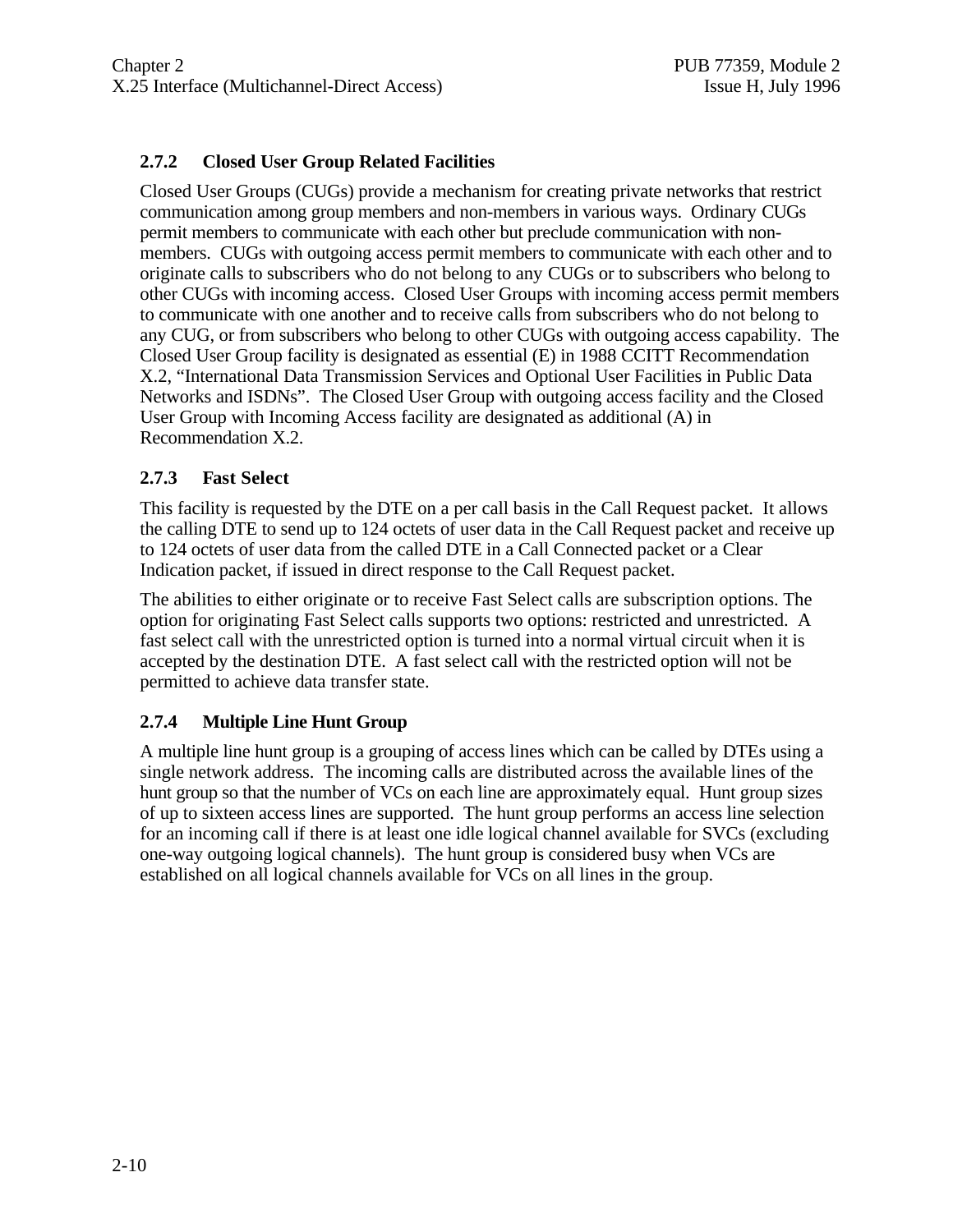Once a virtual call is assigned to a particular access line, it is treated as a regular call (e.g., if the access line fails, the virtual call is disconnected). All packets associated with an individual virtual call are routed over the same access line. All access lines in a hunt group are treated as a single administrative unit when virtual call facilities are selected at service order time.

#### **2.7.5 Reverse Charging**

Reverse charging allows a user to request that the call be charged to the called party.

#### **2.7.6 Reverse Charging Acceptance**

Reverse charging acceptance allows the user to accept charges for all terminating calls to their access line.

#### **2.7.7 Throughput, Packet, and Window Size Negotiations**

DIGIPAC® provides for DTE negotiation of window size, packet size, and throughput class. The ability to negotiate is a subscriber option. The defaults for window size, normal and priority class packet size, and throughput class are provided at the time service is ordered. Any value offered by a DTE must be a legal value according to the X.25 negotiation rules.

#### **Packet Size Negotiation**

Packet sizes for PVC are not negotiated, they are specified in service data. If the two ends of a PVC disagree on their specified packet size, they will both be reset with cause Incompatible Destination. No data transfer will be permitted.

Calls initiated DTEs not subscribing to negotiation will be cleared with cause Invalid Facility if they attempt to negotiate by providing the packet size flow control parameter negotiation facility. In situations where a non-negotiating DTE is called with a packet size unequal to its subscribed packet size, the network will negotiate for the DTE if this is possible. X.25 puts constraints on the negotiating process which may make it impossible for the call to be set up. If the call cannot be set up for this reason, the DTE will not be made aware of the call arrival and the calling party will be cleared with cause Incompatible Destination. If the remote DCE/DTE negotiates a packet size different from the subscribed packet size of a nonnegotiating DTE, the call will be cleared at both ends with Incompatible Destination.

While in the process of establishing a virtual call between two DTEs, the DIGIPAC® network may support different packet sizes at the two local interfaces. In the data transfer state of the call, the DIGIPAC® network may have to segment or recombine the received data packets from one end before sending them to the remote end. The segmentation and recombination are performed in such a way as to preserve the complete packet sequence as it was before the segmentation or recombination took place. This process is known as local packet size negotiation.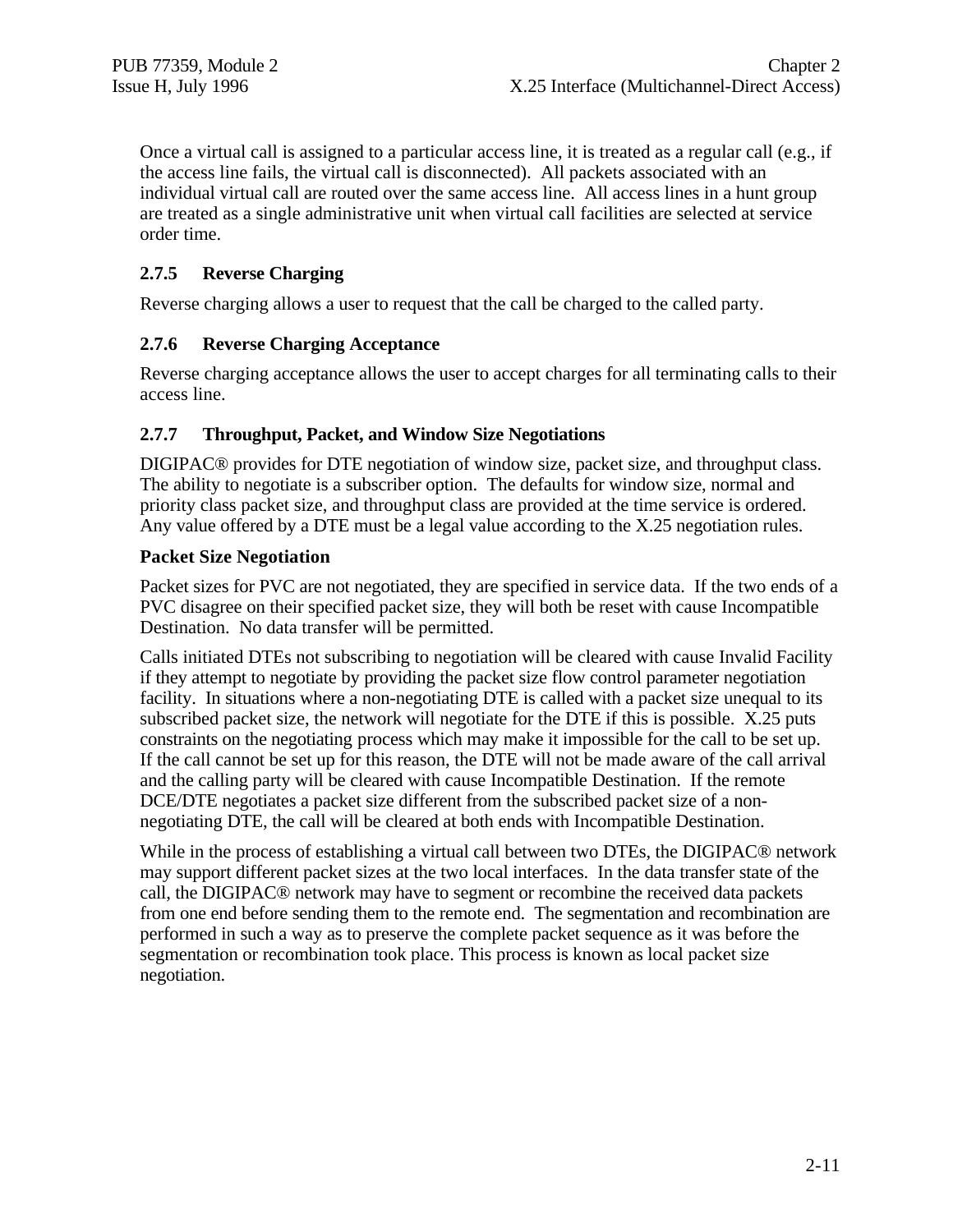In the course of establishing the virtual circuit between the two DTEs, the packet size is locally negotiated at the interface which has subscribed to the local packet size option.

For backwards compatibility reasons, if neither end of the virtual call have subscribed to this option, the packet sizes are negotiated end-to-end and are not changed by this feature.

#### **Local Window Size Negotiation**

Local windows for PVCs are not negotiated; they are specified in service data.

Local window negotiation for SVC will be a local affair between the DCE and DTE. If a nonsubscriber to negotiations attempts to negotiate by providing the window size flow control parameter facility, the call will be cleared with cause Invalid Facility. Local window sizes will not necessarily be the same at both ends of a call, or for both directions on a given end. The final negotiated window sizes will be equal to, or closer to two, than either the subscribed default or the window sizes in the initial call request. The initial window size in a call request may be larger or smaller than the range offered by the network. If so, the value will be negotiated to an offered value, if possible.

#### **Throughput Class Negotiation**

Throughput class negotiation will be only a concern of SVCs. A DTE, subscribing to negotiations, will be able to provide a throughput class higher than the subscribed default. PVCs will each have an individual throughput class which must be the same in both ends service data.

#### **2.7.8 Network User Identification (NUI) (Not Offered)**

The NUI is used to provide secure access to the network. Network User Identification, if subscribed to, will be a unique sequence of numbers that identifies the user for billing and access purposes. The network user address is forwarded to the called party on the calling DT. The network user address is used for billing. The NUI is assigned at subscription time by U S WEST. Currently there is no way to validate NUIs of users that subscribe to services in another network and U S WEST has decided not to issue network specific NUIs to its customers.

#### **2.7.9 Recognized Private Operating Agency (RPOA)**

Recognized Private Operating Agency (RPOA) selection is per virtual call facility. This facility is the signaling mechanism that allows X.25 subscribers to select, at call setup, the transit network through which an inter network call is routed. Only the basic format of the RPOA facility, CCITT 1988, is supported on DIGIPAC®.

Inter-exchange Carrier (IC) Preselection. A user may select a preferred IC at subscription time. If the user does not select an IC during call setup using the RPOA selection facility, this preferred or preselected IC will be used.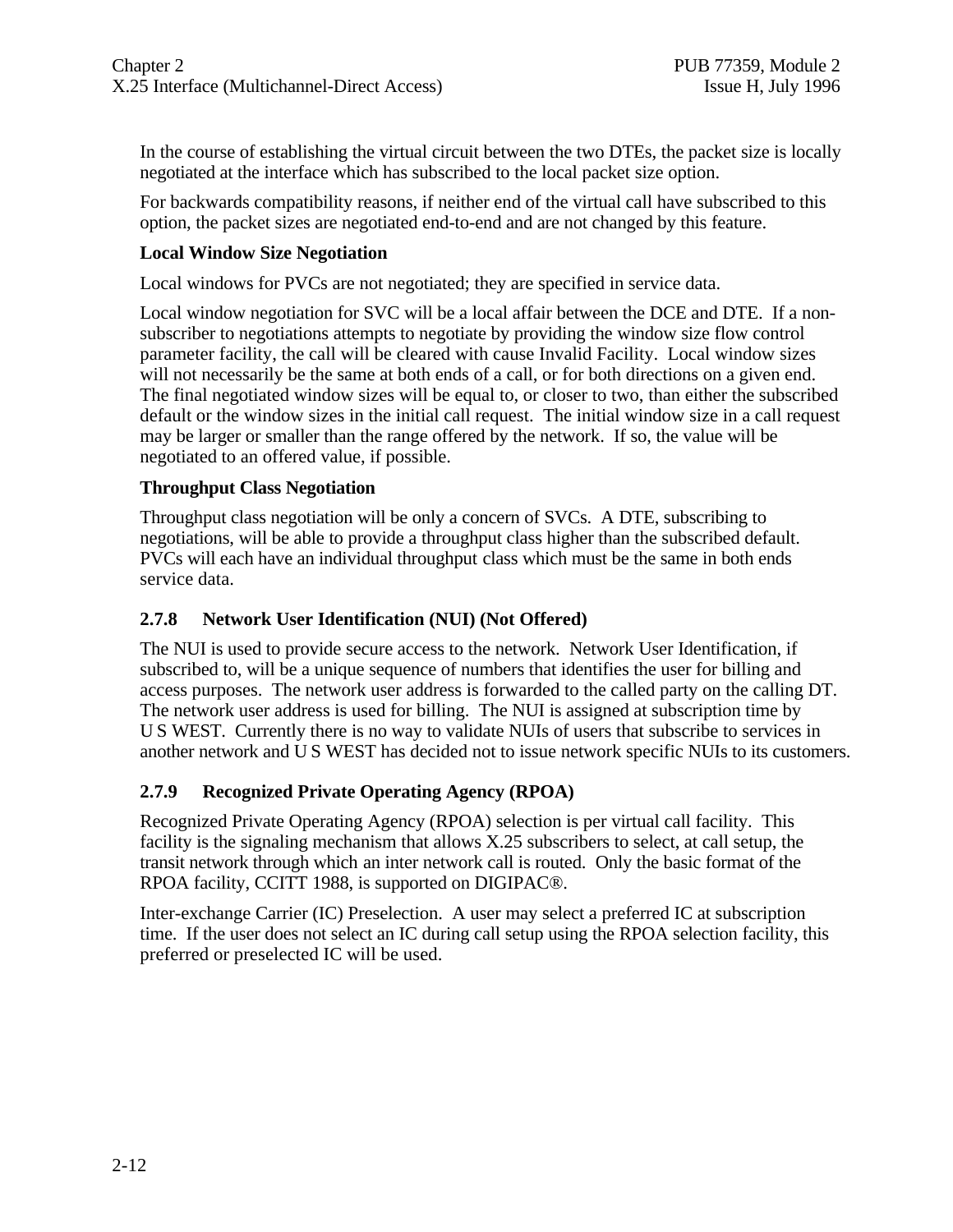## **Table 2-1** DCE Time-Outs (Page 1 of 2)

| Time-<br>out<br>number | Time-<br>out<br>value | Start when<br>State of<br>the<br>logical<br>channel |                                       | Normally<br>terminated<br>when                                                                             | Actions to be taken<br>when the time-out<br>expires (See Note 1)                                                                                    |                                                                                                                                        |
|------------------------|-----------------------|-----------------------------------------------------|---------------------------------------|------------------------------------------------------------------------------------------------------------|-----------------------------------------------------------------------------------------------------------------------------------------------------|----------------------------------------------------------------------------------------------------------------------------------------|
|                        |                       |                                                     |                                       |                                                                                                            | Local side                                                                                                                                          | Remote side                                                                                                                            |
| T <sub>10</sub>        | 60s                   | r3                                                  | DCE issues<br>a restart<br>indication | DCE leaves the<br>r3 state (i.e., the<br>restart<br>confirmation or<br>restart request is<br>received)     | DCE remains in state<br>r3 and signals a restart<br>indication (local<br>procedure error #52)<br>again, and restarts time-<br>out T10 (see Note 2)  | For permanent<br>virtual circuits, DCE<br>may enter the d3<br>state signaling a<br>reset indication<br>(remote procedure<br>error #52) |
| <b>T11</b>             | 180s                  | p3                                                  | DCE issues<br>an incoming<br>call     | DCE leaves the<br>p3 state (e.g. the<br>call accepted,<br>clear request or<br>call request is<br>received) | DCE enters the p7 state<br>signaling a clear<br>indication (local<br>procedure error #49)                                                           | DCE enters the p7<br>state signaling a<br>clear indication<br>(remote procedure<br>error #49)                                          |
| T <sub>12</sub>        | 60s                   | d3                                                  | DCE issues<br>a reset<br>indication   | DCE leaves the<br>$d3$ state (i.e., the<br>reset<br>confirmation or<br>reset request is<br>received)       | DCE re transmits the<br>restart indication (local<br>procedure error #51)<br>and remains in state d3<br>and restarts time-out<br>$T12$ (see Note 3) | DCE may enter the<br>d3 state signaling a<br>reset indication<br>(remote procedure<br>error #51)                                       |
| T <sub>13</sub>        | 60s                   | p7                                                  | DCE issues<br>a clear<br>indication   | DCE leaves the<br>p7 state (e.g., the<br>clear<br>confirmation or<br>clear request is<br>received)         | DCE remains in p7,<br>signals a clear<br>indication (local<br>procedure error #50)<br>again, and restarts the<br>time-out T13 (see Note<br>4)       |                                                                                                                                        |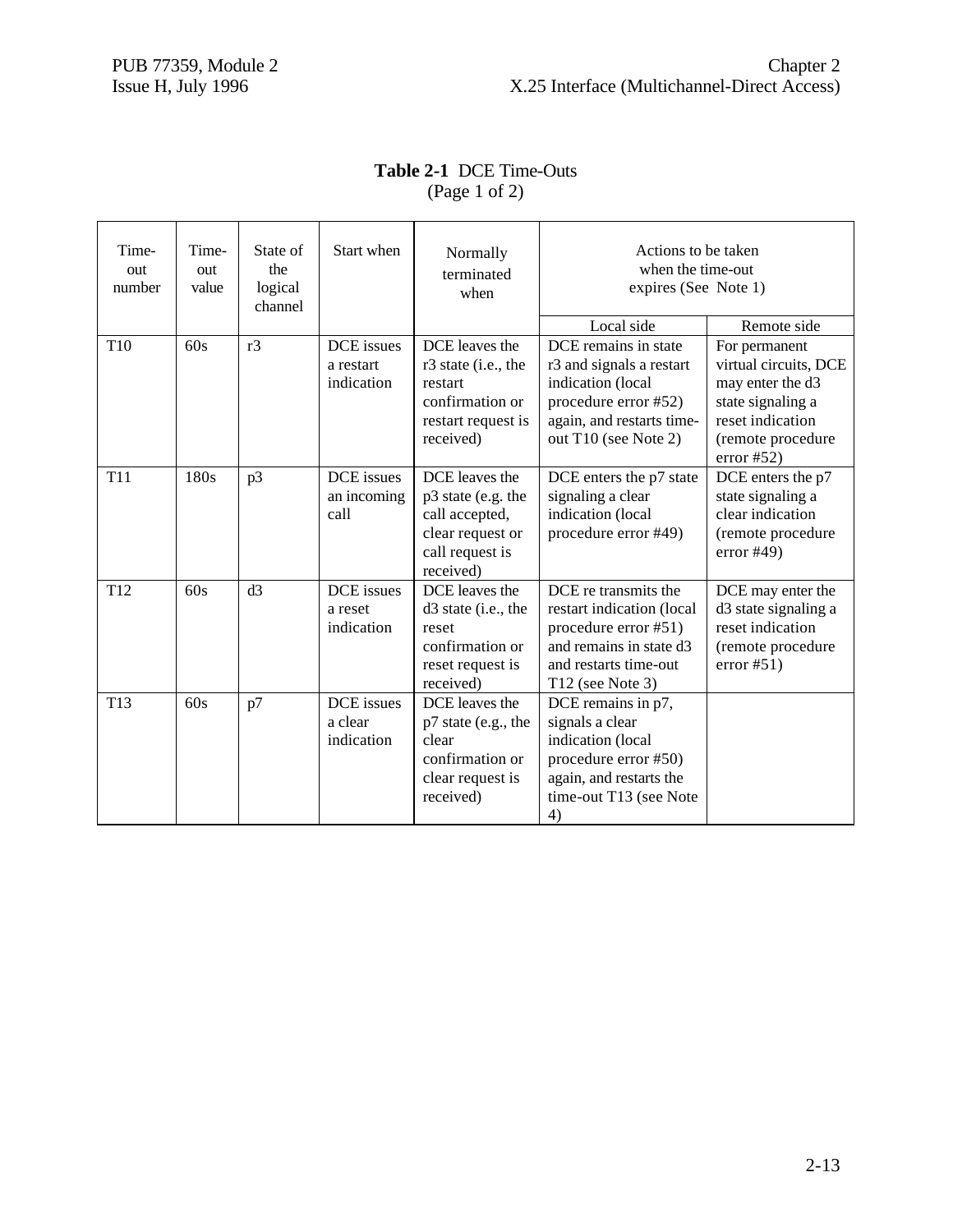#### **Table 2-1** DCE Time-Outs (Page 2 of 2)

Notes (continued) :

- 1. The following Notes 2, 3, and 4 describe alternative DCE actions on time-out.
- 2. Upon a second T10 time-out, the DCE enters the r1 state and may issue (service data option) a diagnostic packet #52.
- 3. Upon a second T12 time-out for virtual calls, a Clear Indication packet is transmitted (local procedure error, diagnostic #51).

or

Upon a second T12 time-out for PVCs, the DCE enters the state d1 and may issue (service data option) a diagnostic packet #51.

4. Upon a second T13 time-out, the DCE enters the p1 state and may issue (service data option) a diagnostic packet #50.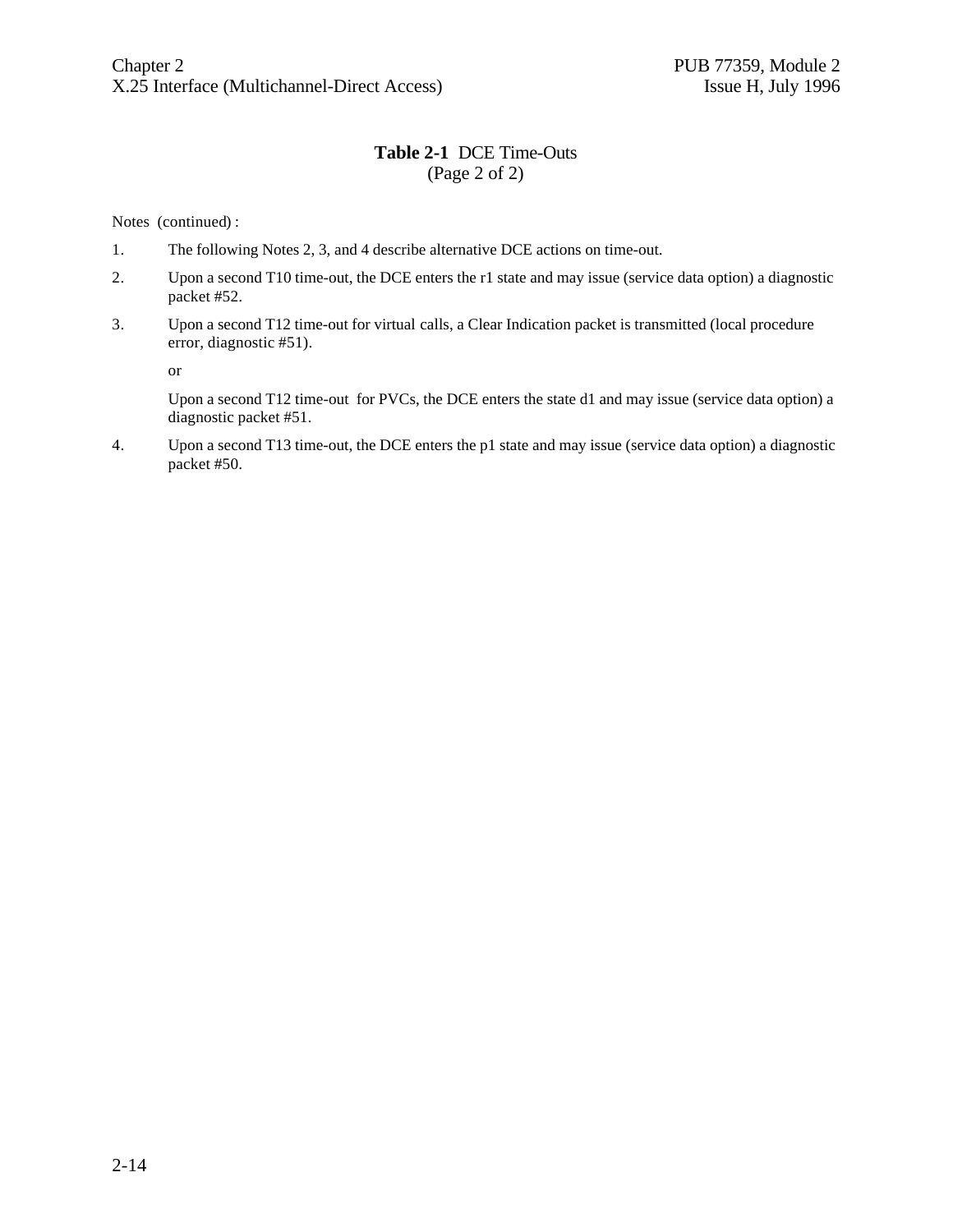| Time-<br>out<br>number | Time-<br>out<br>value | State of<br>the<br>logical<br>channel | <b>Started</b><br>when              | Normally<br>terminated<br>when                                                                                   | Preferred action to be taken<br>when time limit expires                                                                     |
|------------------------|-----------------------|---------------------------------------|-------------------------------------|------------------------------------------------------------------------------------------------------------------|-----------------------------------------------------------------------------------------------------------------------------|
| <b>T20</b>             | 180s                  | r2                                    | DTE issues<br>a restart             | DCE leaves the<br>r2 state (i.e., the<br>restart request<br>confirmation or<br>indication is<br>received)        | To re transmits the restart<br>(Note 1)                                                                                     |
| T <sub>21</sub>        | 200s                  | p2                                    | DTE issues<br>a call<br>request     | DTE leaves the<br>p2 state (e.g. the<br>call connected,<br>clear indication,<br>or incoming call<br>is received) | To transmit a clear request                                                                                                 |
| T <sub>22</sub>        | 180s                  | d2                                    | DTE issues<br>a reset<br>request    | DTE leaves the<br>$d2$ state (e.g.,<br>the reset<br>confirmation or<br>reset indication<br>is received)          | For virtual calls, to re transmit<br>the reset request or to<br>transmit a clear request                                    |
| T <sub>23</sub>        | 180s                  | p6                                    | DTE issues<br>a clear<br>indication | DTE leaves the<br>p6 state (e.g.,<br>the clear<br>confirmation or<br>clear indication<br>is received)            | For permanent virtual circuits<br>to transmit the reset request<br>(Note 2)<br>To re transmit the clear<br>request (Note 2) |

**Table 2-2** DTE Time-Outs

Notes:

1. After unsuccessful retries, recovery decisions should be taken at higher levels.

2. After unsuccessful retries, the logical channel should be considered out-of-order. The restart procedure should only be invoked for recovery if re initialization of all logical channels is acceptable.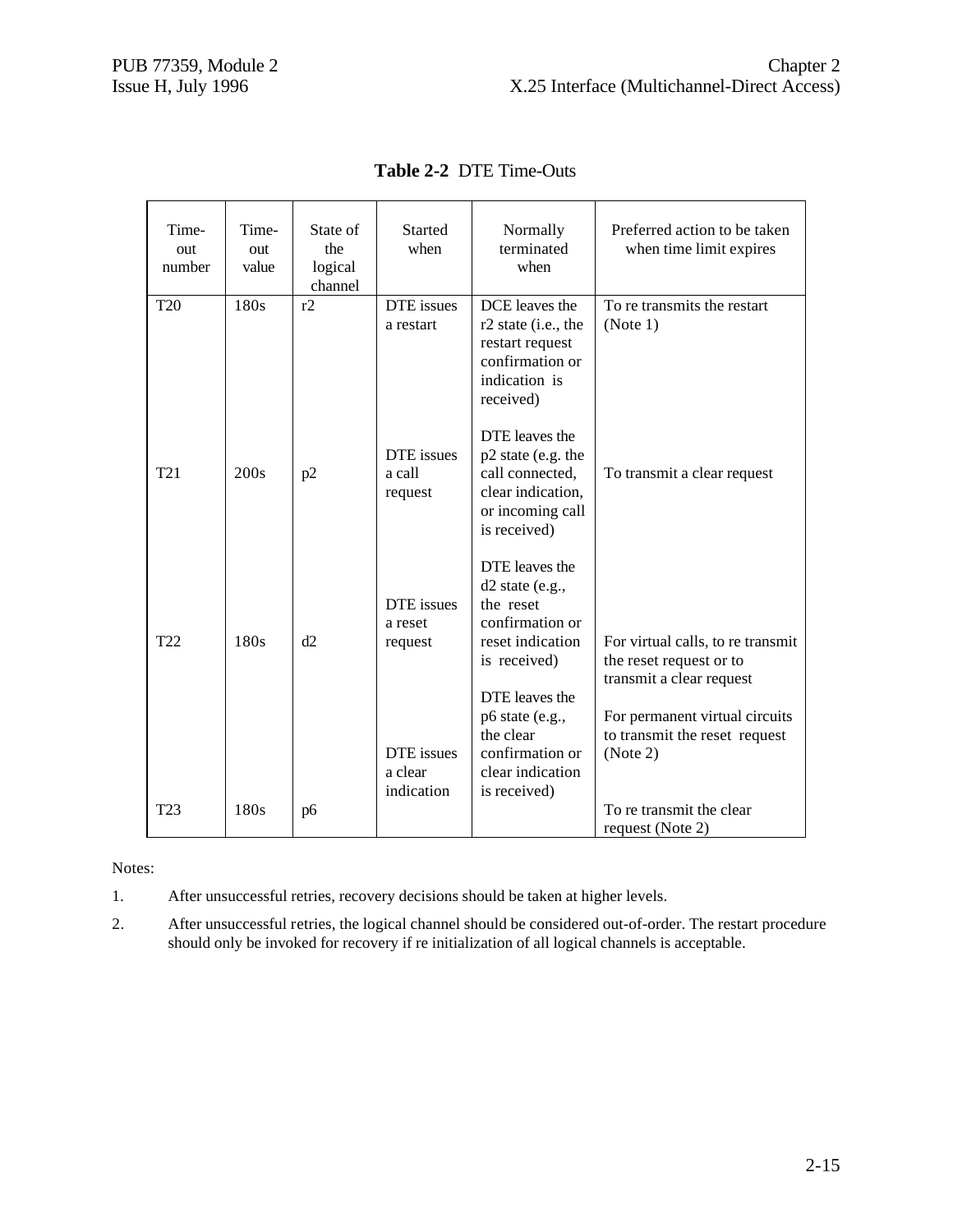#### **Table 2-3** Summary of X.25 PDN Standard (Default) Interface Attributes

#### PHYSICAL LEVEL

| <b>Transmission Rates</b> | 2.4 to 56 kbit/s |
|---------------------------|------------------|
|---------------------------|------------------|

| Interface | EIA-232 Recommendation for 2.4 to 9.6 kbit/s |
|-----------|----------------------------------------------|
|           | CCITT Recommendation V.35 for 56 kbit/s      |

#### LINK LEVEL

| Procedure                | <b>LAPB/SLP</b>                    |
|--------------------------|------------------------------------|
|                          | Parameter K $K = 7$ (Module 8)     |
|                          | $K=127$ (module 128)               |
|                          | Parameter N1 2120 bit (256 octets) |
| Parameter N2 10          |                                    |
| Timer T1                 | 3 Seconds                          |
| Parameter T2 0.4 seconds |                                    |
| Time T3                  | 15 Seconds                         |
|                          |                                    |

| <b>Frame Address Field Convention</b> |                 |                 |
|---------------------------------------|-----------------|-----------------|
| Command                               | 03 <sup>2</sup> | from DCE to DTE |
| Response                              | 01              | from DCE to DTE |

#### PACKET LEVEL

Packet Types All basic packets

Number of logical channels<br>per link  $(2 \text{ way})$  Default = 2 per link  $(2 \text{ way})$ 

| Packet Size               | 128 octets |  |
|---------------------------|------------|--|
| Packet Window Size        | $W = 2$    |  |
| Packet Sequence Numbering | Module 8   |  |

| <b>Address Format</b>          | Inter network:                  | 4 digit DNIC + 10 digit NTN            |
|--------------------------------|---------------------------------|----------------------------------------|
|                                | Intra-network:                  | 10 digit NTN                           |
|                                | <b>ISDN</b> Addresses:          | $1+0+C C+N(S)N$                        |
|                                | CC                              | $=$ Country Code (1 for North America) |
|                                | N(S)N                           | $=$ National Significant Number        |
|                                | Addresses per Line 1000 maximum |                                        |
| Lines per Address (Hunt Group) |                                 | 16 maximum                             |
|                                |                                 |                                        |
| <b>Access Line Take Down</b>   |                                 | Unconditional and Conditional          |
| Timer T <sub>10</sub>          | 60 Seconds                      |                                        |
| Timer T11 180 Seconds          |                                 |                                        |

Timer T12 60 Seconds

Timer T 13 60 Seconds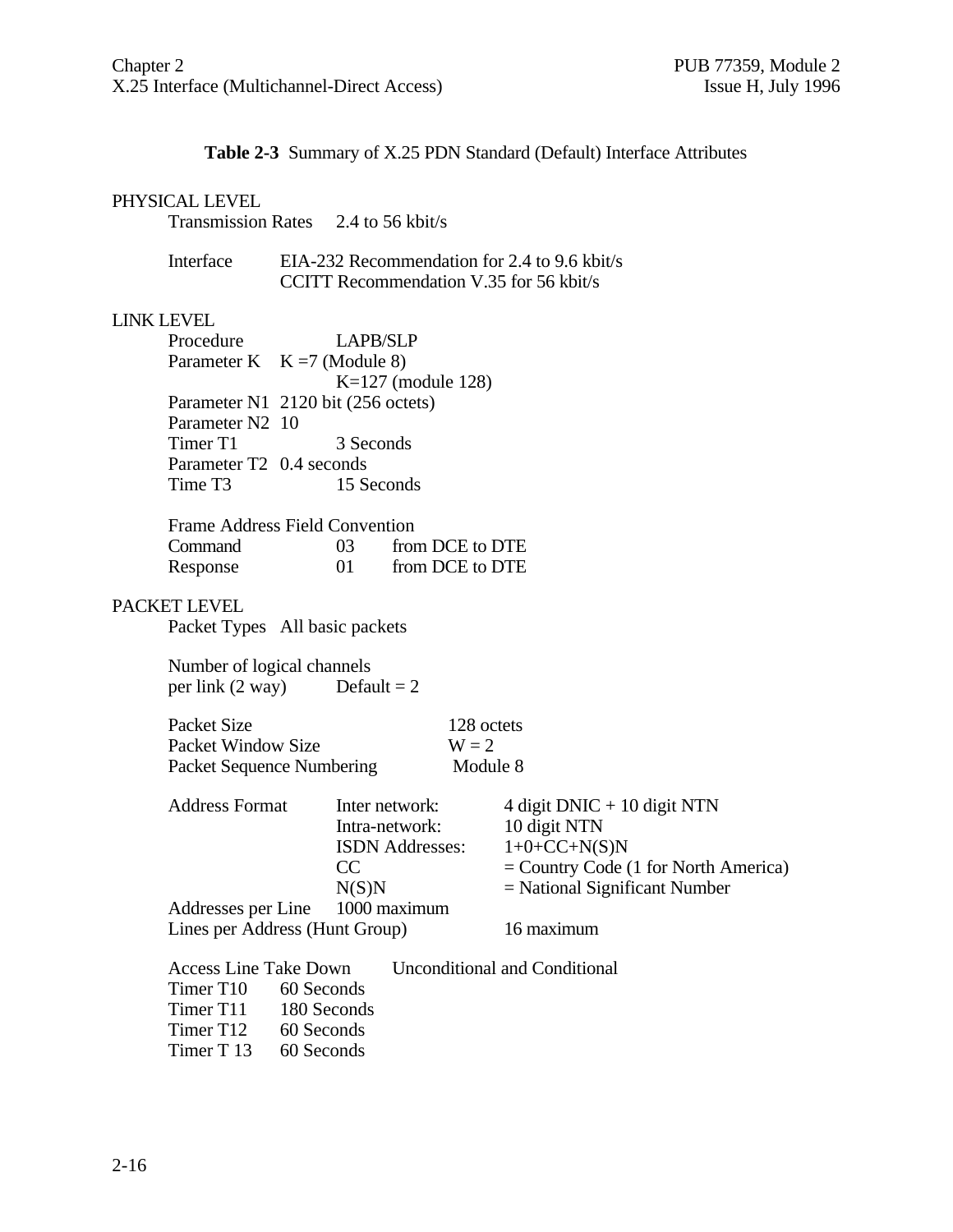#### **2.8 X.25 Gateway Service**

The X.25 gateway service is an alternative service for connecting packet networks that are unable or unwilling to use the X.75 service. The X.25 gateway feature enhances the X.25 service to facilitate interworking of packet networks by means of the X.25 protocol.

#### **2.8.1 Applications**

The X.25 gateway service is fully supported on all DIGIPAC® modules and may be used for interconnection of:

- A private network to a public network.
- A private network to a private network via a public network.
- A public network to another public network; where circumstances do not permit the use of X.75

#### **2.8.2 Address Numbering Plans**

The X.25 gateway supports two numbering plans, E.164 and X.121 for interworking. The gateway address itself, can only be X.121. The addresses supported comply with both the CCITT Recommendation X.121 and the CCITT Recommendation E.164. The Private Network Identification Code (PNIC) and the subaddressing address schemes are supported. CCITT Recommendation X.121 defines the PNIC scheme as follows:

- A group of private data networks in a country is identified by a specific Data Network Identifier Code (DNIC).
- Each private network is assigned a PNIC (up to 6 digits). It occupies the first digits of the Network Terminal Number (NTN).
- Multiple PNICs can be allocated to a single private network, if more numbers for the Data Communications Equipment (DCE)/Data Terminal Equipment (DTE) interfaces on the private network are needed.
- Assignment of the PNICs are administered nationally.

The subaddressing scheme is similar to the PNIC scheme, except that the DNIC is the same for the public and private networks. The public network allocates a block (continuous range) of its own addresses to each attached private network.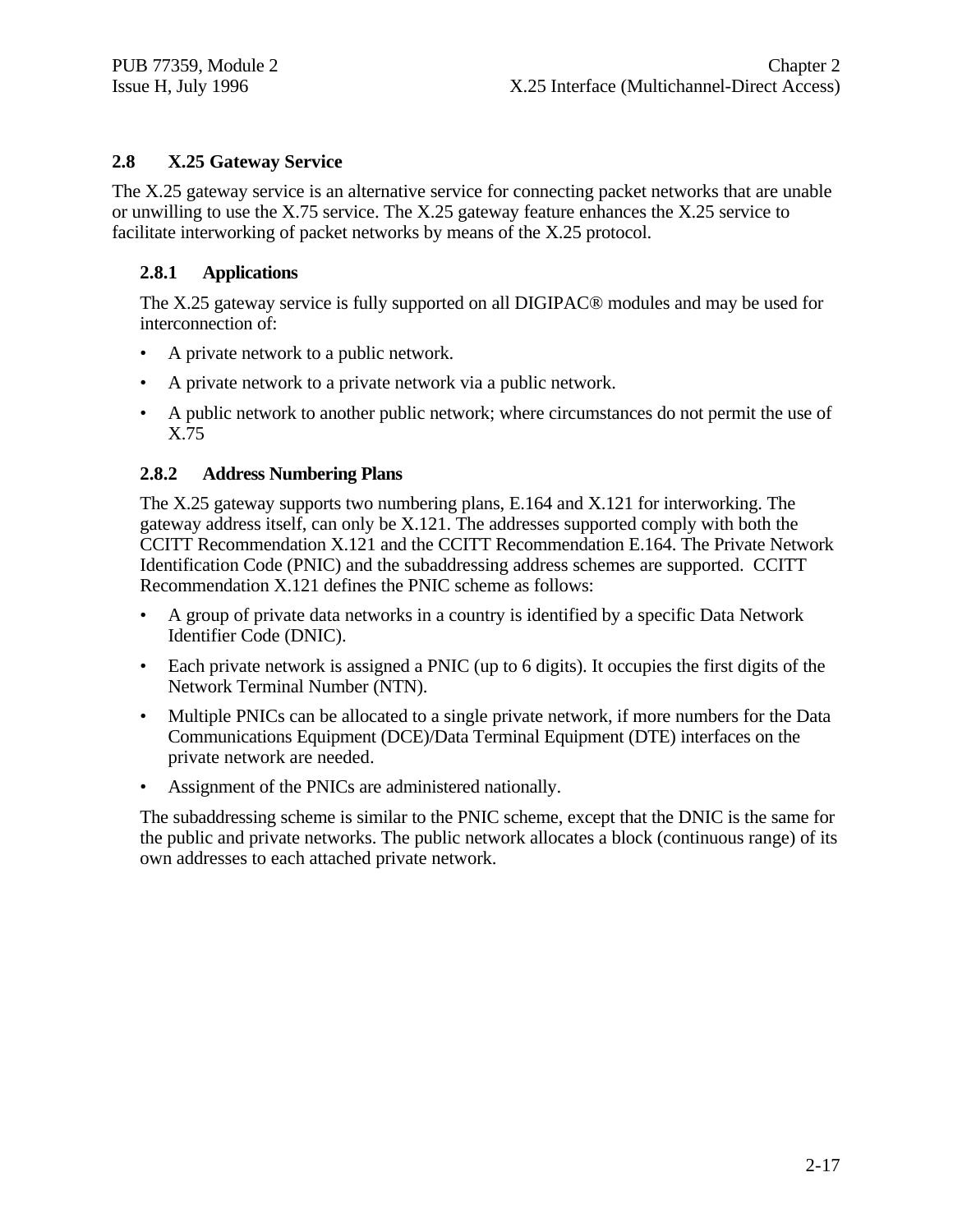#### **2.8.3 X.25 Gateway Features**

The X.25 gateway service is based on the LAPB/X.25 service. Consequently, in general the X.25 gateway service provides the same features as the LAPB/ X.25 service. In addition, there are a number of additional features specific to the X.25 gateway service to facilitate interworking capabilities. A few LAPB/ X.25 service features not appropriate to X.25 gateways are not supported by the X.25 gateway service.

This section gives a general description of the X.25 gateway specific features and lists areas where the X.25 gateway service differs from the X.25 service.

#### **2.8.3.1 Address Translation**

Address translation allows X.25 to be used for connecting networks which use different addressing schemes. The address translation capability may translate either the called, calling or both addresses given in call setup packets. Depending on which addresses are to be translated, one or two address translation tables are configured per X.25 gateway. The address translations defined in the table(s) are independent of numbering plans, translating digit string to digit string. This permits the translation of:

- routing prefixes (including prefix digits, DCC/DNIC, etc.);
- full addresses;
- addresses including subaddress digits.

#### **2.8.3.2 Address Validation**

Address validation uses the address translation tables described in the "Address Translation" section to provide a form of access control to and from the network containing the X.25 gateway. Address validation can be enabled for calling and/or called addresses for call requests sent to and/or received from the link by the X.25 gateway service. If address validation fails, the action taken by the X.25 gateway can be either to clear the call attempt or allow it to continue.

#### **2.8.3.3 Facility Manipulation**

Special handling of the following facilities is provided to facilitate internetworking with the X.25 gateway service:

- Network User Identification (NUI)
- Address Extension Facilities (calling and called AEF)
- Recognized Private Operating Agencies (RPOA)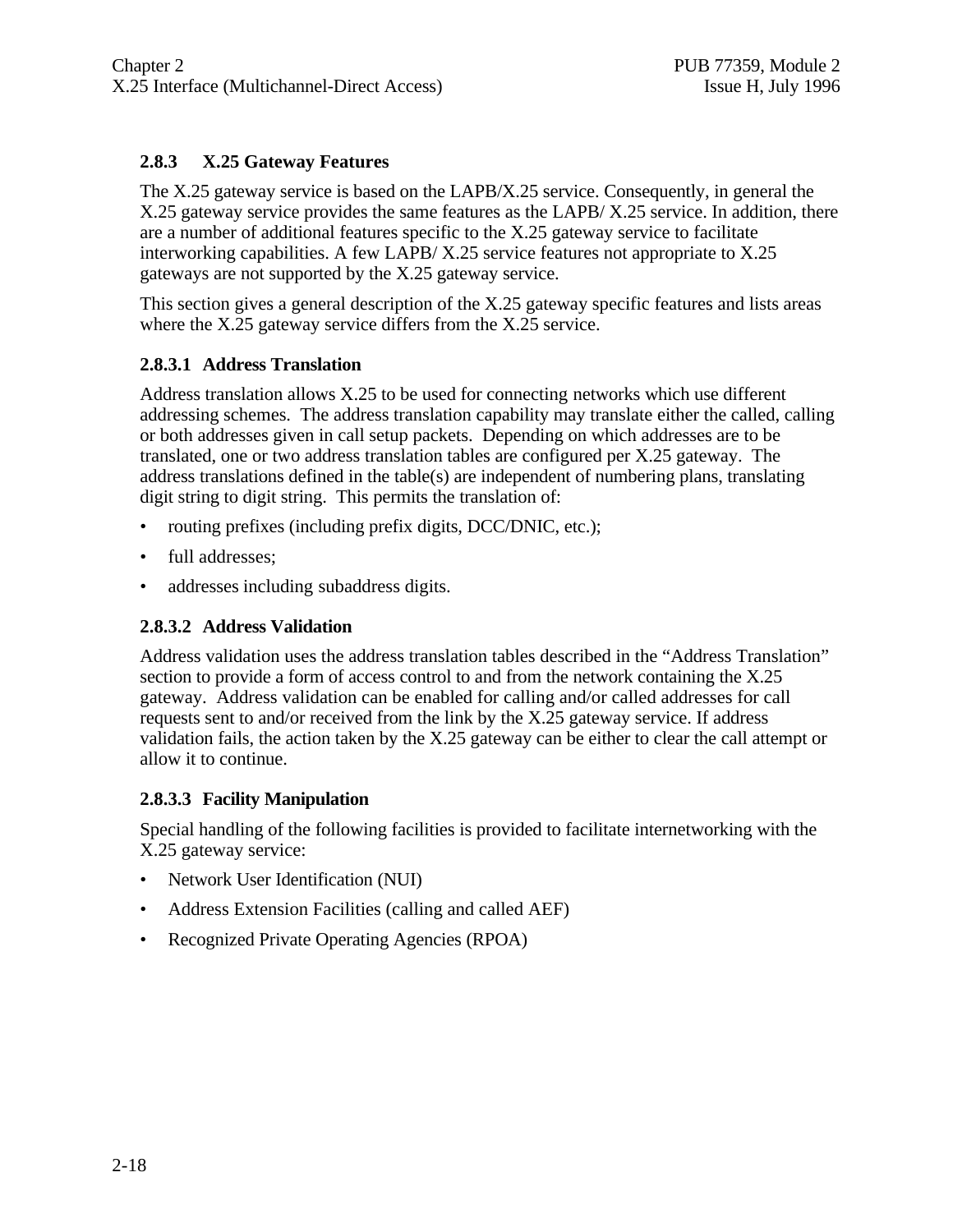The following facilities may be suppressed by both the X.25 and X.25 gateway services:

- Transit Delay Selection And Indication (TDSAI)
- Call Redirection Notification (CRN)
- Called Line Address Modified Notification (CLAMN)
- **DTE** facilities

The following features which are available to the X.25 service are not supported by the X.25 gateway service:

- Direct call (X.25 gateways can not initiate direct calls)
- Hunt group (X.25 gateways can not be members of an hunt group)

#### **2.8.3.4 Cause Signaling**

Both the X.25 and X.25 gateway services can optionally signal "DTE originated causes" in clear, reset and restart packets sent to the link (that is, with bit 8 of the cause set to 1). Similarly, clear and reset causes received from the link can optionally be converted to "DTE originated causes" at both gateway and non-gateway X.25 ports.

The X.25 gateway service also permits the translation of restart causes received from the link into clear/reset causes according to ISO 8208 - table A.2.

#### **2.8.4 Advantages Of The X.25 Gateway**

Some advantages of the X.25 gateway service are as follows:

- It provides a cost-effective means to interconnect packet networks by using the X.25 protocol as an alternative to the X.75 protocol.
- It provides public network access to private network users.
- It provides private network access to public network users.
- It permits the interconnection of networks with different numbering plans through the use of the address translation feature.
- It enhances DIGIPAC<sup>®</sup> security capabilities by providing address validation.
- It facilitates interworking by providing flexible facility handling options.
- It permits the removal of "black boxes" currently used at many X.25 gateways.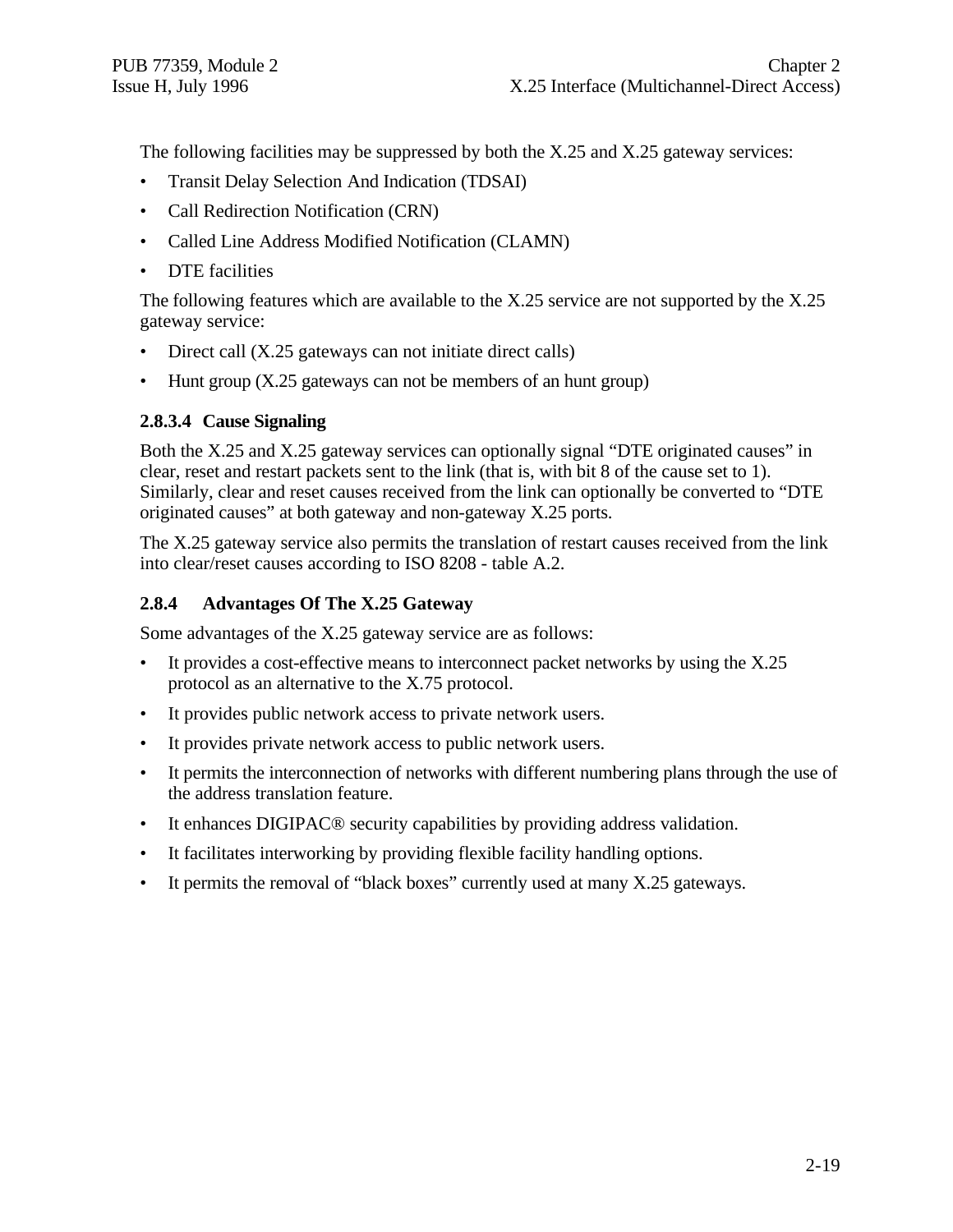#### **2.9 Compliance Matrixes for X.25**

This section describes the compliance of the DIGIPAC® Implementation of X.25 LAPB with the CCITT Recommendation. This compliance is based on the 1988 version of the CCITT recommendations. In this section, individual paragraphs of the recommendation and any specific deviations to those paragraphs are noted in point form.

The CCITT Recommendation for X.25 is divided into seven sections which cover the following subjects:

- 1. DTE/DCE interface characteristics
- 2. Link access procedures across the DTE/DCE interface
- 3. Description of the packet layer DTE/DCE interface
- 4. Procedures for virtual circuit service
- 5. Packet formats
- 6. Procedures for optional user facilities (packet layer)
- 7. Formats for facility fields and registration fields

The compliance characteristics of the different paragraphs in each section are described as follows:

- Implemented as specified
- Implemented as specified with the following interpretation
- Implemented as specified as the section heading, with a subheading "Implementation Note(s)" when some additional relevant information is included, for example , the range of timer values,
- Not implemented.
- Not offered. This means that the equipment used by U S WEST may be capable of providing what is specified but is not part of the service offering from U S WEST.

#### **2.9.1 Physical Interface Compliance**

This section describes the DIGIPAC® compliance to the CCITT X.25 Recommendation for physical interface characteristics between the DTE and DCE. The inter face standards described are:

- 1.1 X.21 Not offered
- 1.2 X.21bis
- 1.3 V-Series
- 1.4 X.31 Not offered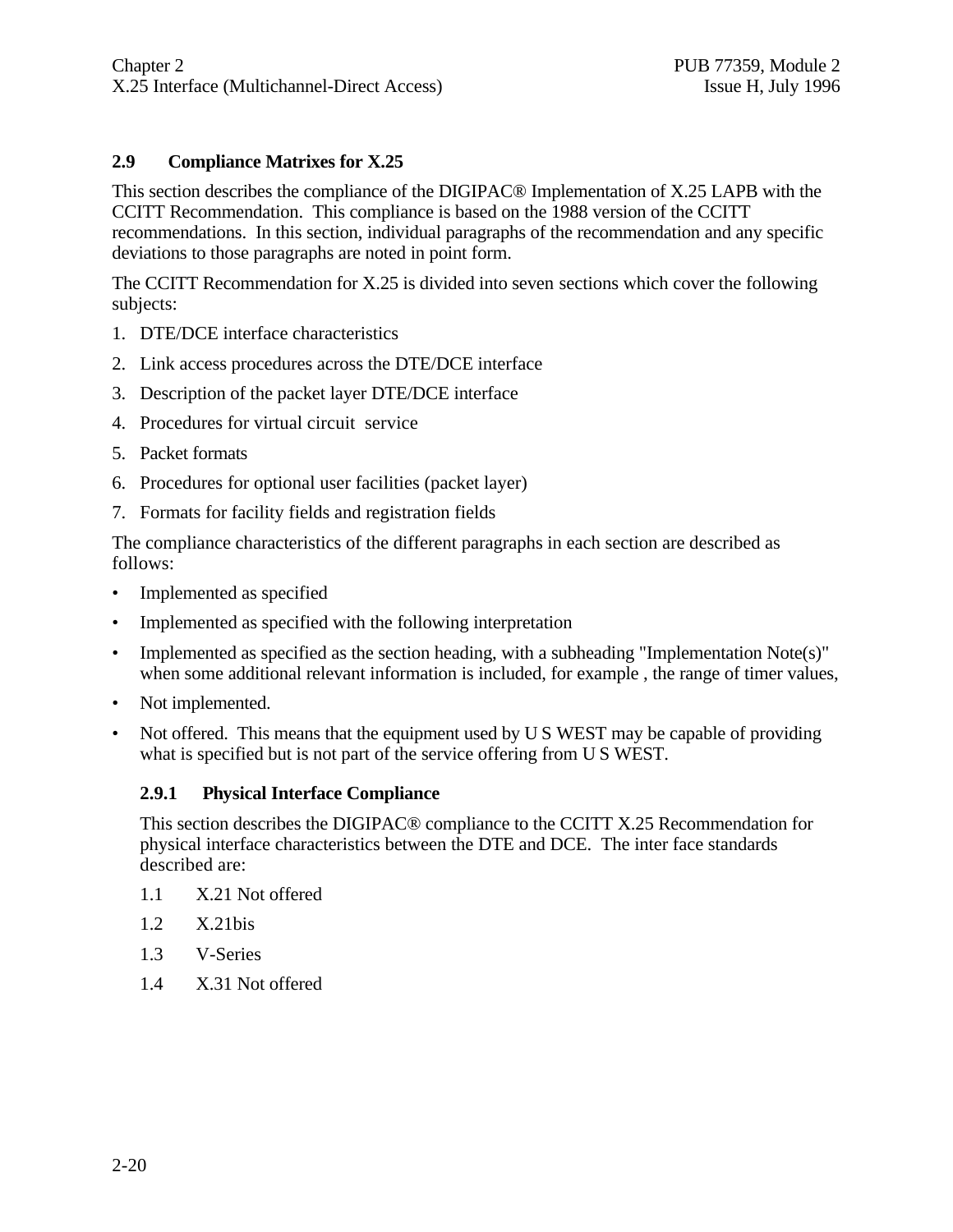|               | <b>Table 2-4 DTE/DCE Interface Characteristics (Physical Layer)</b> |  |
|---------------|---------------------------------------------------------------------|--|
| (Page 1 of 2) |                                                                     |  |

| <b>CCITT</b> |                                               |                                                                                                                                                                                                                                          |
|--------------|-----------------------------------------------|------------------------------------------------------------------------------------------------------------------------------------------------------------------------------------------------------------------------------------------|
| Part         | <b>Description</b>                            | Implementation                                                                                                                                                                                                                           |
| 1,1          | X.21 interface                                | Not offered                                                                                                                                                                                                                              |
| 1.1.1        | <b>DTE/DCE PHYSICAL</b><br><b>INTERFACE</b>   | Not offered                                                                                                                                                                                                                              |
| 1.1.2        | Procedures for entering<br>operational phases | Not offered                                                                                                                                                                                                                              |
| 1.1.3        | Failure detection and test<br>loops           | Not offered                                                                                                                                                                                                                              |
| 1.1.4        | Signal element timing                         | Not offered                                                                                                                                                                                                                              |
| 1.2          | X.21 bis interface                            | Noted                                                                                                                                                                                                                                    |
| 1.2.1        | DTE/DCE physical                              | Implemented as specified                                                                                                                                                                                                                 |
|              | interface elements                            | Implementation notes:                                                                                                                                                                                                                    |
|              |                                               | In accordance with section 1.2 of Recommendation X.21 bis                                                                                                                                                                                |
| 1.2.2        | Operational phases                            | Implemented as specified                                                                                                                                                                                                                 |
|              |                                               | <b>Implementation Notes:</b>                                                                                                                                                                                                             |
|              |                                               | The implementation is per V.24 and V.35 specification.                                                                                                                                                                                   |
| 1.2.3        | Operational phases                            | Implemented as specified with the following interpretation:                                                                                                                                                                              |
|              |                                               | Implementation notes:                                                                                                                                                                                                                    |
|              |                                               | In accordance with sections 3.1 through 3.3 of Recommendation<br>x.21 bis.                                                                                                                                                               |
| 1.2.4        | Signal element timing                         | Implemented as specified                                                                                                                                                                                                                 |
|              |                                               | Implementation notes:                                                                                                                                                                                                                    |
|              |                                               | In accordance with section 3.4 of Recommendation X.21. bis                                                                                                                                                                               |
| 1.3          | V-Series Interfaces                           | Implemented as specified with the following interpretation:                                                                                                                                                                              |
|              |                                               | Implementation notes:                                                                                                                                                                                                                    |
|              |                                               | General operation with V-Series modems is as specified in 1.2<br>above. However, for specific details, particularly related to the use<br>of circuits 107, 109, 113, and 114 refer to 241-1001-182, External<br>Interface Specification. |
|              |                                               | The DIGIPAC <sup>®</sup> service is supported on the V.24 interface at speeds<br>up to 9.6 kbit/s, and on the V.35 interface at speeds up to 56 kbit/s.                                                                                  |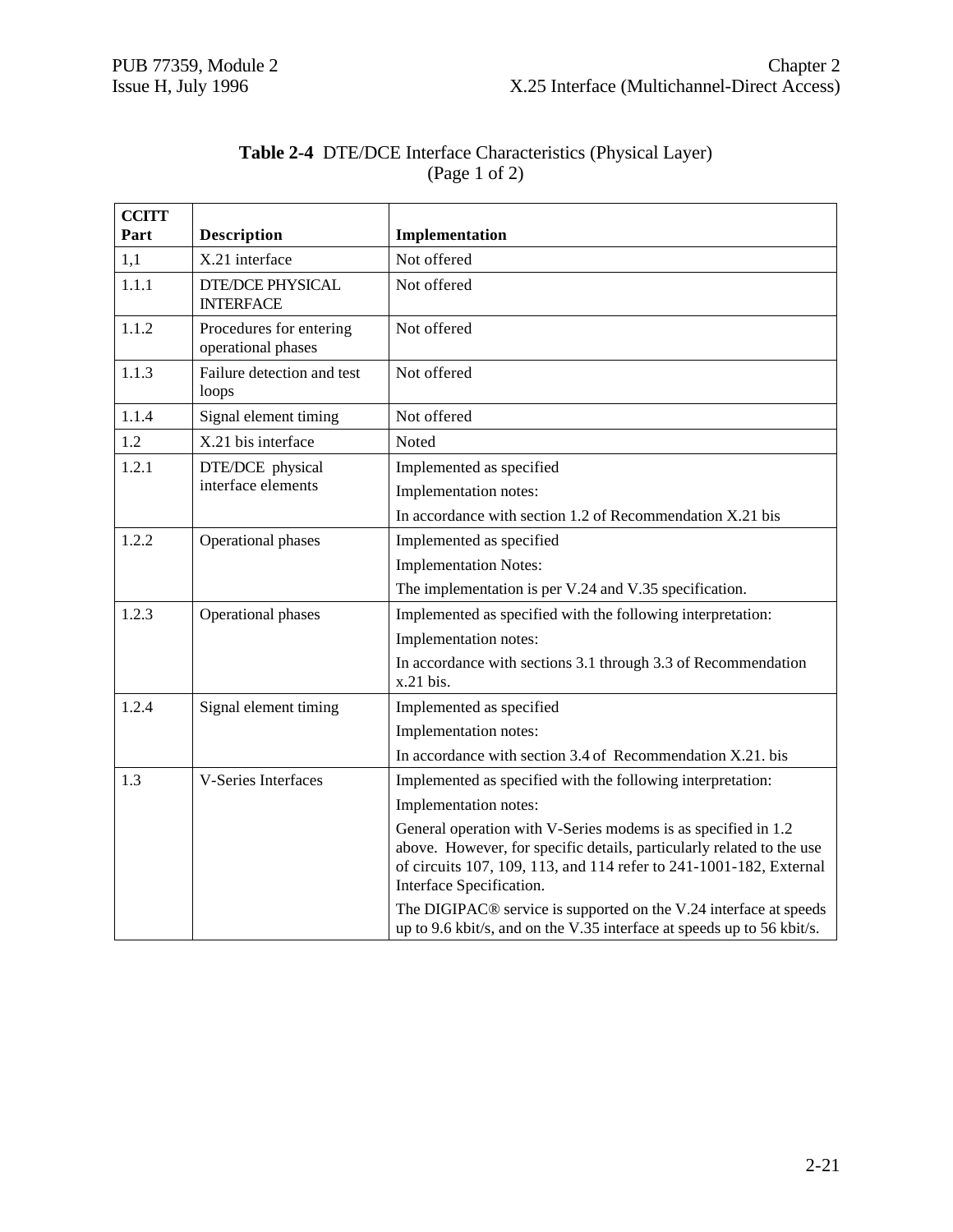#### **Table 2-4** DTE/DCE Interface Characteristics (Physical Layer) (Page 2 of 2)

| <b>CCITT</b> |                                |                |
|--------------|--------------------------------|----------------|
| Part         | <b>Description</b>             | Implementation |
| 1.4          | X.31                           | Not offered    |
| 1.4.1        | DTE//DCE physical<br>interface | Not offered    |
| 1.4.2        | Operational phases             | Not offered    |
| 1.4.3        | Maintenance                    | Not offered    |
| 1.4.4        | Synchronization                | Not offered    |

#### **2.9.2 Link Layer Compliance**

This section describes the DIGIPAC® compliance to the X.25 link layer procedures across the DTE/DCE interface.

- 2.1 Scope and field of application
- 2.2 Frame structure
- 2.3 LAPB elements of procedures
- 2.4 Description of the LAPB procedure
- 2.5 Multilink Procedure (MLP)
- 2.6 LAP elements of procedure
- 2.7 Description of the LAP procedure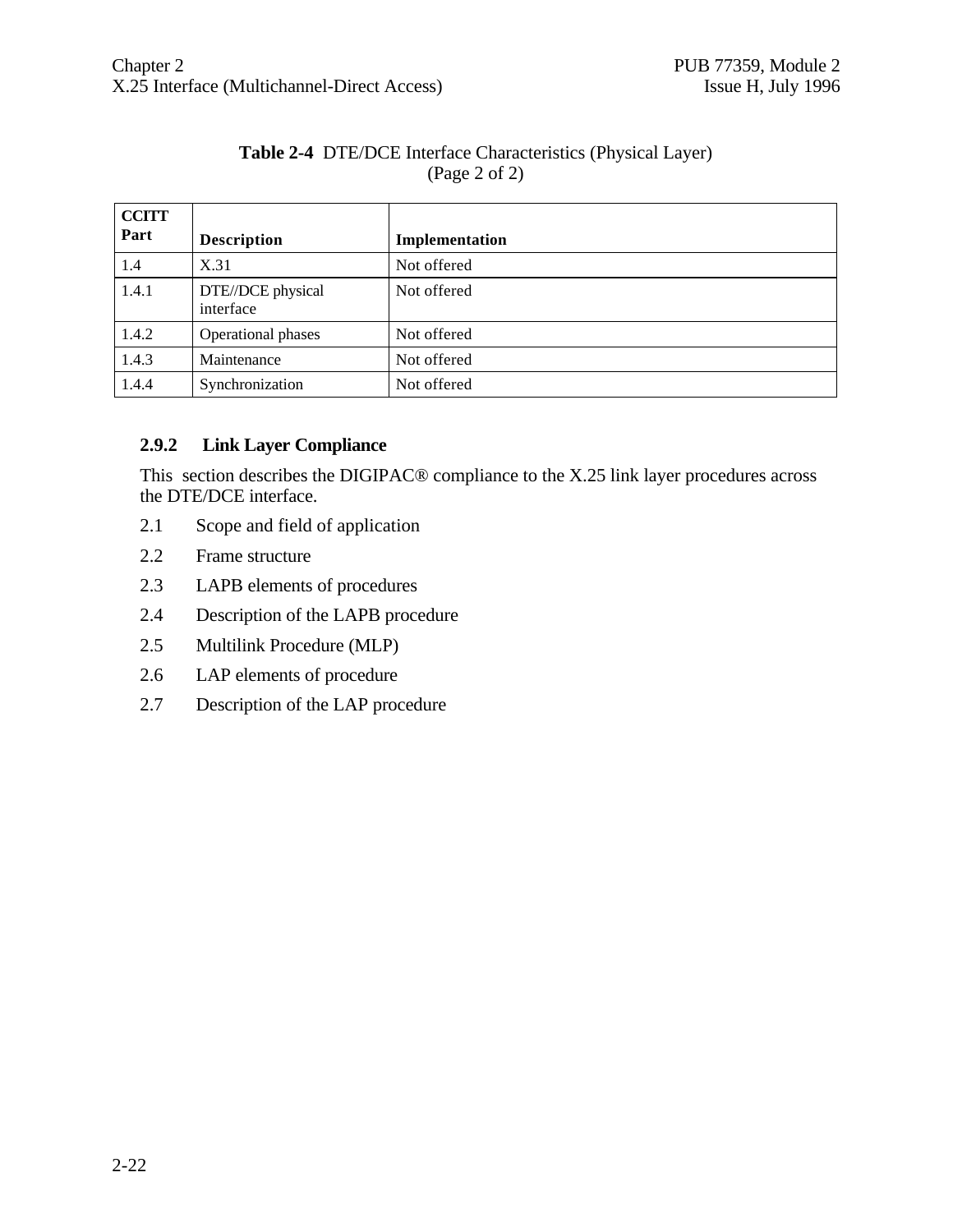|  |                | <b>Table 2-5</b> Link Access Procedures Across The DTE/DCE Interface |  |
|--|----------------|----------------------------------------------------------------------|--|
|  | (Page 1 of 14) |                                                                      |  |

| <b>CCITT</b><br>Part | <b>Description</b>              | Implementation                                                                                                                                                                                                                                                                                                                                                                                                                                                                                                                                                                                                                                                                                                    |
|----------------------|---------------------------------|-------------------------------------------------------------------------------------------------------------------------------------------------------------------------------------------------------------------------------------------------------------------------------------------------------------------------------------------------------------------------------------------------------------------------------------------------------------------------------------------------------------------------------------------------------------------------------------------------------------------------------------------------------------------------------------------------------------------|
| 2.1                  | Scope and field of              | Implemented as specified                                                                                                                                                                                                                                                                                                                                                                                                                                                                                                                                                                                                                                                                                          |
|                      | application                     | Implementation notes:                                                                                                                                                                                                                                                                                                                                                                                                                                                                                                                                                                                                                                                                                             |
|                      |                                 | The DIGIPAC® level 2 protocol implements link access procedure<br>LAPB only.                                                                                                                                                                                                                                                                                                                                                                                                                                                                                                                                                                                                                                      |
| 2.1.1                | Link access procedures          | Implemented as specified                                                                                                                                                                                                                                                                                                                                                                                                                                                                                                                                                                                                                                                                                          |
|                      |                                 | Implementation notes:                                                                                                                                                                                                                                                                                                                                                                                                                                                                                                                                                                                                                                                                                             |
|                      |                                 | Link Access Procedures (LAPB) are described as the Data Link<br>layer Element and are used for data interchange between a DCE and<br>DTE over a single physical circuits, operating in user classes of<br>service 8 to 11 as indicated in Recommendation X.1.                                                                                                                                                                                                                                                                                                                                                                                                                                                     |
|                      |                                 | The Single Link Procedures (SLP) described in sections 2.2, 2.3,<br>and 2.4 (LAPB) are used for data interchange over a single physical<br>circuit, conforming to the description given in section 1, between a<br>DTE and a DCE. When the optional multilink operation is<br>employed, a single link procedure is used independently on each<br>physical circuit, and the Multilink Procedure (MLP) described in<br>section 2.5 used for data interchange over these multiple parallel<br>LAPB data links,. In addition, when only a single physical circuit is<br>employed with LAPB, agreements may be made with the<br>Administration to use this optional multilink procedure over the one<br>LAPB data ink. |
| 2.1.2                | Single link procedures          | Implemented as specified                                                                                                                                                                                                                                                                                                                                                                                                                                                                                                                                                                                                                                                                                          |
|                      |                                 | Implementation notes:                                                                                                                                                                                                                                                                                                                                                                                                                                                                                                                                                                                                                                                                                             |
|                      |                                 | The high-level link control procedures used in the DIGIPAC® are<br>specified in                                                                                                                                                                                                                                                                                                                                                                                                                                                                                                                                                                                                                                   |
|                      |                                 | ISO 3309-1986 (E),                                                                                                                                                                                                                                                                                                                                                                                                                                                                                                                                                                                                                                                                                                |
|                      |                                 | <b>ISO IS4335-DAD1</b>                                                                                                                                                                                                                                                                                                                                                                                                                                                                                                                                                                                                                                                                                            |
| 2.1.3                | Duplex transmission<br>facility | Implemented as specified                                                                                                                                                                                                                                                                                                                                                                                                                                                                                                                                                                                                                                                                                          |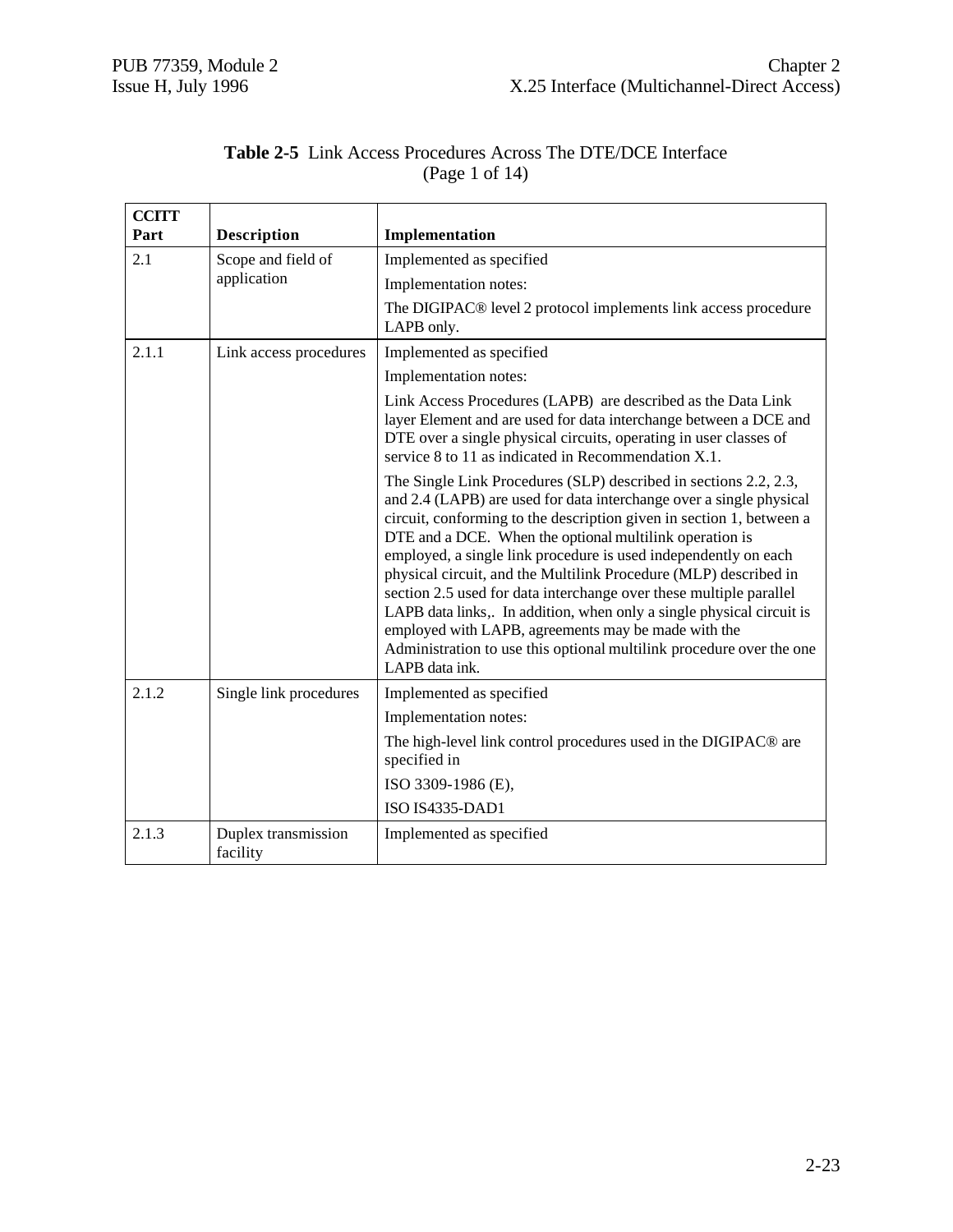| <b>Table 2-5</b> Link Access Procedures Across The DTE/DCE Interface |  |
|----------------------------------------------------------------------|--|
| (Page 2 of 14)                                                       |  |

| <b>CCITT</b> |                                                                    |                                                                                                                                                                                |
|--------------|--------------------------------------------------------------------|--------------------------------------------------------------------------------------------------------------------------------------------------------------------------------|
| Part         | <b>Description</b>                                                 | Implementation                                                                                                                                                                 |
| 2.1.4        | DCE compatibility of operation<br>with the ISO balanced classes of | Implemented as specified                                                                                                                                                       |
|              | procedure                                                          | Implementation notes:<br>The DIGIPAC <sup>®</sup> level 2 link access procedure is compatible                                                                                  |
|              |                                                                    | with ISO balanced class of procedure Class BA with options<br>2 and 8 (also known as LAPB module 8) and Class BA with<br>options 2, 8, and 10 (also known as LAPB module 128). |
|              |                                                                    | The DIGIPAC <sup>®</sup> level 2 protocol may act as wither Data<br>Circuit terminating Equipment (DCE) or Data Terminating<br>Equipment (DTE) at the link layer.              |
| 2.1.5        | Basic and extended LAPB<br>sequence numbering                      | Implemented as specified                                                                                                                                                       |
| 2.1.6        | Internal mode variable B                                           | Implemented as specified                                                                                                                                                       |
| 2.2          | Frame formats                                                      | Implemented as specified                                                                                                                                                       |
| 2.2.2        | Flag sequence                                                      | Implemented as specified                                                                                                                                                       |
| 2.2.3        | Address field                                                      | Implemented as specified                                                                                                                                                       |
| 2.2.4        | Control field                                                      | Implemented as specified                                                                                                                                                       |
| 2.2.5        | <b>Information field</b>                                           | Implemented as specified                                                                                                                                                       |
| 2.2.6        | Transparency                                                       | Implemented as specified                                                                                                                                                       |
| 2.2.7        | Frame Check Sequence (FCS)<br>field                                | Implemented as specified                                                                                                                                                       |
| 2.2.8        | Order of bit transmission                                          | Implemented as specified                                                                                                                                                       |
| 2.2.9        | Invalid frames                                                     | Implemented as specified                                                                                                                                                       |
| 2.2.10       | Frame abortion                                                     | Implemented as specified                                                                                                                                                       |
| 2.2.11       | Interframe till fill                                               | Implemented as specified                                                                                                                                                       |
| 2.2.12       | Link channel states                                                | Implemented as specified                                                                                                                                                       |
| 2.2.12.1     | Active channel state                                               | Implemented as specified                                                                                                                                                       |
| 2.2.12.2     | Idle channel state                                                 | Implemented as specified                                                                                                                                                       |
| 2.3          | LAPB elements of procedures                                        | Noted                                                                                                                                                                          |
| 2.3.1        | Definitions                                                        | Noted                                                                                                                                                                          |
| 2.3.2        | LAPB control field formats and<br>parameters                       | Noted                                                                                                                                                                          |
| 2.3.2.1.     | Control field formats                                              | Implemented as specified                                                                                                                                                       |
| 2.3.2.1.1    | Information transfer format                                        | Implemented as specified                                                                                                                                                       |
| 2.3.2.1.2    | Supervisory format-S                                               | Implemented as specified                                                                                                                                                       |
| 2.3.2.1.3    | Unnumbered format - U                                              | Implemented as specified                                                                                                                                                       |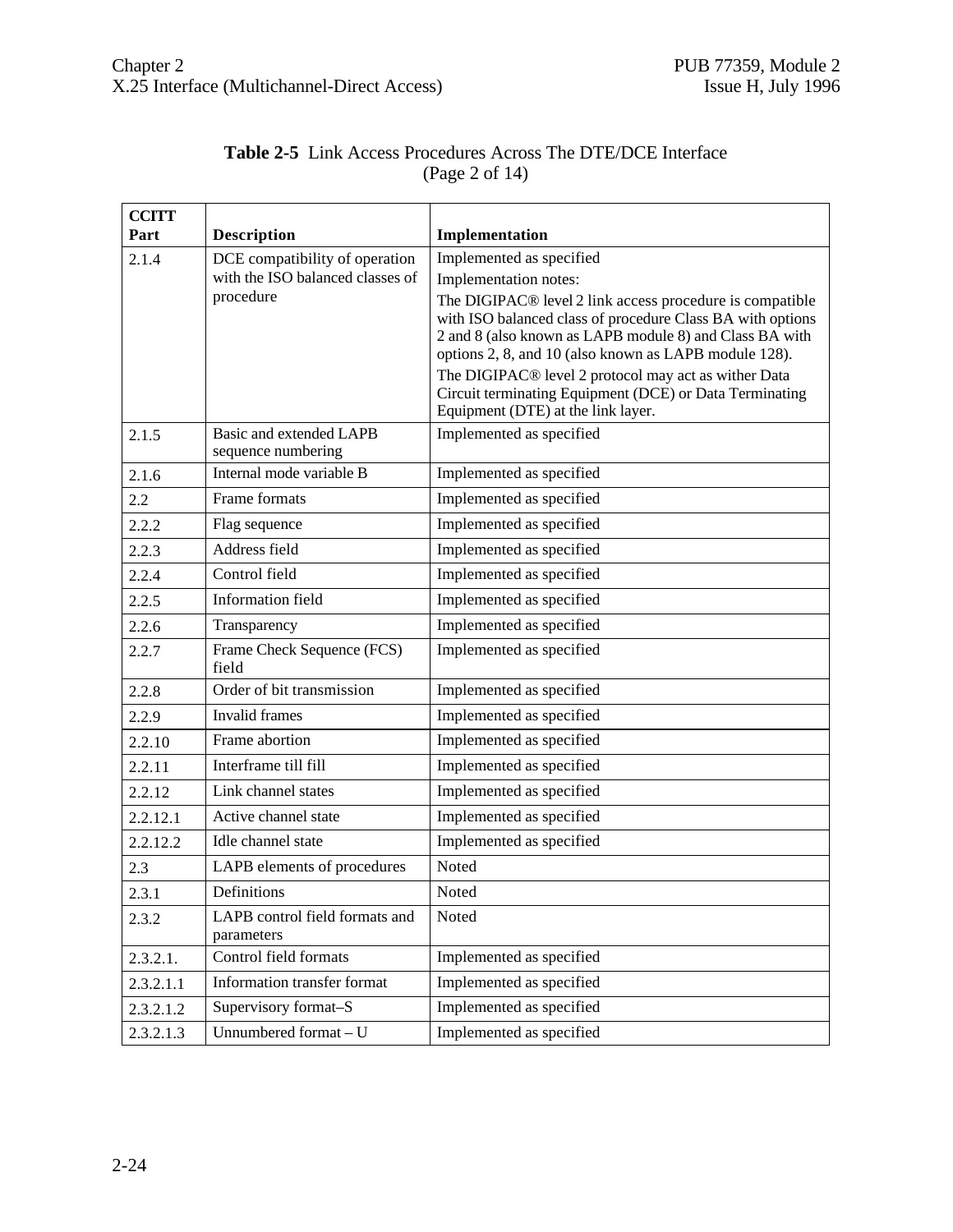| <b>CCITT</b><br>Part | <b>Description</b>              | Implementation                                                                                                                                                                                     |
|----------------------|---------------------------------|----------------------------------------------------------------------------------------------------------------------------------------------------------------------------------------------------|
| 2.3.2.2              | Control field parameters        | Implemented as specified                                                                                                                                                                           |
| 2.3.2.2.1            | Modules                         | Implemented as specified                                                                                                                                                                           |
| 2.3.2.2.2            | Send state variable V(S)        | Implemented as specified                                                                                                                                                                           |
| 2.3.2.2.3            | send sequence number N(S)       | Implemented as specified                                                                                                                                                                           |
| 2.3.2.2.4            | Receive state variable $V(R)$   | Implemented as specified                                                                                                                                                                           |
| 2.3.2.2.5            | Receive sequence number $N(R)$  | Implemented as specified                                                                                                                                                                           |
| 2.3.2.2.6            | Poll/final bit P/F              | Implemented as specified                                                                                                                                                                           |
| 2.3.3                | Functions of the Poll/Final bit | Implemented as specified                                                                                                                                                                           |
| 2.3.4                | Commands and responses          | Implemented as specified                                                                                                                                                                           |
| 2.3.4.1              | Information (I) command         | Implemented as specified                                                                                                                                                                           |
| 2.3.4.2              | Receive Ready (RR) command      | Implemented as specified                                                                                                                                                                           |
| and response         | Implementation notes:           |                                                                                                                                                                                                    |
|                      |                                 | The level 2 protocol will automatically issue a responding<br>receive ready command if:                                                                                                            |
|                      |                                 | -Layer 2 protocol is in an information transfer phase (see<br>$2.4.4.2$ ) or                                                                                                                       |
|                      |                                 | -Layer 2 protocol issued a Receive Not Ready (RNR)<br>signal to indicate a busy condition and there is sufficient<br>local memory available to start receiving I frames                            |
|                      |                                 | In addition to indicating the DCE or DTE status, the RR<br>command with the P-bit set to 1 may be used by the DCE or<br>DTE to ask for the status of the DTE OR DCE respectively.                  |
|                      |                                 | DIGIPAC <sup>®</sup> also implements an optional frame level "idle<br>probe timer" which will trigger the sending of and RR/RNR<br>to the link if there is no link activity for the time interval. |
|                      |                                 | NAME: idle probe timer                                                                                                                                                                             |
|                      |                                 | <b>RANGE:</b><br>1-655 seconds and OFF                                                                                                                                                             |
|                      |                                 | <b>INTERVAL:</b><br>1 seconds                                                                                                                                                                      |
|                      |                                 | <b>OFF</b><br>DEFAULT:                                                                                                                                                                             |

#### **Table 2-5** Link Access Procedures Across The DTE/DCE Interface (Page 3 of 14)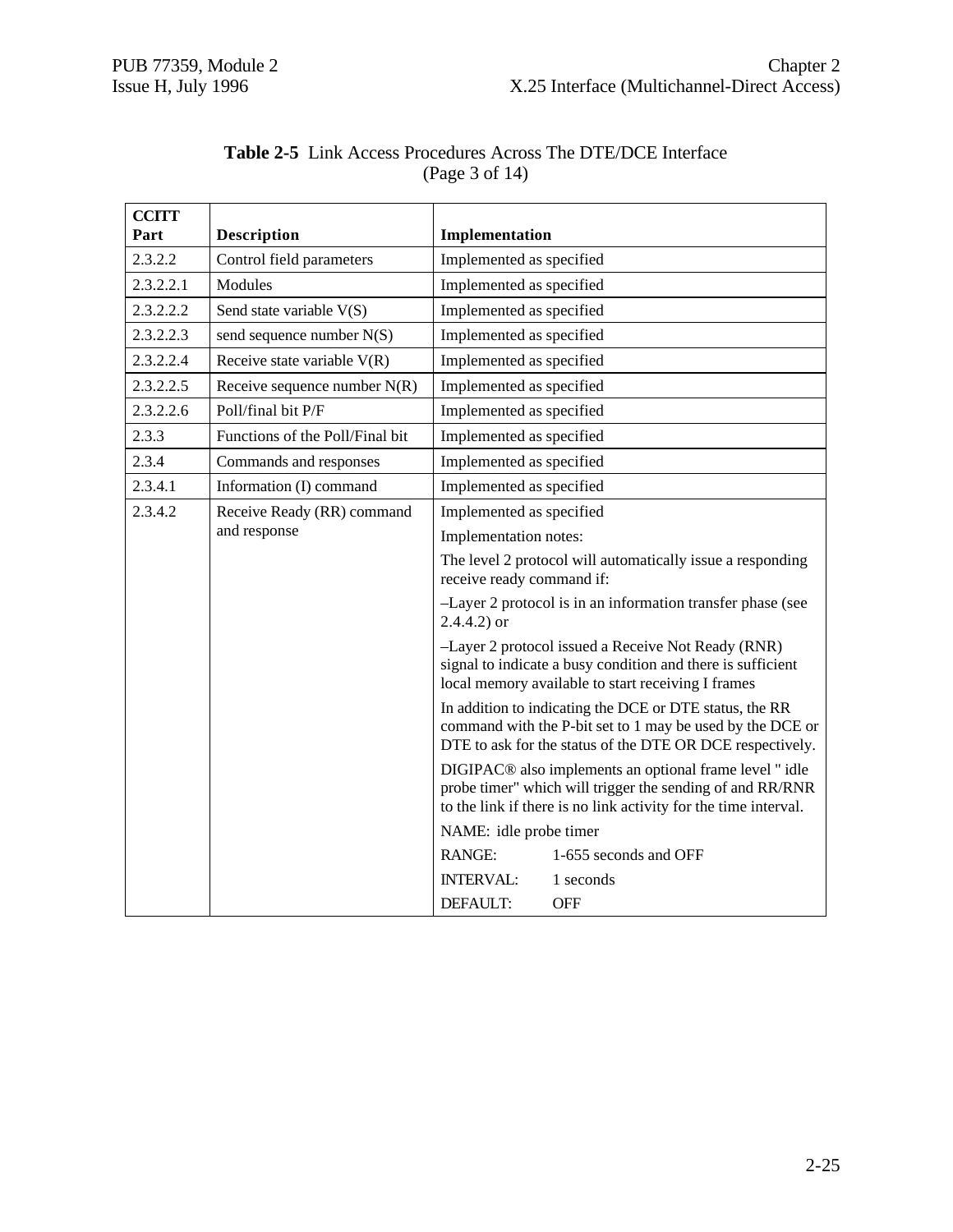| <b>CCITT</b><br>Part | <b>Description</b>                                                                                                                        | Implementation                                                                                                                                                                                                                                                                                                                      |
|----------------------|-------------------------------------------------------------------------------------------------------------------------------------------|-------------------------------------------------------------------------------------------------------------------------------------------------------------------------------------------------------------------------------------------------------------------------------------------------------------------------------------|
| 2.3.4.3              | Received Not Ready (RNR)                                                                                                                  | Implemented as specified                                                                                                                                                                                                                                                                                                            |
|                      | command and response                                                                                                                      | Implementation notes:                                                                                                                                                                                                                                                                                                               |
|                      |                                                                                                                                           | The DIGIPAC <sup>®</sup> level 2 will issue an RNR command to the<br>remote if insufficient local memory is available to buffer<br>an incoming 1-frame. If the busy condition is forced clear<br>by the far end (SABM/UA, FRMR//SABM/UA), the<br>DIGIPAC <sup>®</sup> level 2 responds with an RNR to the next<br>received I-frame. |
|                      |                                                                                                                                           | I frames numbered up to and including $N(R)$ - 1 are<br>acknowledged. I frame $N(R)$ and any subsequent frames<br>received, if any, are not acknowledged. The acceptance<br>status of these I frames will be indicated in subsequent<br>exchanges.                                                                                  |
|                      |                                                                                                                                           | In addition to indicating the DCE or DTE status, the RNR<br>command with the P-bit set to 1 may be used by the DCE or<br>DTE to ask for the status of the DTE or DCE respectively.                                                                                                                                                  |
|                      |                                                                                                                                           | See 2,3,4,2 regarding the DIGIPAC <sup>®</sup> "idle probe timer"                                                                                                                                                                                                                                                                   |
| 2,3.4.4              | Reject (REJ) command and<br>response                                                                                                      | Implemented as specified                                                                                                                                                                                                                                                                                                            |
| 2.3.4.5              | Set Asynchronous Balanced<br>Modes (SABM) command/ Set<br>Asynchronous Balanced<br>Extended (SABME) command<br>(subscription time option) | Implemented as specified                                                                                                                                                                                                                                                                                                            |

#### **Table 2-5** Link Access Procedures Across The DTE/DCE Interface (Page 4 of 14)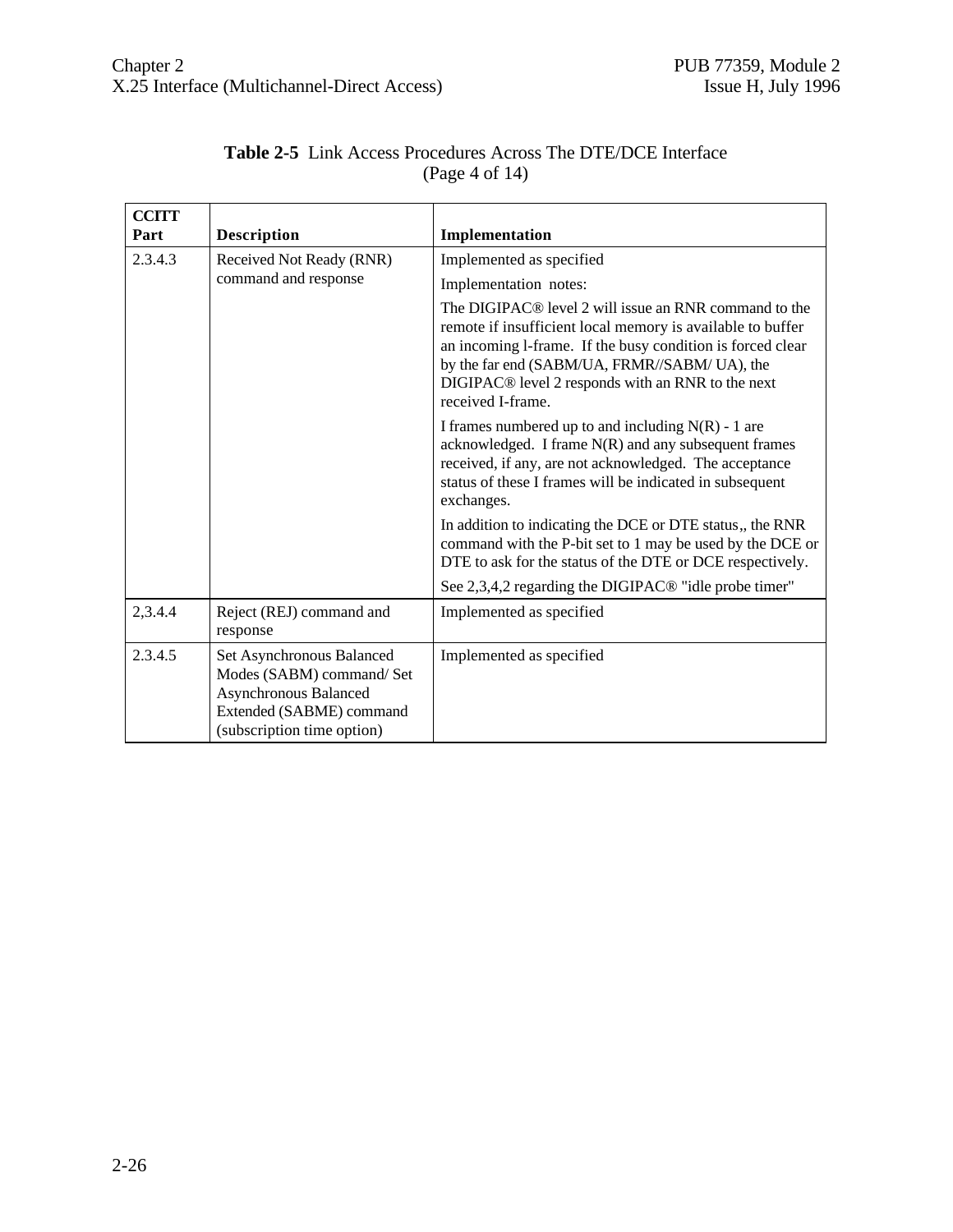| <b>CCITT</b> |                                         |                                                                                                                                                                                                                                                                                                                                                                                                                                                                                                                                                                                                                                                                                                                                                             |
|--------------|-----------------------------------------|-------------------------------------------------------------------------------------------------------------------------------------------------------------------------------------------------------------------------------------------------------------------------------------------------------------------------------------------------------------------------------------------------------------------------------------------------------------------------------------------------------------------------------------------------------------------------------------------------------------------------------------------------------------------------------------------------------------------------------------------------------------|
| Part         | <b>Description</b>                      | Implementation                                                                                                                                                                                                                                                                                                                                                                                                                                                                                                                                                                                                                                                                                                                                              |
| 2.3.4.6      | Disconnect (DISC) command               | Implemented as specified                                                                                                                                                                                                                                                                                                                                                                                                                                                                                                                                                                                                                                                                                                                                    |
|              |                                         | Implementation notes:                                                                                                                                                                                                                                                                                                                                                                                                                                                                                                                                                                                                                                                                                                                                       |
|              |                                         | If an Unnumbered Acknowledgment (UA) command is not<br>received by the end of time-out T1, another DISC command<br>is sent.                                                                                                                                                                                                                                                                                                                                                                                                                                                                                                                                                                                                                                 |
|              |                                         | The DISC unnumbered command is used to terminate the<br>mode previously set. It is used to inform the DCE or DTE<br>receiving the DISC command that the DTE or DCE sending<br>the DISC command is suspending operation. Prior to acting<br>on the DISC command, the DCE receiving the DISC<br>command confirms the acceptance of the DISC command<br>by the transmission of a UA response. The DTE or DCE<br>sending the DISC command enters the disconnected phase<br>when it receives the acknowledged UA response.<br>Previously transmitted I frames that are unacknowledged<br>when this command is invoked remain unacknowledged. It<br>is the responsibility of a higher layer to recover from the<br>possible loss of the contents of such I frames |
| 2.3.4.7      | Unnumbered Acknowledge (UA)<br>response | Implemented as specified                                                                                                                                                                                                                                                                                                                                                                                                                                                                                                                                                                                                                                                                                                                                    |
| 2.3.4.8      | Disconnected Mode (DM)                  | Implemented as specified                                                                                                                                                                                                                                                                                                                                                                                                                                                                                                                                                                                                                                                                                                                                    |

#### **Table 2-5** Link Access Procedures Across The DTE/DCE Interface (Page 5 of 14)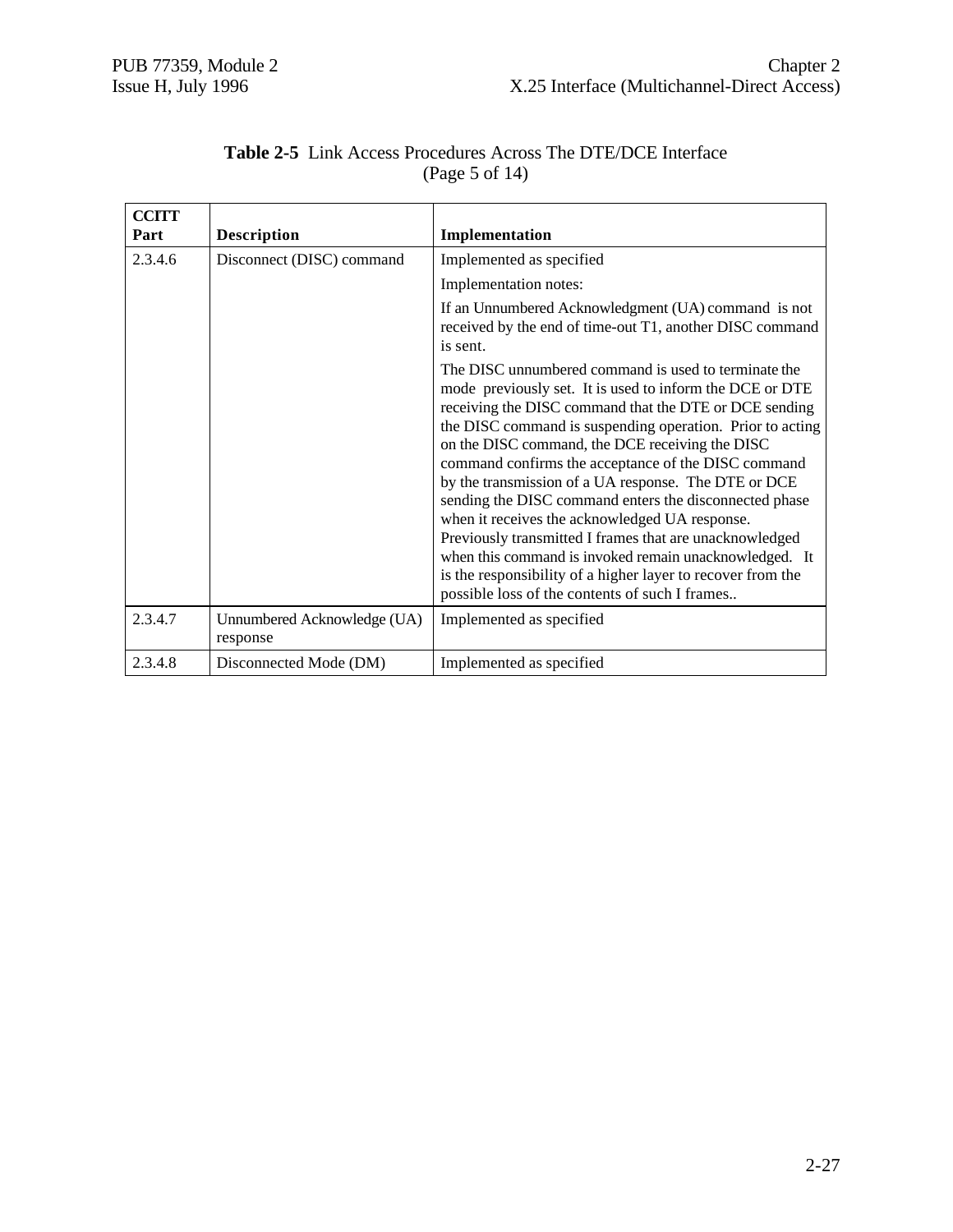| <b>CCITT</b> |                              |                                                                                                                                                                                                                                                                                                         |
|--------------|------------------------------|---------------------------------------------------------------------------------------------------------------------------------------------------------------------------------------------------------------------------------------------------------------------------------------------------------|
| Part         | <b>Description</b>           | Implementation                                                                                                                                                                                                                                                                                          |
| 2.3.4.9      | Frame Reject (FRMR) response | Implemented as specified                                                                                                                                                                                                                                                                                |
|              |                              | Implementation notes:                                                                                                                                                                                                                                                                                   |
|              |                              | The DIGIPAC <sup>®</sup> generates an FRMR command on receipt<br>of frame that has an information field that is not permitted<br>or on receipt of an S- or U-frame of incorrect length.                                                                                                                 |
|              |                              | The FRMR unnumbered response is used by the DCE or<br>DTE to report an error condition not recoverable by<br>retransmission of the identical frame, that is, at least one of<br>the following conditions which results from the receipt of a<br>valid frame:                                            |
|              |                              | 1) the receipt of a command or response control field that<br>is undetermined or not implemented                                                                                                                                                                                                        |
|              |                              | 2) the receipt of an frame with an information field which<br>extends the maximum established length                                                                                                                                                                                                    |
|              |                              | 3) the receipt of an invalid $N(R)$ field                                                                                                                                                                                                                                                               |
|              |                              | 4) the receipt of a frame with an information field which is<br>not permitted or the receipt of a supervisory or unnumbered<br>frame with incorrect length.                                                                                                                                             |
|              |                              | A valid $N(R)$ much be within the range from the lowest send<br>sequence number N(S) of the still unacknowledged frames<br>to the current DCE send state variable inclusive (or to the<br>current internal variable x if the DCE is in the timer<br>recovery condition as described in section 2.4.5.9. |
|              |                              | An information field which immediately follows the<br>control field and consists of 3 or 5 octets (module 8<br>(basic) operation or module 128 (extended) operation<br>respectively), is returned with this response and provided<br>the reason for the FRMR response.                                  |
|              |                              | DIGIPAC <sup>®</sup> does not generate a FRMR command on receipt<br>of N(S) equal to both $V(R)$ and $N(R)+k$ since CCITT 2.4.6.1<br>places the onus on the DTE to enforce its own security by<br>not extending its window beyond 7.                                                                    |

#### **Table 2-5** Link Access Procedures Across The DTE/DCE Interface (Page 6 of 14)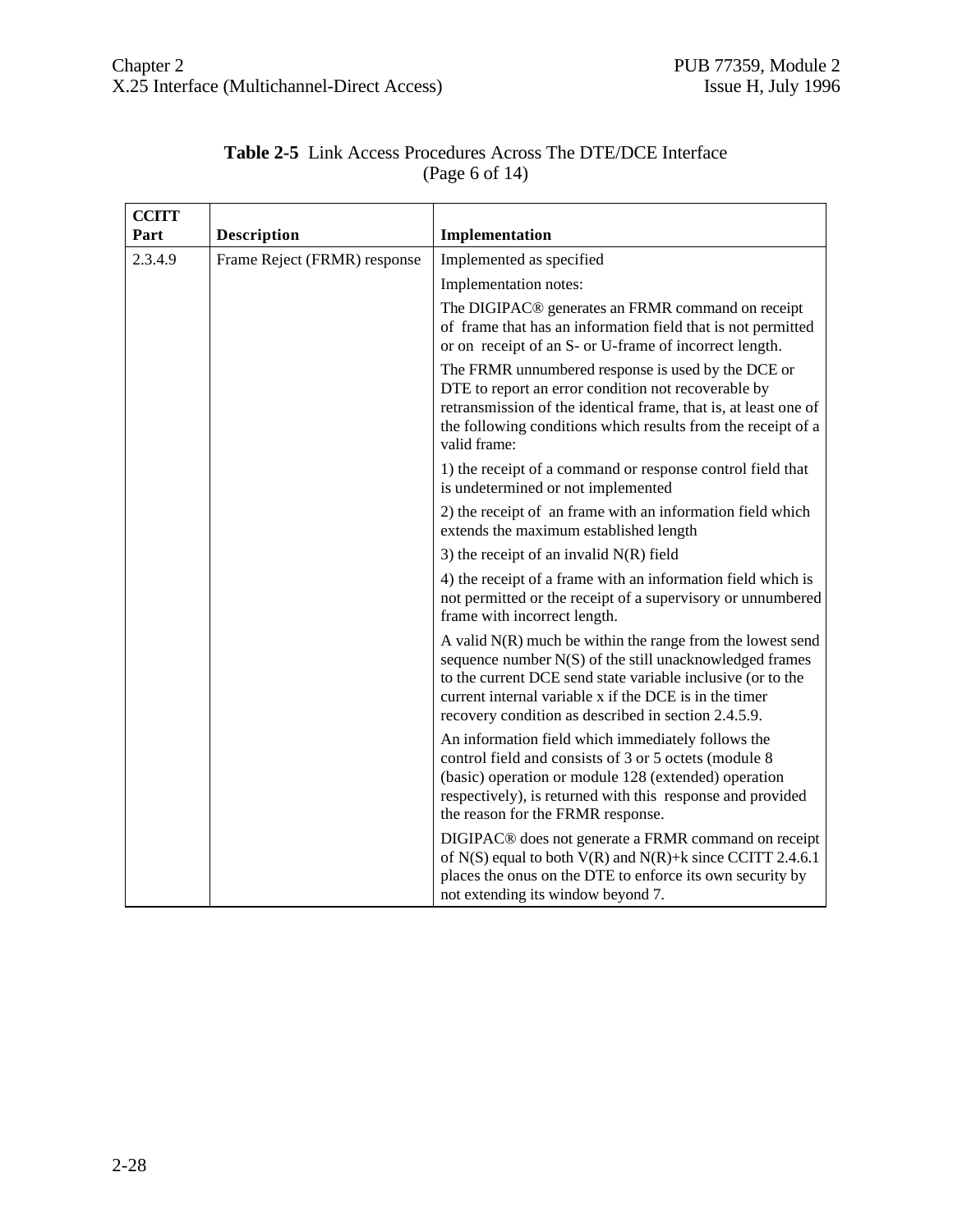| <b>CCITT</b> |                                                               |                                                                                                                                                                                |
|--------------|---------------------------------------------------------------|--------------------------------------------------------------------------------------------------------------------------------------------------------------------------------|
| Part         | <b>Description</b>                                            | Implementation                                                                                                                                                                 |
| 2.3.5        | Exception condition reporting                                 | Implemented as specified                                                                                                                                                       |
| 2.3.5.1      | <b>Busy</b> condition                                         | Implemented as specified                                                                                                                                                       |
| 2.3.5.2      | $N(S)$ sequence error condition                               | Implemented as specified                                                                                                                                                       |
| 2.3.5.2.1    | REJ recovery                                                  | Implemented as specified                                                                                                                                                       |
| 2.3.5.2.2    | Time-out recovery                                             | Implemented as specified                                                                                                                                                       |
|              |                                                               | Implementation notes:                                                                                                                                                          |
|              |                                                               | The first unacknowledged I-frame is retransmitted after an<br>I-frame acknowledgment timeout.                                                                                  |
|              |                                                               | The retransmitted frames may continue an $N(R)$ and a p bit<br>that is updated from, and therefore different from, the ones<br>contained in the originally transmitted frames. |
| 2.3.5.3      | Invalid frame condition                                       | Implemented as specified                                                                                                                                                       |
| 2.3.5.4      | Frame rejection condition                                     | Implemented as specified                                                                                                                                                       |
| 2.3.5.5      | Excessive idle channel state<br>condition on incoming channel | Implemented as specified                                                                                                                                                       |
| 2.4          | Description of the LAPB<br>procedure                          | Noted                                                                                                                                                                          |
| 2.4.1        | LAPB basic and extended modes<br>of operation                 | Implemented as specified                                                                                                                                                       |
| 2.4.2        | LAPB procedure for addressing                                 | Implemented as specified                                                                                                                                                       |
| 2.4.3        | LAPB procedure for the use of<br>the P/F Bit                  | Implemented as specified                                                                                                                                                       |
| 2.4.4        | LAPB procedure for data link<br>setup and disconnection       | Implemented as specified                                                                                                                                                       |
| 2.4.4.1      | Data link set-up                                              | Implemented as specified                                                                                                                                                       |
|              |                                                               | Implementation notes:                                                                                                                                                          |
|              |                                                               | If the DIGIPAC® level 2 protocol sends a SABM command                                                                                                                          |
|              |                                                               | but does not receive a SABM or a UA reply within N2 T1                                                                                                                         |
|              |                                                               | rime intervals, it informs the level 3 protocol and enters the<br>disconnected state.                                                                                          |

#### **Table 2-5** Link Access Procedures Across The DTE/DCE Interface (Page 7 of 14)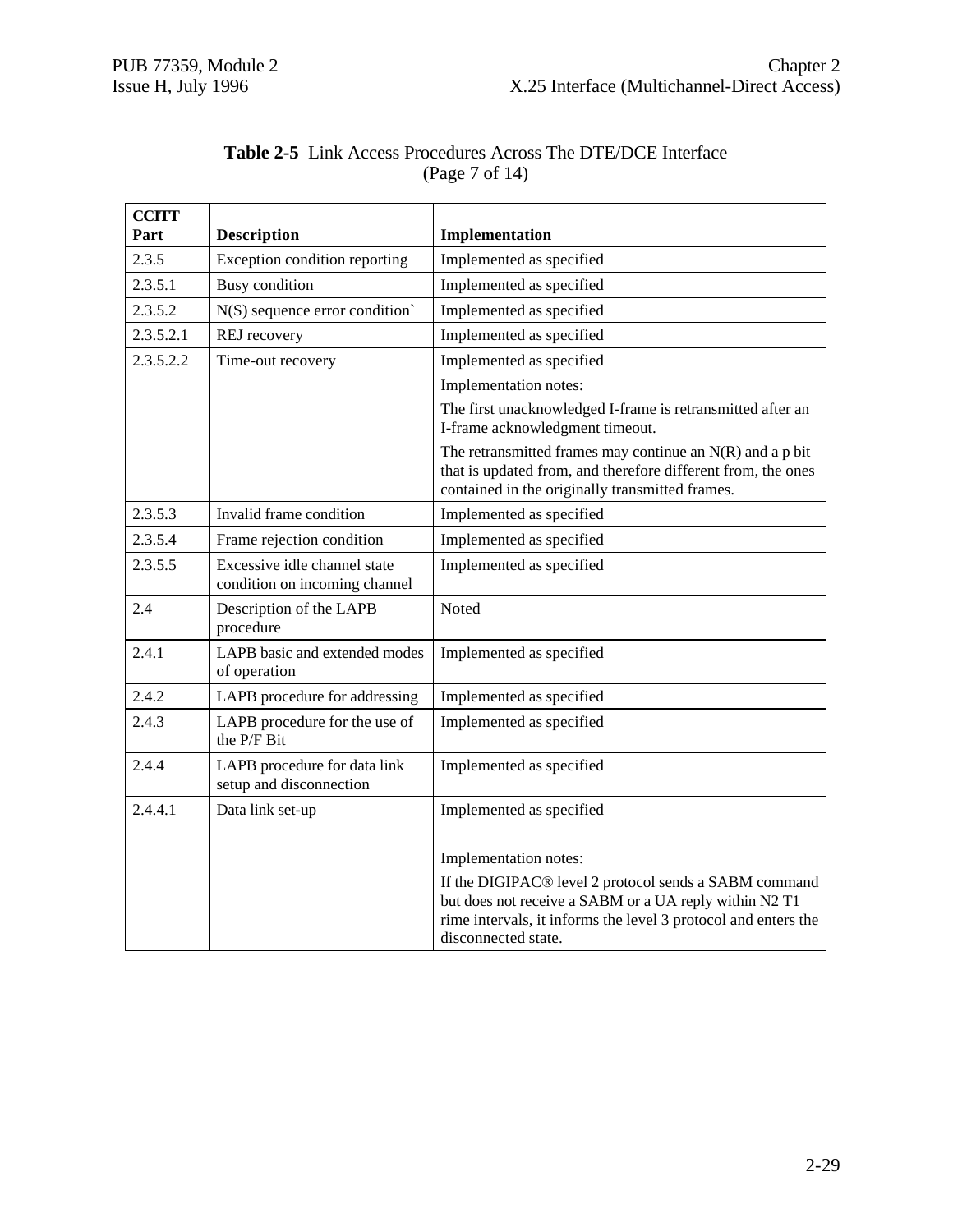| <b>CCITT</b>                              |                                                                 |                                                                                                                                                                                                                                                                                                                                                          |
|-------------------------------------------|-----------------------------------------------------------------|----------------------------------------------------------------------------------------------------------------------------------------------------------------------------------------------------------------------------------------------------------------------------------------------------------------------------------------------------------|
| Part                                      | <b>Description</b>                                              | Implementation                                                                                                                                                                                                                                                                                                                                           |
| 2.4.4.3                                   | Data link disconnection                                         | Implemented as specified                                                                                                                                                                                                                                                                                                                                 |
|                                           |                                                                 | Implementation notes:                                                                                                                                                                                                                                                                                                                                    |
|                                           |                                                                 | The DIGIPAC® level 2 protocol after sending a DISC                                                                                                                                                                                                                                                                                                       |
|                                           |                                                                 | command N2 times, informs level 3, and enters the<br>disconnect state.                                                                                                                                                                                                                                                                                   |
| 2.4.4.4                                   | Disconnected phase                                              | Implemented as specified                                                                                                                                                                                                                                                                                                                                 |
|                                           |                                                                 | Implementation notes:                                                                                                                                                                                                                                                                                                                                    |
|                                           |                                                                 | DIGIPAC <sup>®</sup> is always able to set up the link if the port<br>hardware is enabled                                                                                                                                                                                                                                                                |
|                                           |                                                                 | When the level 2 protocol enters the disconnected phase, it<br>transmits a DM response and starts timer T1. If a SABM<br>command is not received within the time setting of T1, the<br>process is repeated. After transmission of the DM<br>response N2 times, the Level 2 protocol enters the link set-<br>up phase and starts the link set-up process. |
|                                           |                                                                 | While in disconnected phase, the level 2 protocol responds<br>as follows:                                                                                                                                                                                                                                                                                |
|                                           |                                                                 | -if it receives a DISC command it issues a DM signal                                                                                                                                                                                                                                                                                                     |
|                                           |                                                                 | -If it receives a SABM command it issues a UA response<br>and enters information transfer phase                                                                                                                                                                                                                                                          |
|                                           |                                                                 | -If it receives any other command with the P bit set to 1, it<br>responds with a DM response (with F bit set to 1)                                                                                                                                                                                                                                       |
| 2.4.4.5                                   | Collision of unnumbered                                         | Implemented as specified                                                                                                                                                                                                                                                                                                                                 |
| includes<br>2.4.4.5.1<br>and<br>2.4.4.5.2 | commands                                                        |                                                                                                                                                                                                                                                                                                                                                          |
| 2.4.4.6.                                  | Collision of DM response with<br>SABM/SABME or DISC<br>commands | Implemented as specified                                                                                                                                                                                                                                                                                                                                 |

#### **Table 2-5** Link Access Procedures Across The DTE/DCE Interface (Page 8 of 14)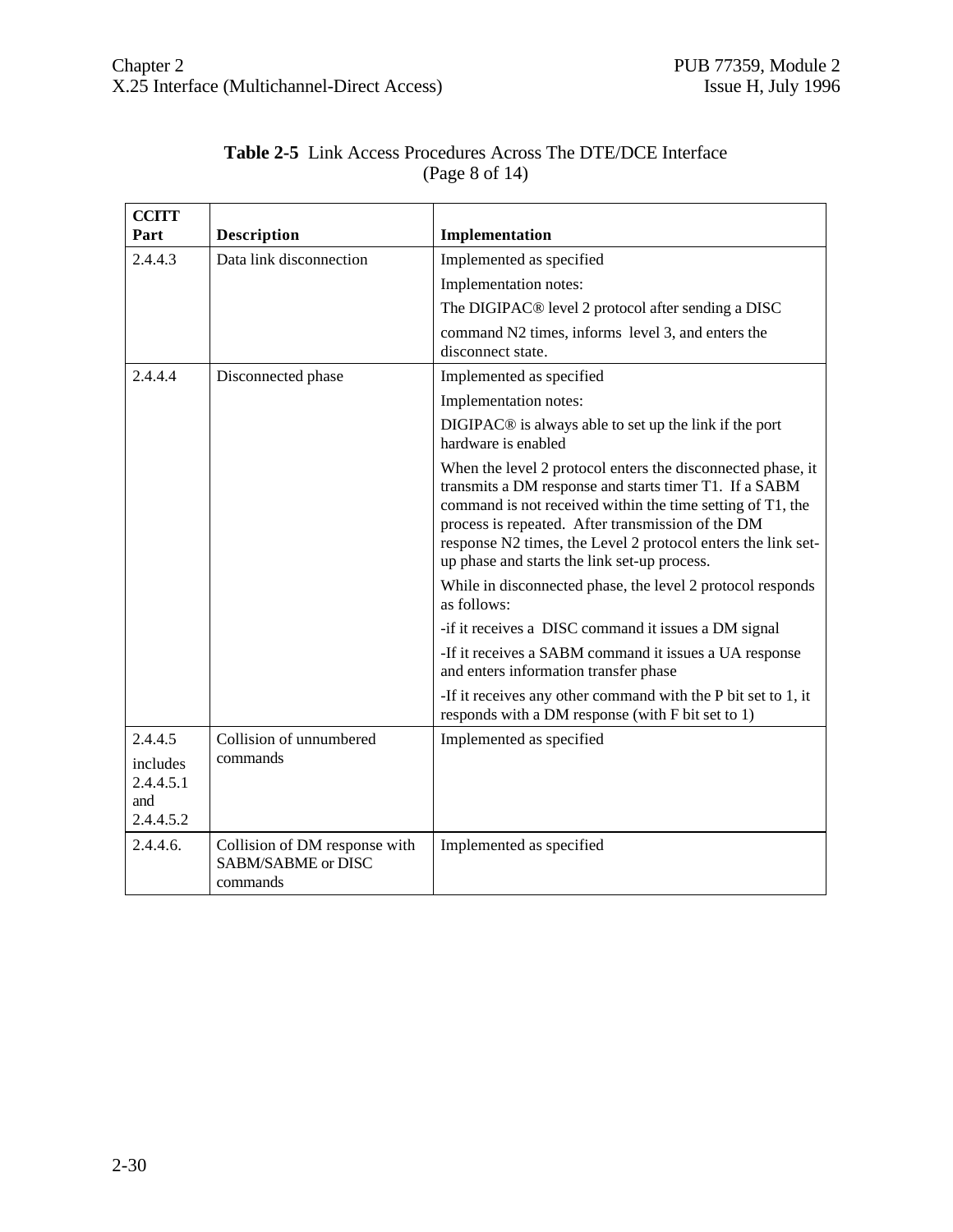| <b>CCITT</b><br>Part | <b>Description</b>                          | Implementation                                                                                                                                                                                                                                                                                                                                                                                                                                                                                                                                                                                                                                                                                                                         |
|----------------------|---------------------------------------------|----------------------------------------------------------------------------------------------------------------------------------------------------------------------------------------------------------------------------------------------------------------------------------------------------------------------------------------------------------------------------------------------------------------------------------------------------------------------------------------------------------------------------------------------------------------------------------------------------------------------------------------------------------------------------------------------------------------------------------------|
| 2.2.4.7              | Collision of DM responses                   | Implemented as specified                                                                                                                                                                                                                                                                                                                                                                                                                                                                                                                                                                                                                                                                                                               |
| 2.4.5                | LAPB procedures for<br>information transfer | Noted                                                                                                                                                                                                                                                                                                                                                                                                                                                                                                                                                                                                                                                                                                                                  |
| 2.4.5.1              | Sending I frames                            | Implemented as specified                                                                                                                                                                                                                                                                                                                                                                                                                                                                                                                                                                                                                                                                                                               |
| 2.4.5.2              | Receiving an I-frame                        | Noted                                                                                                                                                                                                                                                                                                                                                                                                                                                                                                                                                                                                                                                                                                                                  |
| 2.4.5.2.1            | DCE not busy<br>(i)                         | Implemented as specified                                                                                                                                                                                                                                                                                                                                                                                                                                                                                                                                                                                                                                                                                                               |
|                      | (ii)                                        | Implementation notes:                                                                                                                                                                                                                                                                                                                                                                                                                                                                                                                                                                                                                                                                                                                  |
|                      |                                             | If no I frame is available for transmission by the DCE and<br>its response delay timer (T2) is not running, the level 2<br>protocol starts the timer. If a timeout occurs before a<br>frame becomes available for transmission, the level 2<br>protocol starts the timer. If a timeout occurs before a<br>frame becomes available for transmission, the level 2<br>protocol transmits an RR/RNR command with the $N(R)$<br>equal to the value of its received state variable $V(R)$<br>If a frame becomes available for transmission or an S-frame<br>is sent before the response delay timer times out, the<br>response delay timer is stopped and no further action is<br>required. (That is the I-frame or S-frame has acknowledged |
| 2.4.5.2.2            | Receiving an I frame when DCE               | the incoming frame.)<br>Implemented as specified                                                                                                                                                                                                                                                                                                                                                                                                                                                                                                                                                                                                                                                                                       |
|                      | is busy                                     | Implementation notes:                                                                                                                                                                                                                                                                                                                                                                                                                                                                                                                                                                                                                                                                                                                  |
|                      |                                             | The level 2 protocol will ignore the information field in as<br>I-frame if there is insufficient local memory to buffer the<br>data. Level 2 informs the packet level procedures of a<br>zero--length information field.                                                                                                                                                                                                                                                                                                                                                                                                                                                                                                               |
| 2,4,5,3              | Reception of invalid frames                 | Implemented as specified                                                                                                                                                                                                                                                                                                                                                                                                                                                                                                                                                                                                                                                                                                               |
| 2.4.5.4              | Reception of out-of-sequence I<br>frames    | Implemented as specified                                                                                                                                                                                                                                                                                                                                                                                                                                                                                                                                                                                                                                                                                                               |
| 2.4.5.5              | Receiving acknowledgment                    | Implemented as specified                                                                                                                                                                                                                                                                                                                                                                                                                                                                                                                                                                                                                                                                                                               |
| 2.4.5.6              | Receiving an REJ frame (i)                  | Implemented as specified                                                                                                                                                                                                                                                                                                                                                                                                                                                                                                                                                                                                                                                                                                               |
|                      | (ii)                                        | Implemented as specified                                                                                                                                                                                                                                                                                                                                                                                                                                                                                                                                                                                                                                                                                                               |

| <b>Table 2-5</b> Link Access Procedures Across The DTE/DCE Interface |
|----------------------------------------------------------------------|
| (Page 9 of 14)                                                       |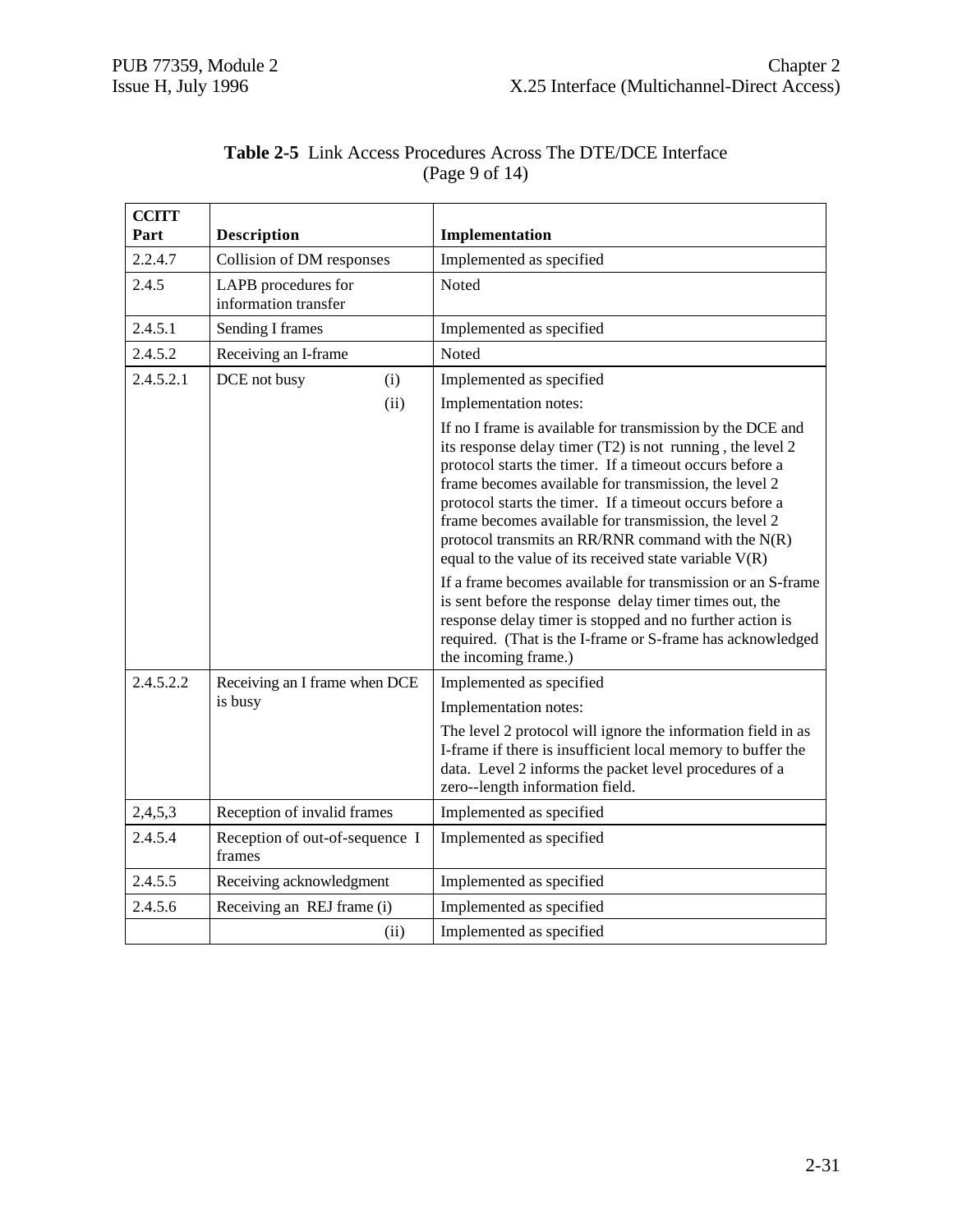| <b>CCITT</b><br>Part | <b>Description</b>                                                                               | Implementation                                                                                                                                                                                                                                                                                                                                                                                                                                                     |
|----------------------|--------------------------------------------------------------------------------------------------|--------------------------------------------------------------------------------------------------------------------------------------------------------------------------------------------------------------------------------------------------------------------------------------------------------------------------------------------------------------------------------------------------------------------------------------------------------------------|
|                      | (iii)                                                                                            | Implemented as specified with the following interpretation                                                                                                                                                                                                                                                                                                                                                                                                         |
|                      |                                                                                                  | The level 2 protocol completes the transmission of a<br>currently transmitting I-frame before commencing<br>transmission of the requested I-frame.                                                                                                                                                                                                                                                                                                                 |
|                      | (iv)                                                                                             | Implemented as specified                                                                                                                                                                                                                                                                                                                                                                                                                                           |
| 2.4.5.8              | DCE busy condition                                                                               | Implemented as specified                                                                                                                                                                                                                                                                                                                                                                                                                                           |
| 2.4.5.9              | Waiting acknowledgment                                                                           | Implemented as specified                                                                                                                                                                                                                                                                                                                                                                                                                                           |
|                      |                                                                                                  | Implementation notes:                                                                                                                                                                                                                                                                                                                                                                                                                                              |
|                      |                                                                                                  | If, while in timer recovery condition, the level 2 protocol<br>correctly receives a frame that acknowledges all<br>unacknowledged sent frames but does not clear the timer<br>recovery condition, the level 2 protocol remains in timer<br>recovery condition and continues to poll with a command<br>level RR/RNR.                                                                                                                                                |
| 2.4.6                | LAPB conditions for data link<br>resetting or data link re-<br>initialization (data Link set-up) | Noted                                                                                                                                                                                                                                                                                                                                                                                                                                                              |
| 2.4.6.1              | Invalid frame reception                                                                          | Implemented as specified                                                                                                                                                                                                                                                                                                                                                                                                                                           |
| 2.4.6.2              | FRMR response from DTE                                                                           | Implemented as specified                                                                                                                                                                                                                                                                                                                                                                                                                                           |
|                      |                                                                                                  | Implementation notes;                                                                                                                                                                                                                                                                                                                                                                                                                                              |
|                      |                                                                                                  | When the DCE receives, during the information transfer<br>phase, an FRMR response from the DTE, the DCE will<br>either initiate the data link resetting procedures itself as<br>described in section 2.4.7.2, or return a DM response to<br>ask the DTE to initiate the data link setup (initialization)<br>procedure as described in 2.4.4.1. After transmitting a DM<br>response, the DCE will enter the disconnected phase as<br>described on section 2.4.4.4.2 |

## **Table 2-5** Link Access Procedures Across The DTE/DCE Interface (Page 10 of 14)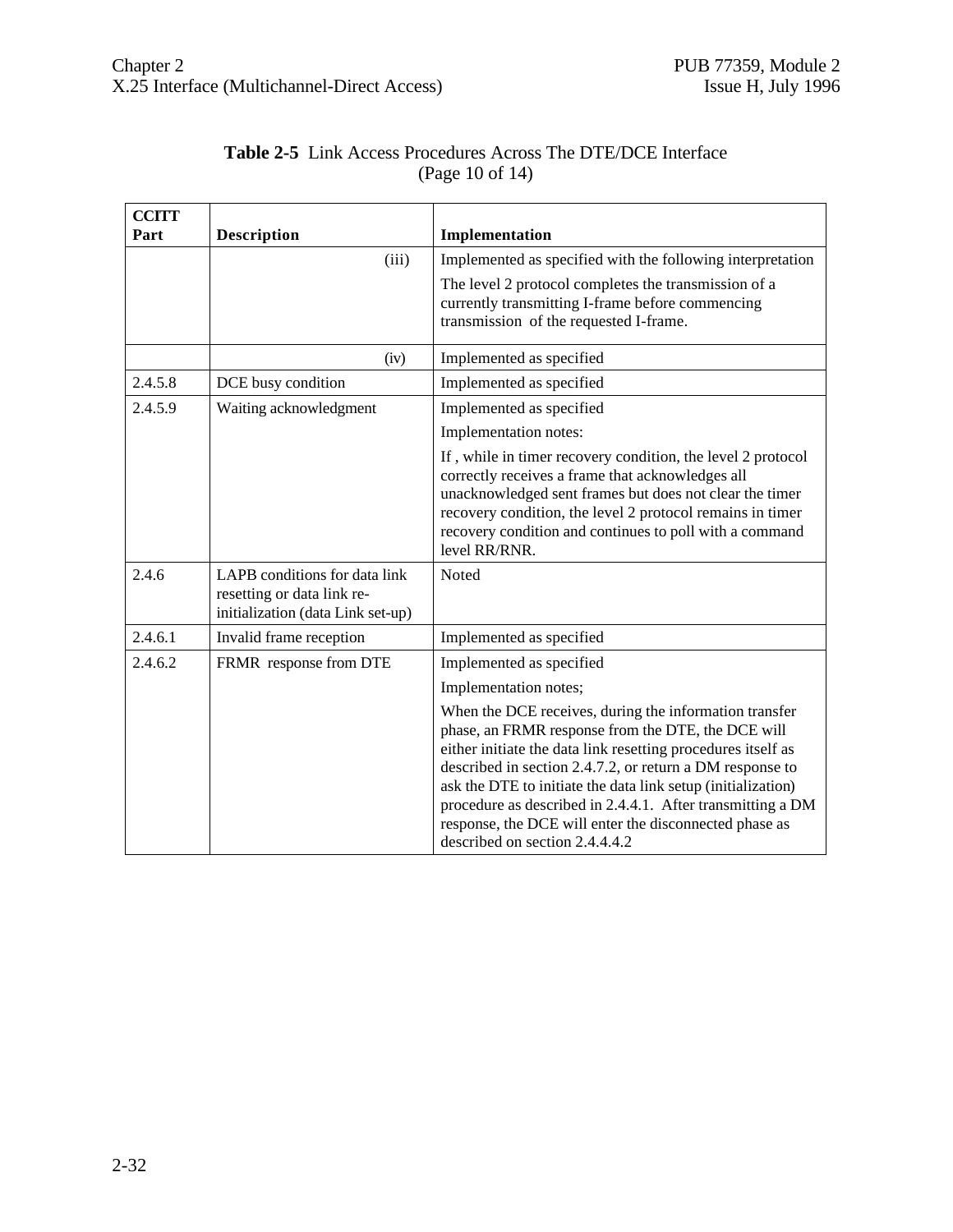| <b>CCITT</b><br>Part | <b>Description</b>                        | Implementation                                                                                                                                                                                                                                                                                                                                                                |
|----------------------|-------------------------------------------|-------------------------------------------------------------------------------------------------------------------------------------------------------------------------------------------------------------------------------------------------------------------------------------------------------------------------------------------------------------------------------|
| 2.4.6.3              | UA response from DTE                      | Implemented as specified                                                                                                                                                                                                                                                                                                                                                      |
|                      |                                           | Implementation notes;                                                                                                                                                                                                                                                                                                                                                         |
|                      |                                           | When the DCE receives, during the information transfer<br>phase, a UA response, or an unsolicited response with the<br>F-bit set to 1, the DCE may either initiated the data link set-<br>up (initialization) procedure as described in section 2.4.4.1.<br>After transmitting a DM response, the DCE will enter the<br>disconnected phase as described in section 2.4.4.4.2. |
| 2.4.7                | LAPB procedure for data link<br>resetting | Implemented as specified                                                                                                                                                                                                                                                                                                                                                      |
| 2.4.7.1              |                                           | Implemented as specified                                                                                                                                                                                                                                                                                                                                                      |
|                      |                                           | The data link resetting procedure is used to initialize both<br>directions of information transfer according to the<br>procedure described below. The data link resetting<br>procedure only applies during information transfer phase.                                                                                                                                        |
| 2.4.7.2              | Reset procedure                           | Implemented as specified                                                                                                                                                                                                                                                                                                                                                      |
| 2.4.7.3              | Clearing the frame rejection              | Implemented as specified                                                                                                                                                                                                                                                                                                                                                      |
| 2.4.8.               | List of LAPB system parameters            | Noted                                                                                                                                                                                                                                                                                                                                                                         |
| 2.4.8.1              | Timer <sub>T1</sub>                       | Implemented as specified                                                                                                                                                                                                                                                                                                                                                      |
|                      |                                           | Implementation notes;                                                                                                                                                                                                                                                                                                                                                         |
|                      |                                           | Timer T1 is used to retransmit frames if no frame<br>acknowledgment is received within the timed interval.                                                                                                                                                                                                                                                                    |
|                      |                                           | DIGIPAC <sup>®</sup> implementation:                                                                                                                                                                                                                                                                                                                                          |
|                      |                                           | NAME : Response timeout                                                                                                                                                                                                                                                                                                                                                       |
|                      |                                           | <b>RANGE:</b><br>$0.01 - 655$ seconds                                                                                                                                                                                                                                                                                                                                         |
|                      |                                           | <b>INTERVAL:</b><br>$0.01$ seconds                                                                                                                                                                                                                                                                                                                                            |
|                      |                                           | DEFAULT:<br>3 seconds                                                                                                                                                                                                                                                                                                                                                         |

#### **Table 2-5** Link Access Procedures Across The DTE/DCE Interface (Page 11 of 14)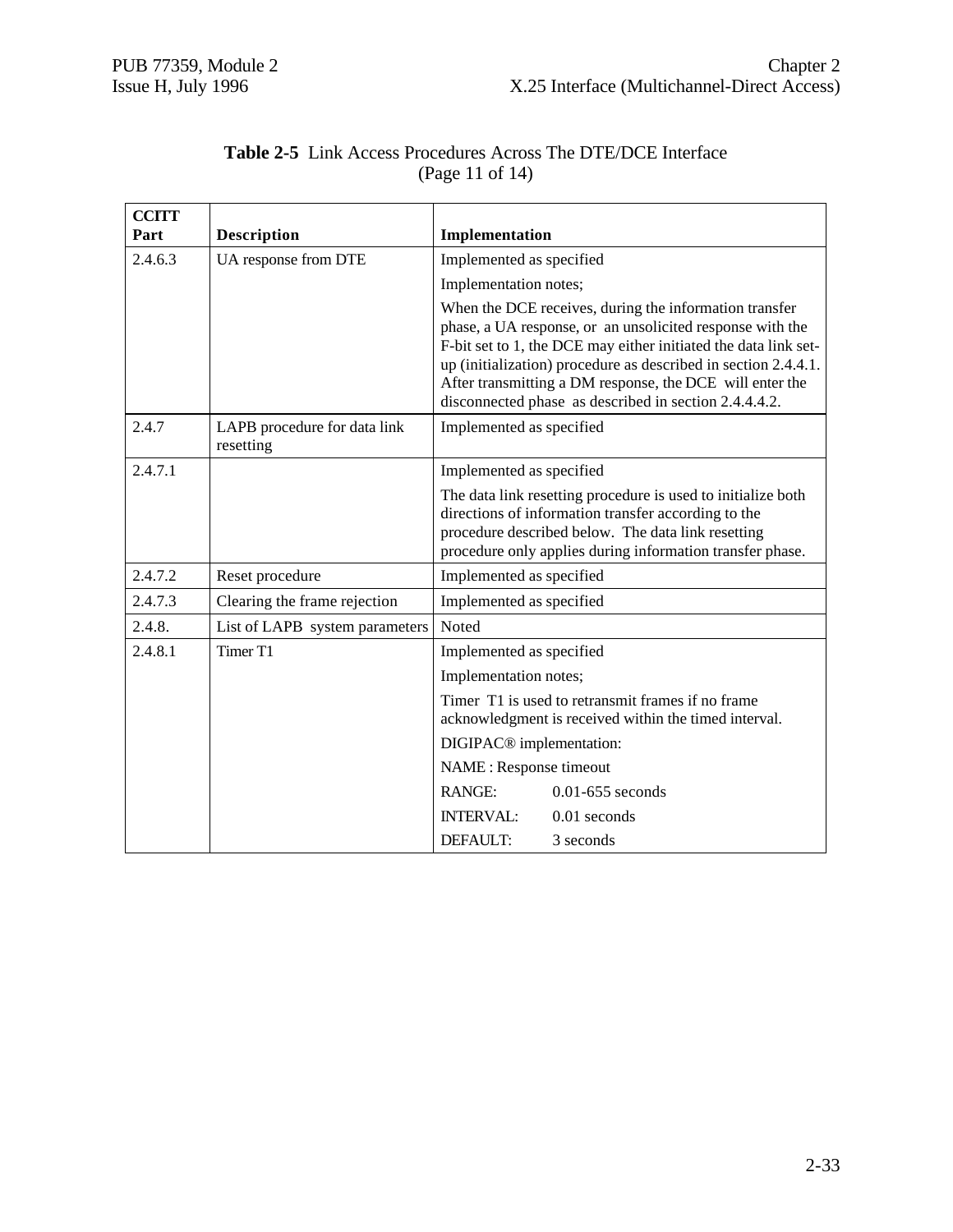| <b>CCITT</b> |                                                               |                                                                                                                                                    |
|--------------|---------------------------------------------------------------|----------------------------------------------------------------------------------------------------------------------------------------------------|
| Part         | <b>Description</b>                                            | Implementation                                                                                                                                     |
| 2.4.8.       | Parameter T2                                                  | Implemented as specified                                                                                                                           |
|              |                                                               | Implantation notes:                                                                                                                                |
|              |                                                               | Timer T2 is used to delay the acknowledgments of<br>incoming I-frames to enforce frame level piggybacking of<br>acknowledgment frames to I-frames. |
|              |                                                               | DIGIPAC <sup>®</sup> implementation:                                                                                                               |
|              |                                                               | NAME : Response delay timer                                                                                                                        |
|              |                                                               | <b>RANGE:</b><br>100-1000 milliseconds and off                                                                                                     |
|              |                                                               | <b>INTERVAL:</b><br>100 milliseconds and OFF;                                                                                                      |
|              |                                                               | DEFAULT:<br>400 milliseconds                                                                                                                       |
| 2.4.8.3      | Parameter T3                                                  | Implemented as specified                                                                                                                           |
|              |                                                               | Implementation notes:                                                                                                                              |
|              |                                                               | Timer T3 is used to indicated to the packet layer that there<br>has been an excessively long idle time.                                            |
|              |                                                               | DIGIPAC <sup>®</sup> implementation:                                                                                                               |
|              |                                                               | NAME : Idle channel timer                                                                                                                          |
|              |                                                               | RANGE 1-655 seconds and OFF                                                                                                                        |
|              |                                                               | <b>INTERVAL:</b><br>1 seconds                                                                                                                      |
|              |                                                               | DEFAULT:<br>15                                                                                                                                     |
| 2.4.8.4      | Maximum number of attempts to<br>complete a transmission (N2) | Implemented as specified                                                                                                                           |
|              |                                                               | Implementation notes:                                                                                                                              |
|              |                                                               | This field specifies the number of times a frame is<br>retansmitted before other recovery action is taken.                                         |
|              |                                                               | DIGIPAC <sup>®</sup> implementation                                                                                                                |
|              |                                                               | Retransmit limit<br>Name:                                                                                                                          |
|              |                                                               | RANGE;<br>$1 - 15$                                                                                                                                 |
|              |                                                               | DEFAULT;<br>10                                                                                                                                     |

#### **Table 2-5** Link Access Procedures Across The DTE/DCE Interface (Page 12 of 14)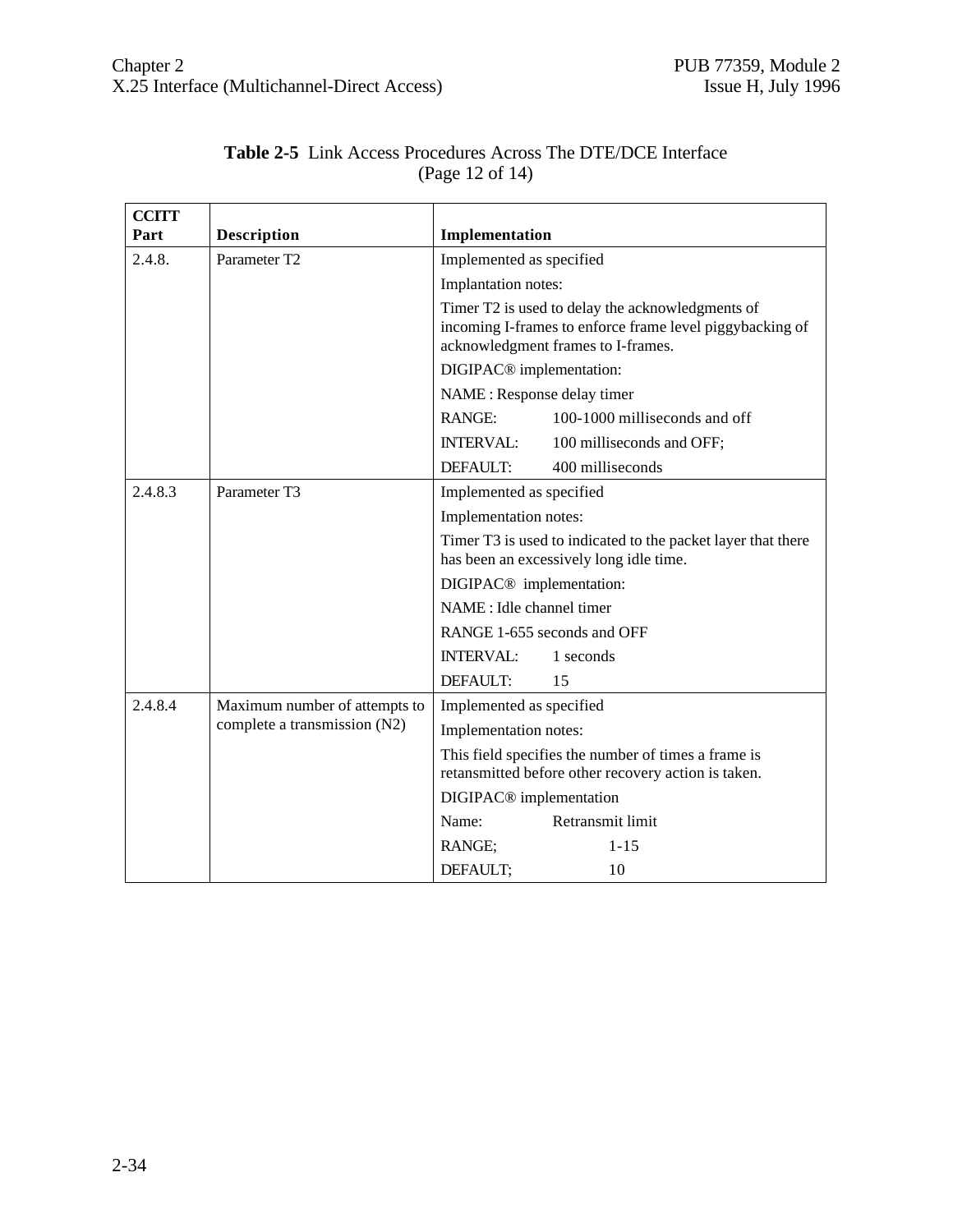| <b>CCITT</b> |                                                  |                                                                                                                                                                                                                                                           |
|--------------|--------------------------------------------------|-----------------------------------------------------------------------------------------------------------------------------------------------------------------------------------------------------------------------------------------------------------|
| Part         | Description                                      | Implementation                                                                                                                                                                                                                                            |
| 2.4.8.5      | Maximum number of bits in an I-                  | Implemented as specified                                                                                                                                                                                                                                  |
|              | frame $(N1)$                                     | Implementation notes:                                                                                                                                                                                                                                     |
|              |                                                  | This field specifies the maximum number of bits (excluding<br>flags and bits inserted for transparency) that can be contained<br>in each I-frame. The highest value that can be used is 16440.                                                            |
|              |                                                  | DIGIPAC <sup>®</sup> implementation                                                                                                                                                                                                                       |
|              |                                                  | NAME: Maximum bits in frame (N1)                                                                                                                                                                                                                          |
|              |                                                  | RANGE: up to 16440 (for 2048 octet packet)                                                                                                                                                                                                                |
| 2.4.8.6      | Maximum number of outstanding                    | Implemented as specified                                                                                                                                                                                                                                  |
|              | I-frames $(k)$                                   | Implementation notes:                                                                                                                                                                                                                                     |
|              |                                                  | This field specifies the maximum number of sequentially<br>numbered I-frames that can be outstanding (unacknowledged)<br>at any given time. This is nominally set to 7 if module 8<br>service is specified, or 127 if module 128 service is<br>specified. |
|              |                                                  | DIGIPAC <sup>®</sup> implementation:                                                                                                                                                                                                                      |
|              |                                                  | NAME : Response timeout                                                                                                                                                                                                                                   |
|              |                                                  | RANGES: 1-7,1-127 (if LAPB with "extended sequence<br>numbering" is provisioned)                                                                                                                                                                          |
|              |                                                  | DEFAULT: 7                                                                                                                                                                                                                                                |
| 2.5          | Multilink Procedure (MLP)                        | Not offered                                                                                                                                                                                                                                               |
|              | (Subscription-time selectable<br>option)         |                                                                                                                                                                                                                                                           |
| 2.5.1        | Field of application                             | Not offered                                                                                                                                                                                                                                               |
| 2.5.2        | Multilink frame structure                        | Not offered                                                                                                                                                                                                                                               |
| 2.5.2.1      | Multilink control field                          | Not offered                                                                                                                                                                                                                                               |
| 2.5.2.2      | Multilink information field                      | Not offered                                                                                                                                                                                                                                               |
| 2.5.3        | Multilink control field format<br>and parameters | Noted                                                                                                                                                                                                                                                     |
| 2.5.3.1      | Multilink control field format                   | Not offered                                                                                                                                                                                                                                               |
| 2.5.3.2      | Multilink control field<br>parameters            | Not offered                                                                                                                                                                                                                                               |
| 2.5.3.2.1    | Void sequencing bit (V)                          | Not offered                                                                                                                                                                                                                                               |
| 2.5.3.2.2    | Sequencing check option bit                      | Not offered                                                                                                                                                                                                                                               |
| 2.5.3.2.3    | MLP reset request bit $(R)$                      | Not offered                                                                                                                                                                                                                                               |

## **Table 2-5** Link Access Procedures Across The DTE/DCE Interface (Page 13 of 14)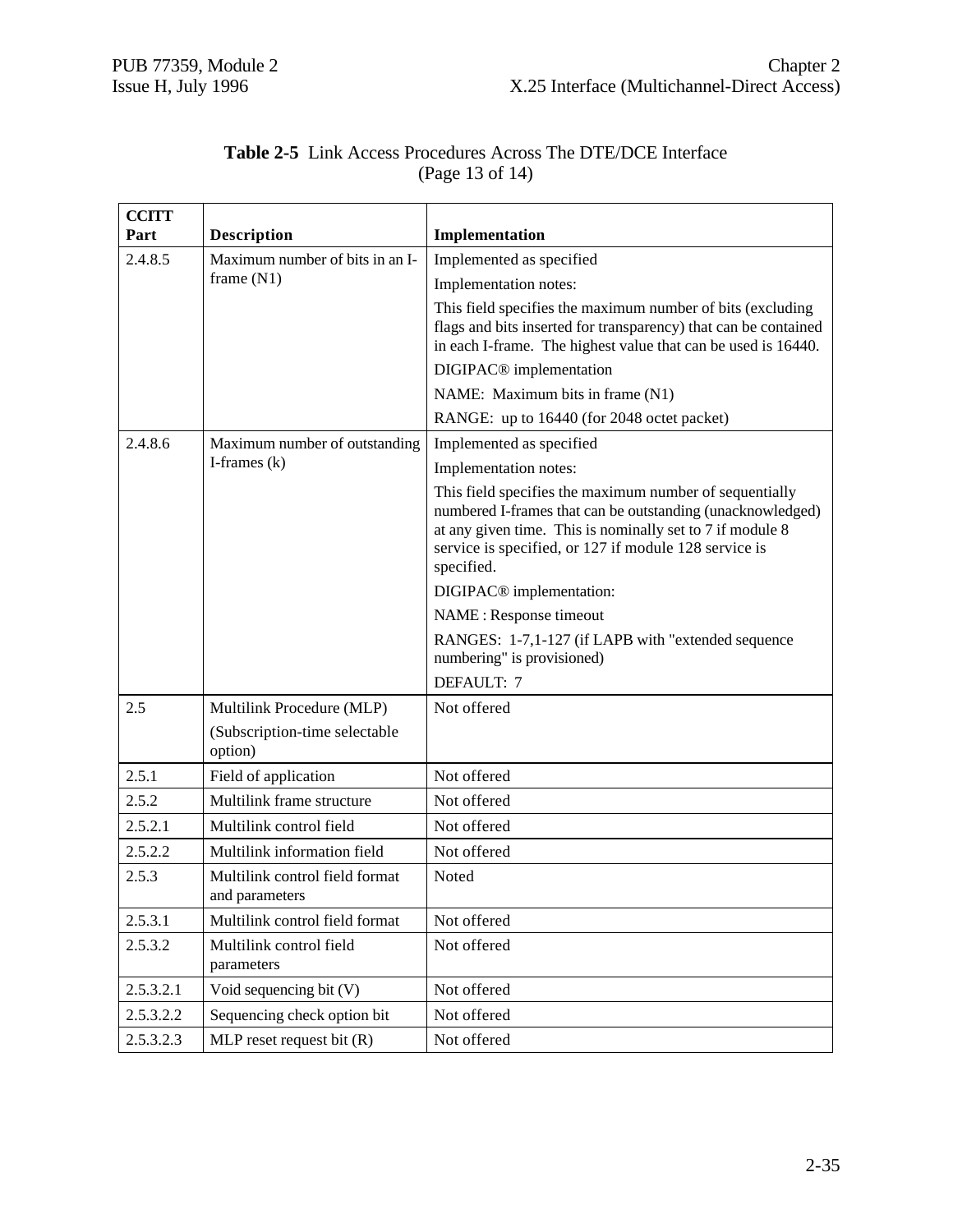| <b>CCITT</b>   |                                                                     |                                            |
|----------------|---------------------------------------------------------------------|--------------------------------------------|
| Part           | <b>Description</b>                                                  | Implementation                             |
| 2.5.3.2.4      | MLP RESET CONFIRMATION<br>BIT(C)                                    | Not offered                                |
| 2.5.3.2.5      | Multilink send state variable<br>MV(S)                              | Not offered                                |
| 2.5.3.2.6      | Multilink sequence number<br>MN(S)                                  | Not offered                                |
| 2.5.3.2.7      | Transmitted multilink frame<br>acknowledged state variable<br>MV(T) | Not offered                                |
| 2.5.3.2.8      | Multilink receive state variable<br>MV(R)                           | Not offered                                |
| 2.5.3.2.9      | Multilink window size MW                                            | Not offered                                |
| 2.5.3.2.10     | Receive MLP window guard<br>region MX                               | Not offered                                |
| 2.5.4          | Description of Multilink<br>Procedure (MLP)                         | Not offered                                |
| 2.5.4.1        | Initialization                                                      | Not offered                                |
| 2.5.4.2        | Multilink resetting procedure                                       | Not offered                                |
| 2.5.4.3        | Transmitting multilink frames                                       | Noted                                      |
| 2.5.4.3.1      | General                                                             | Not offered                                |
| 2.5.4.3.2      | Transmission of multilink frames                                    | Not offered                                |
| 2.5.4.4        | Receiving multilink frames                                          | Not offered                                |
| 2.5.4.5        | Taking an SLP out of service                                        | Not offered                                |
| 2.5.5          | List of multilink system<br>parameters                              | Noted                                      |
| 2.5.5.1        | Lost-frame timer MTI<br>(multilink)                                 | Not offered                                |
| 2.5.5.2        | Group busy timer MT2<br>(multilink)                                 | Not offered                                |
| 2.5.5.3        | MLP reset confirmation timer<br>MT3 (multilink)                     | Not offered                                |
| 2.6            | LAP elements of procedure                                           | LAP data link procedure is not implemented |
| through<br>2.7 | Description of the LAP<br>procedure                                 |                                            |

#### **Table 2-5** Link Access Procedures Across The DTE/DCE Interface (Page 14 of 14)

#### **2.9.3 Packet Layer Procedures**

This section describes the DIGIPAC® compliance to packet layer procedures, and covers the following topics:

- 3.1 Logical channels
- 3.2 Basic structure of packets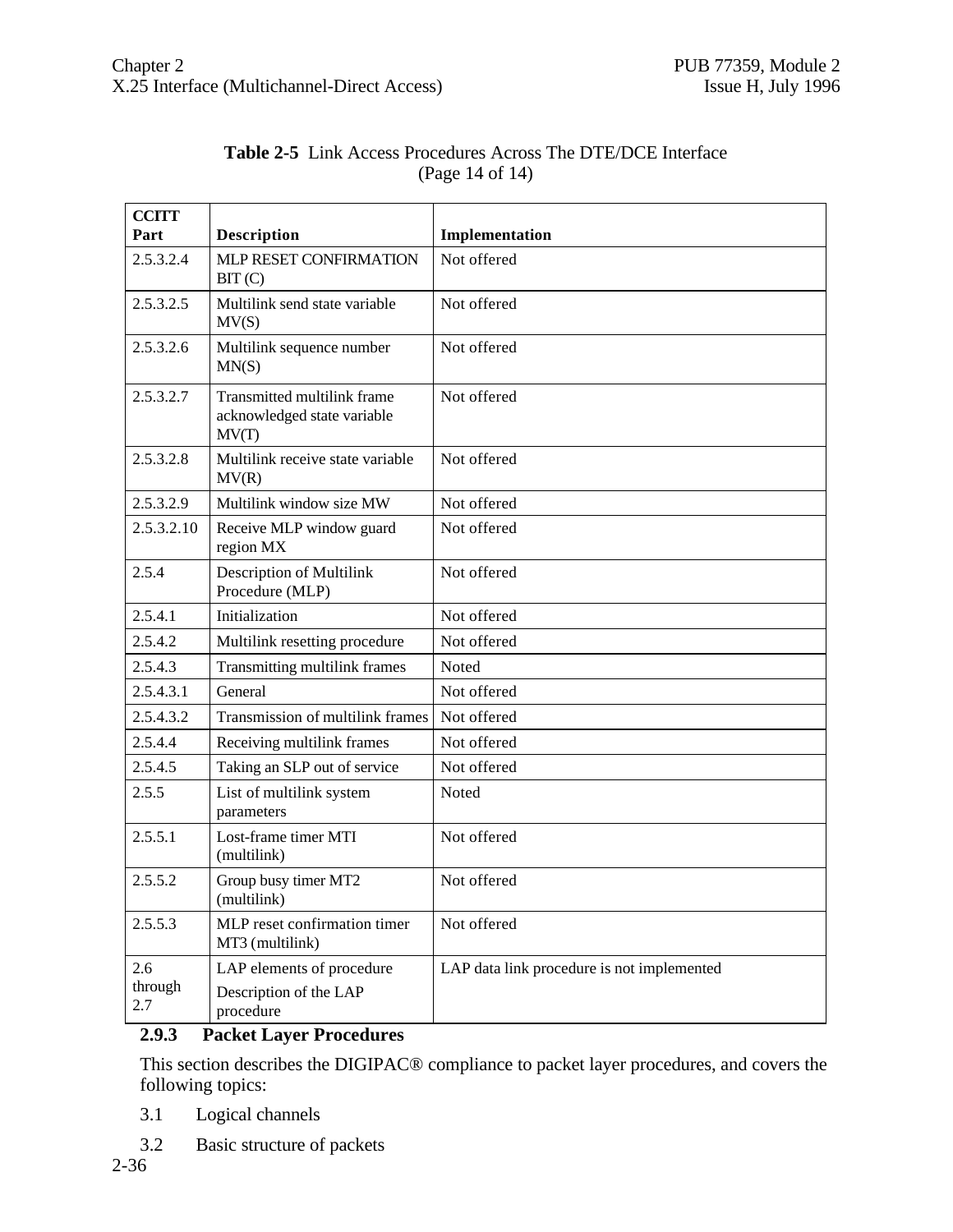- 3.3 Procedure for restart
- 3.4 Error handling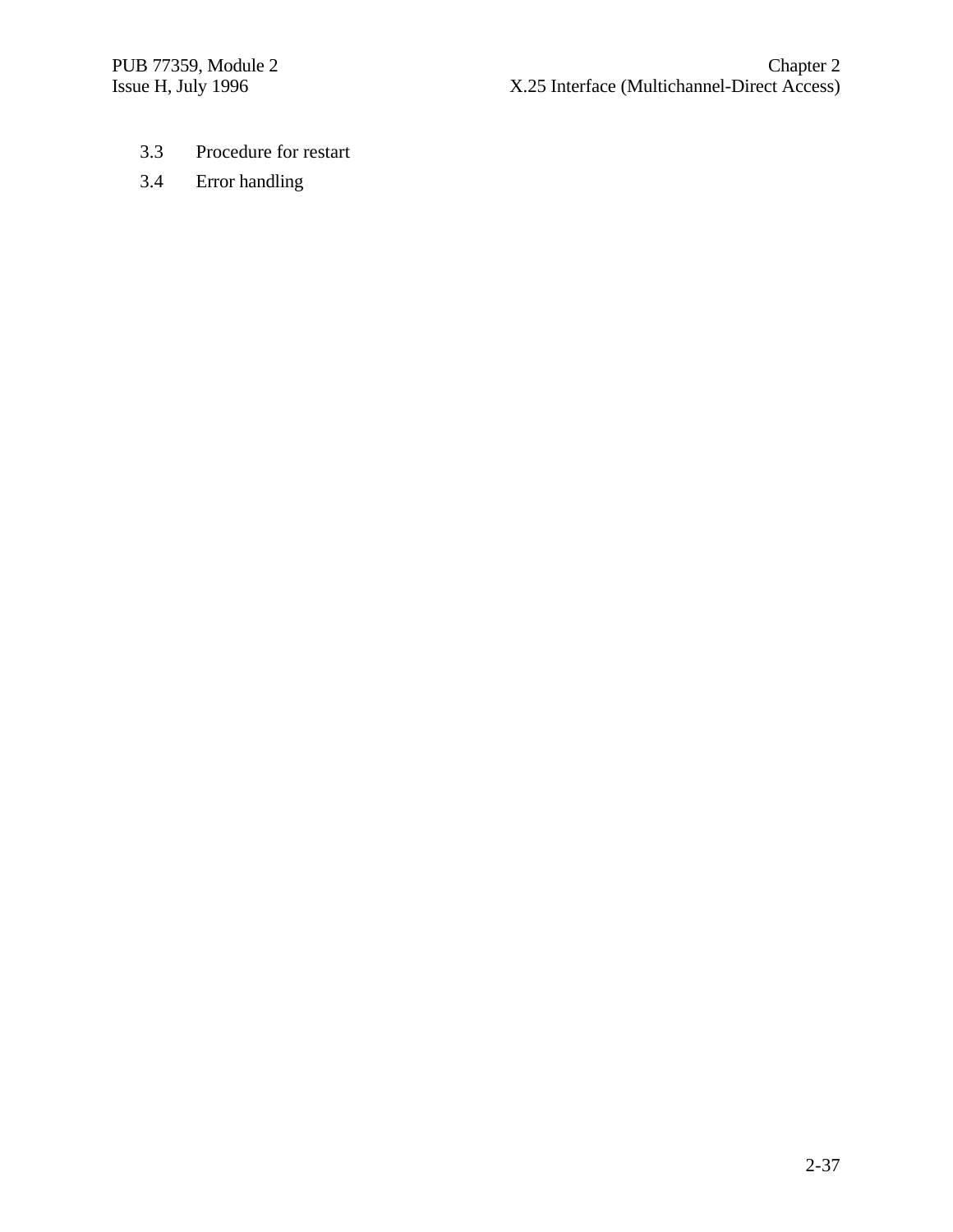| <b>CCITT</b> |                                 |                                                                                                                                                                                                                                                                                                                                                                                                                                                                                                                                                                                                                                                                                                                                                                      |
|--------------|---------------------------------|----------------------------------------------------------------------------------------------------------------------------------------------------------------------------------------------------------------------------------------------------------------------------------------------------------------------------------------------------------------------------------------------------------------------------------------------------------------------------------------------------------------------------------------------------------------------------------------------------------------------------------------------------------------------------------------------------------------------------------------------------------------------|
| Part         | <b>Description</b>              | Implementation                                                                                                                                                                                                                                                                                                                                                                                                                                                                                                                                                                                                                                                                                                                                                       |
| 3            | Description of the packet level | Implemented as specified                                                                                                                                                                                                                                                                                                                                                                                                                                                                                                                                                                                                                                                                                                                                             |
|              | DTE/DCE interface               | Implementation notes:                                                                                                                                                                                                                                                                                                                                                                                                                                                                                                                                                                                                                                                                                                                                                |
|              |                                 | This and subsequent sections of the Recommendation relate<br>to the transfer of packets at the DTE/DCE interface. The<br>procedures apply to packets that are successfully<br>transferred across the DTE/DCE interface.                                                                                                                                                                                                                                                                                                                                                                                                                                                                                                                                              |
|              |                                 | Each packet to be transferred across the DTE/DCE<br>interface is contained within the data link layer information<br>field which will delimit its length, and only one packet is<br>contained in the information field.                                                                                                                                                                                                                                                                                                                                                                                                                                                                                                                                              |
|              |                                 | Octet alignment -                                                                                                                                                                                                                                                                                                                                                                                                                                                                                                                                                                                                                                                                                                                                                    |
|              |                                 | DIGIPAC <sup>®</sup> supports both non-octet alignment and octet<br>alignment of user data. DIGIPAC® can pad DTE user data<br>with zeros to ensure octet alignment if this option is<br>subscribed by the DTE. DIGIPAC® can also ensure<br>delivery of only octet aligned user data to the DTE if this<br>option is also subscribed by the DTE. If this last option is<br>subscribed, then Incoming Calls and Call Connects sent to<br>the DTE from the network are checked for octet alignment<br>of any attached user data and cleared "Incompatible<br>Destination" (diag hex/dec 52/82); data packets to be sent<br>to the DTE by the network with non-octet aligned user data<br>trigger a Reset with cause "Incompatible Destination" (diag<br>hex/dec 52/82). |
| 3.1          | Logical channels                | Implemented as specified                                                                                                                                                                                                                                                                                                                                                                                                                                                                                                                                                                                                                                                                                                                                             |
|              |                                 | Implementation notes:                                                                                                                                                                                                                                                                                                                                                                                                                                                                                                                                                                                                                                                                                                                                                |
|              |                                 | Due to memory constraints, 4095 logical channels are not<br>supported on any single DTE/DCE interface. The number<br>of logical channels is restricted by engineering<br>considerations for the Processing Element on which the<br>X.25 Service is being supported.                                                                                                                                                                                                                                                                                                                                                                                                                                                                                                  |
| 3.2          | Basic structure of packets      | Implemented as specified                                                                                                                                                                                                                                                                                                                                                                                                                                                                                                                                                                                                                                                                                                                                             |

# **Table 2-6** Description of the Packet Layer DTE/DCE Interface (Page 1 of 4)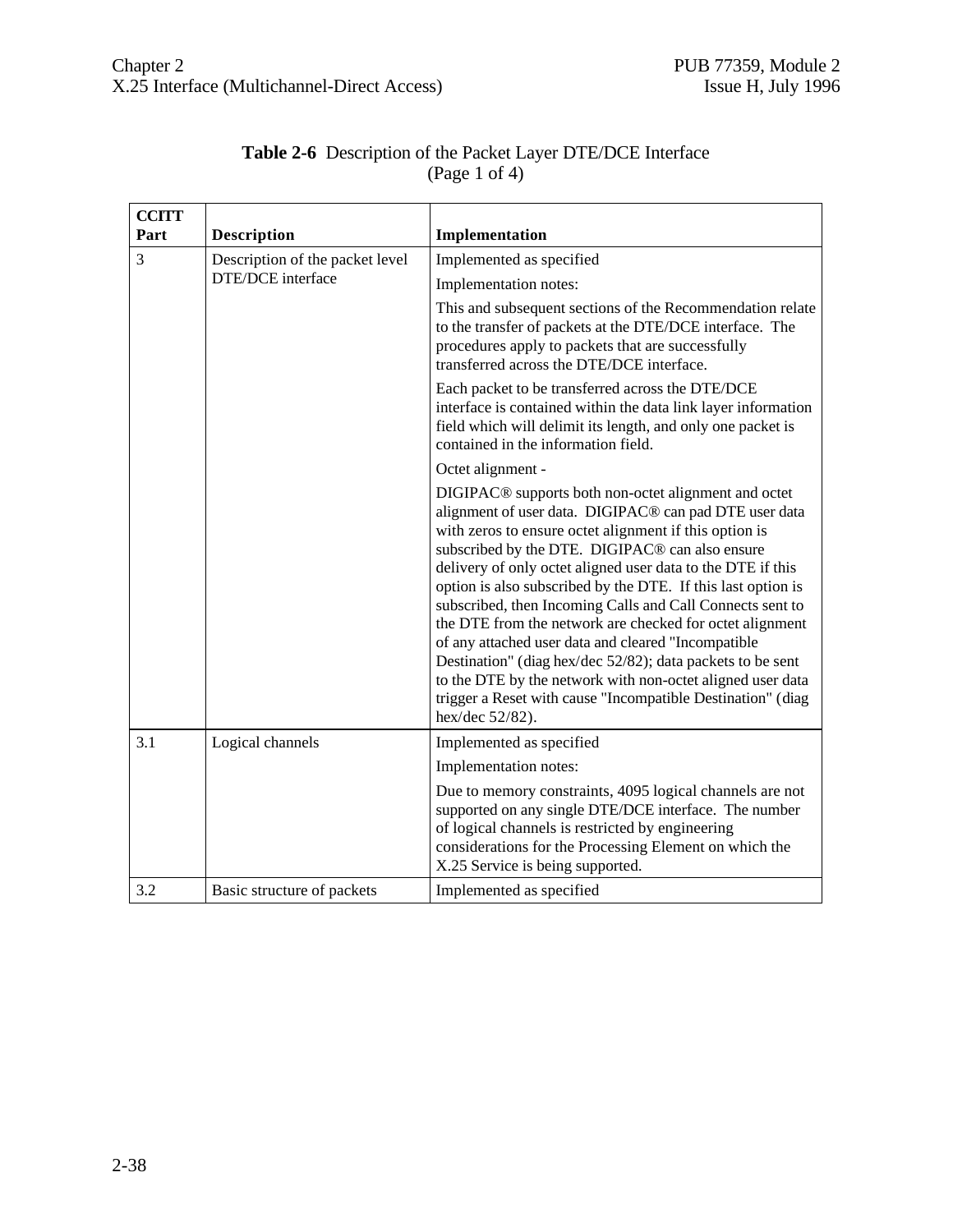| <b>CCITT</b> |                       |                                                                                                                                                                                                                                                                                                                                                                                                                                                                                                                                                                                                                                                                                                   |
|--------------|-----------------------|---------------------------------------------------------------------------------------------------------------------------------------------------------------------------------------------------------------------------------------------------------------------------------------------------------------------------------------------------------------------------------------------------------------------------------------------------------------------------------------------------------------------------------------------------------------------------------------------------------------------------------------------------------------------------------------------------|
| Part         | <b>Description</b>    | Implementation                                                                                                                                                                                                                                                                                                                                                                                                                                                                                                                                                                                                                                                                                    |
| 3.3          | Procedure for restart | Implemented as specified                                                                                                                                                                                                                                                                                                                                                                                                                                                                                                                                                                                                                                                                          |
|              |                       | Implementation notes:                                                                                                                                                                                                                                                                                                                                                                                                                                                                                                                                                                                                                                                                             |
|              |                       | Permanent virtual circuit                                                                                                                                                                                                                                                                                                                                                                                                                                                                                                                                                                                                                                                                         |
|              |                       | When the DTE issues a RESTART REQUEST over a PVC,<br>the network transmits a RESET INDICATION (Cause: DTE<br>reset) to the remote end; the local end of the PVC is reset<br>later (Cause: remote DTE operational). During a restart<br>procedure, incoming data for the PVC circuit is queued<br>within the network. When e restart procedure has been<br>completed, the DCE transmits data to the DTE.                                                                                                                                                                                                                                                                                           |
|              |                       | If the DTE transmits data before the remote end of the<br>permanent virtual circuit has confirmed the reset, the<br>network queues the data received. The data is transmitted to<br>the remote DTE once it has confirmed the reset. If the DTE<br>transmits any packets over a PVC during the restart request<br>state, a procedure error results, and the network transmits a<br>RESET INDICATION (Cause: local procedure error) on the<br>PVC when the restart condition has been terminated.                                                                                                                                                                                                   |
|              |                       | Switched Virtual circuit                                                                                                                                                                                                                                                                                                                                                                                                                                                                                                                                                                                                                                                                          |
|              |                       | When the DTE issues a RESTART REQUEST over a virtual<br>circuit, a CLEAR INDICATION is transmitted (Cause: DTE<br>clear), to the remote end of the call. On termination of the<br>restart condition, all logical channel numbers of virtual<br>calls are in the ready state. During a restart, all incoming<br>calls are queued within the network and transmitted to the<br>DTE when it leaves the restart state. If the DTE transmits<br>packets over a logical channel subscribed for virtual calls<br>while in the restart request state, a CLEAR INDICATION<br>(Cause: local procedure error) is sent to the DTE on the<br>same logical channel when the restart condition is<br>terminated. |

#### **Table 2-6** Description of the Packet Layer DTE/DCE Interface (Page 2 of 4)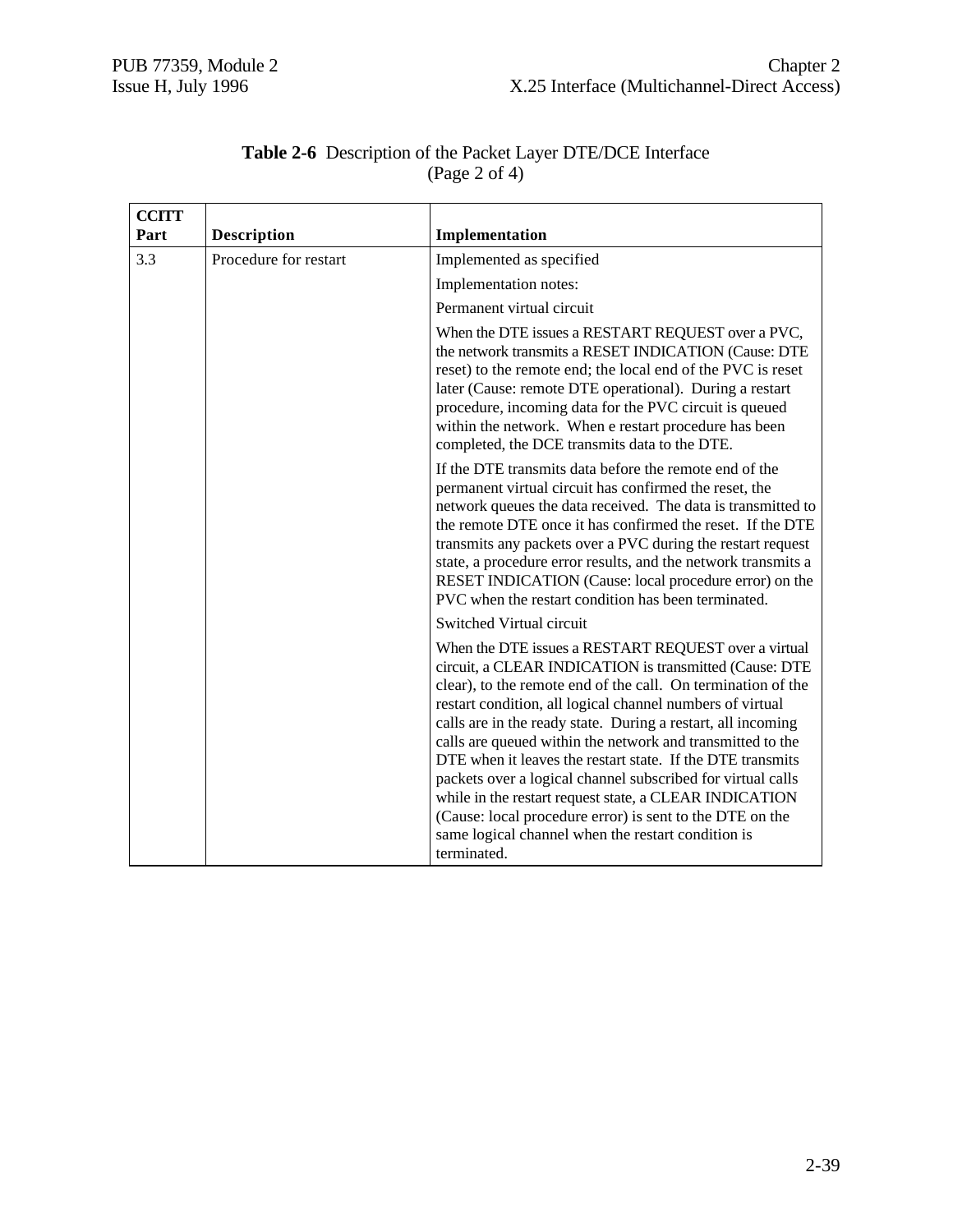| <b>CCITT</b> |                    |                                                                                                                                                                                                                                                                                                                                                                                                                              |
|--------------|--------------------|------------------------------------------------------------------------------------------------------------------------------------------------------------------------------------------------------------------------------------------------------------------------------------------------------------------------------------------------------------------------------------------------------------------------------|
| Part         | <b>Description</b> | Implementation                                                                                                                                                                                                                                                                                                                                                                                                               |
| 3.3.1        | Restart by the DTE | Implemented as specified                                                                                                                                                                                                                                                                                                                                                                                                     |
|              |                    | Implementation notes:                                                                                                                                                                                                                                                                                                                                                                                                        |
|              |                    | Timer T20 is specified in the X.25 Recommendation. This<br>is the period of time within which the DCE is expected to<br>complete a restart after a DTE-initiated restart request. The<br>restart confirmation will be sent as soon as all logical<br>channels are idle. All logical channels for switched virtual<br>call are therefore then in the READY (P1) state.                                                        |
|              |                    | If a PVC has been successfully reset, the PVC is in the<br>FLOW CONTROL READY (D1) state; a RESET<br>INDICATION (Cause: remote DTE operational) is sent to<br>the DTE. If the reset has not been completed, the network<br>queues data packets and interrupts until the reset has been<br>completed. If the PVC is not operational, DIGIPAC®<br>transmits a RESET INDICATION (Cause: network<br>congestion or out of order). |
|              |                    | Any calls in the network destined for a DTE during<br>RESTART REQUEST state at the DCE are queued by the<br>network. After the RESTART CONFIRMATION has been<br>sent to the DTE by the DCE, the Incoming Calls queued are<br>transmitted to the DTE.                                                                                                                                                                         |
| 3.3.2        | Restart by the DCE | Implemented as specified                                                                                                                                                                                                                                                                                                                                                                                                     |
|              |                    | Implementation notes:                                                                                                                                                                                                                                                                                                                                                                                                        |
|              |                    | A RESTART INDICATION is issued whenever Level 2 is<br>reinitialized (Cause: network congestion). The DCE waits<br>for a period, repeats the RESTART INDICATION (T10)<br>time-out, and issues a diagnostic packet. When the frame<br>level is initialized, the DIGIPAC® sends a RESTART<br>INDICATION.                                                                                                                        |
|              |                    | All switched virtual call logical channels should be free and<br>all PVCs should be in the process of being established. For<br>PVCs, when the local DTE sends a RESTART CONFIRM, a<br>RESET (Cause: remote DTE operational) is sent to the<br>local DTE.                                                                                                                                                                    |

# **Table 2-6** Description of the Packet Layer DTE/DCE Interface (Page 3 of 4)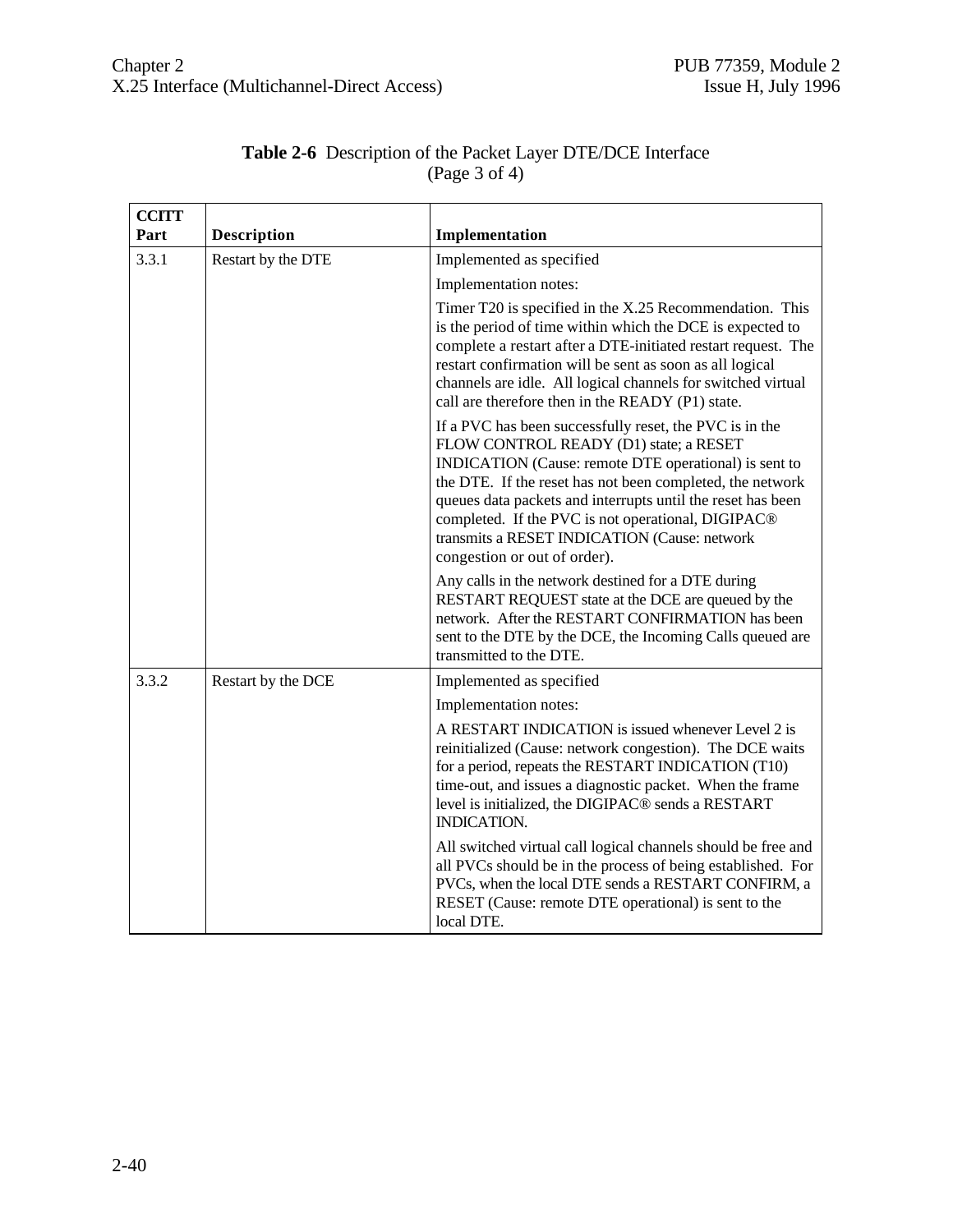#### **Table 2-6** Description of the Packet Layer DTE/DCE Interface (Page 4 of 4)

| <b>CCITT</b><br>Part | <b>Description</b> | Implementation                                                                                                                                                          |
|----------------------|--------------------|-------------------------------------------------------------------------------------------------------------------------------------------------------------------------|
| 3.3.3                | Restart collision  | Implemented as specified                                                                                                                                                |
| 3.4                  | Error Handling     | Implemented as specified                                                                                                                                                |
| 3.4.1                | Diagnostic packet  | Implemented as specified with the following interpretation:                                                                                                             |
|                      |                    | Two additional subscriber options are provided. One option<br>blocks the issuing of diagnostic packets. The other permits<br>the network to receive diagnostic packets. |

# **2.9.4 Virtual Circuit Services**

This section covers the procedures for virtual circuits services, and deals with the following aspects of data transmission:

- 4.1 Procedures for virtual call service
- 4.2 Procedures for permanent virtual circuit service
- 4.3 Procedures for data and interrupt transfer
- 4.4 Procedures for flow control
- 4.5 Effects if clear, reset and restart procedures on the transfer of packets
- 4.6 Effects of the physical and the data link layer on the packet layer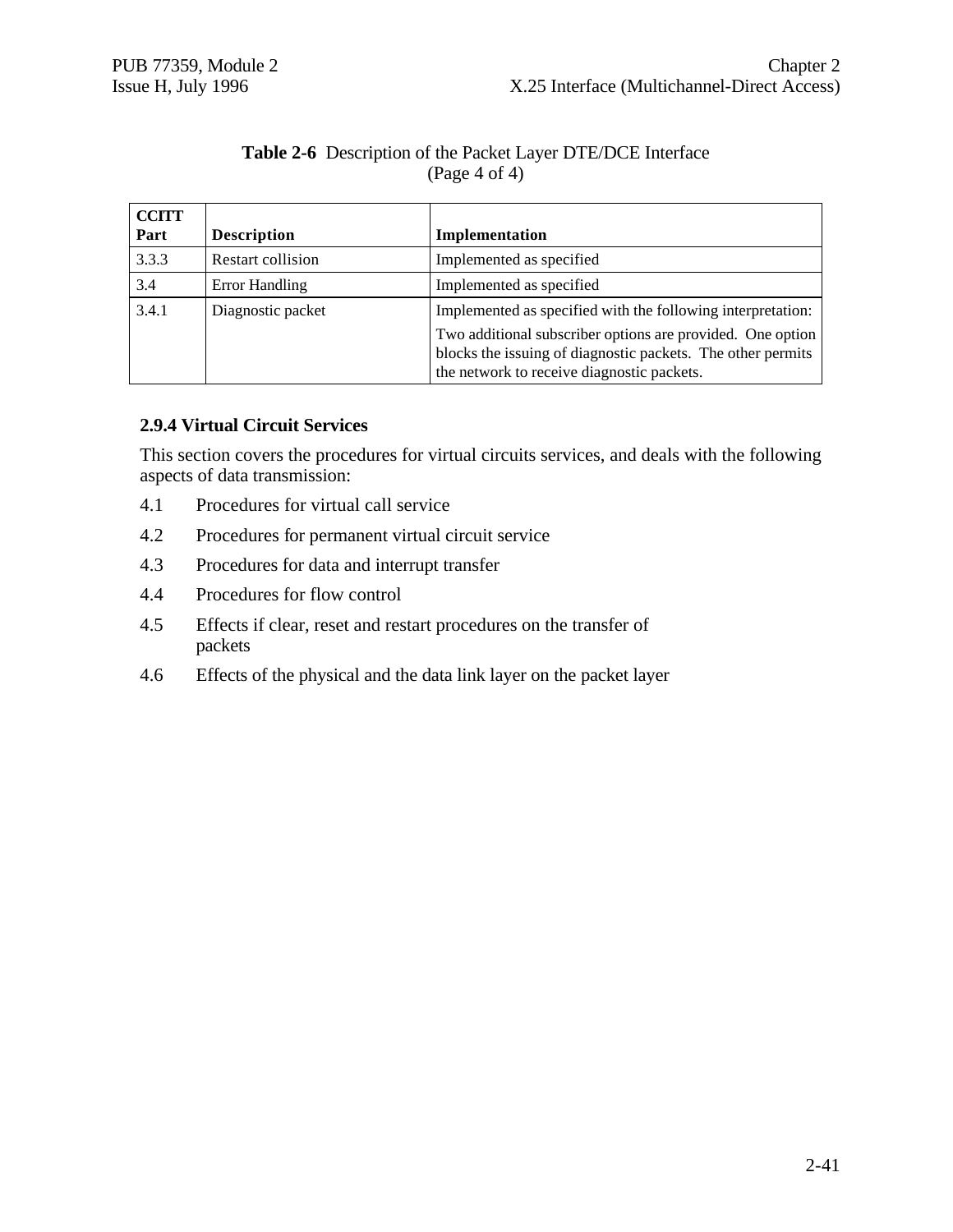| <b>CCITT</b><br>Part | <b>Description</b>                         | Implementation                                                                                                                                                                                               |
|----------------------|--------------------------------------------|--------------------------------------------------------------------------------------------------------------------------------------------------------------------------------------------------------------|
| $\overline{4}$       | Procedures for virtual circuit<br>services | Noted                                                                                                                                                                                                        |
| 4.1                  | Procedures for virtual call<br>service     | Implemented as specified                                                                                                                                                                                     |
| 41.1                 | Ready state                                | Implemented as specified                                                                                                                                                                                     |
|                      |                                            | Implementation notes:                                                                                                                                                                                        |
|                      |                                            | DIGIPAC <sup>®</sup> interprets the logical channel group number<br>and logical channel number as a single 12-bit LCN field                                                                                  |
| 4.1.2                | Call request packet                        | Implemented as specified                                                                                                                                                                                     |
|                      |                                            | Implementation notes:                                                                                                                                                                                        |
|                      |                                            | DIGIPAC <sup>®</sup> provides a Direct Call subscriber option on a<br>per logical channel basis. A call request on a logical<br>channel with a Direct Call envelope need not supply a called<br>DTE address. |
|                      |                                            | DIGIPAC <sup>®</sup> also supports a mnemonic Address feature,<br>where the mnemonic address is contained in a facility and<br>the called DTE address field is left empty by the calling<br><b>DTE</b>       |
| 4.1.3                | Incoming call packet                       | Implemented as specified                                                                                                                                                                                     |
|                      |                                            | Implementation notes:                                                                                                                                                                                        |
|                      |                                            | The INCOMING CALL packet normally uses the logical<br>channel in the READY state with the lowest number. The<br>INCOMING CALL packet always includes the calling DTE<br>address.                             |
| 4.1.4                | Call accepted packet                       | Implemented as specified                                                                                                                                                                                     |
| 4.1.5                | Call connected packet                      | Implemented as specified                                                                                                                                                                                     |

#### **Table 2-7** Procedures For Virtual Circuit Service (Page 1 of 15)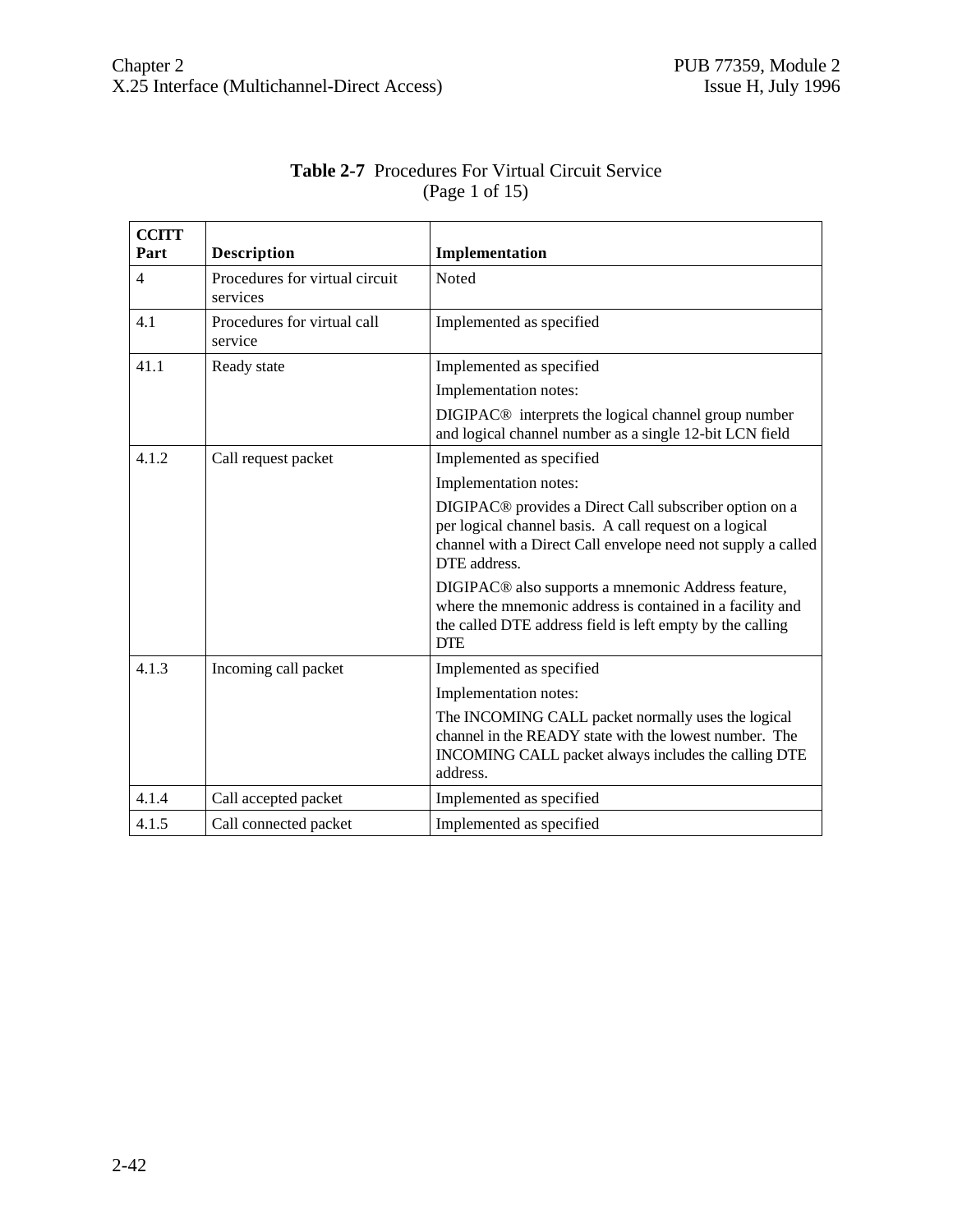| <b>CCITT</b> |                     |                                                                                                                                                                                                                                                                                                                                                                                                                                                                                                                                |
|--------------|---------------------|--------------------------------------------------------------------------------------------------------------------------------------------------------------------------------------------------------------------------------------------------------------------------------------------------------------------------------------------------------------------------------------------------------------------------------------------------------------------------------------------------------------------------------|
| Part         | <b>Description</b>  | Implementation                                                                                                                                                                                                                                                                                                                                                                                                                                                                                                                 |
| 4.1.6        | Call collision      | Implemented as specified                                                                                                                                                                                                                                                                                                                                                                                                                                                                                                       |
|              |                     | Implementation notes:                                                                                                                                                                                                                                                                                                                                                                                                                                                                                                          |
|              |                     | DIGIPAC <sup>®</sup> provides two options in addition to the<br>operation specified in CCITT. All three options are listed<br>below with the corresponding DIGIPAC® option names.                                                                                                                                                                                                                                                                                                                                              |
|              |                     | Clear Incoming Call upon collision (per CCITT)-<br>DIGIPAC <sup>®</sup> "Net" option.                                                                                                                                                                                                                                                                                                                                                                                                                                          |
|              |                     | Clear Call Request upon collision -DIGIPAC <sup>®</sup> "EXT"<br>option.                                                                                                                                                                                                                                                                                                                                                                                                                                                       |
|              |                     | Clear both calls - DIGIPAC <sup>®</sup> "BOTH" option.                                                                                                                                                                                                                                                                                                                                                                                                                                                                         |
| 4.1.7        | Clearing by the DCE | Implemented as specified                                                                                                                                                                                                                                                                                                                                                                                                                                                                                                       |
|              |                     | Implementation notes:                                                                                                                                                                                                                                                                                                                                                                                                                                                                                                          |
|              |                     | DATA, RESET or INTERRUPT packets arriving from the<br>network, after a CLEAR packet has been received from the<br>network will be discarded. A DTE which has initiated a<br>CLEAR REQUEST may still receive packets after it has<br>sent the CONFIRMATION. Enforcement of timer T23 is a<br>DTE responsibility. If a CLEAR REQUEST is received on a<br>logical channel in a READY state, the DCE returns CLEAR<br>CONFIRMATION on the same logical channel. Clearing is<br>not end-to-end in the DIGIPAC <sup>®</sup> network. |
|              |                     | See section 5.2.4.1 "Clearing cause field" regarding non-<br>zero clear causes.                                                                                                                                                                                                                                                                                                                                                                                                                                                |
| 4.1.8        | Clearing by the DCE | Implemented as specified                                                                                                                                                                                                                                                                                                                                                                                                                                                                                                       |
|              |                     | Implementation notes:                                                                                                                                                                                                                                                                                                                                                                                                                                                                                                          |
|              |                     | The specified procedures apply to both X.25 (1980) and<br>X.25 (84/88) service types.                                                                                                                                                                                                                                                                                                                                                                                                                                          |
| 4.1.9        | Clear collision     | Implemented as specified                                                                                                                                                                                                                                                                                                                                                                                                                                                                                                       |
| 4.1.10       | Unsuccessful call   | Implemented as specified                                                                                                                                                                                                                                                                                                                                                                                                                                                                                                       |

## **Table 2-7** Procedures For Virtual Circuit Service (Page 2 of 15)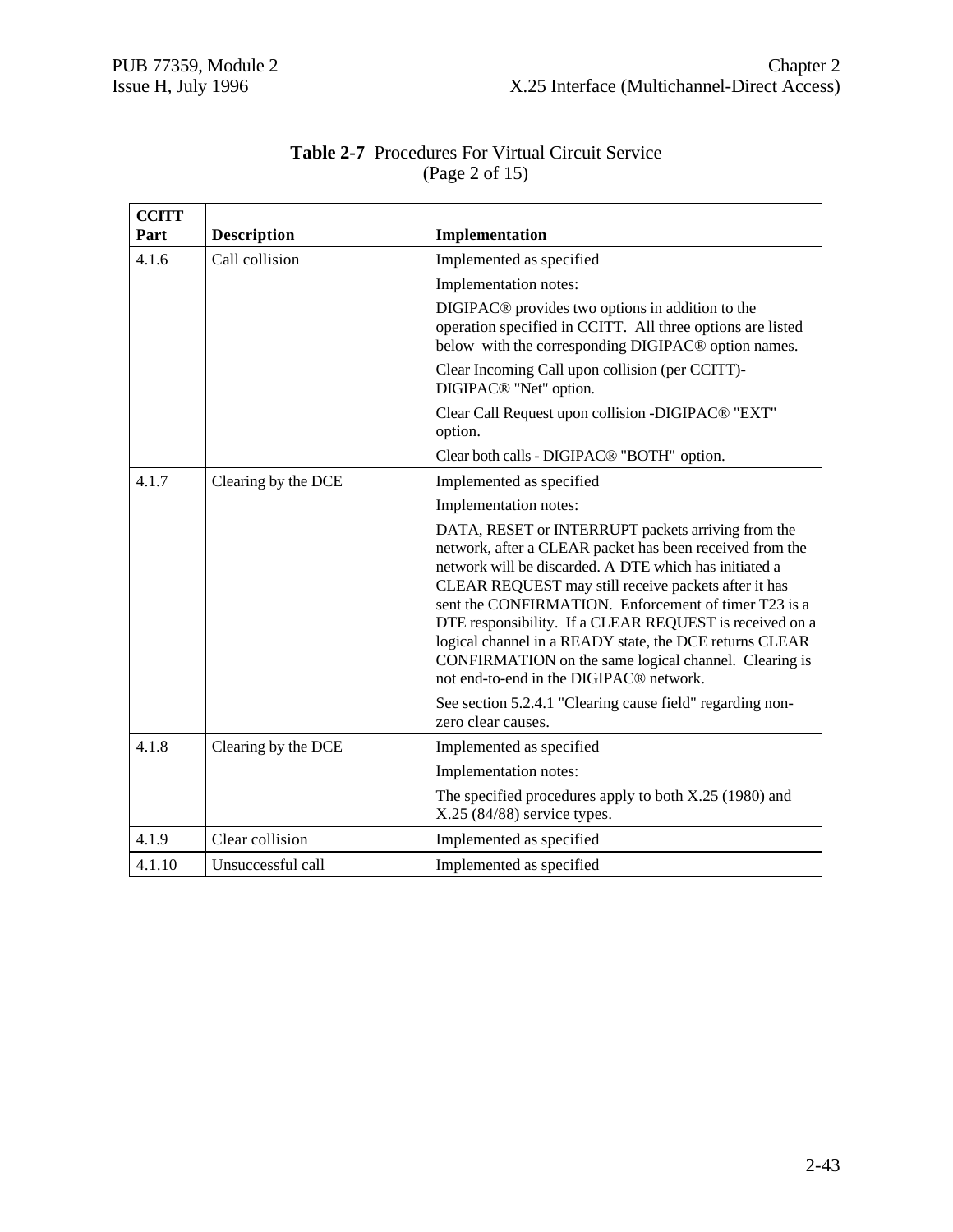|                | <b>Table 2-7</b> Procedures For Virtual Circuit Service |
|----------------|---------------------------------------------------------|
| (Page 3 of 15) |                                                         |

| <b>CCITT</b><br>Part |                       |                                                                                                                                                                                                                                                                                                       |
|----------------------|-----------------------|-------------------------------------------------------------------------------------------------------------------------------------------------------------------------------------------------------------------------------------------------------------------------------------------------------|
|                      | <b>Description</b>    | Implementation                                                                                                                                                                                                                                                                                        |
| 4.1.11               | Call progress signals | Implemented as specified                                                                                                                                                                                                                                                                              |
|                      |                       | Implementation notes:                                                                                                                                                                                                                                                                                 |
|                      |                       | There is a direct mapping between restart causes and reset/clear<br>causes. A RESTART REQUEST is mapped into a RESET<br>INDICATION for PVC, and a CLEAR INDICATION for SVC,<br>Clear indications are not transmitted over PVCs. On SVC, CLEAR<br>INDICATION is transmitted for the following reasons: |
|                      |                       | ---DTE transmits a packet with an invalid format (procedure error)                                                                                                                                                                                                                                    |
|                      |                       | ---Packet received from DTE is not valid for DTE state (procedure<br>error).                                                                                                                                                                                                                          |
|                      |                       | ---Unable to complete call.                                                                                                                                                                                                                                                                           |
|                      |                       | ---Remote DTE not responding (Out of order)                                                                                                                                                                                                                                                           |
|                      |                       | ---Network congestion.                                                                                                                                                                                                                                                                                |
|                      |                       | The DIGIPAC® network transmits a RESET Indication SVCs AND<br>PVCs for the following reasons:                                                                                                                                                                                                         |
|                      |                       | ---Value of Q bit changed during a packet sequence (procedure<br>error)                                                                                                                                                                                                                               |
|                      |                       | ---Unauthorized INTERRUPT received (procedure error).                                                                                                                                                                                                                                                 |
|                      |                       | --- Unauthorized INTERRUPT CONFIRMATION received<br>(procedure error)                                                                                                                                                                                                                                 |
|                      |                       | ---Unauthorized RESET CONFIRMATION received (procedure<br>error).                                                                                                                                                                                                                                     |
|                      |                       | ---DATA field too long in DATA packet (procedure error).                                                                                                                                                                                                                                              |
|                      |                       | ---Unauthorized DATA packet received (procedure error)                                                                                                                                                                                                                                                |
|                      |                       | The DIGIPAC <sup>®</sup> network also transmits a RESET INDICATION on<br>PVC for the following reasons:                                                                                                                                                                                               |
|                      |                       | ---Improper packet format                                                                                                                                                                                                                                                                             |
|                      |                       | (Undefined packet type or invalid format)                                                                                                                                                                                                                                                             |
|                      |                       | ---PVC becomes available (network operational).                                                                                                                                                                                                                                                       |
|                      |                       | ---PVC becomes unavailable (incompatible destination).                                                                                                                                                                                                                                                |
|                      |                       | ---RESTART INDICATION: The network operational cause is sent<br>immediately after link connection occurs.                                                                                                                                                                                             |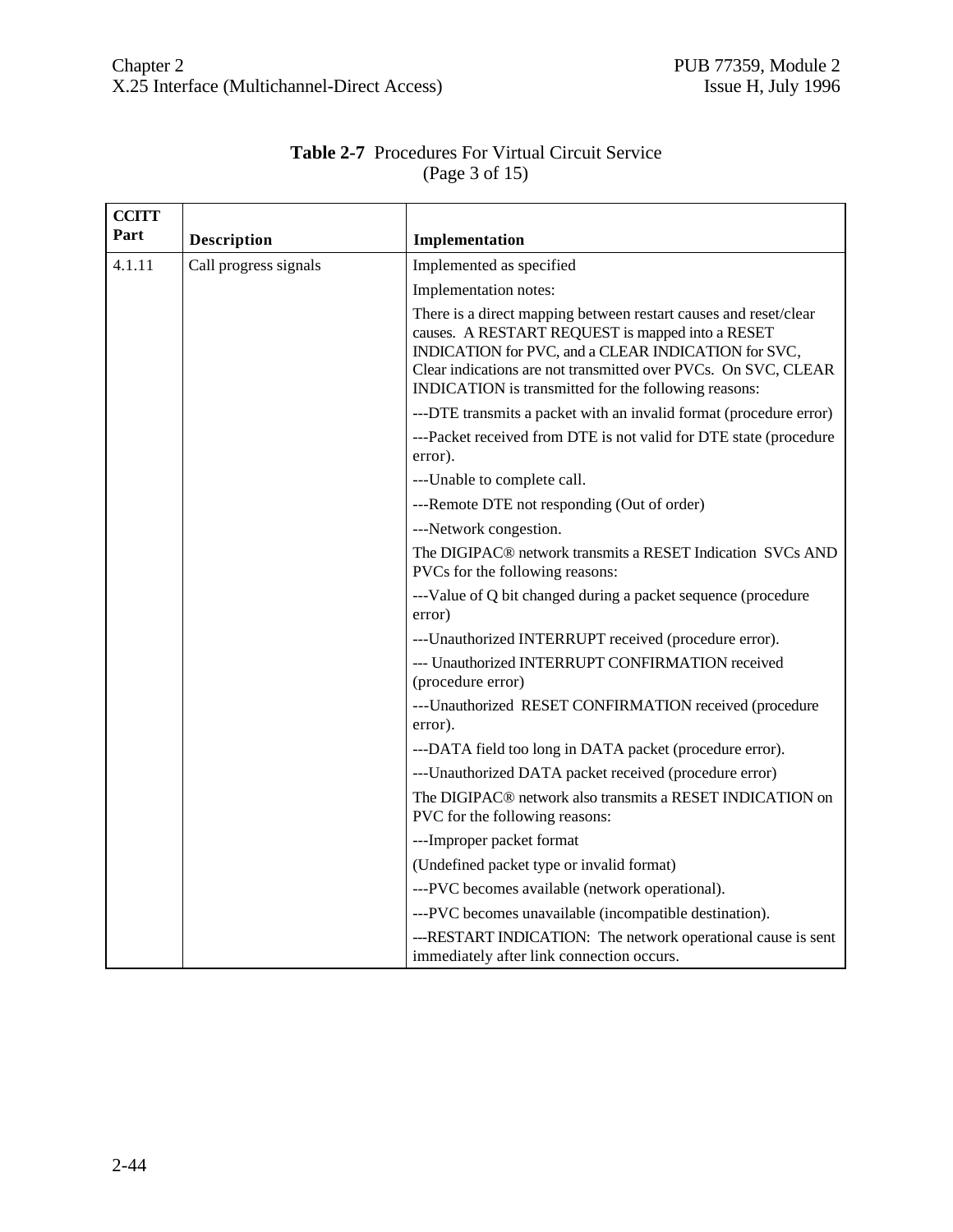| <b>CCITT</b><br>Part | <b>Description</b>                | Implementation                                                                                                                                                                                                                                                                                                                                                                                                               |
|----------------------|-----------------------------------|------------------------------------------------------------------------------------------------------------------------------------------------------------------------------------------------------------------------------------------------------------------------------------------------------------------------------------------------------------------------------------------------------------------------------|
|                      |                                   |                                                                                                                                                                                                                                                                                                                                                                                                                              |
| 4.1.12               | Data Transfer state               | See notes for paragraph 4.3                                                                                                                                                                                                                                                                                                                                                                                                  |
| 4.2                  | Procedures for permanent virtual  | Implemented as specified                                                                                                                                                                                                                                                                                                                                                                                                     |
|                      | circuits                          | Implementation notes:                                                                                                                                                                                                                                                                                                                                                                                                        |
|                      |                                   | A RESET INDICATION (Cause: out-of-order) indicates<br>that the PVC is not available.                                                                                                                                                                                                                                                                                                                                         |
|                      |                                   | For PVCs there is no call setup or clearing The procedures<br>for the control of packets between DTE and DCE while in<br>the data transfer state are contained in section 4.3.                                                                                                                                                                                                                                               |
|                      |                                   | If a momentary failure occurs within the network, the DCE<br>will reset the permanent virtual circuit as described in<br>section 4.4.3, with the cause "Network Congestion" and<br>then will continue to handle data traffic.                                                                                                                                                                                                |
|                      |                                   | If the network has a temporary inability to handle data<br>traffic, the DCE will reset the PVC with the cause "Network"<br>Operational"                                                                                                                                                                                                                                                                                      |
| 4.3                  | Procedures for data and interrupt | Implemented as specified                                                                                                                                                                                                                                                                                                                                                                                                     |
|                      | transfer                          | Implementation notes:                                                                                                                                                                                                                                                                                                                                                                                                        |
|                      |                                   | The data transfer and interrupt procedures described in this<br>section apply independently to each logical channel<br>assigned for virtual calls or permanent virtual circuits<br>existing at the DTE/DCE interface.                                                                                                                                                                                                        |
|                      |                                   | Normal network operation dictates that user data in data and<br>interrupt packets is passed transparently, unaltered through<br>the network in the case of packet DTE to packet DTE<br>communications. The order of bits in data and interrupt<br>packets is preserved. Packet sequences are delivered as<br>complete packet sequences. DTE diagnostic codes are<br>treated as described in section 5.2.5, 5.4.3, and 5.5.1. |

## **Table 2-7** Procedures For Virtual Circuit Service (Page 4 of 15)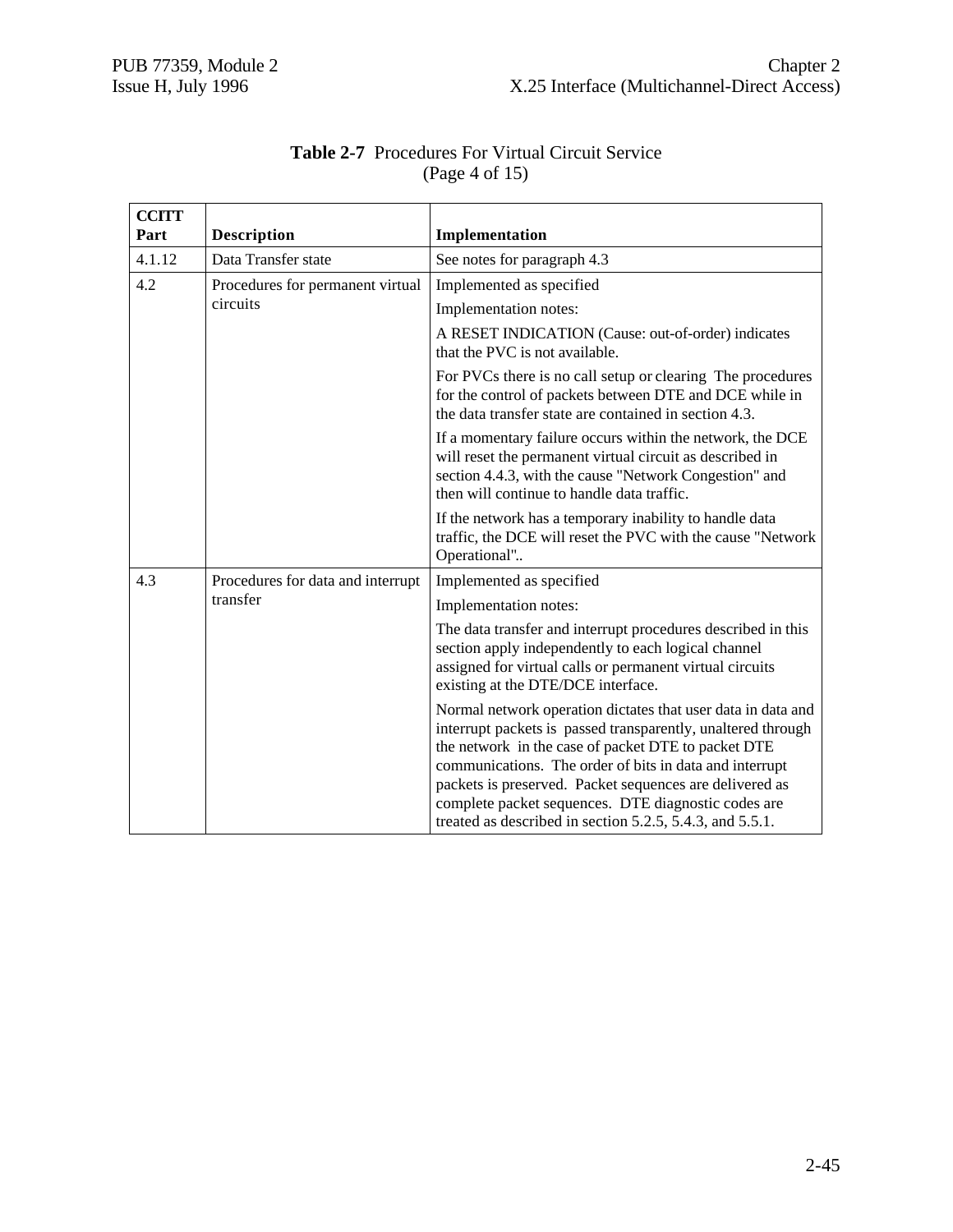| <b>CCITT</b><br>Part | <b>Description</b>       | Implementation                                                                                                                                                                                                                                                                                                                                                                                                                                                                                                                                                                                   |
|----------------------|--------------------------|--------------------------------------------------------------------------------------------------------------------------------------------------------------------------------------------------------------------------------------------------------------------------------------------------------------------------------------------------------------------------------------------------------------------------------------------------------------------------------------------------------------------------------------------------------------------------------------------------|
| 4.3.1                | States for data transfer | Implemented as specified                                                                                                                                                                                                                                                                                                                                                                                                                                                                                                                                                                         |
|                      |                          | Implementation notes:                                                                                                                                                                                                                                                                                                                                                                                                                                                                                                                                                                            |
|                      |                          | An unauthorized data or interrupt packet, (that is, one that is<br>received during a reset procedure before the RESET<br>CONFIRMATION is sent), causes the DCE to reset the call.                                                                                                                                                                                                                                                                                                                                                                                                                |
|                      |                          | An SVC logical channel is the data transfer state after<br>completion of call establishment and prior to a clearing or a<br>restart procedure. A PVC logical channel is continually in<br>the data transfer state except during the restart procedure.<br>Data interrupt, flow control, and reset packets may be<br>transmitted and received by a DTE in the data transfer state<br>of a logical channel at the DTE/DCE interface. In the state,<br>the flow control and reset procedures described in section<br>4.4 apply to data transmission on that logical channel to and<br>from the DTE. |
|                      |                          | When an SVC is cleared, data and interrupt packets may be<br>discarded by the network. In addition, data, interrupt, flow<br>control, and reset packets transmitted by a DTE will be<br>ignored by the DCE when the logical channel is in the DCE<br>clear indication state. Hence it is left to the DTE to define<br>DTE to DTE protocols able to cope with the various<br>possible situations that may occur.                                                                                                                                                                                  |

# **Table 2-7** Procedures For Virtual Circuit Service (Page 5 of 15)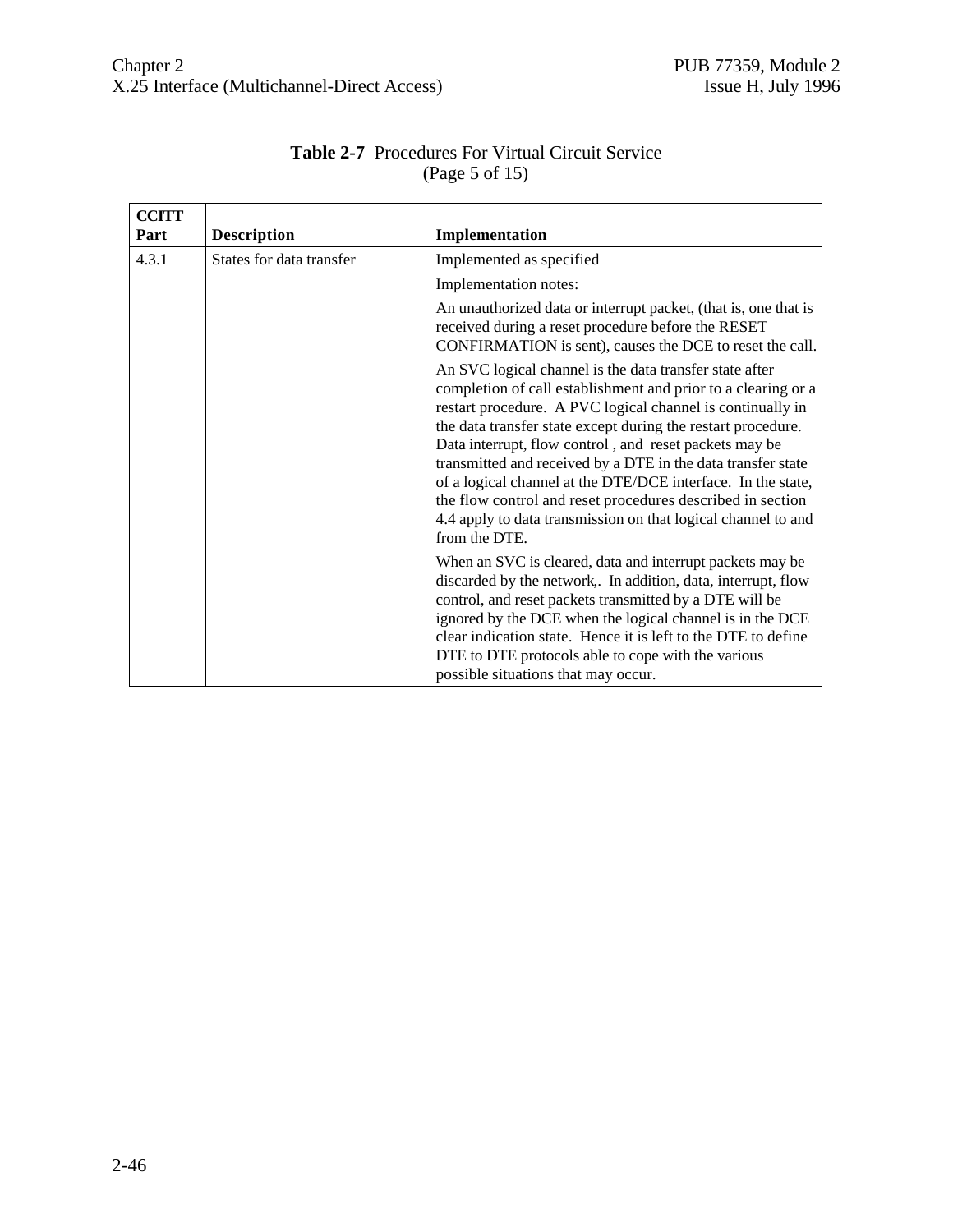| <b>CCITT</b> |                                |                                                                                                                                                                                                                                                                                                                                                                                                                                                                                                                                                                                                         |
|--------------|--------------------------------|---------------------------------------------------------------------------------------------------------------------------------------------------------------------------------------------------------------------------------------------------------------------------------------------------------------------------------------------------------------------------------------------------------------------------------------------------------------------------------------------------------------------------------------------------------------------------------------------------------|
| Part         | <b>Description</b>             | Implementation                                                                                                                                                                                                                                                                                                                                                                                                                                                                                                                                                                                          |
| 4.3.2        | User data field length of data | Implemented as specified                                                                                                                                                                                                                                                                                                                                                                                                                                                                                                                                                                                |
|              | packers                        | Implementation notes:                                                                                                                                                                                                                                                                                                                                                                                                                                                                                                                                                                                   |
|              |                                | Does not required the user data area to be an integral<br>number of octets. A subscriber option is available to pad all<br>non-full I-frames sent to a DTE with zeros.                                                                                                                                                                                                                                                                                                                                                                                                                                  |
|              |                                | The standard maximum user data field length is 128 octets.                                                                                                                                                                                                                                                                                                                                                                                                                                                                                                                                              |
|              |                                | In addition, other maximum user data field lengths are<br>supported by DIGIPAC <sup>®</sup> and may be offered from the<br>following list 16,32,64,256,512,1024,2048, octets. An<br>optional maximum user data field length may be selected<br>for a period of tame as the default maximum user data field<br>length common to all virtual calls at the DTE/DCE.<br>interface. A value other than the default may be selected<br>for a period of time for each PVC. Negotiation of<br>maximum user data length on a per call basis may be made<br>with the flow control parameter negotiation facility. |
|              |                                | The user data field of data packets transmitted by a DTE or<br>DCE may contain any number of bits up to the subscribed<br>maximum for the interface.                                                                                                                                                                                                                                                                                                                                                                                                                                                    |
|              |                                | DIGIPAC <sup>®</sup> support packet splitting and recombination in<br>any combination of packet sizes up to 2048 octets. Each<br>direction and each end of a call can be set up to have<br>different maximum packet sizes                                                                                                                                                                                                                                                                                                                                                                               |
| 4.3.3        | Delivery confirmation bit      | Implemented as specified                                                                                                                                                                                                                                                                                                                                                                                                                                                                                                                                                                                |
| 4.3.4        | More Data mark                 | Implemented as specified                                                                                                                                                                                                                                                                                                                                                                                                                                                                                                                                                                                |
|              |                                | Implementation notes:                                                                                                                                                                                                                                                                                                                                                                                                                                                                                                                                                                                   |
|              |                                | DIGIPAC <sup>®</sup> supports packet splitting and recombination in<br>any combination of packet sizes up to 2048 octets.                                                                                                                                                                                                                                                                                                                                                                                                                                                                               |
| 4.3.5        | Complete packet sequence       | Implemented as specified                                                                                                                                                                                                                                                                                                                                                                                                                                                                                                                                                                                |
|              |                                | Implementation notes:                                                                                                                                                                                                                                                                                                                                                                                                                                                                                                                                                                                   |
|              |                                | DIGIPAC <sup>®</sup> supports packet splitting and recombination in<br>any combination of packet sizes up to 2048 octets.                                                                                                                                                                                                                                                                                                                                                                                                                                                                               |

# **Table 2-7** Procedures For Virtual Circuit Service (Page 6 of 15)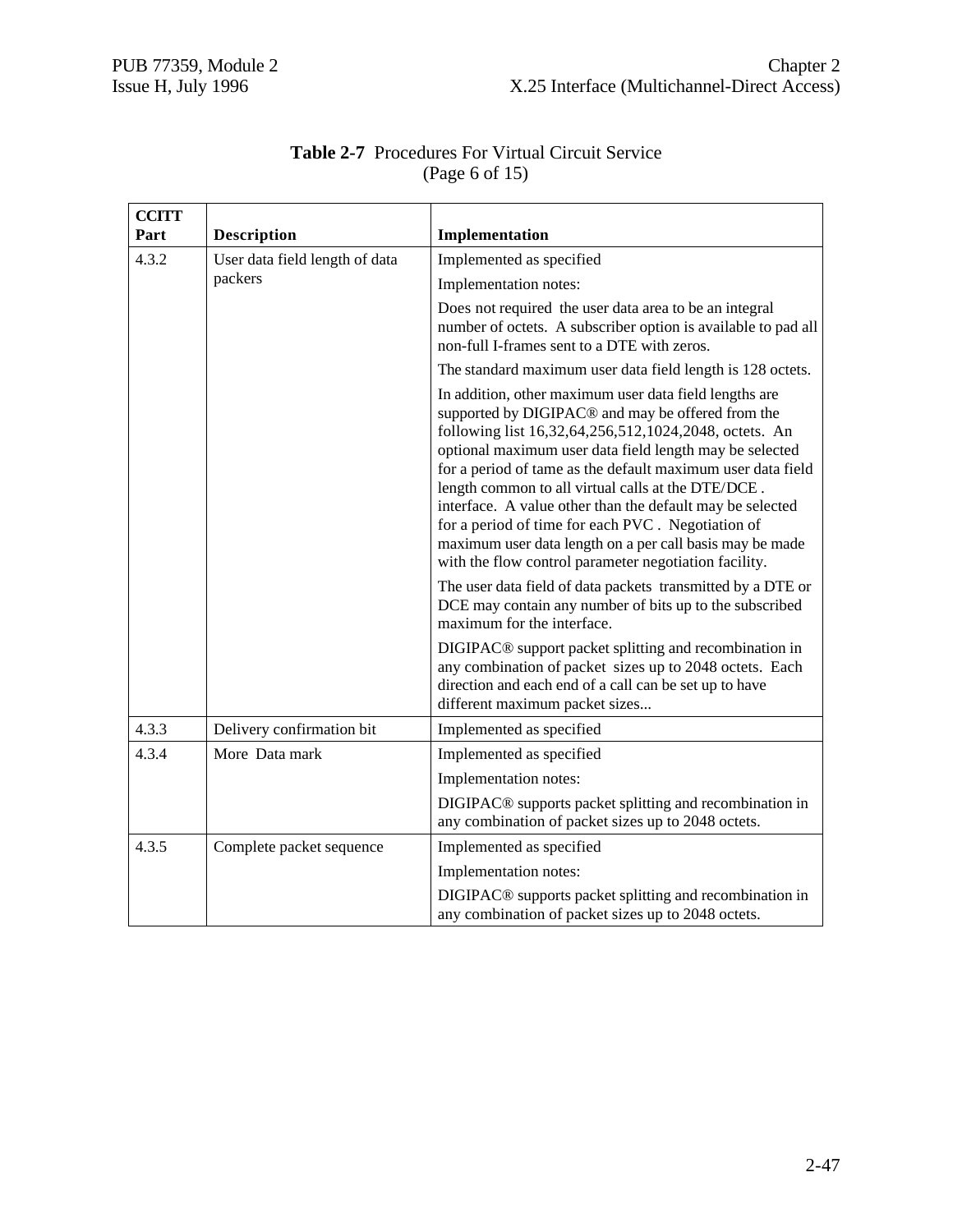| <b>CCITT</b> |                     |                                                                                                                                                                                                                                                                                                                                                      |
|--------------|---------------------|------------------------------------------------------------------------------------------------------------------------------------------------------------------------------------------------------------------------------------------------------------------------------------------------------------------------------------------------------|
| Part         | Description         | Implementation                                                                                                                                                                                                                                                                                                                                       |
| 4.3.6        | Qualifier bit       | Implemented as specified                                                                                                                                                                                                                                                                                                                             |
|              |                     | Implementation notes:                                                                                                                                                                                                                                                                                                                                |
|              |                     | In some cases, an indicator may be needed with the user<br>data field to distinguish between two types of information.,<br>It may be necessary to differentiate, for example, between<br>user data and control information. If such a mechanism is<br>needed, an indicator in the data packet header called the<br>Qualifier bit (Q bit) may be used |
|              |                     | The use of the LCN is optional. If it is not needed, the Q bit<br>is set to 0.                                                                                                                                                                                                                                                                       |
|              |                     | The Q-bit is reset on inconsistent Q-bit within a single<br>complete packet sequence. (Cause: local procedure error)<br>and a DIGIPAC <sup>®</sup> diagnostic code (Hex/Dec #53/83)                                                                                                                                                                  |
| 4.3.7        | Interrupt procedure | Implemented as specified                                                                                                                                                                                                                                                                                                                             |
|              |                     | Implementation notes:                                                                                                                                                                                                                                                                                                                                |
|              |                     | The interrupt procedure allows a DTE to transmit data to the<br>remote DTE, without following the flow control procedure<br>applying to data packets. The interrupt procedure can only<br>apply in the flow control ready state within the data transfer<br>state.                                                                                   |
|              |                     | The arrival of a second interrupt from a DTE before the<br>first is confirmed is considered a protocol violation and<br>causes a reset to be sent (diag hex/dec 2C/44). DIGIPAC®<br>waits for an INTERRUPT CONFIRMATION after an<br>INTERRUPT has been delivered. The INTERRUPT<br>CONFIRMATION is always end-to-end.                                |
|              |                     | The interrupt procedure has no effect on the transfer and<br>flow control procedures applying to the data packets on the<br>SVC or PVC.                                                                                                                                                                                                              |

## **Table 2-7** Procedures For Virtual Circuit Service (Page 7 of 15)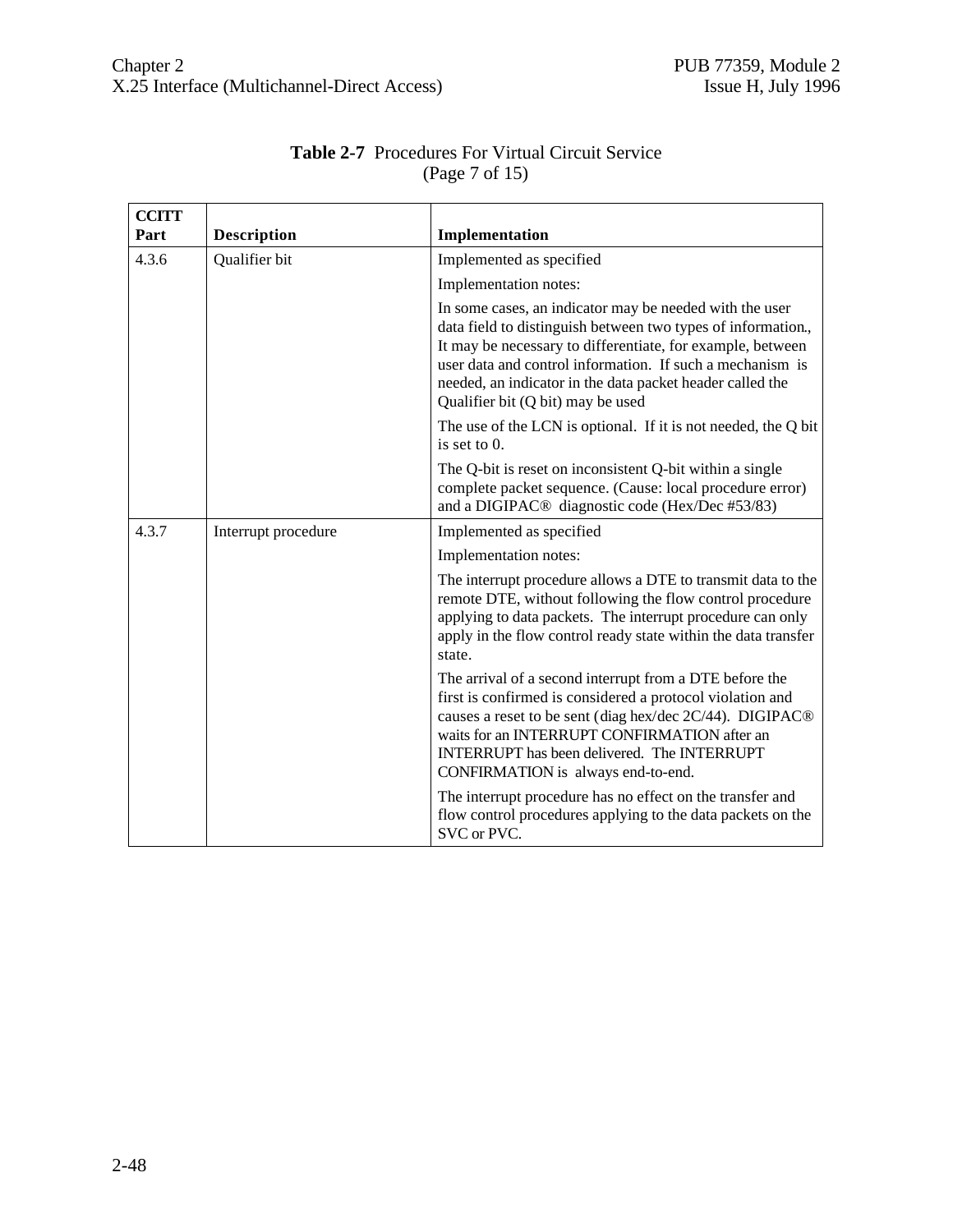| <b>CCITT</b> |                               |                                                                                                                                                                                              |
|--------------|-------------------------------|----------------------------------------------------------------------------------------------------------------------------------------------------------------------------------------------|
| Part         | <b>Description</b>            | Implementation                                                                                                                                                                               |
| 4.3.8        | Transit delay of data packets | Implemented as specified                                                                                                                                                                     |
| 4.4          | Procedures for flow control   | Implemented as specified                                                                                                                                                                     |
|              |                               | Implementation notes:                                                                                                                                                                        |
|              |                               | Paragraph 4.4 only applies to the data transfer state and<br>specifies the procedures covering flow control of data<br>packets and reset on each logical channel used for an SVC<br>and PVC. |
| 4.4.1        | Flow control                  | Implemented as specified                                                                                                                                                                     |
| 4.4.1.1      | Numbering of data packets     | Implemented as specified                                                                                                                                                                     |
|              |                               | Implementation notes:                                                                                                                                                                        |
|              |                               | Supports only module 8 sequence numbering. DIGIPAC <sup>®</sup><br>does not support the extended packet sequence numbering<br>facility module 128.                                           |
| 4.4.1.2      | Window description            | Implemented as specified                                                                                                                                                                     |

# **Table 2-7** Procedures For Virtual Circuit Service (Page 8 of 15)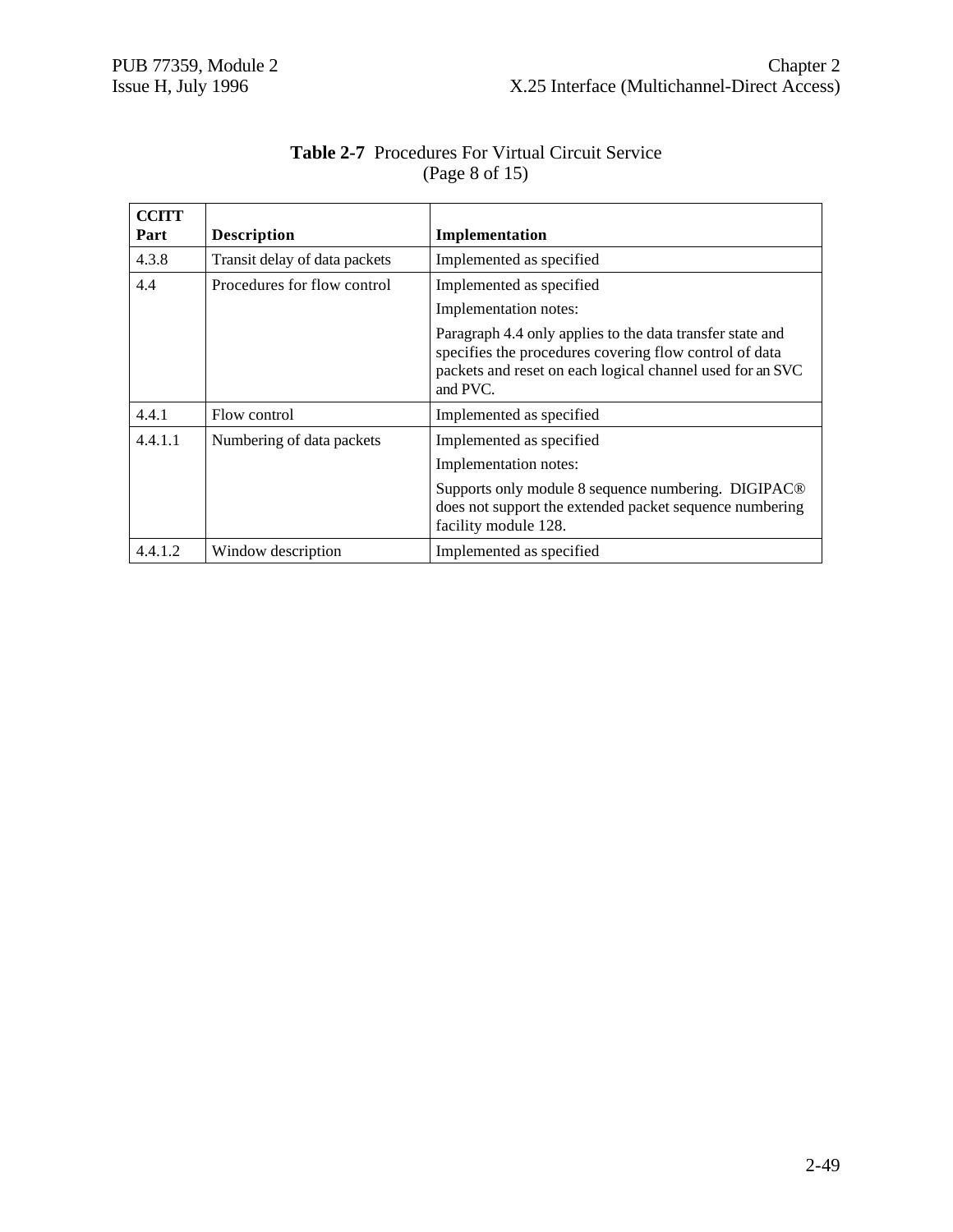| <b>CCITT</b> |                         |                                                                                                                                                                                                                                                                                                                                                                                                                                                                                                                                                                                                                                                                                                                                                                                                                                                                                                                                                                                                                                                                                                                                                                                                                                                                                                                                                                                                                                                                                                                                                                                                                                                                                                                                   |
|--------------|-------------------------|-----------------------------------------------------------------------------------------------------------------------------------------------------------------------------------------------------------------------------------------------------------------------------------------------------------------------------------------------------------------------------------------------------------------------------------------------------------------------------------------------------------------------------------------------------------------------------------------------------------------------------------------------------------------------------------------------------------------------------------------------------------------------------------------------------------------------------------------------------------------------------------------------------------------------------------------------------------------------------------------------------------------------------------------------------------------------------------------------------------------------------------------------------------------------------------------------------------------------------------------------------------------------------------------------------------------------------------------------------------------------------------------------------------------------------------------------------------------------------------------------------------------------------------------------------------------------------------------------------------------------------------------------------------------------------------------------------------------------------------|
| Part         | <b>Description</b>      | Implementation                                                                                                                                                                                                                                                                                                                                                                                                                                                                                                                                                                                                                                                                                                                                                                                                                                                                                                                                                                                                                                                                                                                                                                                                                                                                                                                                                                                                                                                                                                                                                                                                                                                                                                                    |
| 4.4.1.3      | Flow control principles | Implemented as specified                                                                                                                                                                                                                                                                                                                                                                                                                                                                                                                                                                                                                                                                                                                                                                                                                                                                                                                                                                                                                                                                                                                                                                                                                                                                                                                                                                                                                                                                                                                                                                                                                                                                                                          |
|              |                         | Implementation notes:                                                                                                                                                                                                                                                                                                                                                                                                                                                                                                                                                                                                                                                                                                                                                                                                                                                                                                                                                                                                                                                                                                                                                                                                                                                                                                                                                                                                                                                                                                                                                                                                                                                                                                             |
|              |                         | No action is taken if the DTE does not rotate its packet<br>level window. A P(S) which is out of sequence but within<br>the window is considered an error, and is reset (Cause:<br>local procedure error). The remote DCE rotates the<br>internal window only when the DTE acknowledges at the<br>packet level via an X.25 window rotation. The local DCE<br>rotates the local X.25 window only, if after such a rotation,<br>the internal window can accommodate all the DATA packets<br>that the local DTE is authorized to send (according to the<br>local X.25 window opening). Normally the DIGIPAC <sup>®</sup><br>internal window size is larger than either of the X.25<br>window sizes. In this case DATA would not be buffered at<br>the local DCE, and the internal window size would equal the<br>maximum number of packets in the network. A larger<br>internal window size is used for larger throughput classes.<br>If all three window sizes are the same, there is end-to-end<br>$P(R)$ significance. If the local X.25 window size is larger<br>than the internal window size, the DATA is initially buffered<br>at the local DCE, but as these packets are transmitted, the<br>local window is never opened more than the internal<br>window size. The default local window size is two (2). The<br>DTE may choose (at subscription time) a network option<br>that will set the DTE local window size to any value<br>between 1 and 7. If a virtual circuit exists between DTEs<br>which have both subscribed to a value of 1, DTE end-to-end<br>significance of $P(R)$ is guaranteed, and the maximum<br>number of packets which can be in transit on the virtual call<br>in a given direction is one $(1)$ . |

## **Table 2-7** Procedures For Virtual Circuit Service (Page 9 of 15)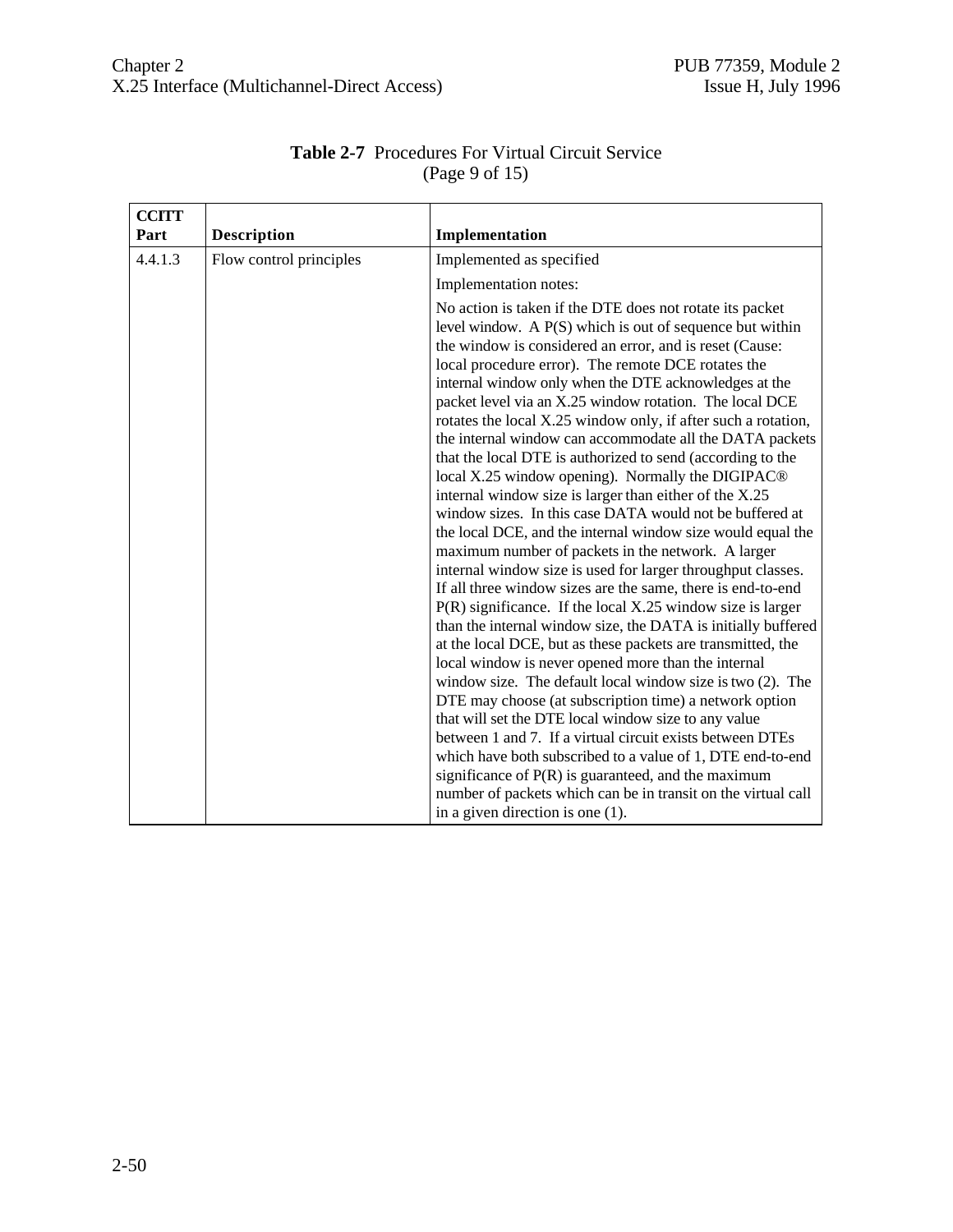| <b>CCITT</b> |                                           |                                                                                                                                                                                                                                                                                                                                                       |
|--------------|-------------------------------------------|-------------------------------------------------------------------------------------------------------------------------------------------------------------------------------------------------------------------------------------------------------------------------------------------------------------------------------------------------------|
| Part         | <b>Description</b>                        | Implementation                                                                                                                                                                                                                                                                                                                                        |
|              |                                           | A RESET INDICATION is sent when an invalid $P(R)$ is<br>received. The DTE can advance the packet level window by<br>using DATA, RR, or RNR packets. Under no conditions<br>does DIGIPAC <sup>®</sup> purposely keep the local X.25 window<br>closed. DIGIPAC <sup>®</sup> network always attempts to keep the<br>X.25 window at least partially open. |
| 4.4.1.4      | Delivery confirmation                     | Implemented as specified                                                                                                                                                                                                                                                                                                                              |
|              |                                           | Implementation notes:                                                                                                                                                                                                                                                                                                                                 |
|              |                                           | On receipt of confirmation for a D bit, packet<br>acknowledges all non-D-bit packets up to the next<br>outstanding D-bit packet according to the internal window<br>opening, or all outstanding packets if there are no<br>outstanding D-bit packets. This is a form of retroactive<br>local acknowledgment.                                          |
| 4.4.1.5      | DTE and DCE Receive Ready<br>(RR) packets | Implemented as specified                                                                                                                                                                                                                                                                                                                              |
| 4.4.1.6      | DTE and DCE Receive Not                   | Implemented as specified                                                                                                                                                                                                                                                                                                                              |
|              | Ready (RNR) packets                       | Implementation notes:                                                                                                                                                                                                                                                                                                                                 |
|              |                                           | Data packets are not transmitted after receiving a DTE<br>RNR. After the DTE has sent an RR, DIGIPAC <sup>®</sup> will begin<br>transmitting data packets to the DTE. The DTE receives any<br>packets that were in transit before DIGIPAC <sup>®</sup> processes<br>the packet level RNR and may receive data packets until the<br>window is closed.  |
|              |                                           | A packet level RNR is never generated by DIGIPAC®. A<br>DTE generated RNR has local significance only and is not<br>carried to a remote DTE.                                                                                                                                                                                                          |

# **Table 2-7** Procedures For Virtual Circuit Service (Page 10 of 15)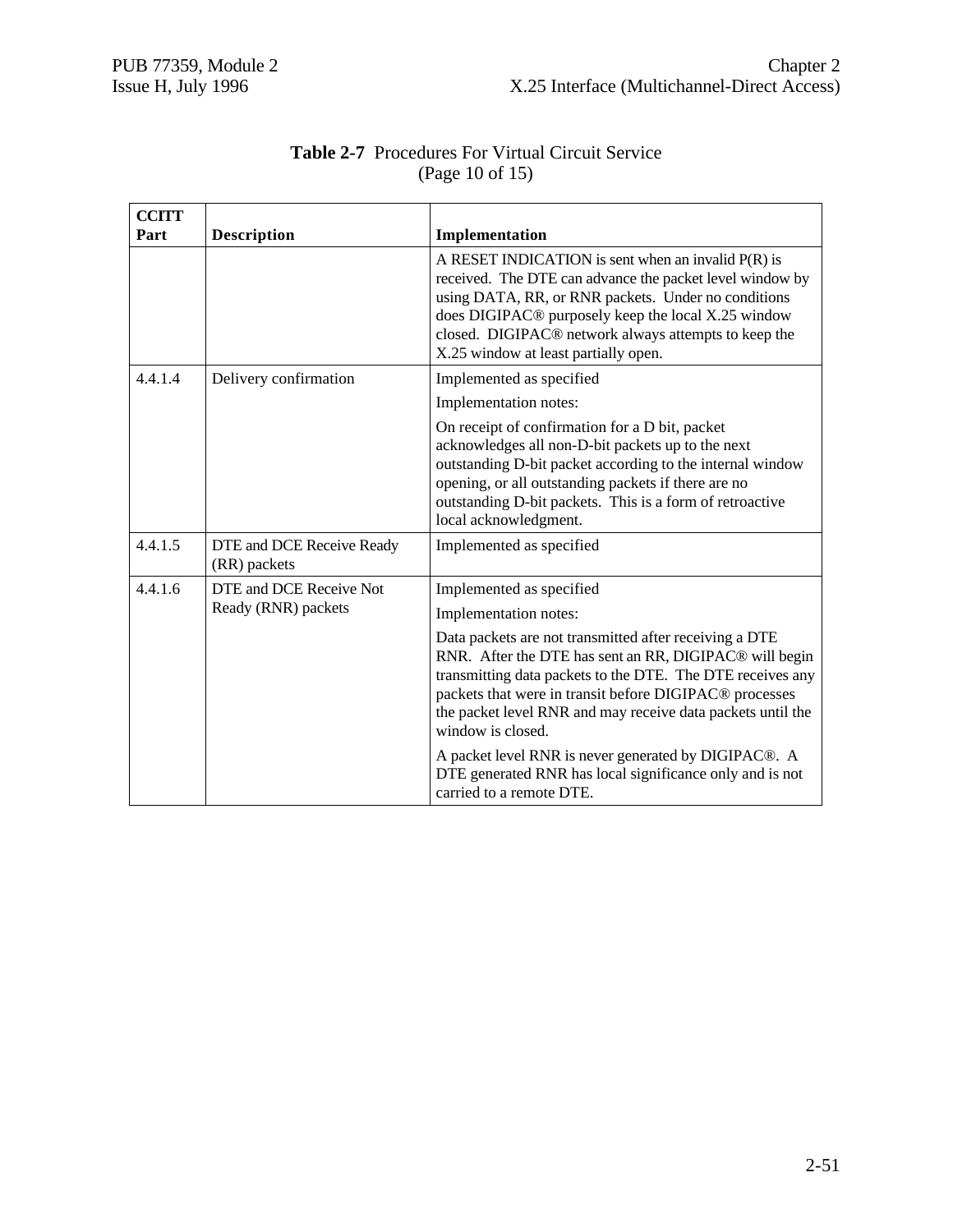| <b>CCITT</b> |                                |                                                                                                                                                                                                                                                                                                                                                                                                                                                                                                                                                                                                                                                                                                                   |
|--------------|--------------------------------|-------------------------------------------------------------------------------------------------------------------------------------------------------------------------------------------------------------------------------------------------------------------------------------------------------------------------------------------------------------------------------------------------------------------------------------------------------------------------------------------------------------------------------------------------------------------------------------------------------------------------------------------------------------------------------------------------------------------|
| Part         | <b>Description</b>             | Implementation                                                                                                                                                                                                                                                                                                                                                                                                                                                                                                                                                                                                                                                                                                    |
| 4.4.2        | Throughput characteristics and | Implemented as specified                                                                                                                                                                                                                                                                                                                                                                                                                                                                                                                                                                                                                                                                                          |
|              | throughput classes             | Implementation notes:                                                                                                                                                                                                                                                                                                                                                                                                                                                                                                                                                                                                                                                                                             |
|              |                                | Achievable throughput is dependent on number of active<br>logical channels.                                                                                                                                                                                                                                                                                                                                                                                                                                                                                                                                                                                                                                       |
|              |                                | The throughput class is expressed in bits per second. The<br>maximum data field length is specified for an SVC or PVC,<br>and thus the throughput class can be interpreted by the DTE<br>as the maximum number of full data packets per second that<br>the DTE/DCE interface may transmit/receive over a period.                                                                                                                                                                                                                                                                                                                                                                                                  |
|              |                                | In the absence of the default throughput classes assignment<br>facility, the default throughput classes for both directions<br>of transmission correspond to the user class of service of<br>the DTE, but do not exceed the maximum throughput class<br>supported by the network. Negotiation of throughput<br>classes on a per call basis may be made with the throughput<br>class negotiation facility.                                                                                                                                                                                                                                                                                                         |
| 4.4.3        | Procedure for reset            | Implemented as specified                                                                                                                                                                                                                                                                                                                                                                                                                                                                                                                                                                                                                                                                                          |
|              |                                | Implementation notes:                                                                                                                                                                                                                                                                                                                                                                                                                                                                                                                                                                                                                                                                                             |
|              |                                | DATA and INTERRUPT packets immediately preceding a<br>RESET REQUEST can be bypassed internally in the<br>network. If these packets are bypassed they are discarded.<br>Once the RESET REQUEST is received, any packets<br>arriving at the DCE from the network are discarded until the<br>reset procedure is completed. The DTE may still receive<br>packets after it has sent a RESET REQUEST and before it<br>receives a RESET CONFIRMATION. The network is<br>always ready to accept data after a DTE resetting procedure<br>has been completed. While the virtual circuit is partially<br>reset, any DATA or INTERRUPT packet that is transmitted<br>is stored in the DCE until the reset has been completed. |

# **Table 2-7** Procedures For Virtual Circuit Service (Page 11 of 15)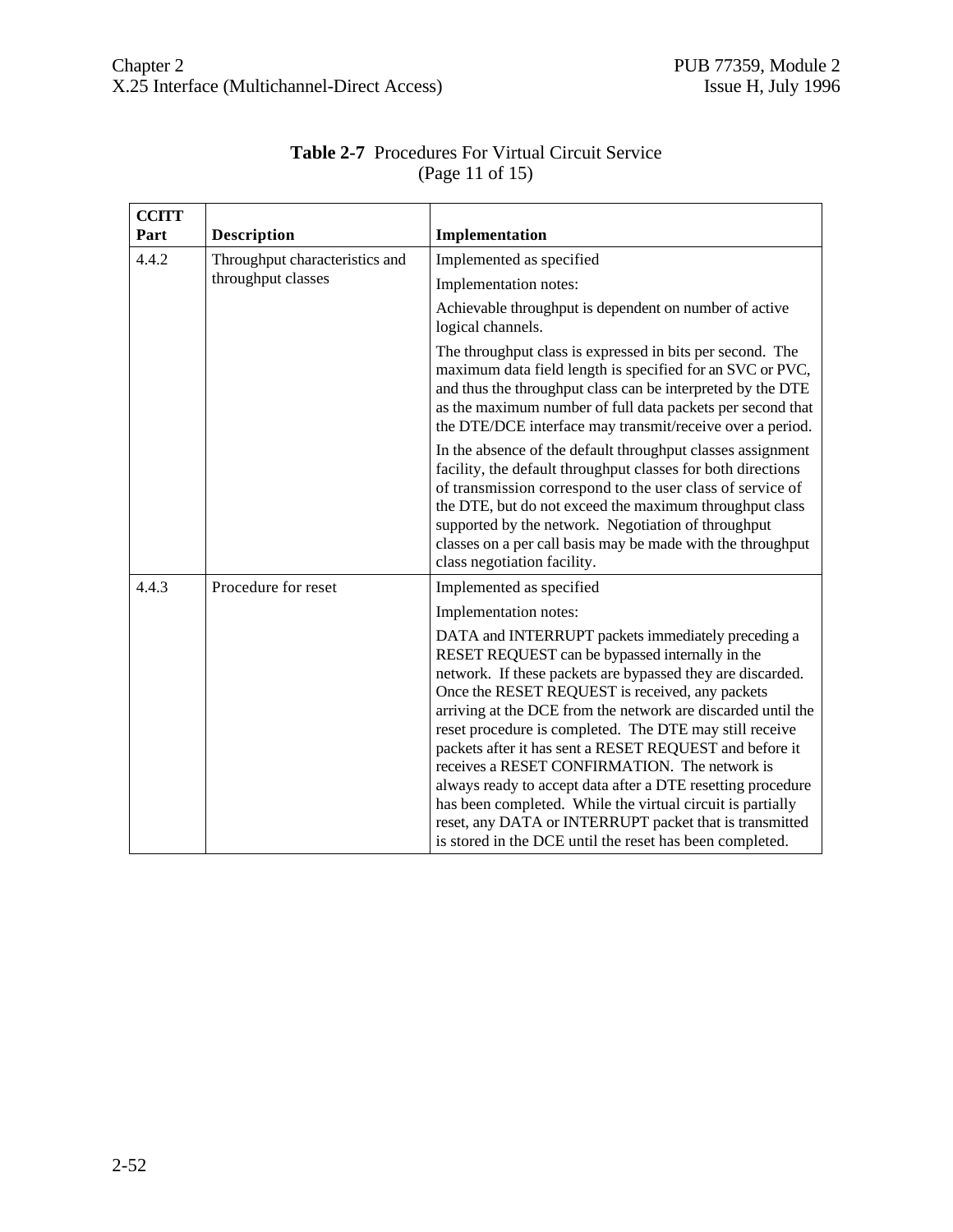| <b>CCITT</b><br>Part | <b>Description</b>      | Implementation                                                                                                                                                                                                                                                                                                                                                          |
|----------------------|-------------------------|-------------------------------------------------------------------------------------------------------------------------------------------------------------------------------------------------------------------------------------------------------------------------------------------------------------------------------------------------------------------------|
| 4.4.3.1              | Reset request packet    | Implemented as specified                                                                                                                                                                                                                                                                                                                                                |
|                      |                         | Implementation notes:                                                                                                                                                                                                                                                                                                                                                   |
|                      |                         | The following conditions result in the DCE sending a<br>`RESET INDICATION' with cause "local procedure error":                                                                                                                                                                                                                                                          |
|                      |                         | - invalid $P(R)$                                                                                                                                                                                                                                                                                                                                                        |
|                      |                         | - invalid $P(S)$                                                                                                                                                                                                                                                                                                                                                        |
|                      |                         | - Q bit value change in a packet sequence                                                                                                                                                                                                                                                                                                                               |
|                      |                         | - unauthorized DATA or INTERRUPT packet                                                                                                                                                                                                                                                                                                                                 |
|                      |                         | - data field too long in DATA or INTERRUPT.                                                                                                                                                                                                                                                                                                                             |
|                      |                         | DIGIPAC <sup>®</sup> resets a PVC after a network failure (Cause:<br>network congestion), indicating that the PVC is not<br>available; and, when the failure has been removed, resets<br>again (Cause: Remote DTE operational) indicating that the<br>PVC is now available. In the case of a DTE being out of<br>order, DIGIPAC® Resets a PVC with cause: Out of order. |
| 4.4.3.2              | Reset indication packet | Implemented as specified                                                                                                                                                                                                                                                                                                                                                |
|                      |                         | Implementation notes:                                                                                                                                                                                                                                                                                                                                                   |
|                      |                         | When a PVC becomes available, a RESET INDICATION is<br>generated with cause - DTE Operational.                                                                                                                                                                                                                                                                          |
| 4.4.3.3              | Reset collision         | Implemented as specified                                                                                                                                                                                                                                                                                                                                                |

## **Table 2-7** Procedures For Virtual Circuit Service (Page 12 of 15)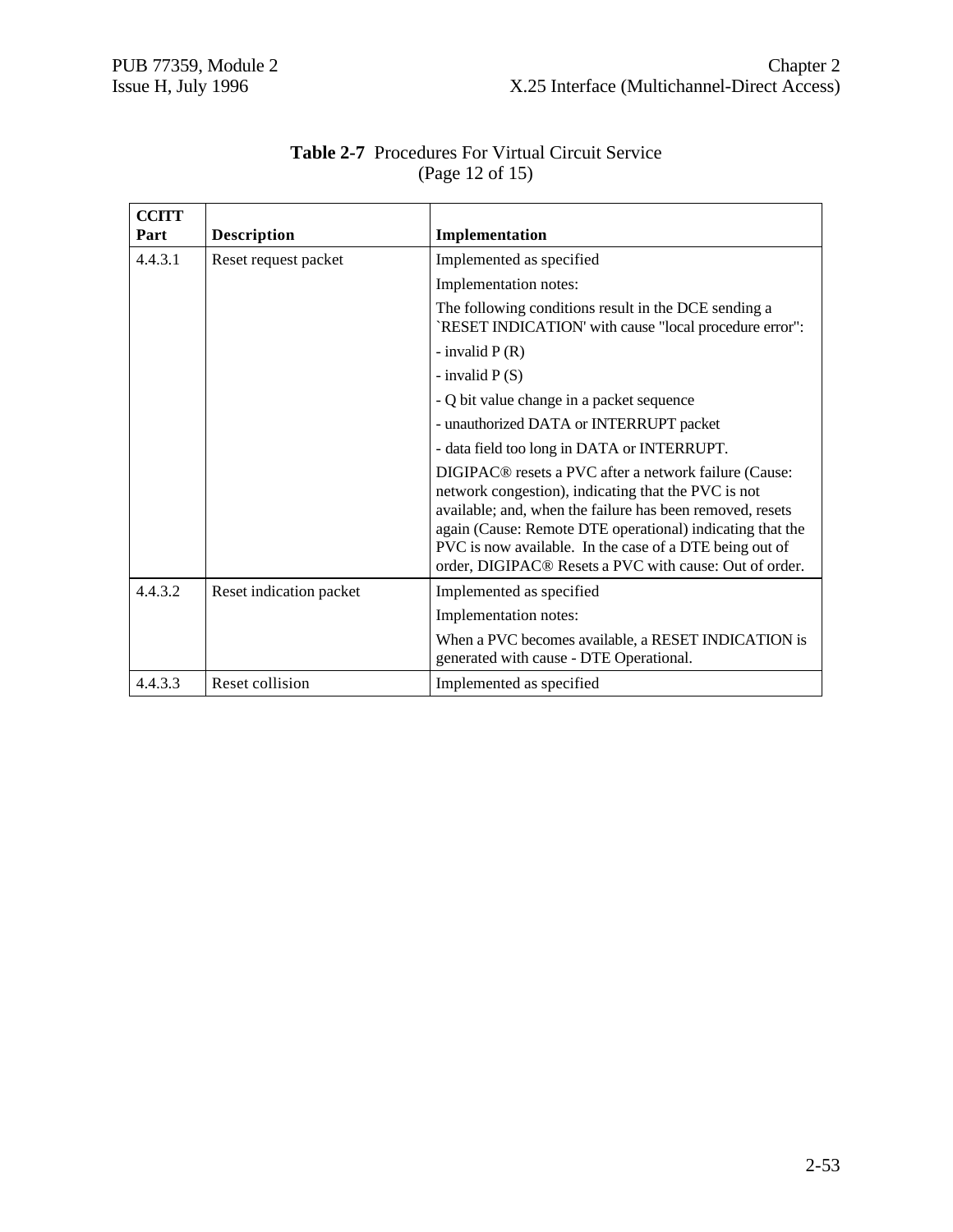| <b>CCITT</b><br>Part | <b>Description</b>                                                              | Implementation                                                                                                                                                                                                                                                                                                                                                                                                                                                                                                                                                                                                                                                                                                                                                                        |
|----------------------|---------------------------------------------------------------------------------|---------------------------------------------------------------------------------------------------------------------------------------------------------------------------------------------------------------------------------------------------------------------------------------------------------------------------------------------------------------------------------------------------------------------------------------------------------------------------------------------------------------------------------------------------------------------------------------------------------------------------------------------------------------------------------------------------------------------------------------------------------------------------------------|
| 4.4.3.4              | Reset confirmation packets                                                      | Implemented as specified                                                                                                                                                                                                                                                                                                                                                                                                                                                                                                                                                                                                                                                                                                                                                              |
|                      |                                                                                 | Implementation notes:                                                                                                                                                                                                                                                                                                                                                                                                                                                                                                                                                                                                                                                                                                                                                                 |
|                      |                                                                                 | If no RESET CONFIRMATION is received after a RESET<br>INDICATION is sent, the DIGIPAC <sup>®</sup> waits for the<br>confirmation for a period T12 (value supplied in service<br>data) before time-out occurs. During this interval, any data<br>sent by the remote DTE is held by the network. If the<br>remote DTE then issues a RESET REQUEST, the internal<br>reset that crosses the network does not result in a RESET<br>INDICATION by the DCE that is waiting for the RESET<br>CONFIRMATION.                                                                                                                                                                                                                                                                                    |
|                      |                                                                                 | When a RESET REQUEST is received, an internal reset<br>packet is sent to the remote DCE. When the internal reset<br>arrives, an internal confirming reset is returned to the<br>originating DCE at the same time a RESET INDICATION is<br>sent to the DTE. A RESET CONFIRMATION is sent to the<br>remote DTE when the internal confirming reset arrives.<br>The RESET CONFIRMATION which the remote DTE<br>returns has no end-to-end significance. Any previous busy<br>(that is, DTE RNR) condition is cleared. Any packet<br>sequence in the process of being transmitted when the reset<br>occurred is considered terminated. No interrupts are left<br>outstanding. Packet level receive and transmit windows are<br>open.<br>See "CCITT Annex D-1/X.25 DCE Time-outs," regarding |
| 4.5                  | Effects of clear, reset, and                                                    | T <sub>12</sub><br>Implemented as specified                                                                                                                                                                                                                                                                                                                                                                                                                                                                                                                                                                                                                                                                                                                                           |
|                      | restart procedures on the transfer<br>of packets                                |                                                                                                                                                                                                                                                                                                                                                                                                                                                                                                                                                                                                                                                                                                                                                                                       |
| 4.6                  | Effects of the physical layer and<br>the data link layer on the packet<br>layer | Implemented as specified                                                                                                                                                                                                                                                                                                                                                                                                                                                                                                                                                                                                                                                                                                                                                              |

# **Table 2-7** Procedures For Virtual Circuit Service (Page 13 of 15)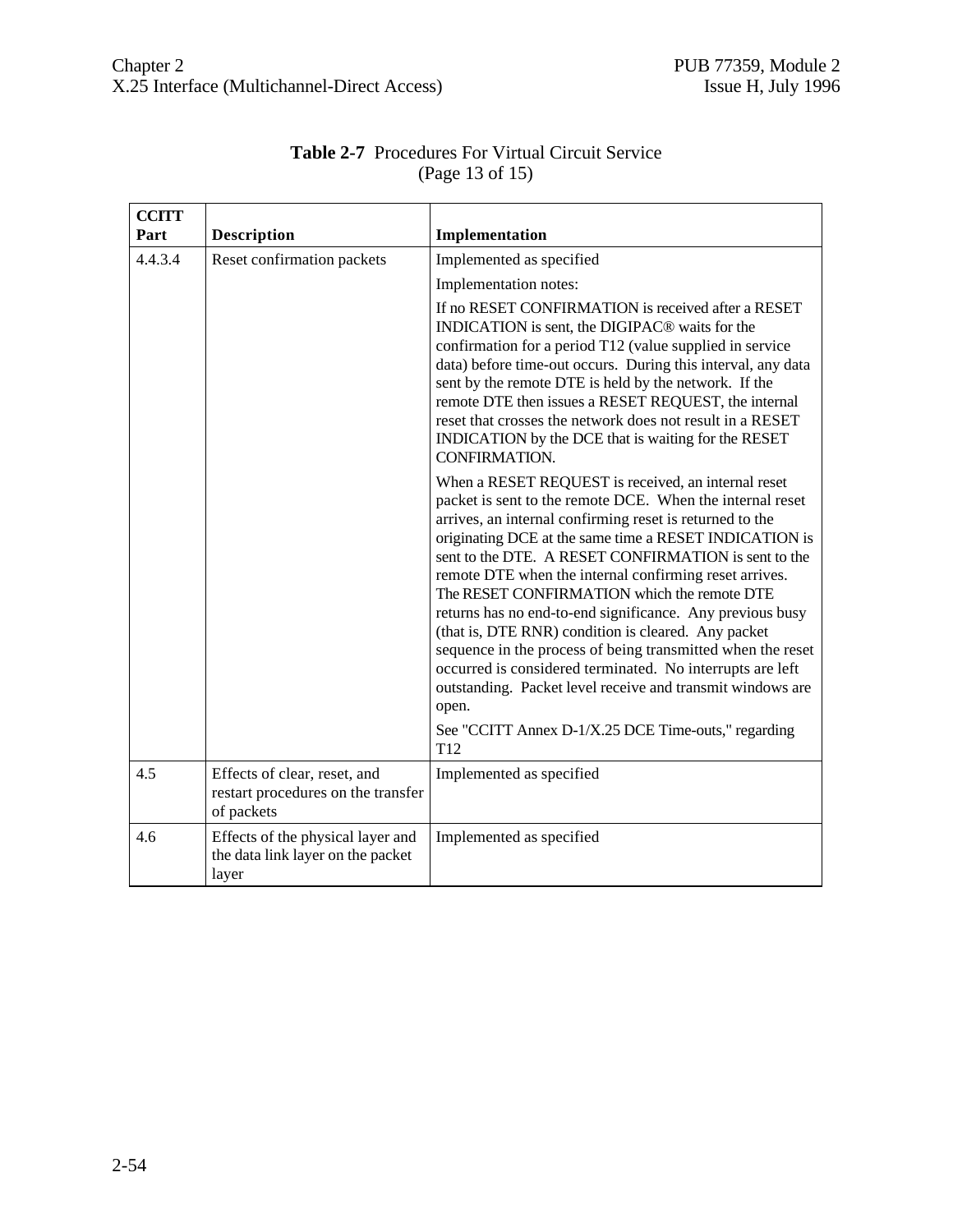| <b>CCITT</b> |                                            |                                                                                                                                                                                                                                                                                                                                   |
|--------------|--------------------------------------------|-----------------------------------------------------------------------------------------------------------------------------------------------------------------------------------------------------------------------------------------------------------------------------------------------------------------------------------|
| Part         | <b>Description</b>                         | Implementation                                                                                                                                                                                                                                                                                                                    |
| 4.6.1        | General principles                         | Implemented as specified                                                                                                                                                                                                                                                                                                          |
|              |                                            | Implementation notes:                                                                                                                                                                                                                                                                                                             |
|              |                                            | In general, if a problem is detected in one layer and can be<br>solved in this layer according to the DCE error recovery<br>procedures provided in this Recommendation without loss<br>or duplication of data, the adjacent layers are not involved<br>in the error recovery.                                                     |
|              |                                            | If an error recovery by the DCE implies a possible loss or<br>duplication of data, then the higher layer is informed.                                                                                                                                                                                                             |
|              |                                            | The reinitialization of one layer of the DCE is only<br>performed if a problem cannot be solved in this layer.                                                                                                                                                                                                                    |
|              |                                            | Changes of operational states of the physical layer and the<br>data link layer of the DTE/DCE do not implicitly change the<br>state of each logical channel at the packet layer. Such<br>changes when they occur are explicitly indicated at the<br>packet layer by the use of restart, clear reset procedures as<br>appropriate. |
| 4.6.2        | Definition of an out of order<br>condition | Implemented as specified                                                                                                                                                                                                                                                                                                          |
|              |                                            | Implementation notes:                                                                                                                                                                                                                                                                                                             |
|              |                                            | In the case of a single link procedure, there is an out of<br>order condition when:                                                                                                                                                                                                                                               |
|              |                                            | - a failure on the physical and or/data link layer is detected:<br>such a failure is defined as a condition in which the DCE<br>cannot transmit or cannot receive any frame because of<br>abnormal conditions caused by such things as a local line<br>fault between DTE and DCE.                                                 |
|              |                                            | - the DCE has received or transmitted a DISC command.                                                                                                                                                                                                                                                                             |
|              |                                            | In the case of the Multilink procedure, an out of order<br>condition is considered as having occurred when it is<br>present at the same time for every single link procedure of<br>the DTE/DCE interface.                                                                                                                         |

| <b>Table 2-7</b> Procedures For Virtual Circuit Service |
|---------------------------------------------------------|
| (Page 14 of 15)                                         |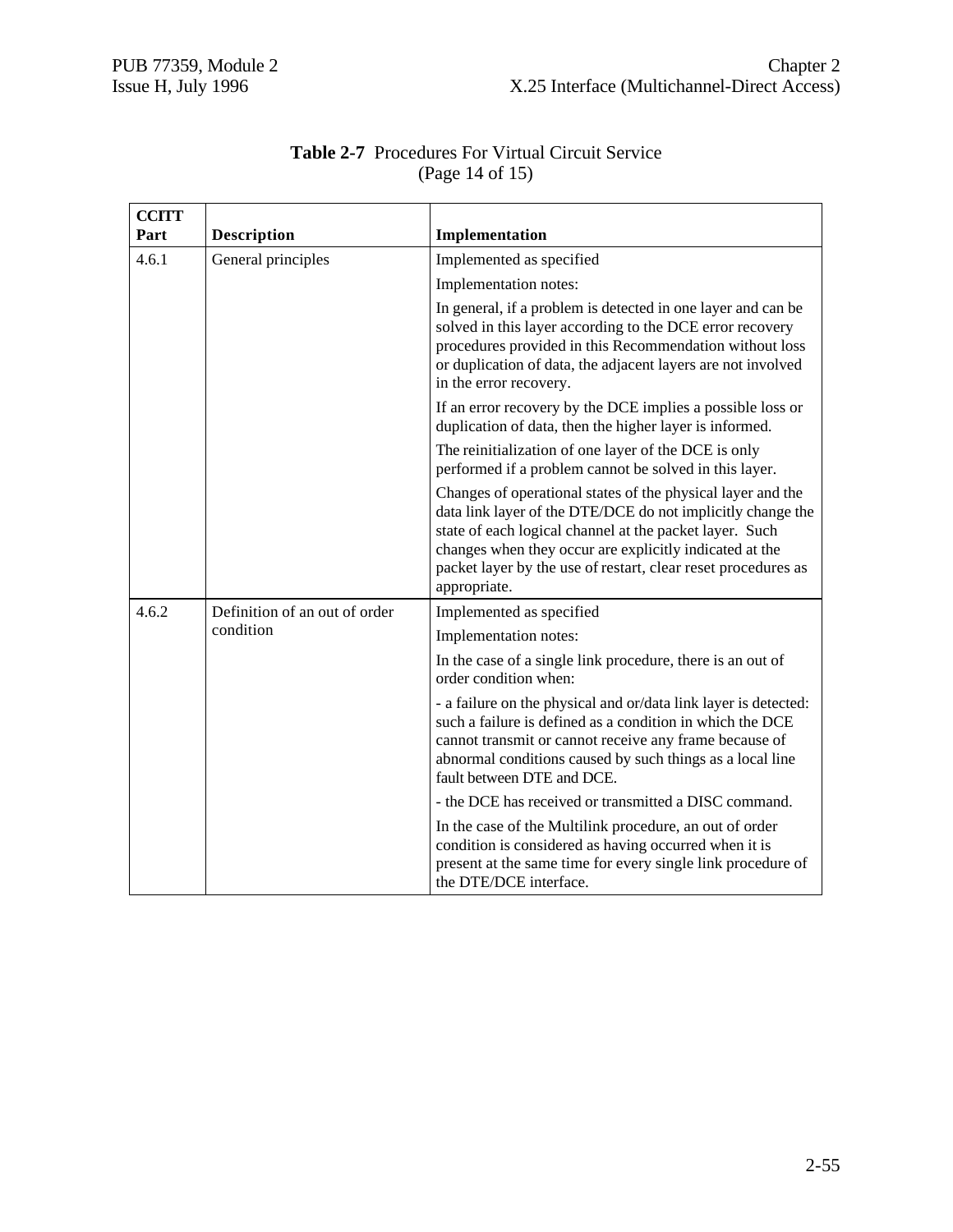$\mathbf{r}$ 

| <b>CCITT</b> |                                                                                |                                                                                                                                                            |
|--------------|--------------------------------------------------------------------------------|------------------------------------------------------------------------------------------------------------------------------------------------------------|
| Part         | <b>Description</b>                                                             | Implementation                                                                                                                                             |
| 4.6.3        | Actions on the packet layer when                                               | Implemented as specified                                                                                                                                   |
|              | an out of order condition is<br>detected                                       | Implementation notes:                                                                                                                                      |
|              |                                                                                | When an out of order condition is detected, the DCE will<br>transmit to the remote end:                                                                    |
|              |                                                                                | 1) a reset with the cause "Out of Order" for each PVC, and                                                                                                 |
|              |                                                                                | 2) a clear with the cause "Out of Order" for each existing<br>virtual call                                                                                 |
| 4.6.4        | Action on the packet layer during                                              | Implemented as specified                                                                                                                                   |
|              | an out of order condition                                                      | Implementation notes:                                                                                                                                      |
|              |                                                                                | During and out of order condition,:                                                                                                                        |
|              |                                                                                | 1) the DCE will clear any incoming virtual call with the<br>cause                                                                                          |
|              |                                                                                | "Out of Order,"                                                                                                                                            |
|              |                                                                                | 2) for any data, or interrupt packet received from the<br>remote DTE on a PVC, the DCE will reset the PVC with the<br>cause                                |
|              |                                                                                | "Out of Order"                                                                                                                                             |
|              |                                                                                | 3) a reset packet received from the remote DTE on a PVC<br>will be confirmed to the remote DTE by either reset<br>confirmation or reset indication packet. |
| 4.6.5        | Actions on the packet layer when<br>the out of order condition is<br>recovered | Implementation as specified                                                                                                                                |
|              |                                                                                | Implementation notes:                                                                                                                                      |
|              |                                                                                | When the out of order condition is recovered:                                                                                                              |
|              |                                                                                | 1) the DCE will send a restart indication packet with the<br>cause "Network Operational" to the local DTE,                                                 |
|              |                                                                                | 2) a reset with the cause "Remote DTE Operational" will be<br>transmitted to the remote end of each permanent virtual<br>circuit.                          |

# **Table 2-7** Procedures For Virtual Circuit Service (Page 15 of 15)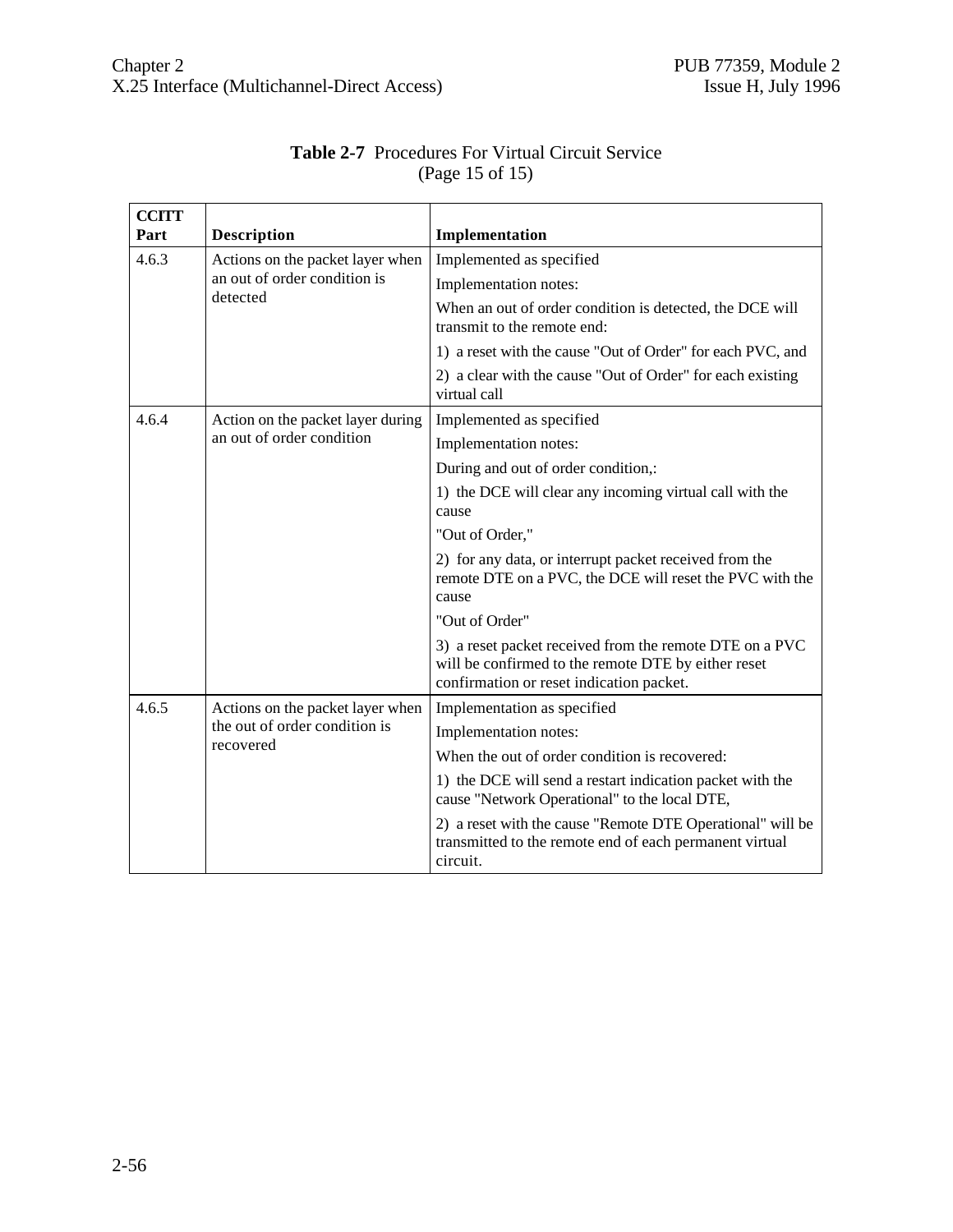## **2.9.5 Packet Formats**

This section deals with packet formats, and covers the following topics:

- 5.1 General
- 5.2 Call set-up and clearing packets
- 5.3 Data and interrupt packets
- 5.4 Flow control and reset packets
- 5.5 Restart packets
- 5.6 Diagnostic packets
- 5.7 Packets required for optional user facilities.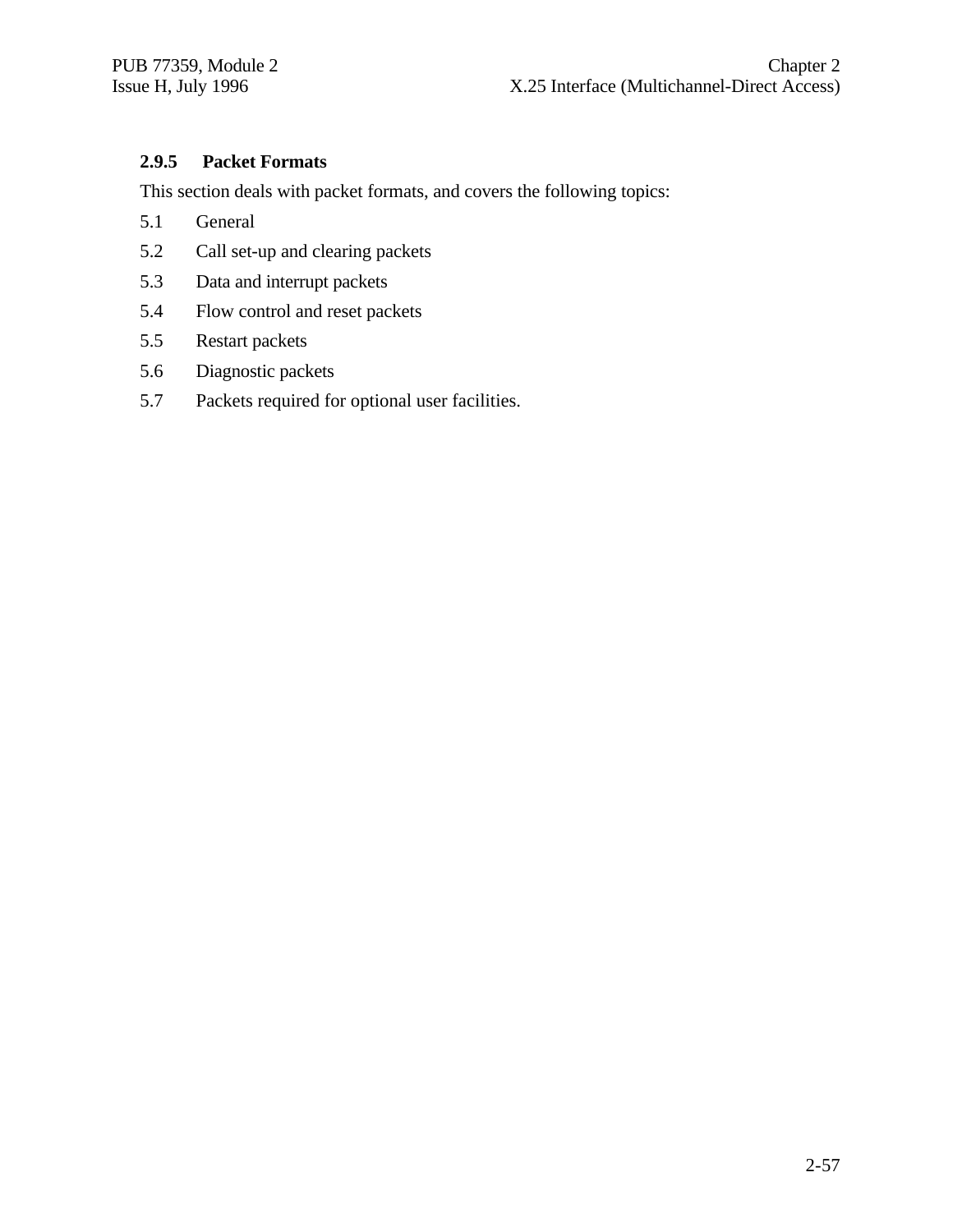| <b>CCITT</b><br>Part | <b>Description</b>              | Implementation                                                                                                                                                                                                                                                                                                                            |
|----------------------|---------------------------------|-------------------------------------------------------------------------------------------------------------------------------------------------------------------------------------------------------------------------------------------------------------------------------------------------------------------------------------------|
| 5                    | Packet formats                  |                                                                                                                                                                                                                                                                                                                                           |
| 5.1                  | General                         | Implemented as specified                                                                                                                                                                                                                                                                                                                  |
|                      |                                 | Implementation notes:                                                                                                                                                                                                                                                                                                                     |
|                      |                                 | A packet header is decoded first by logical channel and then<br>by packet type. In a CALL REQUEST packet the addresses,<br>facilities, and data field length are verified. In a data packet,<br>the $P(S)$ , $P(R)$ , data field length, M bit, and Q bit are<br>verified. Decoding is stopped whenever a procedure error<br>is detected. |
|                      |                                 | Bits of an octet are numbered 8 to 1, where 1 is the low<br>order bit and is transmitted first. Octets of a packet are<br>consecutively numbered starting from 1 and are transmitted<br>in this order.                                                                                                                                    |
| 5.1.1                | General Format Identifier (GFI) | Implemented as specified                                                                                                                                                                                                                                                                                                                  |
| 5.1.2                | Logical channel group number    | Implemented as specified                                                                                                                                                                                                                                                                                                                  |
| 5.1.3                | Logical channel number          | Implemented as specified                                                                                                                                                                                                                                                                                                                  |
|                      |                                 | Implementation notes:                                                                                                                                                                                                                                                                                                                     |
|                      |                                 | Logical channel ranges beginning at an arbitrary number<br>greater than zero are assigned at subscription time in the<br>following order: - first for PVC,                                                                                                                                                                                |
|                      |                                 | - then for outgoing virtual calls only,                                                                                                                                                                                                                                                                                                   |
|                      |                                 | - then for incoming and outgoing virtual calls,                                                                                                                                                                                                                                                                                           |
|                      |                                 | - last for incoming virtual calls only.                                                                                                                                                                                                                                                                                                   |
|                      |                                 | When an incoming call is to be sent to the DTE, the lowest<br>available LCN is used in order to minimize the possibility<br>of call collision. It is expected that the DTE uses the<br>highest available LCN for a CALL REQUEST.                                                                                                          |

#### **Table 2-8** Packet Formats (Page 1 of 8)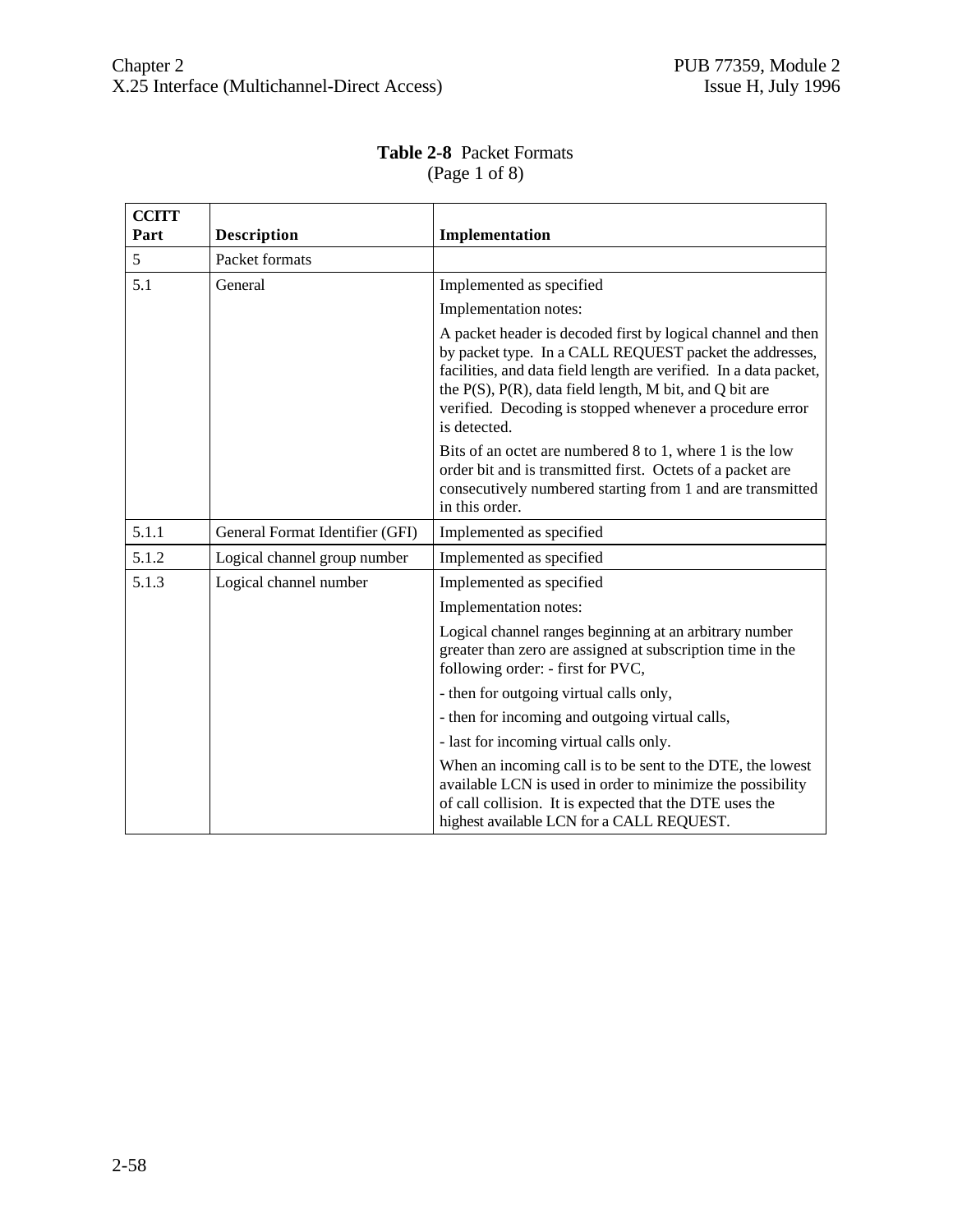## **Table 2-8** Packet Formats (Page 2 of 8)

| <b>CCITT</b> |                                                                                       |                                                                                                                                                                                                                                                                                                                                                                                                                                                                                                                                                                                                                                                                                                                                                                                                                                                                                                                                                                                                                                                                                                                        |
|--------------|---------------------------------------------------------------------------------------|------------------------------------------------------------------------------------------------------------------------------------------------------------------------------------------------------------------------------------------------------------------------------------------------------------------------------------------------------------------------------------------------------------------------------------------------------------------------------------------------------------------------------------------------------------------------------------------------------------------------------------------------------------------------------------------------------------------------------------------------------------------------------------------------------------------------------------------------------------------------------------------------------------------------------------------------------------------------------------------------------------------------------------------------------------------------------------------------------------------------|
| Part         | <b>Description</b>                                                                    | Implementation                                                                                                                                                                                                                                                                                                                                                                                                                                                                                                                                                                                                                                                                                                                                                                                                                                                                                                                                                                                                                                                                                                         |
|              |                                                                                       | The actual maximum number of logical channels for a DTE<br>is specified at subscription time. Logical channel zero is<br>not assigned or available to the DTE for PVC or SVC. Any<br>packet type which is received on an out-of-range local<br>channel (for example, one which was not assigned at<br>subscription time) results in a DIAGNOSTIC packet on<br>logical channel zero, provided that the option to send a<br>diagnostic packet on the X.25 port is enable. Otherwise,<br>the packet is discarded and there is no response from the<br>network. If a RESTART REQUEST or RESTART<br>CONFIRMATION is received on a logical channel other<br>than zero, DIGIPAC <sup>®</sup> sends on SVC LCN a CLEAR<br>INDICATION or on PVC LCN RESET INDICATION. If a<br>RESET CONFIRMATION is received on logical channel<br>zero or any undefined packet is received on any logical<br>channel type, the DTE transmits a DIAGNOSTIC packet on<br>logical channel zero, provided that the diagnostic send is<br>enable on the X.25 port. Otherwise, the packet is discarded<br>and there is no response from the network. |
| 5.1.4        | Packet type identifier                                                                | Implemented as specified                                                                                                                                                                                                                                                                                                                                                                                                                                                                                                                                                                                                                                                                                                                                                                                                                                                                                                                                                                                                                                                                                               |
|              |                                                                                       | Implementation notes:<br>Extended packet sequence numbering, Registration Packets,<br>and the DTE REJECT packet are not supported. Diagnostic<br>packets are provided if subscribed to. In addition, a<br>subscription option permits a DIAGNOSTIC packet to be<br>received from the DTE.                                                                                                                                                                                                                                                                                                                                                                                                                                                                                                                                                                                                                                                                                                                                                                                                                              |
| 5.2          | Call set-up and clearing packets                                                      | Noted                                                                                                                                                                                                                                                                                                                                                                                                                                                                                                                                                                                                                                                                                                                                                                                                                                                                                                                                                                                                                                                                                                                  |
| 5.2.1        | Address block format                                                                  | Implemented as specified                                                                                                                                                                                                                                                                                                                                                                                                                                                                                                                                                                                                                                                                                                                                                                                                                                                                                                                                                                                                                                                                                               |
|              |                                                                                       | Implementation notes:                                                                                                                                                                                                                                                                                                                                                                                                                                                                                                                                                                                                                                                                                                                                                                                                                                                                                                                                                                                                                                                                                                  |
|              |                                                                                       | DIGIPAC <sup>®</sup> does not support the TOA/NPI address format                                                                                                                                                                                                                                                                                                                                                                                                                                                                                                                                                                                                                                                                                                                                                                                                                                                                                                                                                                                                                                                       |
| 5.2.1.1      | Format of the address block<br>when the A bit is set to $0$ (non-<br>TOA/NPI address) | Implemented as specified                                                                                                                                                                                                                                                                                                                                                                                                                                                                                                                                                                                                                                                                                                                                                                                                                                                                                                                                                                                                                                                                                               |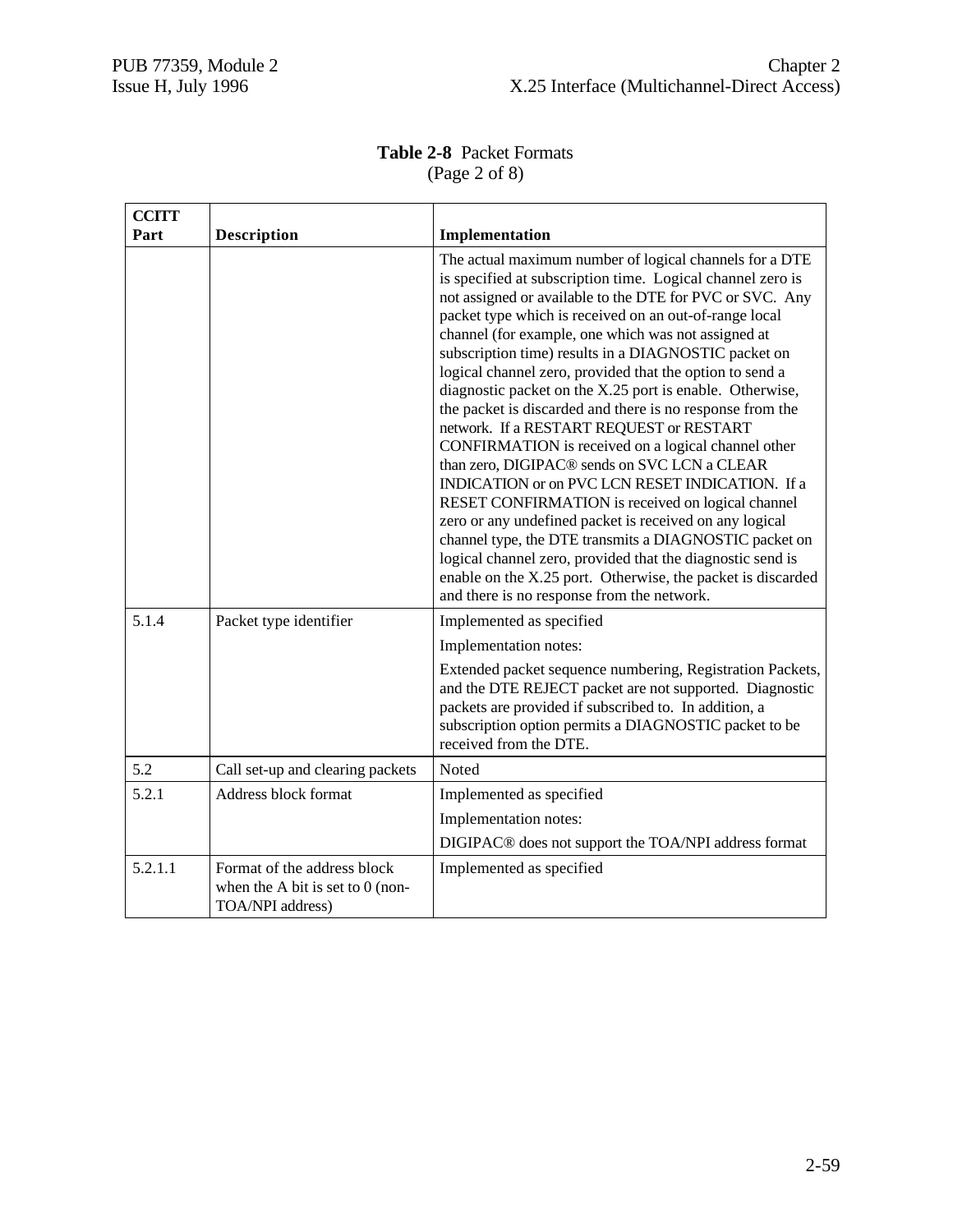#### **Table 2-8** Packet Formats (Page 3 of 8)

| <b>CCITT</b> |                                                                                |                                                                                                                                                                                   |
|--------------|--------------------------------------------------------------------------------|-----------------------------------------------------------------------------------------------------------------------------------------------------------------------------------|
| Part         | <b>Description</b>                                                             | Implementation                                                                                                                                                                    |
| 5.2.1.1.1    | Calling and called DTE address<br>length fields                                | Implemented as specified                                                                                                                                                          |
| 5.2.1.1.2    | Called and calling DTE address<br>fields                                       | Implemented as specified                                                                                                                                                          |
| 5.2.1.2      | Format of the address block<br>when the A bit is set to 1<br>(TOA/NPI address) | TOA/NPI address is not supported                                                                                                                                                  |
| 5.2.1.2.1    | Calling and called DTE address<br>length fields                                | TOA/NPI address is not supported                                                                                                                                                  |
| 5.2.1.2.2    | Called and calling DTE address<br>fields                                       | TOA/NPI address is not supported                                                                                                                                                  |
| 5.2.2        | Call request and incoming call<br>packets                                      | Implemented as specified                                                                                                                                                          |
| 5.2.2.1      | General format identifier                                                      | Implemented as specified                                                                                                                                                          |
|              |                                                                                | Implementation notes:                                                                                                                                                             |
|              |                                                                                | The General Format Identifier (GFI) contains the D bit as<br>outlined in paragraph 4.2.2.                                                                                         |
| 5.2.2.2      | Address block                                                                  | Implemented as specified                                                                                                                                                          |
|              |                                                                                | Implementation notes:                                                                                                                                                             |
|              |                                                                                | The address block is permitted to be empty on call requests<br>if a direct call has been subscribed on the given logical<br>channel or if a mnemonic address facility is present. |
| 5.2.2.3      | Facility length field                                                          | Implemented as specified                                                                                                                                                          |
| 5.2.2.4      | Facility field                                                                 | Implemented as specified                                                                                                                                                          |
| 5.2.2.5      | Call user data field                                                           | Implemented as specified                                                                                                                                                          |
| 5.2.3        | Call accepted and call connected<br>packets                                    | Implemented as specified                                                                                                                                                          |
| 5.2.3.1      | <b>Basic format</b>                                                            | Noted                                                                                                                                                                             |
| 5.2.3.1.1    | General format identifier                                                      | Implemented as specified                                                                                                                                                          |
|              |                                                                                | Implementation notes:                                                                                                                                                             |
|              |                                                                                | GFI contains the D-bit as outlined in 4.3.3.                                                                                                                                      |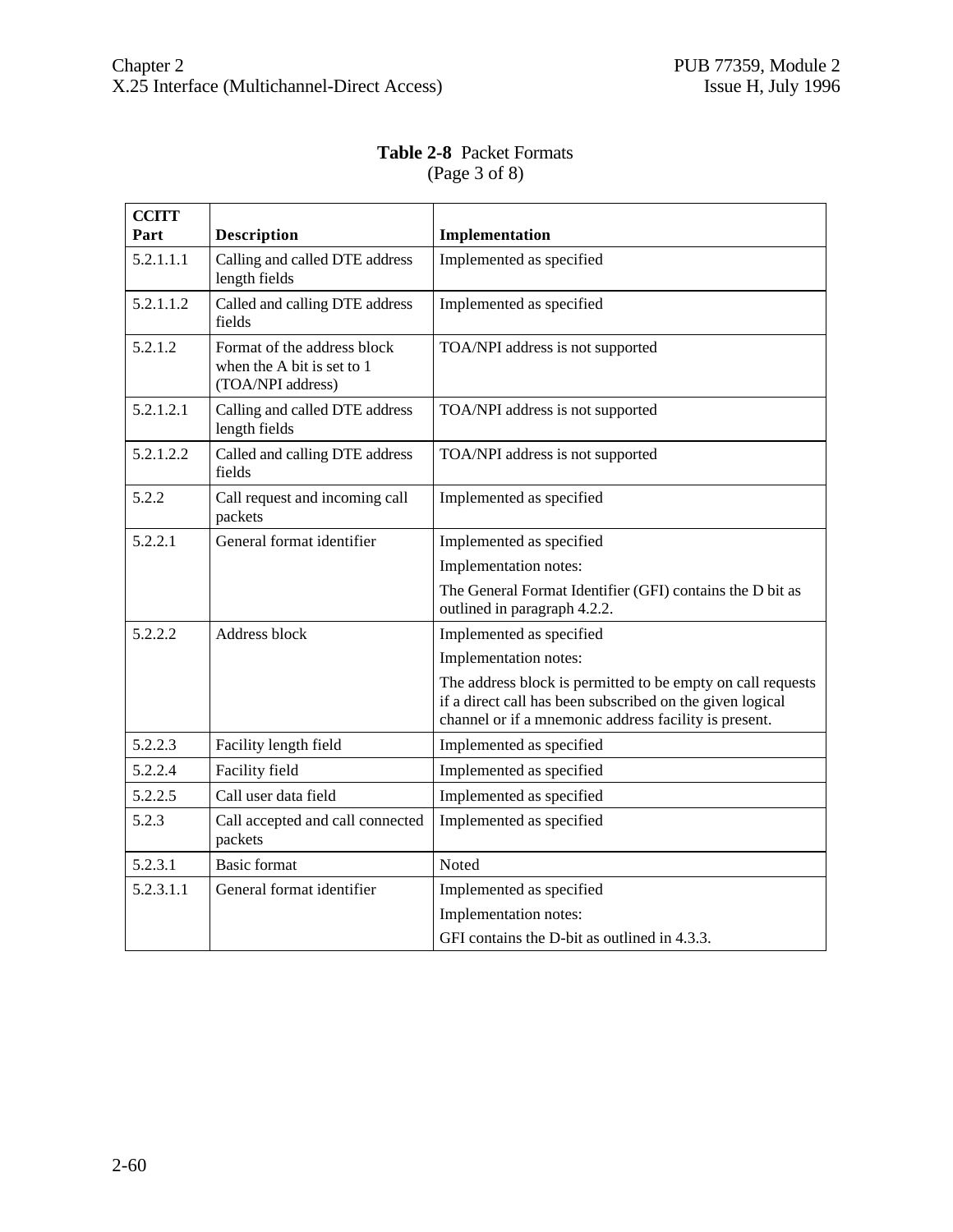| <b>CCITT</b> |                                               |                                                                                                                                                                                                                                                                                                                    |
|--------------|-----------------------------------------------|--------------------------------------------------------------------------------------------------------------------------------------------------------------------------------------------------------------------------------------------------------------------------------------------------------------------|
| Part         | <b>Description</b>                            | Implementation                                                                                                                                                                                                                                                                                                     |
| 5.2.3.1.2    | Address block                                 | Implemented as specified                                                                                                                                                                                                                                                                                           |
|              |                                               | Implementation notes:                                                                                                                                                                                                                                                                                              |
|              |                                               | Call connect packets always contain the address and facility<br>fields; even if the address and facility lengths are 0, both<br>length fields are provided.                                                                                                                                                        |
|              |                                               | Call accept packets need not contain the address length<br>field if the address and facility field are absent. Also the<br>DTE need not provide the facility length field if the facility<br>field is absent. However, both length fields may be<br>provided even if neither of the associated fields are present. |
| 5.2.3.1.3    | Facility length field                         | Implemented as specified                                                                                                                                                                                                                                                                                           |
|              |                                               | Implementation notes: See notes in paragraph 5.2.3.1.2.                                                                                                                                                                                                                                                            |
| 5.2.3.1.4    | Facility field                                | Implemented as specified                                                                                                                                                                                                                                                                                           |
|              |                                               | Implementation notes: See notes in paragraph 5.2.3.1.2.                                                                                                                                                                                                                                                            |
| 5.2.3.2      | <b>Extended format</b>                        | Implemented as specified                                                                                                                                                                                                                                                                                           |
| 5.2.4        | Clear request and clear<br>indication packets | Implemented as specified                                                                                                                                                                                                                                                                                           |

## **Table 2-8** Packet Formats (Page 4 of 8)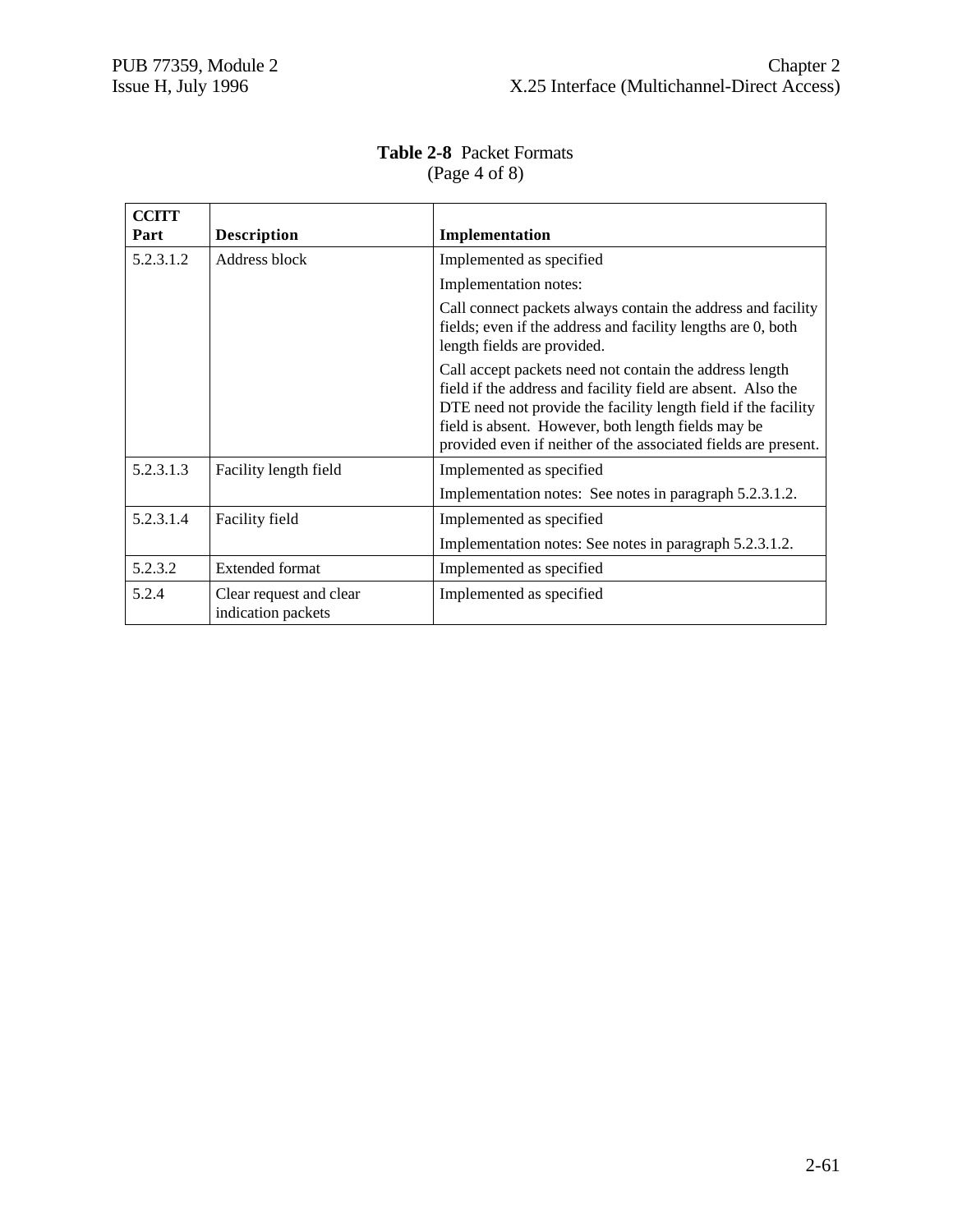| <b>Table 2-8 Packet Formats</b> |
|---------------------------------|
| $({\rm Page}\,5\,of\,8)$        |
|                                 |

| <b>CCITT</b> |                                           |                                                                                                                                                                                                                                                                                               |
|--------------|-------------------------------------------|-----------------------------------------------------------------------------------------------------------------------------------------------------------------------------------------------------------------------------------------------------------------------------------------------|
| Part         | <b>Description</b>                        | Implementation                                                                                                                                                                                                                                                                                |
| 5.2.4.1      | <b>Basic format</b>                       | Noted                                                                                                                                                                                                                                                                                         |
| 5.2.4.1.1    | Clearing cause field                      | Implemented as specified                                                                                                                                                                                                                                                                      |
|              |                                           | Implementation notes:                                                                                                                                                                                                                                                                         |
|              |                                           | Octet 4 is the clearing cause field and contains the reason<br>for the clearing of the call.                                                                                                                                                                                                  |
|              |                                           | If the DTE is only allowed to send zero clearing cause<br>(1980 X.25 DTE) and the DCE detects a non-zero clearing<br>cause field in a clear request. DIGIPAC® X.25 service as<br>DCE will issue Clear Indication with clear cause Local<br>Procedure Error and diagnostic code hex/dec 51/81. |
|              |                                           | DIGIPAC <sup>®</sup> can optionally automatically set the most<br>significant bit of clear causes received from the link for<br>84/88 X.25 service.                                                                                                                                           |
|              |                                           | DIGIPAC <sup>®</sup> 1980 X.25 DTE mode services always issue a<br>zero clear cause field. 84/88 X.25 DTE mode service set<br>the most significant bit in the clear cause that would<br>otherwise have been sent to the link.                                                                 |
| 5.2.4.1.2    | Diagnostic code                           | Implemented as specified                                                                                                                                                                                                                                                                      |
| 5.2.4.2      | <b>Extended format</b>                    | Implemented as specified                                                                                                                                                                                                                                                                      |
| 5.2.4.2.1    | Address block                             | Implemented as specified                                                                                                                                                                                                                                                                      |
| 5.2.4.2.2    | Facility length field                     | Implemented as specified                                                                                                                                                                                                                                                                      |
| 5.2.4.2.3    | Facility field                            | Implemented as specified                                                                                                                                                                                                                                                                      |
| 5.2.4.2.4    | Clear user data field                     | Implemented as specified                                                                                                                                                                                                                                                                      |
| 5.2.5        | DTE and DCE clear confirmation<br>packets | Implemented as specified                                                                                                                                                                                                                                                                      |
| 5.2.5.1      | Address block                             | Implemented as specified                                                                                                                                                                                                                                                                      |
| 5.2.5.2      | Facility length field                     | Implemented as specified                                                                                                                                                                                                                                                                      |
| 5.2.5.3      | Facility field                            | Implemented as specified                                                                                                                                                                                                                                                                      |
| 5.3          | Data and interrupt packets                | Noted                                                                                                                                                                                                                                                                                         |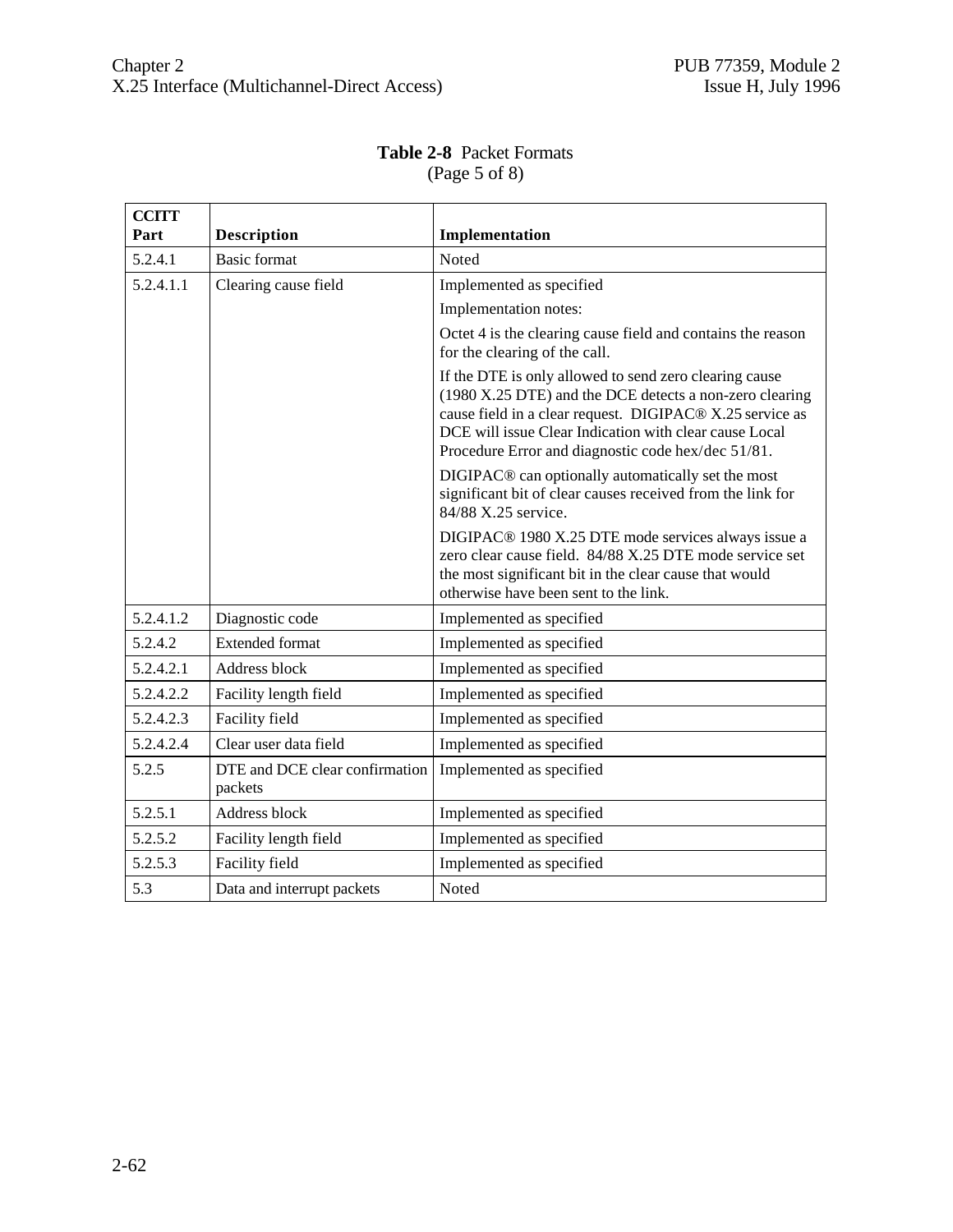## **Table 2-8** Packet Formats (Page 6 of 8)

| <b>CCITT</b> |                                                |                                                                                                                                                                                                                                       |
|--------------|------------------------------------------------|---------------------------------------------------------------------------------------------------------------------------------------------------------------------------------------------------------------------------------------|
| Part         | <b>Description</b>                             | Implementation                                                                                                                                                                                                                        |
| 5.3.1        | DTE and DCE data packets                       | Implemented as specified with the following interpretation:                                                                                                                                                                           |
|              |                                                | DIGIPAC <sup>®</sup> does not require the user data field to be an<br>integral number of octets. However, as a subscriber option<br>non-octet data sent to a DTE is padded to a full octet<br>boundary with zeroes before transition. |
| 5.3.1.1      | Qualifier (Q) bit                              | Implemented as specified                                                                                                                                                                                                              |
| 5.3.1.2      | Delivery confirmation (D) bit                  | Implemented as specified                                                                                                                                                                                                              |
| 4.3.1.3      | Packet receive sequence number                 | Implemented as specified                                                                                                                                                                                                              |
| 5.3.1.4      | More data bit                                  | Implemented as specified                                                                                                                                                                                                              |
| 5.3.1.5      | Packet send sequence number                    | Implemented as specified                                                                                                                                                                                                              |
| 5.3.1.6      | User data field                                | Implemented as specified                                                                                                                                                                                                              |
| 5.3.2        | DTE and DCE interrupt packets                  | Implemented as specified                                                                                                                                                                                                              |
| 5.3.2.1      | Interrupt user data field                      | Implemented as specified                                                                                                                                                                                                              |
| 5.3.3        | DTE and DCE interrupt<br>confirmation packets  | Implemented as specified                                                                                                                                                                                                              |
| 5.4          | Flow control and reset packets                 | Noted                                                                                                                                                                                                                                 |
| 5.4.1        | DTE and DCE receive ready<br>(RR) packets      | Implemented as specified                                                                                                                                                                                                              |
| 5.4.1.1      | Packet receive sequence number                 | Implemented as specified                                                                                                                                                                                                              |
| 5.4.2        | DTE and DCE Receive Not<br>Ready (RNR) packets | Implemented as specified                                                                                                                                                                                                              |
| 5.4.2.1      | Packet receive sequence number                 | Implemented as specified                                                                                                                                                                                                              |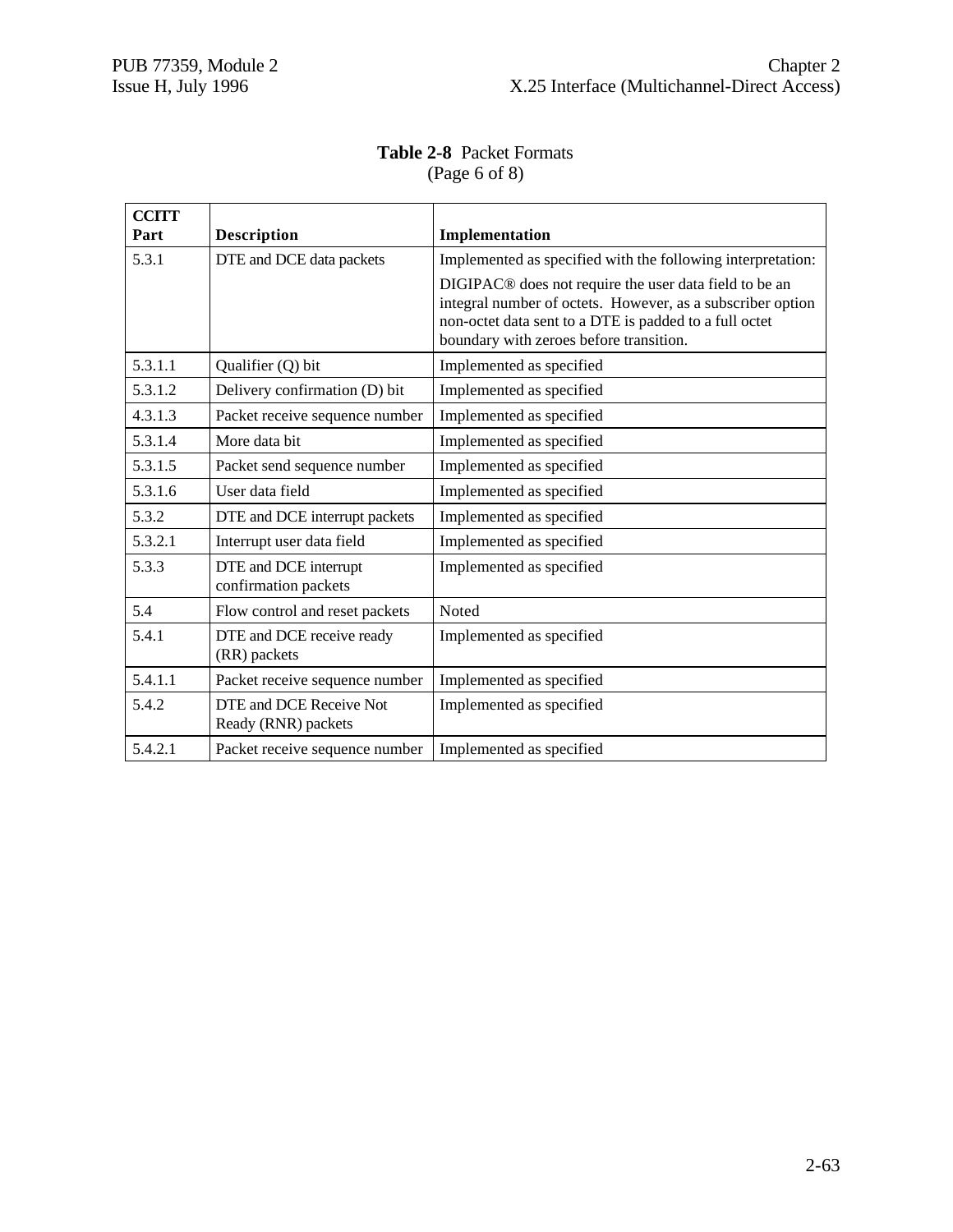# **Table 2-8** Packet Formats (Page 7 of 8)

| <b>CCITT</b> |                                                                   |                                                                                                                                                                                                                                                                                  |
|--------------|-------------------------------------------------------------------|----------------------------------------------------------------------------------------------------------------------------------------------------------------------------------------------------------------------------------------------------------------------------------|
| Part         | <b>Description</b>                                                | Implementation                                                                                                                                                                                                                                                                   |
| 5.4.3        | Reset request and reset                                           | Implemented as specified                                                                                                                                                                                                                                                         |
|              | indication packets                                                | Implementation notes:                                                                                                                                                                                                                                                            |
|              |                                                                   | If a non zero cause field is sent by the DTE in a reset<br>request packet, DIGIPAC <sup>®</sup> returns either SVC CLEAR<br>INDICATION or PVC RESET INDICATION. DTE<br>diagnostic codes provided in valid reset request packets are<br>carried transparently across the network. |
|              |                                                                   | The diagnostic code field in a RESET INDICATION packet<br>is set to zero if no diagnostic code were present in the<br>RESET REQUEST from the DTE.                                                                                                                                |
| <b>CCITT</b> |                                                                   |                                                                                                                                                                                                                                                                                  |
| Part         | <b>Description</b>                                                | Implementation                                                                                                                                                                                                                                                                   |
| 5.4.3.1      | Resetting cause field                                             | Implemented as specified except as noted above.                                                                                                                                                                                                                                  |
| 5.4.3.2      | Diagnostic code                                                   | Implemented as specified except as noted above.                                                                                                                                                                                                                                  |
| 5.4.4        | DTE and DCE reset confirmation<br>packets                         | Implemented as specified                                                                                                                                                                                                                                                         |
| 5.5          | Restart packets                                                   | Noted                                                                                                                                                                                                                                                                            |
| 5.5.1        | Restart request and restart<br>indication packets                 | Implemented as specified.                                                                                                                                                                                                                                                        |
| 5.5.1.1      | Restarting cause field                                            | Implemented as specified                                                                                                                                                                                                                                                         |
| 5.5.1.2      | Diagnostic code                                                   | Implemented as specified                                                                                                                                                                                                                                                         |
| 5.5.2        | DTE and DCE restart                                               | Implemented as specified                                                                                                                                                                                                                                                         |
| 5.6          | Diagnostic packet                                                 | Implemented as specified                                                                                                                                                                                                                                                         |
| 5.6.1        | Diagnostic code field                                             | Implemented as specified                                                                                                                                                                                                                                                         |
| 5.6.2        | Diagnostic explanation field                                      | Implemented as specified                                                                                                                                                                                                                                                         |
| 5.7          | Packets required for optional<br>user facilities                  | Noted                                                                                                                                                                                                                                                                            |
| 5.7.1        | DTE reject (REJ) packet for the<br>packet retransmission facility | DIGIPAC <sup>®</sup> does not support the optional DTE REJ packet.                                                                                                                                                                                                               |
| 5.7.1.1      | Packet receive sequence number                                    | Implemented as specified                                                                                                                                                                                                                                                         |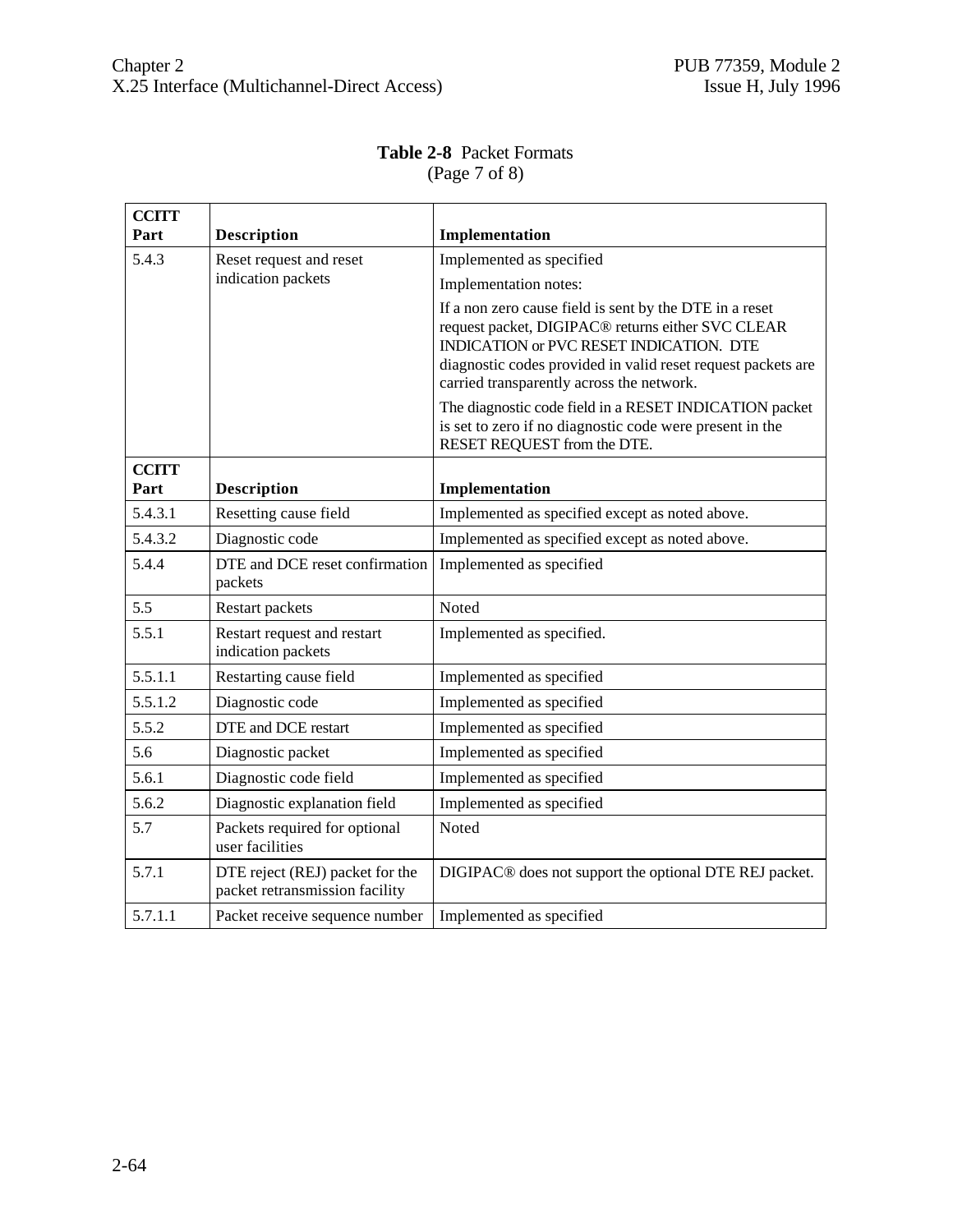| 5.7.2     | Registration packets for the on-<br>line facility registration facility | Not implemented |
|-----------|-------------------------------------------------------------------------|-----------------|
| 5.7.2.1   | Registration request packet                                             | Not implemented |
| 5.7.2.1.1 | Address length fields                                                   | Not implemented |
| 5.7.2.1.2 | Address field                                                           | Not implemented |
| 5.7.2.1.3 | Registration length field                                               | Not implemented |
| 5.7.2.1.4 | Registration field                                                      | Not implemented |
| 5.7.2.2   | Registration confirmation packet                                        | Not implemented |
| 5.7.2.2.1 | Cause field                                                             | Not implemented |
| 5.7.2.2.2 | Diagnostic code                                                         | Not implemented |
| 5.7.2.2.3 | Address length field                                                    | Not implemented |
| 5.7.2.2.4 | Address field                                                           | Not implemented |
| 5.7.2.2.5 | Registration length field                                               | Not implemented |
| 5.7.2.2.6 | Registration field                                                      | Not implemented |

# **Table 2-8** Packet Formats (Page 8 of 8)

# **2.9.6 Procedures for Optional User Facilities**

This section describes procedures for optional user facilities (packet layer), and covers the following topics:

- 6.1 On-line facility registration
- 6.2 Extended packet sequence numbering
- 6.3 D bit modification
- 6.4 Packet Retransmission
- 6.5 Incoming calls barred
- 6.6 Outgoing calls barred
- 6.7 One-way logical channel outgoing
- 6.8 One-way logical channel incoming
- 6.9 Non-Standard default packet sizes
- 6.10 Non-Standard default window sizes
- 6.11 Default throughput classes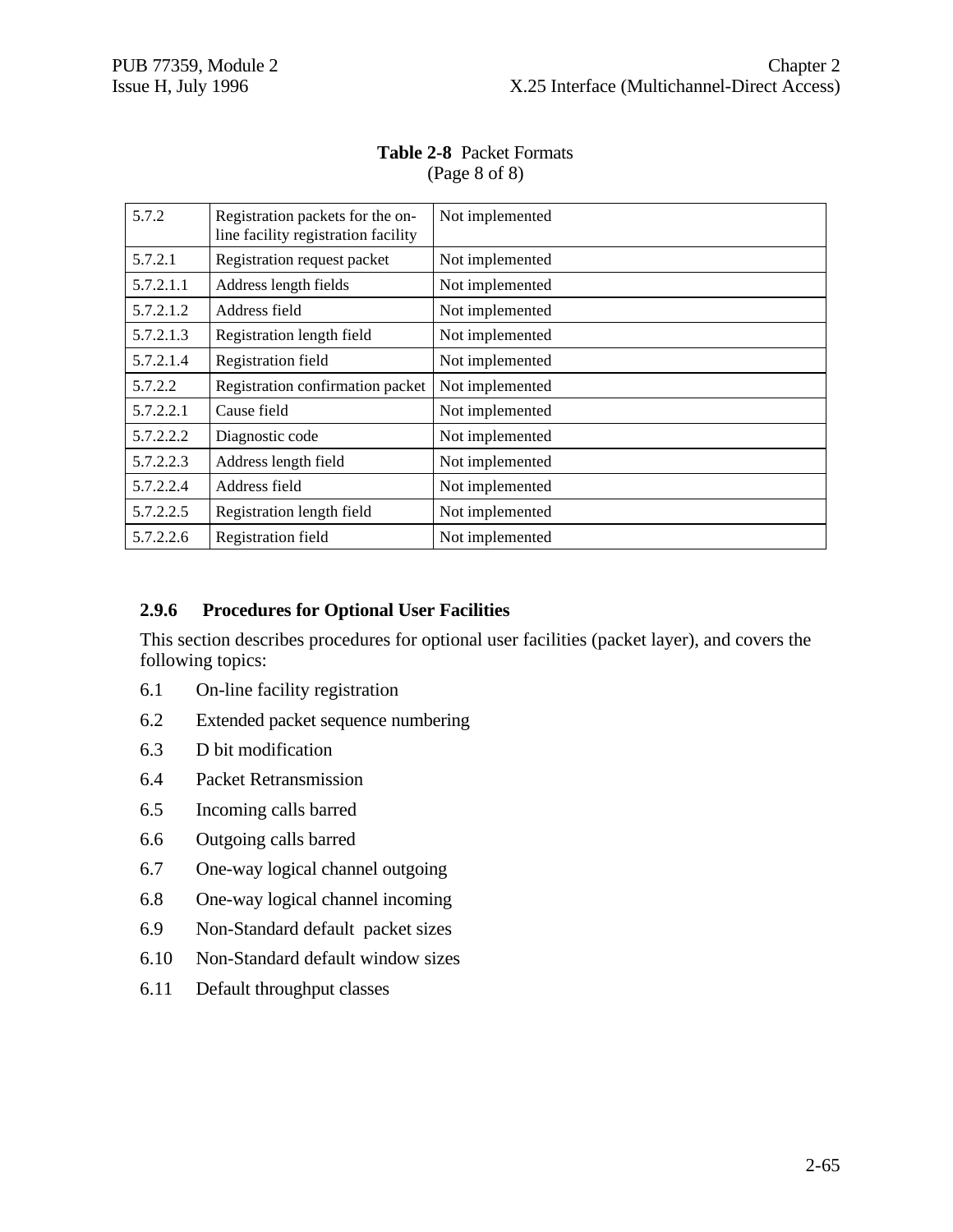- 6.12 Flow control parameter negotiation
- 6.13 Throughput class negotiation
- 6.14 Closed user group related facilities
- 6.15 Bilateral closed user group related facilities
- 6.16 Fast select
- 6.17 Fast select acceptance
- 6.18 Reverse changing
- 6.19 Reverse changing acceptance
- 6.20 Local charging prevention
- 6.21 Network user identification (NUI) related facilities
- 6.22 Charging information
- 6.23 RPOA related facilities
- 6.24 Hunt Group
- 6.25 Call redirection and call deflection facilities
- 6.26 Call line address modified notification
- 6.27 Transit delay selection and indication
- 6.28 TOA/.NPI address subscription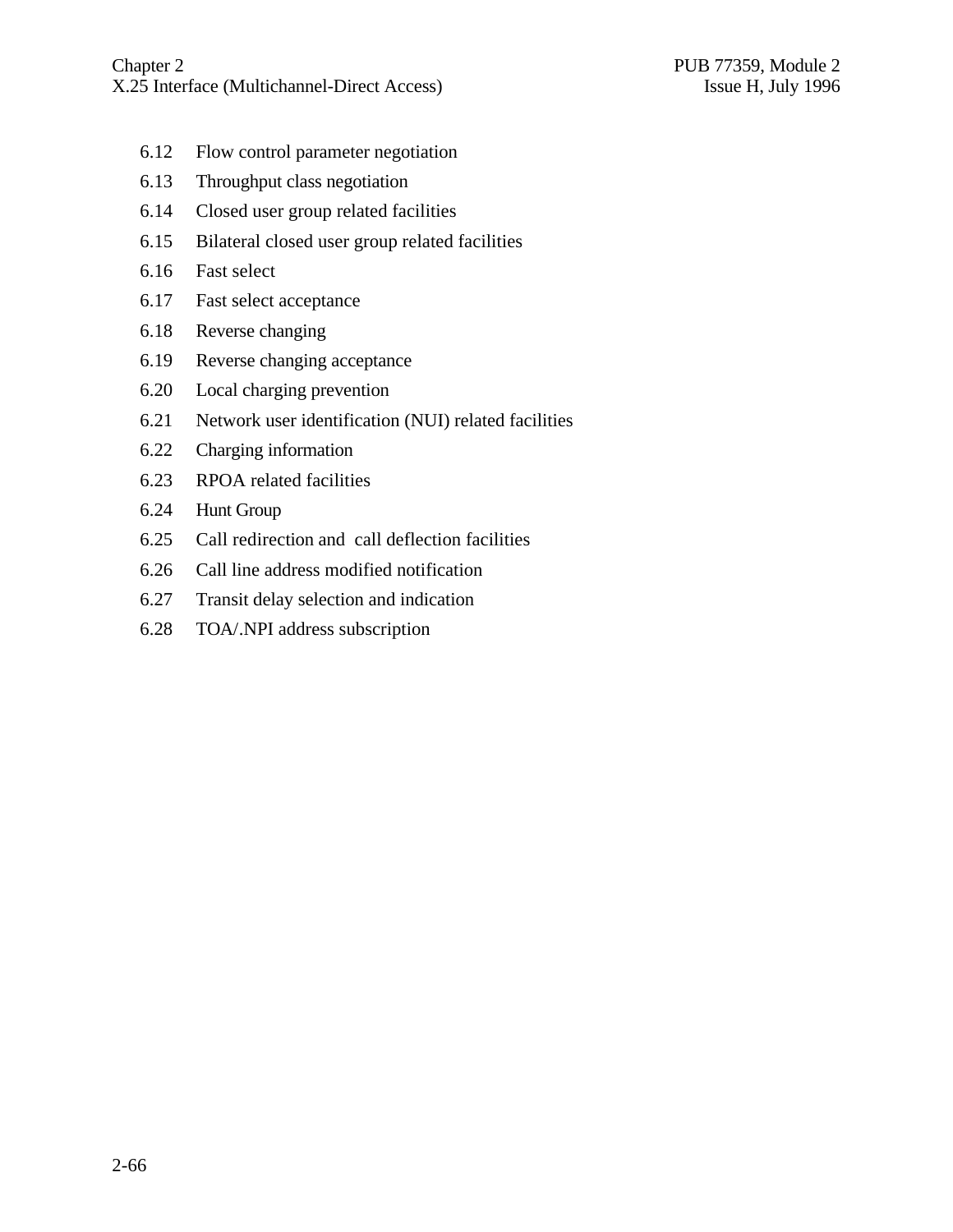| <b>CCITT</b><br>Part | <b>Description</b>                                        | Implementation                                                                                                                                                                                                                                                                            |
|----------------------|-----------------------------------------------------------|-------------------------------------------------------------------------------------------------------------------------------------------------------------------------------------------------------------------------------------------------------------------------------------------|
| 6                    | Procedures for optional user<br>facilities (packet layer) | Noted                                                                                                                                                                                                                                                                                     |
| 6.1                  | On-line facility registration                             | Not implemented                                                                                                                                                                                                                                                                           |
| 6.2                  | Extended packet sequence<br>numbering                     | Not implemented                                                                                                                                                                                                                                                                           |
| 6.3                  | D bit modification                                        | Implemented as specified                                                                                                                                                                                                                                                                  |
| 6.4                  | <b>Packet Retransmission</b>                              | Not implemented                                                                                                                                                                                                                                                                           |
| 6.5                  | Incoming calls barred                                     | Not implemented                                                                                                                                                                                                                                                                           |
| 6,6                  | Outgoing call barred                                      | Implemented as specified                                                                                                                                                                                                                                                                  |
| 6.7                  | One-way logical channel<br>outgoing                       | Implemented as specified<br>Implemented notes: DIGIPAC <sup>®</sup> allows specification of<br>ranges of one-way logical channels at subscription time for<br>both incoming and outgoing calls. In addition, a DTE may<br>be specified as being allowed no incoming or outgoing<br>calls. |
| 6.8                  | One-way logical channel<br>incoming                       | see paragraph 6.7                                                                                                                                                                                                                                                                         |
| 6,9                  | Non-standard default packet                               | Implemented as specified                                                                                                                                                                                                                                                                  |
|                      | sizes                                                     | The range of values supported is $16, 32, 64, 256, 512,$<br>1024, and 2048.                                                                                                                                                                                                               |
| 6.10                 | Non-standard default window                               | Implemented as specified                                                                                                                                                                                                                                                                  |
|                      | sizes                                                     | The range of values is from 1 to 7                                                                                                                                                                                                                                                        |
| 6.11                 | Default throughput classes                                | Implemented as specified                                                                                                                                                                                                                                                                  |
|                      | assignments                                               | The range of values is from 75 bit/s to 64 kbit/s                                                                                                                                                                                                                                         |
| 6.12                 | Flow control parameter<br>negotiation                     | Implemented as specified                                                                                                                                                                                                                                                                  |
| 6.13                 | Throughput class negotiation                              | Implemented as specified                                                                                                                                                                                                                                                                  |
| 6.14                 | Closed user group related                                 | Implemented as specified                                                                                                                                                                                                                                                                  |
|                      | facilities                                                | Implemented notes: Implemented as specified in CCITT<br>X.301 9 draft 1992 version)                                                                                                                                                                                                       |
| 6.14.1               | Closed user group                                         | Implemented as specified                                                                                                                                                                                                                                                                  |
| 6.14.2               | Closed user group with outgoing<br>access                 | Implemented as specified                                                                                                                                                                                                                                                                  |

# **Table 2-9** Procedures For Optional User Facilities (Packet Layer) (Page 1 of 3)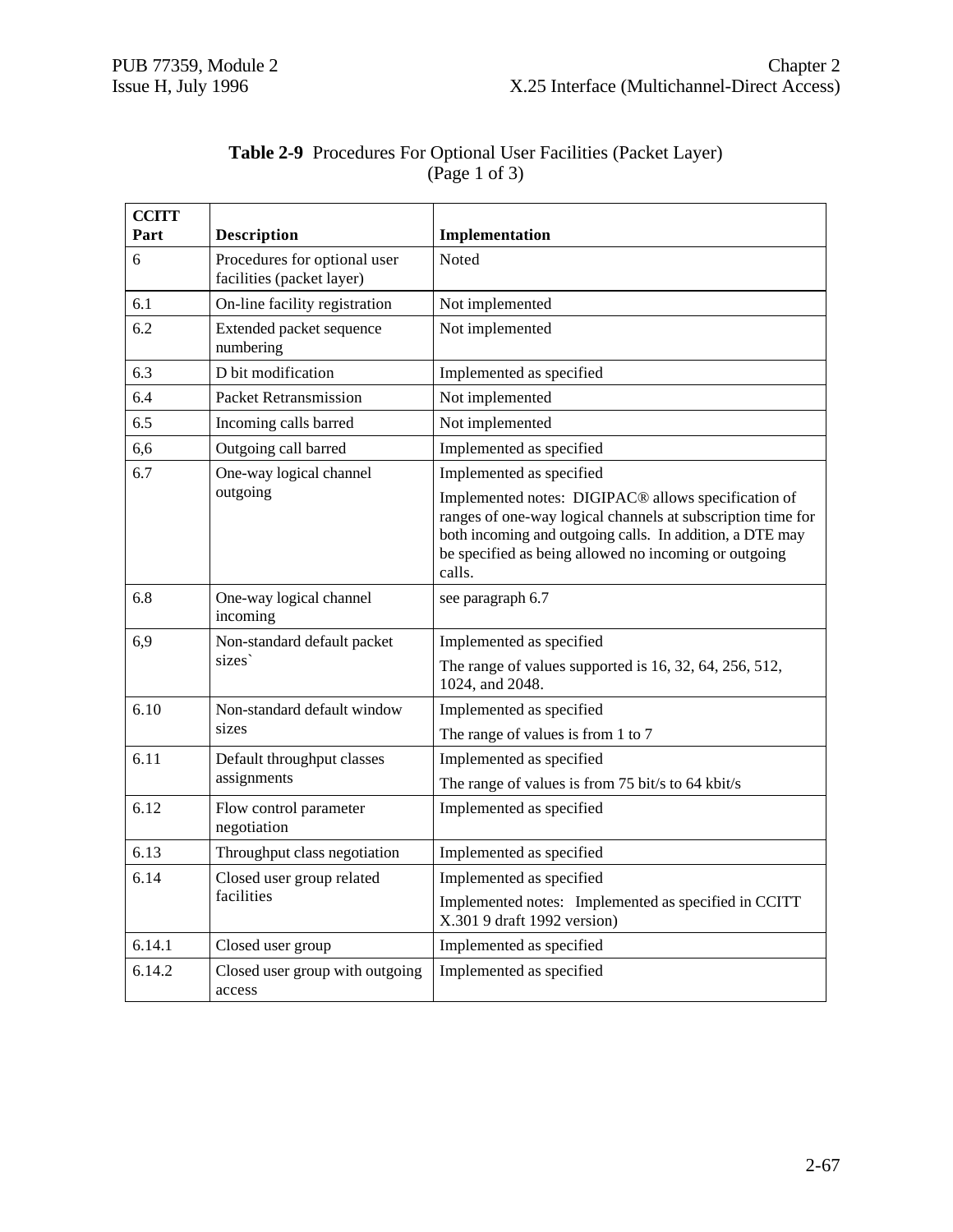| <b>CCITT</b><br>Part | <b>Description</b>                                 | Implementation                                                                                                                                                                                                                                                                        |
|----------------------|----------------------------------------------------|---------------------------------------------------------------------------------------------------------------------------------------------------------------------------------------------------------------------------------------------------------------------------------------|
| 6.14.3               | Closed user group with incoming<br>access          | Implemented as specified                                                                                                                                                                                                                                                              |
| 6.15                 | Bilateral closed user group<br>related facilities  | Not implemented                                                                                                                                                                                                                                                                       |
| 6.16                 | Fast select acceptance                             | Implemented as specified<br>Implementation notes: An additional option is supported to<br>control whether a DTE is permitted to originate a fast<br>select call.                                                                                                                      |
| 6.17                 | Fast select acceptance                             | Implemented as specified                                                                                                                                                                                                                                                              |
| 6.18                 | Reverse charging                                   | Implemented as specified                                                                                                                                                                                                                                                              |
| 6.19                 | Reverse charging acceptance                        | Implemented as specified                                                                                                                                                                                                                                                              |
| 6.20                 | Local charging prevention                          | Implemented as specified                                                                                                                                                                                                                                                              |
| 6.21                 | Network user identification                        | Implemented as specified                                                                                                                                                                                                                                                              |
| 6.21.1               | NUI subscription                                   | Implemented as specified                                                                                                                                                                                                                                                              |
| 6.21.2               | NUI override                                       | Not implemented                                                                                                                                                                                                                                                                       |
| 6.21.3               | NUI selection                                      | Implemented as specified                                                                                                                                                                                                                                                              |
| 6.22                 | Charging information                               | Implemented as specified                                                                                                                                                                                                                                                              |
| 6.23                 | <b>RPOA</b> related facilities                     | Implemented as specified                                                                                                                                                                                                                                                              |
| 6,23,1               | RPOA subscription                                  | Implemented as specified                                                                                                                                                                                                                                                              |
| 623,2                | <b>RPOA</b> selection                              | Implemented as specified                                                                                                                                                                                                                                                              |
|                      |                                                    | Implementation notes: Only the basic format is supported.<br>That is, only one RPOA transit network may be specified in<br>a call request                                                                                                                                             |
| 6.24                 | Hunt Group                                         | Implemented as specified                                                                                                                                                                                                                                                              |
| 6.25                 | Call redirection and call<br>deflection facilities | Implemented as specified except for call deflection<br>Implementation notes: DIGIPAC® offers systematic call<br>redirection on subscriber request. The subscriber contacts<br>network operation to issue a REFUSE operator command to<br>redirect incoming calls destined to this DTE |

| Table 2-9 Procedures For Optional User Facilities (Packet Layer) |
|------------------------------------------------------------------|
| (Page 2 of 3)                                                    |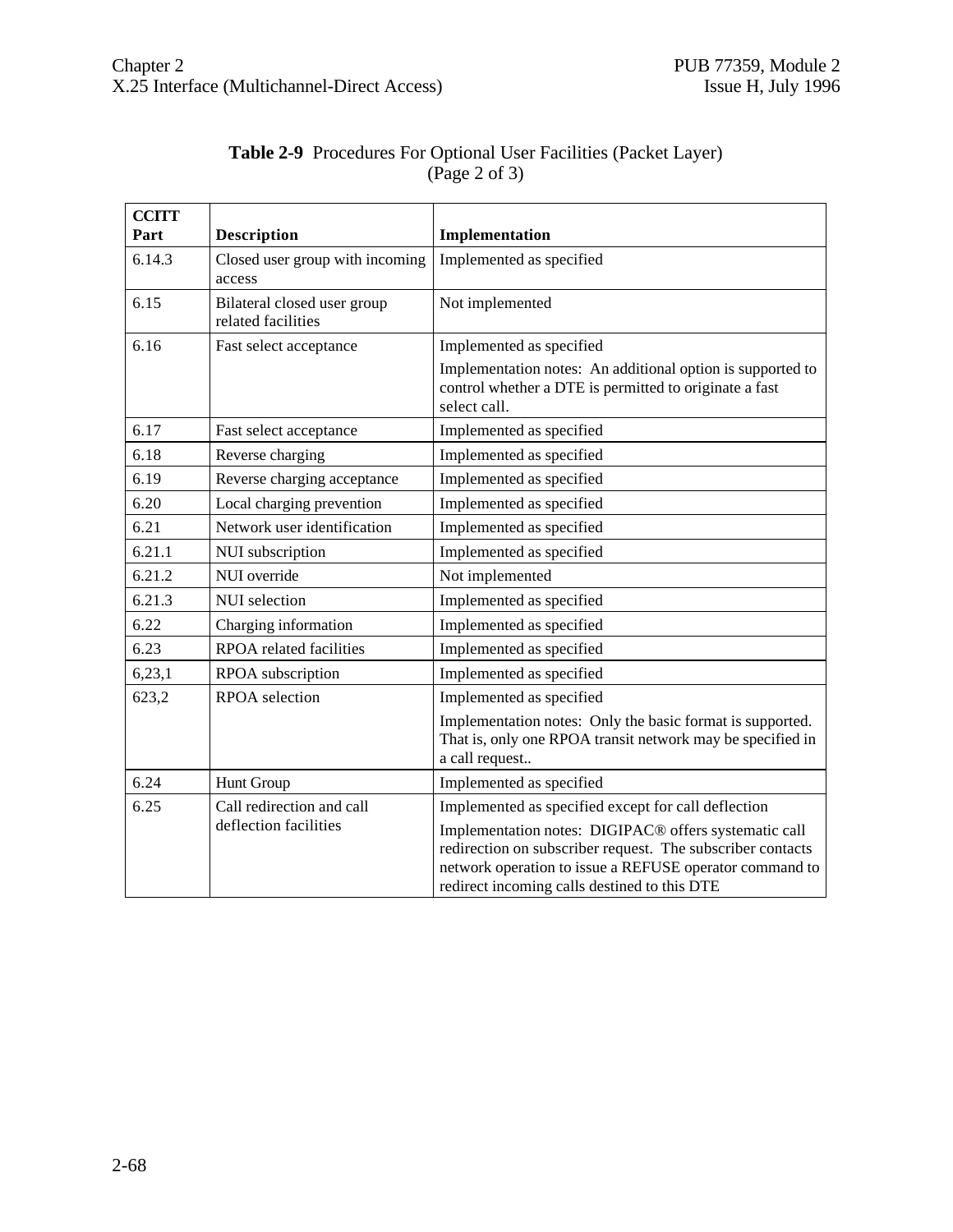| <b>CCITT</b><br>Part | <b>Description</b>                                  | Implementation                                                                                                       |
|----------------------|-----------------------------------------------------|----------------------------------------------------------------------------------------------------------------------|
| 6.25.1               | Call redirection                                    | Implemented as specified                                                                                             |
|                      |                                                     | Implementation notes:                                                                                                |
|                      |                                                     | (CCITT note 2) Call redirection cannot be chained.                                                                   |
|                      |                                                     | Conditions for the complementary address of the originally<br>called address to be preserved after call redirection: |
|                      |                                                     | - primary and all secondary addresses must be X.121                                                                  |
|                      |                                                     | - primary and secondary addresses must all be the same<br>length and contain no complimentary addresses.             |
| 6.25.2               | Call deflection related facilities                  | Not implemented                                                                                                      |
| 6.25.1               | Call deflection subscription                        | Not implemented                                                                                                      |
| 6.25.2               | Call deflection selection                           | Not implemented                                                                                                      |
| 6.25.3               | Call redirection of call<br>deflection notification | Implemented as specified except for the reason for call<br>deflection                                                |
| 6.26                 | Called line address modified<br>notification        | Implemented as specified                                                                                             |
| 6.27                 | Transit delay selection and<br>indication           | Implemented as specified                                                                                             |
| 6.28                 | TOA/NPI address subscription                        | Not implemented                                                                                                      |

# **Table 2-9** Procedures For Optional User Facilities (Packet Layer) (Page 3 of 3)

# **2.9.7 Formats For Facility Fields and Registration Fields**

This section describes formats for facility fields and registration fields, and covers the following topics:

- 7.1 General
- 7.2 Coding of facility field in call set-up and clearing packets
- 7.3 Coding of registration field of registration packets.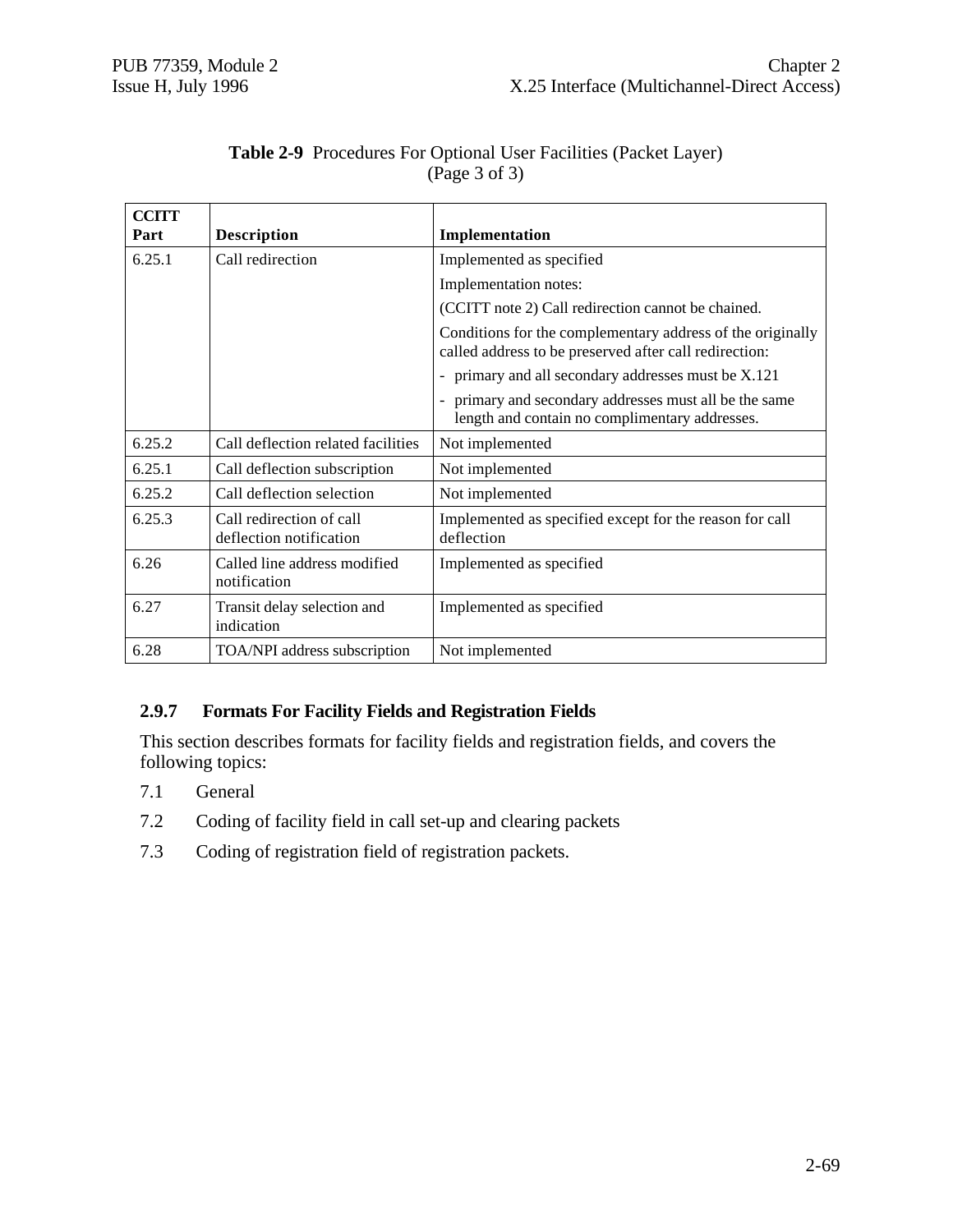| <b>CCITT</b> |                                                                  |                                                                                                                                                                                                                                                                                                                                                                                                                                                                                                                                                |
|--------------|------------------------------------------------------------------|------------------------------------------------------------------------------------------------------------------------------------------------------------------------------------------------------------------------------------------------------------------------------------------------------------------------------------------------------------------------------------------------------------------------------------------------------------------------------------------------------------------------------------------------|
| Part         | <b>Description</b>                                               | Implementation                                                                                                                                                                                                                                                                                                                                                                                                                                                                                                                                 |
| 7            | Formats for facility fields and<br>registration fields           | Noted                                                                                                                                                                                                                                                                                                                                                                                                                                                                                                                                          |
| 7.1          | General                                                          | Implemented as specified<br>Implementation noes:<br>X.25 84/88 does not allow duplicate facilities in the<br>facility field.                                                                                                                                                                                                                                                                                                                                                                                                                   |
| 7.2          | Coding of facility field in call set-<br>up and clearing packets | Implemented as specified.                                                                                                                                                                                                                                                                                                                                                                                                                                                                                                                      |
| 7.2.1        | Coding of the facility code fields                               | Implemented as specified                                                                                                                                                                                                                                                                                                                                                                                                                                                                                                                       |
| 7.2.2        | Coding of the facility parameter<br>fields                       | Noted                                                                                                                                                                                                                                                                                                                                                                                                                                                                                                                                          |
| 7.2.2.1      | Flow control parameter<br>negotiation facility                   | Noted                                                                                                                                                                                                                                                                                                                                                                                                                                                                                                                                          |
| 7.2.2.1.1    | Packet size                                                      | Implemented as specified. Range is up to 2048 octets.                                                                                                                                                                                                                                                                                                                                                                                                                                                                                          |
| 7.2.2.1.2    | Window size                                                      | Implemented as specified                                                                                                                                                                                                                                                                                                                                                                                                                                                                                                                       |
| 7.2.2.2      | Throughput class negotiation<br>facility                         | Implemented as specified                                                                                                                                                                                                                                                                                                                                                                                                                                                                                                                       |
| 7.2.2.3      | Closed user group selection<br>facility                          | Noted                                                                                                                                                                                                                                                                                                                                                                                                                                                                                                                                          |
| 7.2.2.3.2    | <b>Extended format</b>                                           | Implemented as specified<br>Implementation notes:                                                                                                                                                                                                                                                                                                                                                                                                                                                                                              |
|              |                                                                  | The index to the closed user group selected for the virtual<br>call is in the form of four decimal digits. Each digit is<br>coded in a semi-octet in binary coded decimal with bit 5<br>of the first octet being the low order bit of the first digit,<br>bit 1 of the first octet being the low order bit of the<br>second digit, bit 5 of the second octet being the low order<br>bit of the third digit and bit 1 of the second octet being the<br>low order bit of the fourth digit.<br>Indexes to the same closed user group at different |
|              |                                                                  | DTE/DCE interfaces may be different.                                                                                                                                                                                                                                                                                                                                                                                                                                                                                                           |
| 7.2.2.4      | Closed user group with outgoing<br>access selection facility     | Noted                                                                                                                                                                                                                                                                                                                                                                                                                                                                                                                                          |
| 7.2.2.4.1    | <b>Basic format</b>                                              | Implemented as specified                                                                                                                                                                                                                                                                                                                                                                                                                                                                                                                       |
| 7.2.2.4.2    | <b>Extended format</b>                                           | Implemented as specified                                                                                                                                                                                                                                                                                                                                                                                                                                                                                                                       |
| 7.2.2.5      | Bilateral closed user group<br>selection facility                | Not implemented                                                                                                                                                                                                                                                                                                                                                                                                                                                                                                                                |

# **Table 2-10** Formats For Facility Fields and Registration Fields (Page 1 of 3)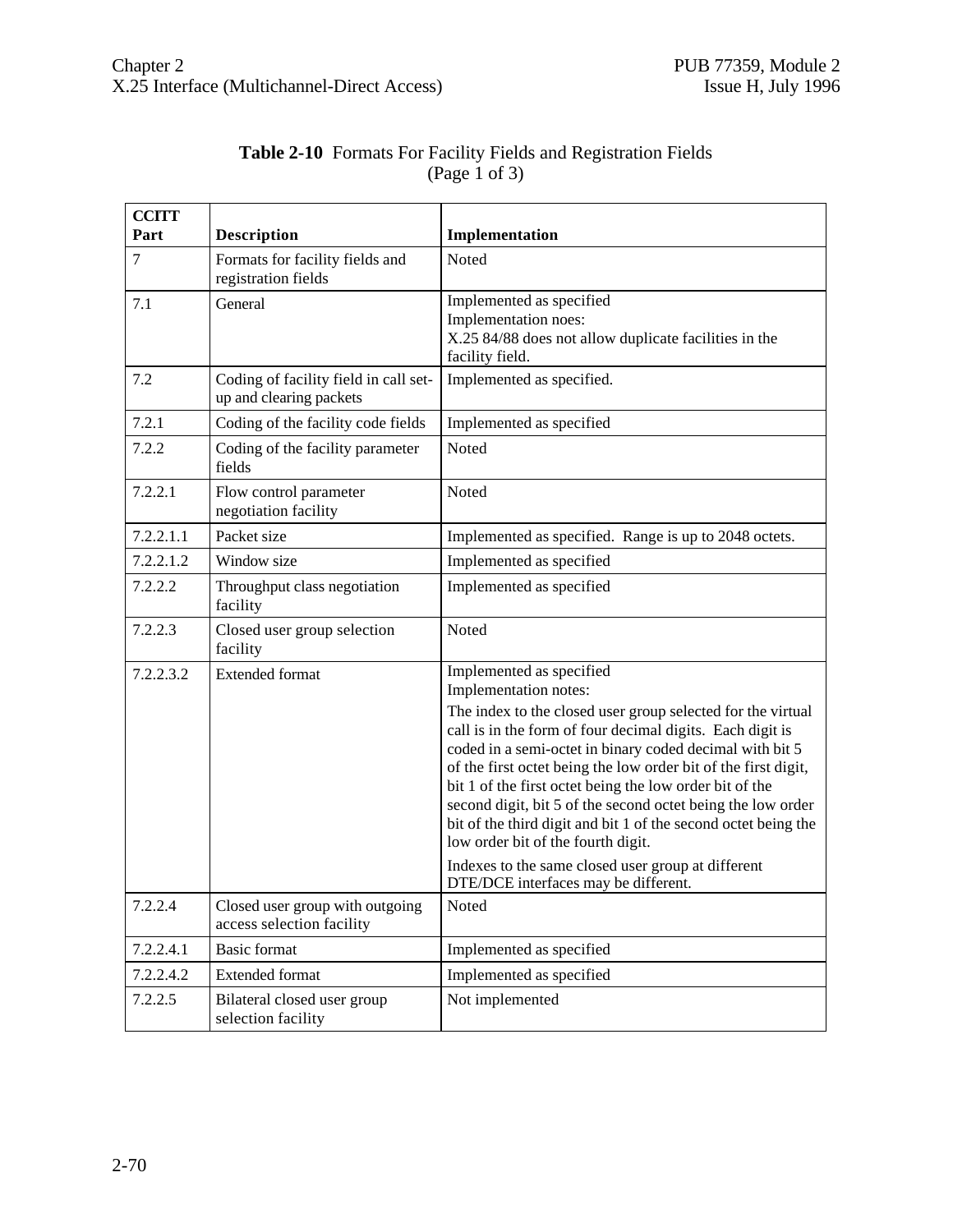| <b>CCITT</b><br>Part | <b>Description</b>                                           | Implementation                                                                                                                                                                                                                                                                              |
|----------------------|--------------------------------------------------------------|---------------------------------------------------------------------------------------------------------------------------------------------------------------------------------------------------------------------------------------------------------------------------------------------|
| 7.2.2.6              | Reverse charging and fast select                             | Implemented as specified                                                                                                                                                                                                                                                                    |
|                      | facilities                                                   | Implementation notes:                                                                                                                                                                                                                                                                       |
|                      |                                                              | X.25 verifies that bits 6, 5, 4, 3, and 2 are all zero.                                                                                                                                                                                                                                     |
| 7.2.2.7              | NUI selection facility                                       | Implemented as specified                                                                                                                                                                                                                                                                    |
| 7.2.2.8              | Charging information facility                                | Noted                                                                                                                                                                                                                                                                                       |
| 7.2.2.8.1            |                                                              |                                                                                                                                                                                                                                                                                             |
|                      | Parameter field for requesting<br>service                    | Implemented as specified                                                                                                                                                                                                                                                                    |
| 7.2.2.8.2            | Parameter field indicating<br>monetary unit                  | Not implemented                                                                                                                                                                                                                                                                             |
| 7.2.2.8.3            | Parameter field indicating segment                           | Implemented as specified                                                                                                                                                                                                                                                                    |
|                      | count                                                        | Implementation note: Segment counts are provided for<br>the current tariff period only.                                                                                                                                                                                                     |
| 7.2.2.8.4            | Parameter field indicating call                              | Implemented as specified                                                                                                                                                                                                                                                                    |
|                      | duration                                                     | Implementation note: Call duration applies to the current<br>tariff period only.                                                                                                                                                                                                            |
| 7.2.2.9              | RPOA selection facility                                      | Noted                                                                                                                                                                                                                                                                                       |
| 7.2.2.3.1            | <b>Basic format</b>                                          | Implemented as specified                                                                                                                                                                                                                                                                    |
|                      |                                                              | Implementation notes:                                                                                                                                                                                                                                                                       |
|                      |                                                              | The index to the closed user group selected for the virtual<br>call is in the form of two decimal digits. Each digit is<br>coded in a semi-octet in binary coded decimal with bit 5<br>being the low order bit of the first digit and bit 1 being<br>the low order bit of the second digit. |
|                      |                                                              | Indexes to the same closed user group at different<br>DTE/DCE interfaces may be different.                                                                                                                                                                                                  |
| 7.2.2.9.1            | <b>Basic format</b>                                          | Implemented as specified                                                                                                                                                                                                                                                                    |
| 7.2.2.9.2            | <b>Extended format</b>                                       | Not implemented                                                                                                                                                                                                                                                                             |
| 7.2.2.10             | Call deflection selection facility                           | Not implemented                                                                                                                                                                                                                                                                             |
| 7.2.2.11             | Call redirection or call deflection<br>notification facility | Implemented as specified, (except for the reason for call<br>deflection)                                                                                                                                                                                                                    |
| 7.2.2.12             | Called line address modified<br>notification facility        | Implemented as specified                                                                                                                                                                                                                                                                    |
| 7.2.2.13             | Transit delay selection and<br>indication facility           | Implemented as specified                                                                                                                                                                                                                                                                    |

# **Table 2-10** Formats For Facility Fields and Registration Fields (Page 2 of 3)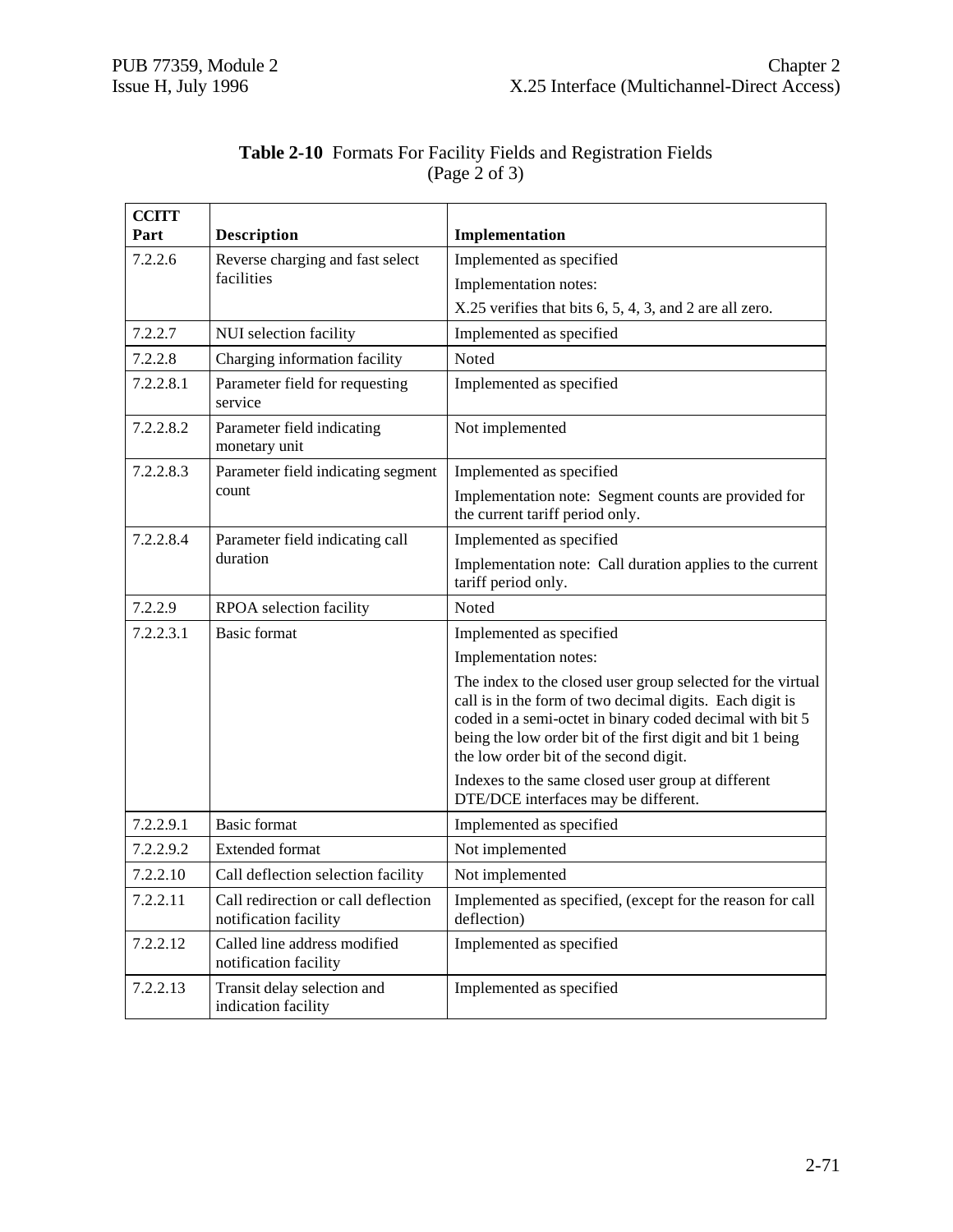| <b>CCITT</b><br>Part | <b>Description</b>                                                                                               | Implementation  |
|----------------------|------------------------------------------------------------------------------------------------------------------|-----------------|
| 7.3                  | Coding of the registration field<br>of registration packets                                                      | Not implemented |
| 7.3.1                | Coding of the registration code<br>fields                                                                        | Not implemented |
| 7.3.2                | Coding of the registration<br>parameter fields                                                                   | Not implemented |
| 7.3.2.1              | Facilities that may be negotiated<br>only when all logical channels<br>used for virtual calls are in state<br>p1 | Not implemented |
| 7.3.2.2              | Facilities that may be negotiated<br>at any time                                                                 | Not implemented |
| 7.3.2.3              | Availability of facilities                                                                                       | Not implemented |
| 7.3.2.4              | Non-negotiable facilities values                                                                                 | Not implemented |
| 7.3.2.5              | Default throughput classes                                                                                       | Not implemented |
| 7.3.2.6              | Non-standard default packet<br>sizes                                                                             | Not implemented |
| 7.3.2.7              | Non-standard default window<br>sizes                                                                             | Not implemented |
| 7.3.2.8              | Logical channel types ranges                                                                                     | Not implemented |

#### **Table 2-10** Formats For Facility Fields and Registration Fields (Page 3 of 3)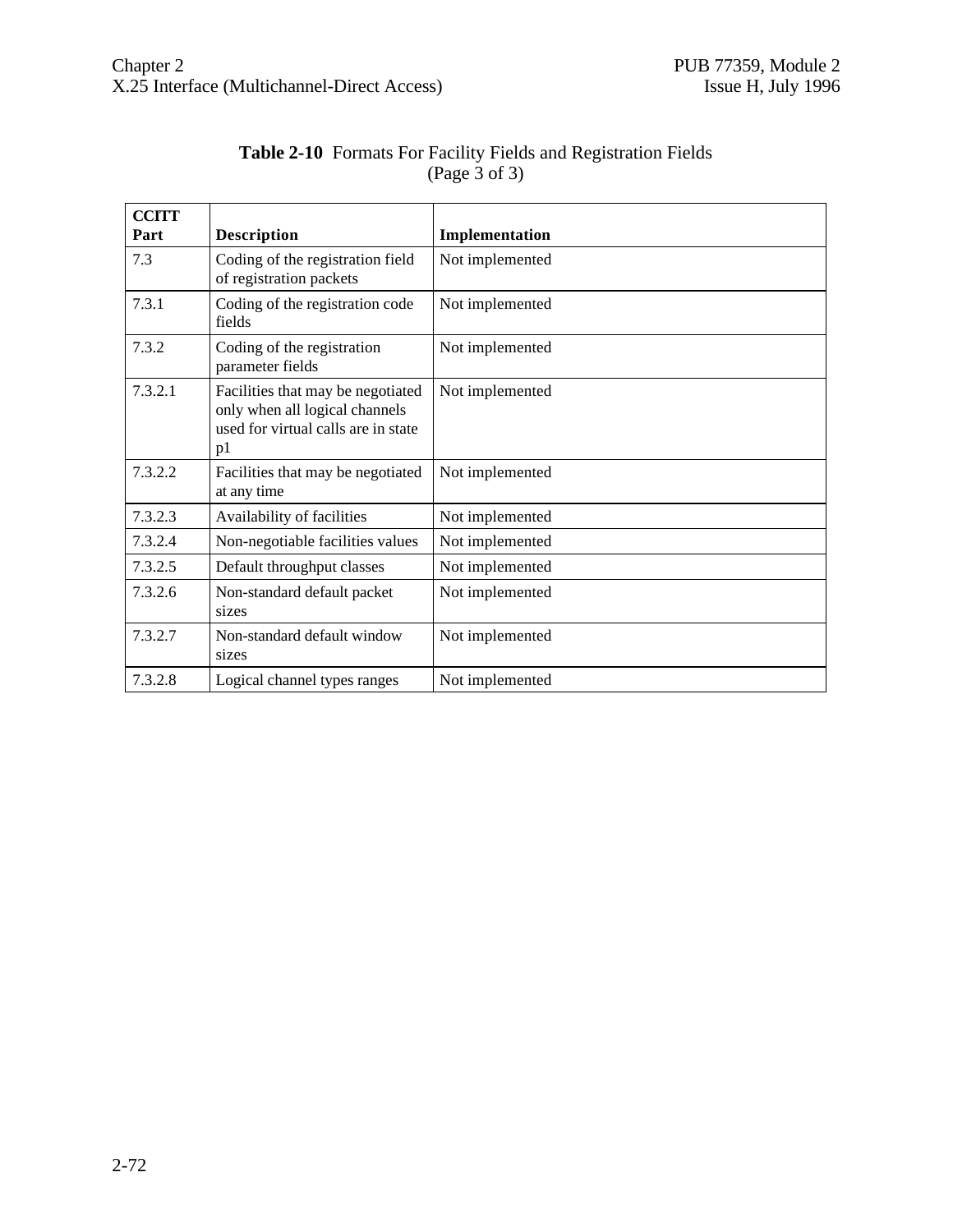#### **2.9.8 Compliance to Annexes in CCITT Recommendation X.25**

The following section describes compliance with the annexes to the CCITT Recommendation for X.25. The annexes discussed are:

- Annex A Range of logical channels used for virtual calls and permanent virtual circuits
- Annex B Packet layer DTE/DCE interface state diagrams
- Annex C Actions taken by the DCE on receipt of packets in a given state of the packet layer DTE/DCE
- Annex D Packet layer DCE time-outs and DTE time-limits
- Annex E Coding of X.25 network generated diagnostic fields in clear, reset and restart indication, registration confirmation, and diagnostic packets
- Annex F Applicability of the on-line registration facility to other facilities
- Annex G CCITT specified DTE facilities to support the OSI Network service
- Annex H Subscription-time optional user facilitates that may be associated with a network user identifies in conjunction with the NUI override facility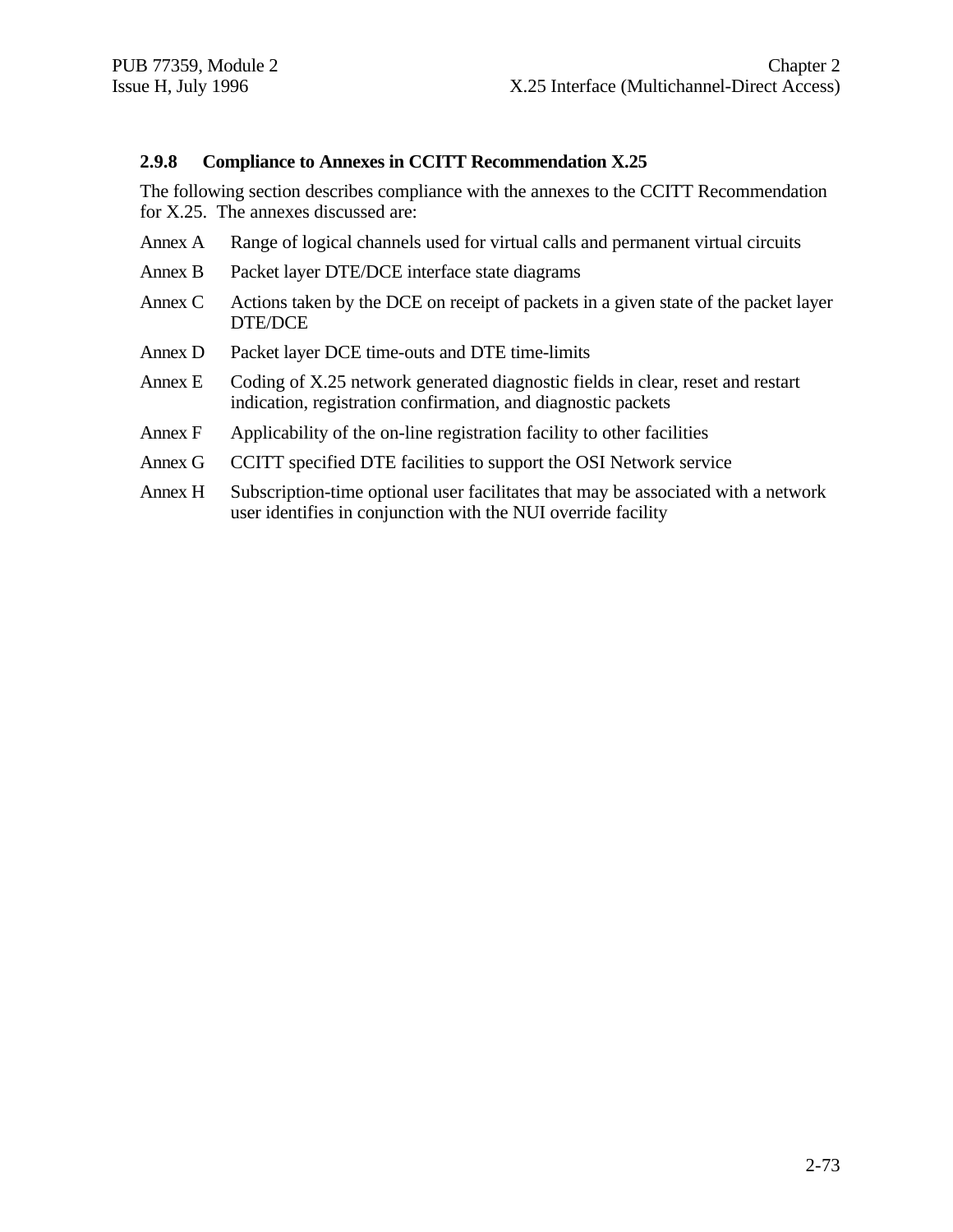| CCITT Annex A Range of logical channels used for                                                                                                   | Implemented as specified                                                                                                                                                                                                                               |
|----------------------------------------------------------------------------------------------------------------------------------------------------|--------------------------------------------------------------------------------------------------------------------------------------------------------------------------------------------------------------------------------------------------------|
| virtual calls, and permanent virtual circuits.                                                                                                     | Implementation notes                                                                                                                                                                                                                                   |
|                                                                                                                                                    | Note 1:                                                                                                                                                                                                                                                |
|                                                                                                                                                    | An additional option is supported to reverse the<br>standard use of logical channels (to allow the<br>DIGIPAC® X.25 service to be used as a DTE).                                                                                                      |
|                                                                                                                                                    | Note 2:                                                                                                                                                                                                                                                |
|                                                                                                                                                    | Logical channel ranges may start at 1 or at a higher<br>number. The actual maximum number of logical<br>channels for a DTE is specified at subscription<br>time. Gaps between ranges are NOT allowed.                                                  |
|                                                                                                                                                    | Note 3:                                                                                                                                                                                                                                                |
|                                                                                                                                                    | It is possible to set aside a range of LCNs for<br>PVCs, while only assigning PVCs to a portion of<br>this range. This allows the remainder of the PVC<br>LCN range to be available for future PVC<br>assignment without rearranging other LCN ranges. |
| <b>CCITT Annex B Packet level DTE/DCE interface</b><br>state diagrams                                                                              | Noted                                                                                                                                                                                                                                                  |
| CCITT Annex B-1/X.25 Diagram of states for the<br>transfer of restart packets.                                                                     | Implemented as specified                                                                                                                                                                                                                               |
| CCITT Annex $B-2/X.25$ Diagram of states for the<br>transfer of call set-up and call clearing packets<br>within the packet level ready (r1) state  | Implemented as specified                                                                                                                                                                                                                               |
| CCITT Annex $B-3/X.25$ Diagram of states for the<br>transfer of reset packets within the data transfer<br>$(p4)$ state                             | Implemented as specified                                                                                                                                                                                                                               |
| CCITT Annex C Actions taken by the DCE on<br>receipt of packets in a given state of the packet<br>layer DTE/DCE interface as perceived by the DCE. | Implemented as specified with the following<br>interpretations:                                                                                                                                                                                        |
| Table C-1/X.25 Special cases                                                                                                                       | Diagnostic packets will be issued to a DTE only on<br>a subscription basis.                                                                                                                                                                            |

#### **Table 2-11** X.25 CCITT Annex Compliance (Page 1 of 13)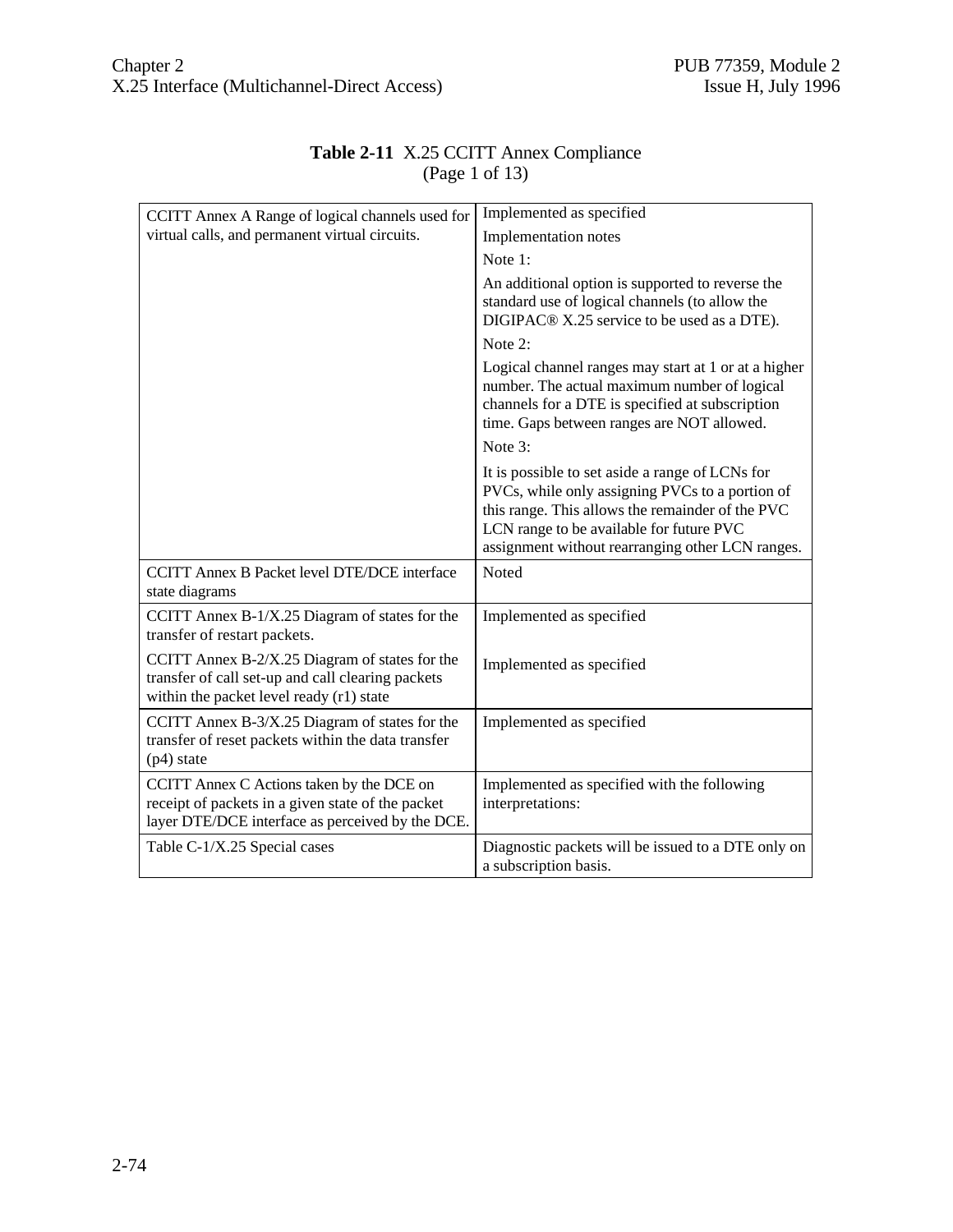#### **Table 2-11** X.25 CCITT Annex Compliance (Page 2 of 13)

| Table C-2/X.25 Actions taken by the DCE on<br>receipt of packets in a given state of the packet<br>layer DTE/DCE interface as perceived by the DCE:<br>restart and registration procedure | Implemented as specified with the exception of<br>Registration requests which are not supported,<br>Implementation notes:<br>Actions in the case of Restart packets exceeding<br>the maximum permitted length:                                                                                                         |
|-------------------------------------------------------------------------------------------------------------------------------------------------------------------------------------------|------------------------------------------------------------------------------------------------------------------------------------------------------------------------------------------------------------------------------------------------------------------------------------------------------------------------|
|                                                                                                                                                                                           | In state r1, long Restart packets will be acted on<br>along with the issuing of diagnostic code #39 if<br>the service is configured as 1980. ("Acted on"<br>means the interface goes to r2.) If the service is<br>configured as 1984/88 then long Restart packets<br>will be discarded and diagnostic code #39 issued. |
|                                                                                                                                                                                           | In state r2, long Restart packets will be discarded.                                                                                                                                                                                                                                                                   |
|                                                                                                                                                                                           | In state r3, long Restart packets will prompt<br>diagnostic code #39 and another Restart<br>Indication. T10 will also be reset and begin<br>running again.                                                                                                                                                             |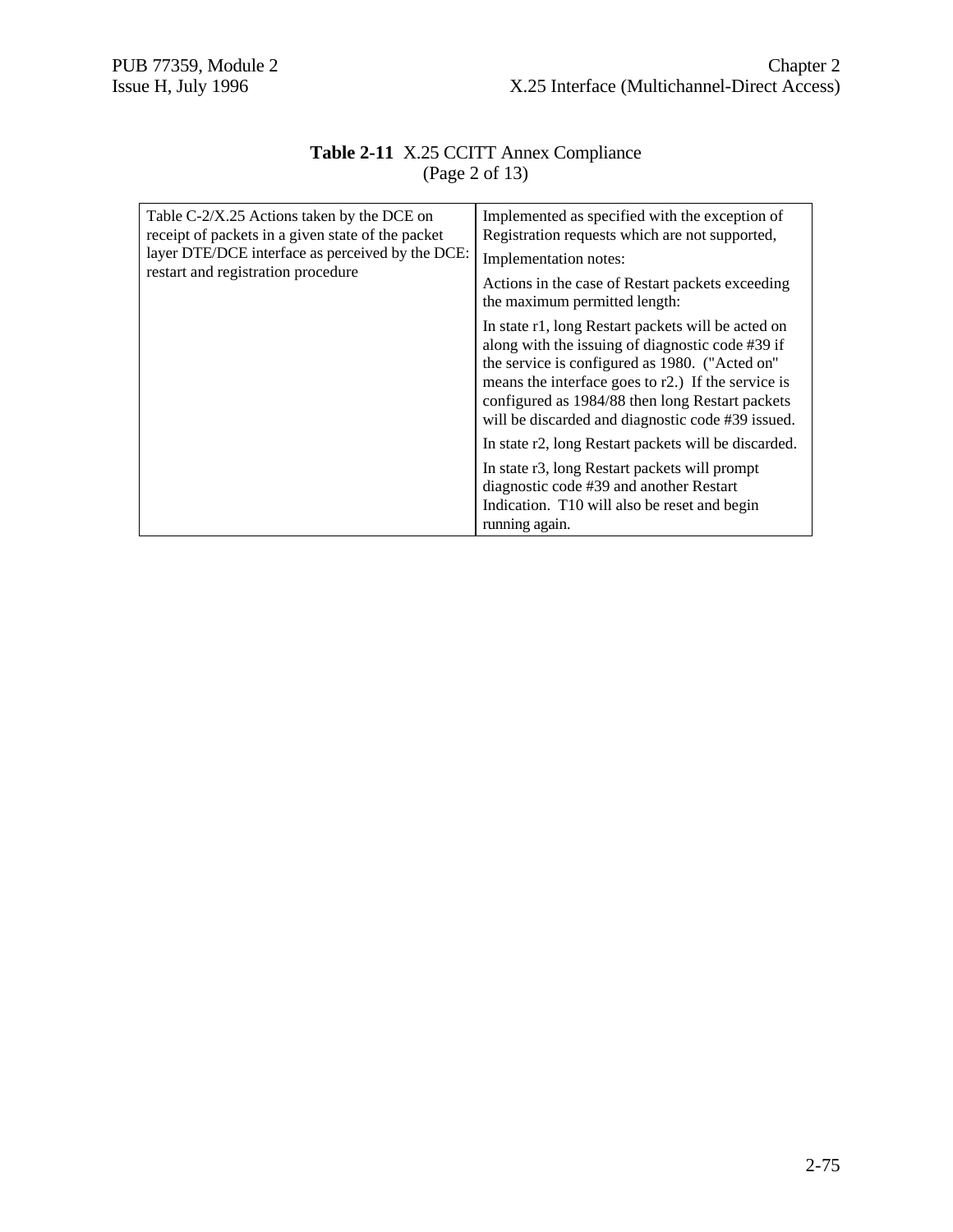#### **Table 2-11** X.25 CCITT Annex Compliance (Page 3 of 13)

| CCITT Table C-3/X.25 Actions taken by the DCE                                                                                                                                                    | This table is interpreted as follows:                                                                                                                                                                                                                                                                                                                                                                                                                                                                                             |
|--------------------------------------------------------------------------------------------------------------------------------------------------------------------------------------------------|-----------------------------------------------------------------------------------------------------------------------------------------------------------------------------------------------------------------------------------------------------------------------------------------------------------------------------------------------------------------------------------------------------------------------------------------------------------------------------------------------------------------------------------|
| on receipt of packets in a given state of the packet<br>layer DTE/DCE interface as perceived by the DCE:<br>call set-up and clearing on logical channel assigned<br>to virtual call (see Note 1) | DIGIPAC <sup>®</sup> issues a clear indication as a result of<br>an error condition in state p6, and enters state p7.<br>On the first T13 time-out a clear indication packet<br>will be immediately transmitted to the DTE and<br>state p7 will continue.                                                                                                                                                                                                                                                                         |
|                                                                                                                                                                                                  | On the second T13 time-out, a diagnostic packet<br>with diagnostic code #50 may be sent and the DCE<br>enters P1 sate as stated in Table D-1 of the 1988<br>CCITT Recommendation X.25.                                                                                                                                                                                                                                                                                                                                            |
|                                                                                                                                                                                                  | In state $p7$ , if a clear request/clear confirm is<br>received from the DTE, state p1 will be entered.<br>Clear requests received with cause field not equal<br>to DTE Originated will be treated in a manner<br>similar to the preceding discussion. State p7 will<br>be entered and a clear indication generated.<br>However, on T13 time-out a clear indication<br>packet will again be transmitted. This will ensure<br>DTE/DCE agreement on the state of the interface.<br>A subsequent T13 time-out will be treated above. |
|                                                                                                                                                                                                  | When the DIGIPAC® DCE transmits a Clear<br>Indication to the DTE, and RESET INDICATION<br>INTERRUPT, or DATA packet awaiting<br>transmission on the cleared LCN at the<br>DIGIPAC <sup>®</sup> DCE is discarded.                                                                                                                                                                                                                                                                                                                  |
| CCITT Annex D. Packet layer DCE time-outs and<br>DTE time-limits                                                                                                                                 | Implemented as specified.                                                                                                                                                                                                                                                                                                                                                                                                                                                                                                         |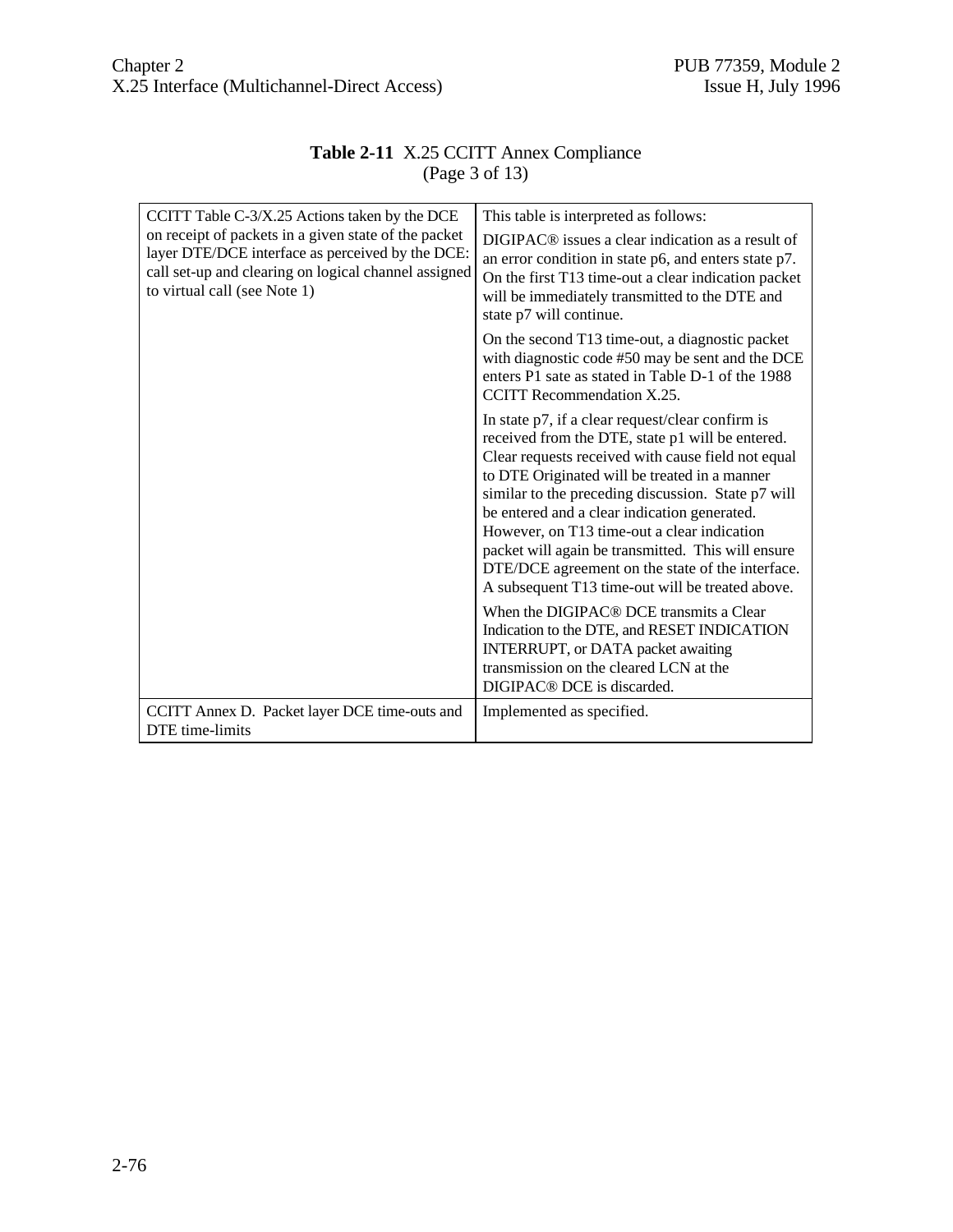| CCITT Table D-1/X.25 DCE Time-outs | Implemented as specified                                                                                                                                           |
|------------------------------------|--------------------------------------------------------------------------------------------------------------------------------------------------------------------|
|                                    | Implementation notes:                                                                                                                                              |
|                                    | DIGIPAC <sup>®</sup> operating as DCE implements the<br>following timers according to X.25 (1988) for<br>services configured as $X.25$ (84/88) and $X.25$<br>1980. |
|                                    | Note 1:                                                                                                                                                            |
|                                    | Upon a second T10 time-out, the DCE enters the<br>r1 state and may issue (service data option) a<br>diagnostic packet #52.                                         |
|                                    | Note 2:                                                                                                                                                            |
|                                    | Upon a second T12 time-out for virtual calls, a<br>Clear Indication packet is transmitted (local<br>procedure error, diagnostic #51).                              |
|                                    | Upon a second T12 time-out for PVCs, the DCE<br>enters the state d1 and may issue (service data<br>option) a diagnostic packet #51.                                |
|                                    | Upon a second T13 time-out, the DCE enters the<br>p1 state and may issue (service data option) a<br>diagnostic packet #50.                                         |
|                                    | T10 DIGIPAC <sup>®</sup> implementation:                                                                                                                           |
|                                    | NAME: Restart timer                                                                                                                                                |
|                                    | 15-915 seconds and OFF<br>RANGE:                                                                                                                                   |
|                                    | INTERVAL: 15 seconds                                                                                                                                               |
|                                    | 60 seconds<br>DEFAULT:                                                                                                                                             |
|                                    | T11 DIGIPAC <sup>®</sup> implementation:                                                                                                                           |
|                                    | NAME: Call timer                                                                                                                                                   |
|                                    | 15-915 seconds and OFF<br>RANGE:                                                                                                                                   |
|                                    | INTERVAL:<br>15 seconds                                                                                                                                            |
|                                    | DEFAULT:<br>180 seconds                                                                                                                                            |

#### **Table 2-11** X.25 CCITT Annex Compliance (Page 4 of 13)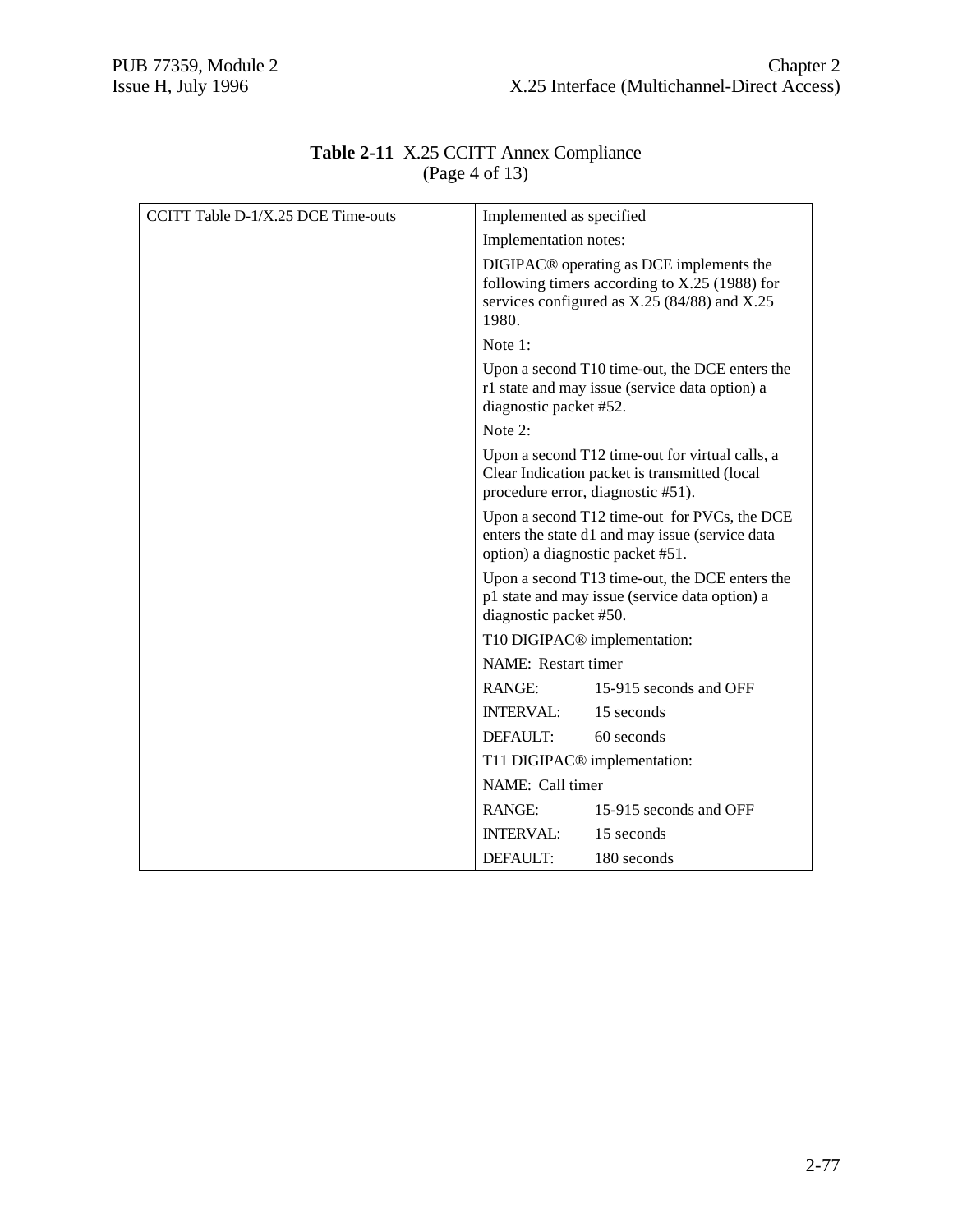|                                    | T12 DIGIPAC <sup>®</sup> implementation:                                                                                                                                                     |                                          |  |
|------------------------------------|----------------------------------------------------------------------------------------------------------------------------------------------------------------------------------------------|------------------------------------------|--|
|                                    | NAME: Reset timer                                                                                                                                                                            |                                          |  |
|                                    | RANGE:                                                                                                                                                                                       | 15-915 seconds and OFF                   |  |
|                                    | <b>INTERVAL:</b>                                                                                                                                                                             | 15 seconds                               |  |
|                                    | DEFAULT:                                                                                                                                                                                     | 60 seconds                               |  |
|                                    |                                                                                                                                                                                              | T13 DIGIPAC <sup>®</sup> implementation: |  |
|                                    | NAME: Clear timer                                                                                                                                                                            |                                          |  |
|                                    | RANGE:                                                                                                                                                                                       | 15-915 seconds and OFF                   |  |
|                                    | <b>INTERVAL:</b>                                                                                                                                                                             | 15 seconds                               |  |
|                                    | DEFAULT:                                                                                                                                                                                     | 60 seconds                               |  |
| CCITT Table D-2/X.25 DTE Time-outs | Implemented as specified with the exception of<br>T28 (see section $6.1$ ).                                                                                                                  |                                          |  |
|                                    | Implementation notes:                                                                                                                                                                        |                                          |  |
|                                    | DIGIPAC <sup>®</sup> operating as DTE implements the<br>following timers according to X.25 (1988) for<br>services configured as X.25 (84/88) and for<br>services configured for X.25 (1980). |                                          |  |
|                                    | Note 1:                                                                                                                                                                                      |                                          |  |
|                                    | Upon a second T20 time-out, the DTE enters the<br>r1 state and may issue (service data option) a<br>diagnostic packet #52.                                                                   |                                          |  |
|                                    | Note $2:$                                                                                                                                                                                    |                                          |  |
|                                    | Upon a second T22 time-out for virtual calls, a<br>clear request packet is transmitted (local<br>procedure error, diagnostic #51).                                                           |                                          |  |
|                                    | Upon a second T22 time-out for PVCs, the DTE<br>enters the state d1 and may issue (service data<br>option) a diagnostic packet #51.                                                          |                                          |  |
|                                    | Upon a second T23 time-out, the DTE enters the<br>p1 state and may issue (service data option) a<br>diagnostic packet #50.                                                                   |                                          |  |
|                                    | T20 DIGIPAC <sup>®</sup> implementation:                                                                                                                                                     |                                          |  |
|                                    | NAME: Restart timer                                                                                                                                                                          |                                          |  |
|                                    | <b>RANGE:</b>                                                                                                                                                                                | 15-915 seconds and OFF                   |  |
|                                    | INTERVAL:                                                                                                                                                                                    | 15 seconds                               |  |
|                                    | DEFAULT:                                                                                                                                                                                     | 60 seconds                               |  |

### **Table 2-11** X.25 CCITT Annex Compliance (Page 5 of 13)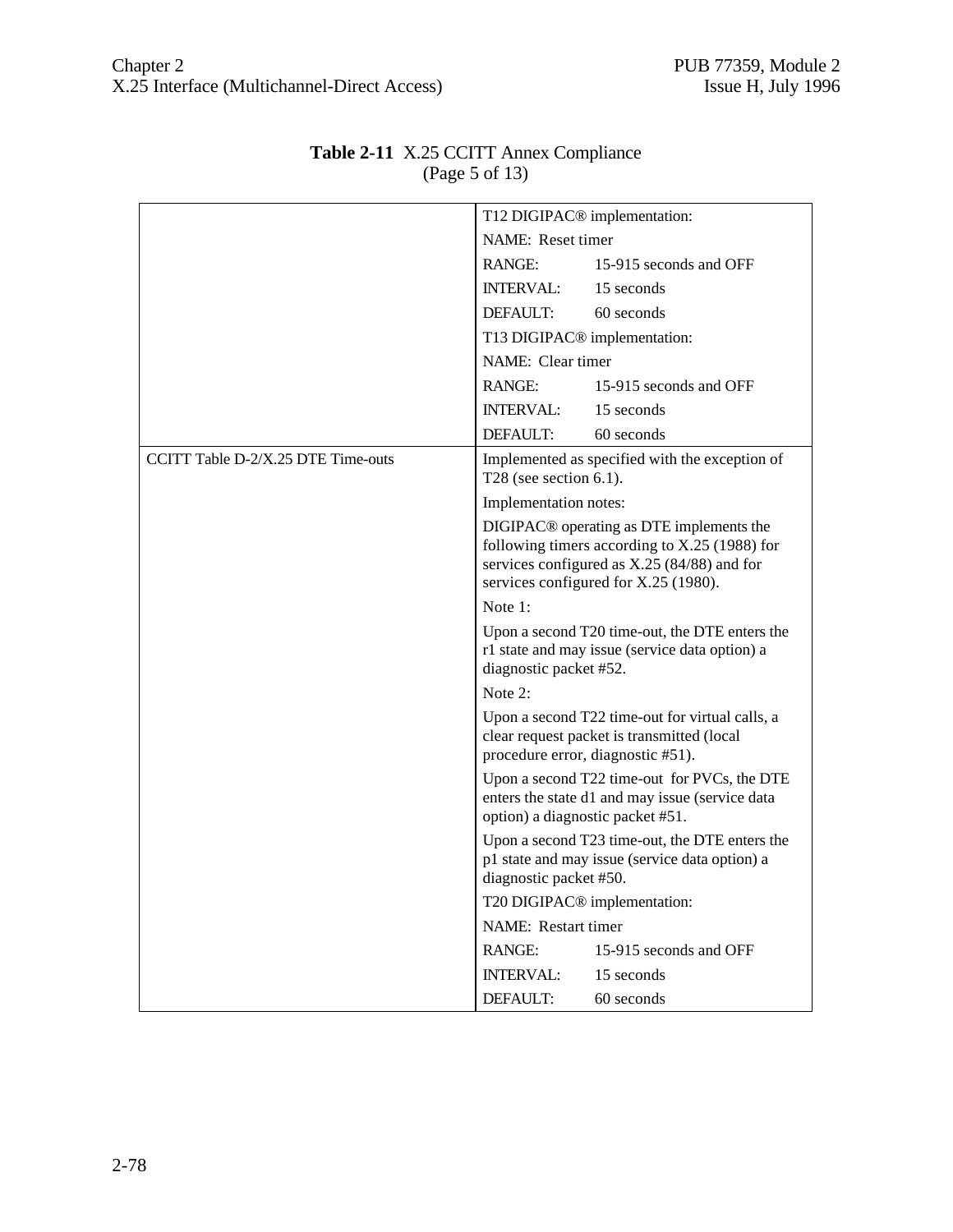|                                                                                                                                                                       | T21 DIGIPAC <sup>®</sup> implementation:                            |                                                  |
|-----------------------------------------------------------------------------------------------------------------------------------------------------------------------|---------------------------------------------------------------------|--------------------------------------------------|
|                                                                                                                                                                       | NAME: Call timer                                                    |                                                  |
|                                                                                                                                                                       | RANGE:                                                              | 15-915 seconds and OFF                           |
|                                                                                                                                                                       | INTERVAL: 15 seconds                                                |                                                  |
|                                                                                                                                                                       | DEFAULT:                                                            | 180 seconds                                      |
|                                                                                                                                                                       |                                                                     | T22 DIGIPAC <sup>®</sup> implementation:         |
|                                                                                                                                                                       | NAME: Reset timer                                                   |                                                  |
|                                                                                                                                                                       | <b>RANGE:</b>                                                       | 15-915 seconds and OFF                           |
|                                                                                                                                                                       | <b>INTERVAL:</b>                                                    | 15 seconds                                       |
|                                                                                                                                                                       | DEFAULT:                                                            | 60 seconds                                       |
|                                                                                                                                                                       |                                                                     | T23 DIGIPAC <sup>®</sup> implementation:         |
|                                                                                                                                                                       | NAME: Clear timer                                                   |                                                  |
|                                                                                                                                                                       | RANGE:                                                              | 15-915 seconds and OFF                           |
|                                                                                                                                                                       | <b>INTERVAL:</b>                                                    | 15 seconds                                       |
|                                                                                                                                                                       | DEFAULT:                                                            | 60 seconds                                       |
|                                                                                                                                                                       | T28 DIGIPAC <sup>®</sup> implementation:                            |                                                  |
|                                                                                                                                                                       | - DIGIPAC® X.25 service does not support<br>registration packets.   |                                                  |
| CCITT Annex E Coding of X.25 network generated<br>diagnostic fields in clear, reset, and restart<br>indication, registration confirmation, and<br>diagnostic packets. | Implemented as specified, except for registration<br>confirmation.  |                                                  |
| CCITT Table E-1/X.25                                                                                                                                                  | Implemented with no changes                                         |                                                  |
| CCITT Annex F Applicability of the on-line facility<br>registration facility to other facilities                                                                      | Not implemented.                                                    |                                                  |
| CCITT Annex G CCITT - specified DTE facilities<br>to support the OSI Network service                                                                                  | Implemented as specified.                                           |                                                  |
| Section G1 Introduction                                                                                                                                               | Implemented as specified.                                           |                                                  |
| Section G2 Coding of the facility fields                                                                                                                              | Implemented as specified.                                           |                                                  |
| CCITT Table G-1/X.25 Coding of the facility code<br>field                                                                                                             | This table is implemented with no changes.                          |                                                  |
| Section G.3 Coding of the facility parameter field                                                                                                                    |                                                                     |                                                  |
| Section G.3.1 Calling address extension facility                                                                                                                      |                                                                     |                                                  |
|                                                                                                                                                                       | decimal digits.                                                     | Implemented as specified. X.25 supports up to 40 |
| Section G.3.2 Called address extension facility                                                                                                                       | Implemented as specified. X.25 supports up to 40<br>decimal digits. |                                                  |

#### **Table 2-11** X.25 CCITT Annex Compliance (Page 6 of 13)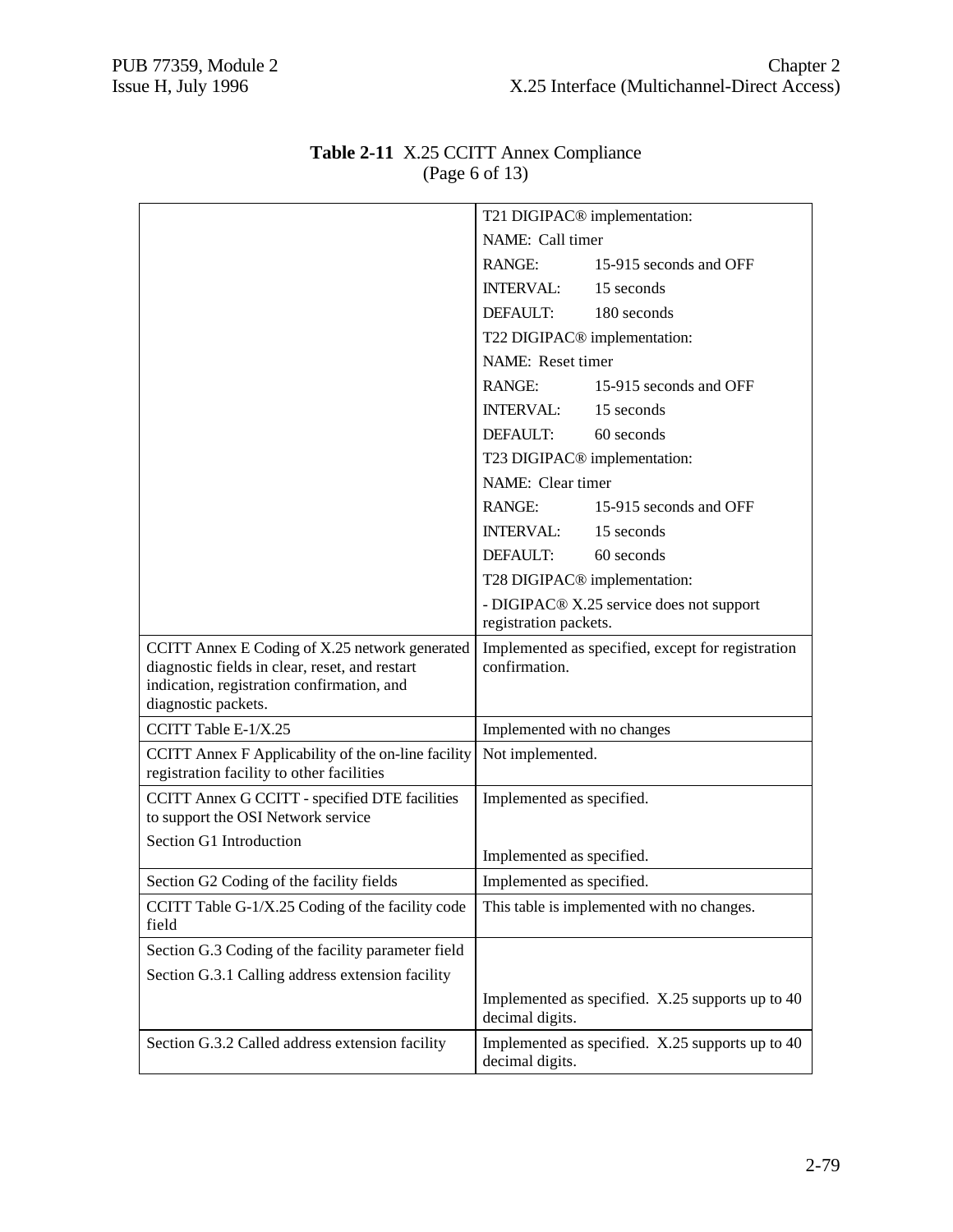#### **Table 2-11** X.25 CCITT Annex Compliance (Page 7 of 13)

| Section G.3.3 Quality of service negotiation<br>facilities                                                                                                          |                                                                                                                                                                                                                                                                                                                                                                                                                                                                                                                                         |
|---------------------------------------------------------------------------------------------------------------------------------------------------------------------|-----------------------------------------------------------------------------------------------------------------------------------------------------------------------------------------------------------------------------------------------------------------------------------------------------------------------------------------------------------------------------------------------------------------------------------------------------------------------------------------------------------------------------------------|
| Section G.3.3.1 Minimum throughput class facility                                                                                                                   | Implemented as specified.                                                                                                                                                                                                                                                                                                                                                                                                                                                                                                               |
| Section G.3.3.2 End-to-end transit delay facility                                                                                                                   | Implemented as specified. X.25 does not check if<br>the optional parameters are present on the call<br>accepted or call connected packets.                                                                                                                                                                                                                                                                                                                                                                                              |
| Section G.3.3.3 Priority facility                                                                                                                                   | Implemented as specified                                                                                                                                                                                                                                                                                                                                                                                                                                                                                                                |
| Section G.3.3.4 Protection facility                                                                                                                                 | Implemented as specified                                                                                                                                                                                                                                                                                                                                                                                                                                                                                                                |
| Section G.3.4 Expedited data negotiation facility                                                                                                                   | Implemented as specified                                                                                                                                                                                                                                                                                                                                                                                                                                                                                                                |
| CCITT Annex H Subscription-time optional user<br>facilities that may be associated wit a network user<br>identifier in conjunction wit the NUI override<br>facility | Not implemented                                                                                                                                                                                                                                                                                                                                                                                                                                                                                                                         |
| CCITT Appendix IV Information on address in call                                                                                                                    | Implemented as specified                                                                                                                                                                                                                                                                                                                                                                                                                                                                                                                |
| set-up and clearing packets                                                                                                                                         | <b>Implementation Notes:</b>                                                                                                                                                                                                                                                                                                                                                                                                                                                                                                            |
| IV.1.1 - Ignore Local Address (ILA)                                                                                                                                 | DIGIPAC <sup>®</sup> offers a non-CCITT specified option<br>called Ignore Local Address (ILA). Normally,<br>when this option is NOT enabled, if a call request<br>is received from the link containing a calling<br>address, the network X.25 service insists this<br>address be defined for the calling port. Similarly,<br>if a call accept is received from the link containing<br>a called address, the network X.25 service insists<br>this address be defined for the called port.<br>When the ILA option is enabled, the address |
|                                                                                                                                                                     | checks described above are not performed.                                                                                                                                                                                                                                                                                                                                                                                                                                                                                               |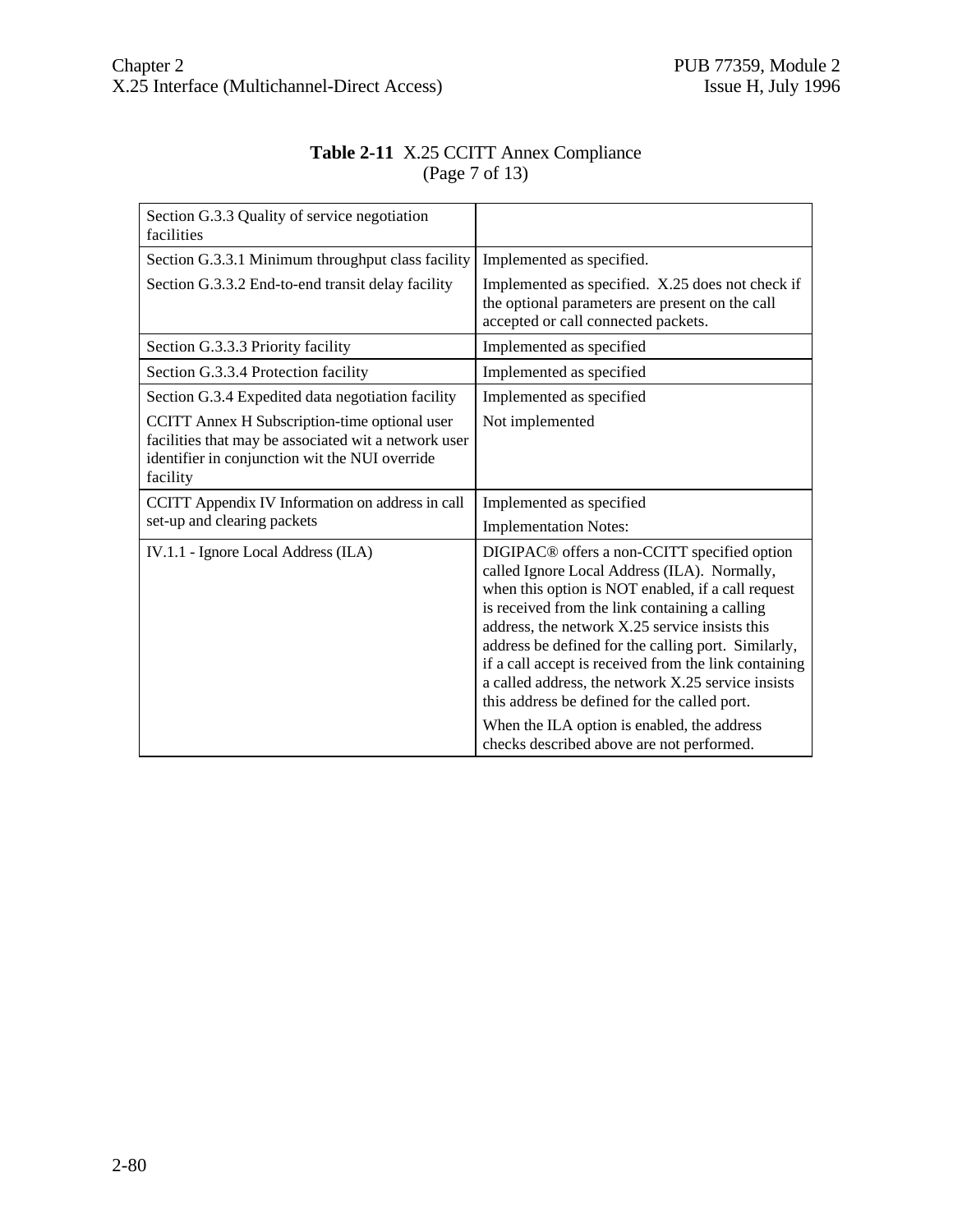| DIGIPAC <sup>®</sup> offers two separate options on a per<br>port basis allowing complementary addresses to be<br>presented alone in call set-up packets.                                                                                                                                                                                                                      |  |
|--------------------------------------------------------------------------------------------------------------------------------------------------------------------------------------------------------------------------------------------------------------------------------------------------------------------------------------------------------------------------------|--|
| 1) calling complementary address may be<br>presented alone in a call request packet; called<br>complementary address in a call accepted and clear<br>request (with CLAMN facility) packets                                                                                                                                                                                     |  |
| 2) called complementary address WILL be<br>presented alone in incoming call packet, calling<br>complementary address in call connected packet<br>and clear indication packet (with CLAMN facility)                                                                                                                                                                             |  |
| When selected, option (1) allows both<br>presentation of complementary address alone or<br>together with main addresses. Option (2) causes<br>complementary address alone to be presented by<br>the network in the packets indicated. If not<br>selected, the addresses shall always include the<br>main addresses possibly followed by the<br>complementary addresses if any. |  |
|                                                                                                                                                                                                                                                                                                                                                                                |  |

#### **Table 2-11** X.25 CCITT Annex Compliance (Page 8 of 13)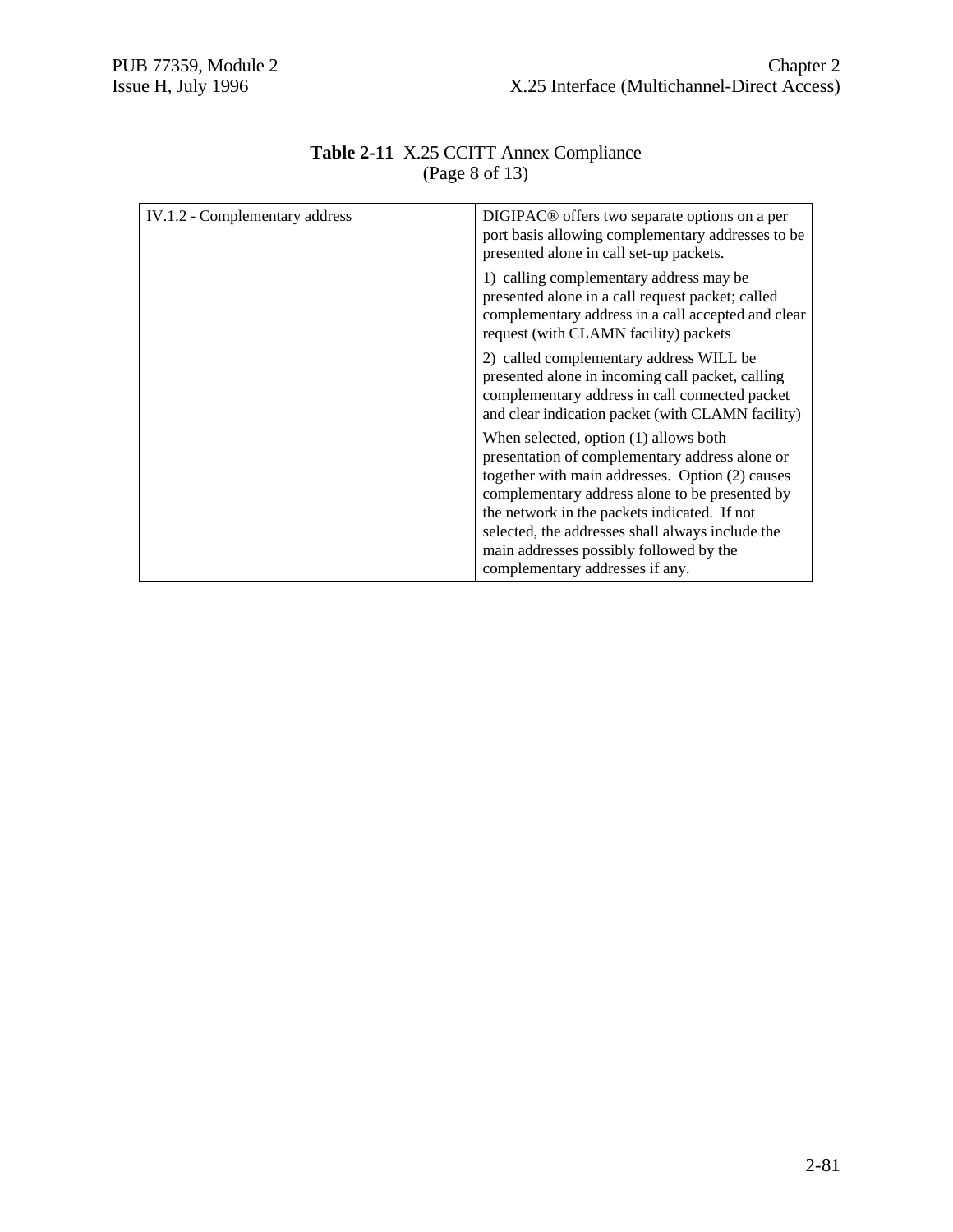| IV.2 - Addresses in call request packet. | Subscription; Single DNA - ILA subscribed:                                                                                                                                                                                                                                                                                                                                                                                                                                                                                                                                                                                                                |
|------------------------------------------|-----------------------------------------------------------------------------------------------------------------------------------------------------------------------------------------------------------------------------------------------------------------------------------------------------------------------------------------------------------------------------------------------------------------------------------------------------------------------------------------------------------------------------------------------------------------------------------------------------------------------------------------------------------|
| The Calling address -                    | A calling DTE address is optional. If provided, the<br>calling DTE main address is not checked against<br>the port DNA and the address provided is used in<br>the call request packet. If no calling address is<br>provided, the port DNA is inserted. A calling<br>complimentary address may be provided following<br>the main address, but not alone. If the<br>complementary address is presented alone and as<br>the ILA option takes precedence, the<br>complementary address will be interpreted as a<br>main address and possibly cause the call to be<br>cleared because of invalid address length.                                               |
|                                          | Subscription; Multiple DNAs - ILA subscribed:                                                                                                                                                                                                                                                                                                                                                                                                                                                                                                                                                                                                             |
|                                          | A calling DTE address is optional. If provided, the<br>calling DTE main address is not checked against<br>any of the DNAs specified for the port. If a calling<br>DTE address is not provided, the first DNA in the<br>list is inserted; otherwise, the calling DTE address<br>provided is used. A calling DTE complimentary<br>address may be provided following the main<br>address, but not alone. If the complementary<br>address is presented alone and as the ILA option<br>takes precedence, the complementary address will<br>be interpreted as a main address and possibly cause<br>the call to be cleared because of invalid address<br>length. |
|                                          | Subscription; Calling DTE having subscribed to the<br>Hunt group facility:                                                                                                                                                                                                                                                                                                                                                                                                                                                                                                                                                                                |
|                                          | If the calling DTE is in a hunt group, the calling<br>address must be the specific address unless the<br>calling DTE subscribes to ILA in which case the<br>calling address may be the hunt group address (or<br>any other valid address).                                                                                                                                                                                                                                                                                                                                                                                                                |

## **Table 2-11** X.25 CCITT Annex Compliance (Page 9 of 13)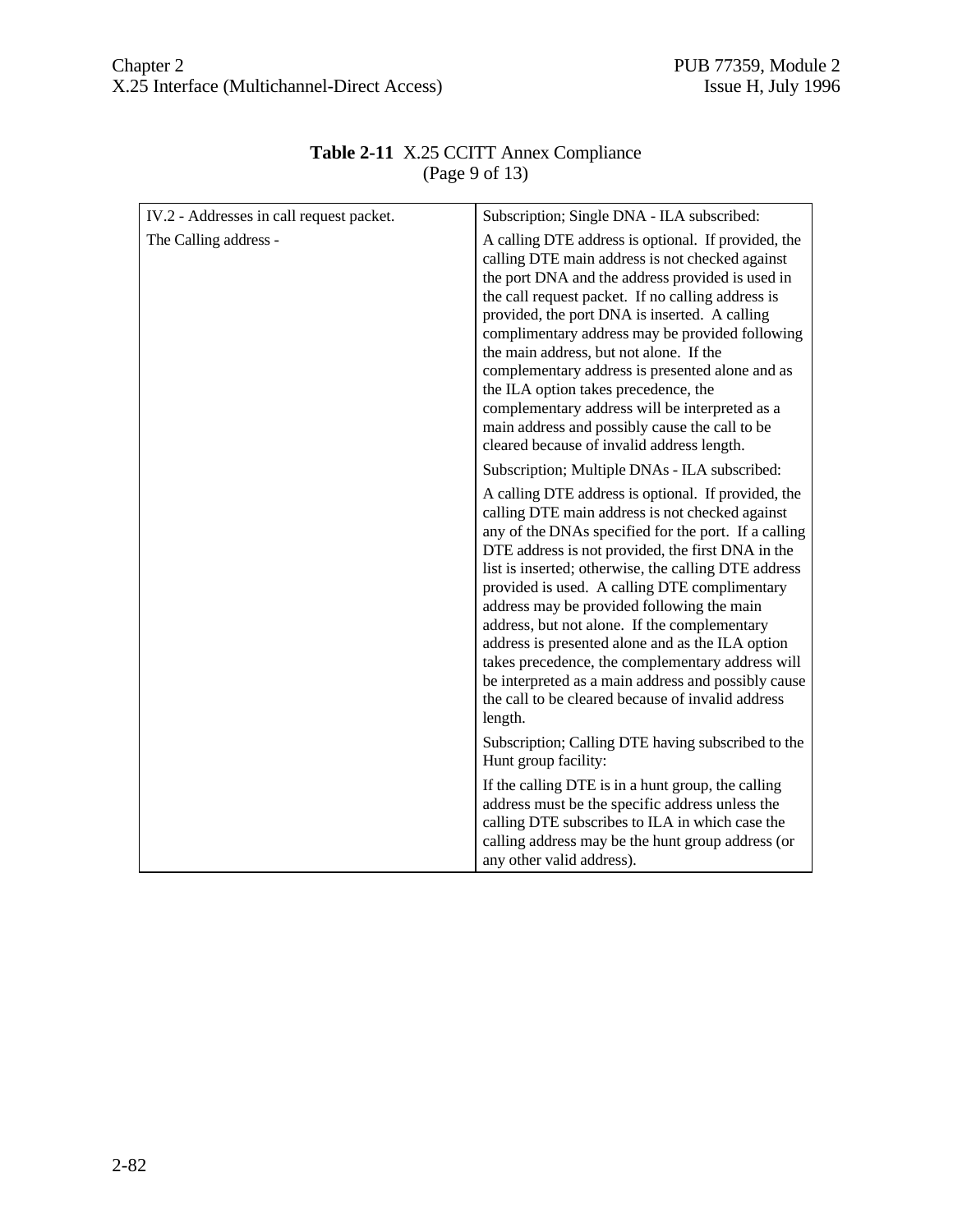| IV.3 - Addresses in incoming call packets.<br>The Called address - | The called DTE main address presented to a hunt<br>group member - called DTE is the specific address<br>of the hunt group member; NOT the hunt group<br>address.                                                                                                                                                                                |  |  |
|--------------------------------------------------------------------|-------------------------------------------------------------------------------------------------------------------------------------------------------------------------------------------------------------------------------------------------------------------------------------------------------------------------------------------------|--|--|
|                                                                    | Subscription; Single DNA subscribed:                                                                                                                                                                                                                                                                                                            |  |  |
|                                                                    | The network provides the called DTE main address<br>possibly followed by a called complementary<br>address provided by the calling DTE, or the called<br>complementary address alone (as per an option to<br>be subscribed for the port; this is the same option<br>as for call connected and clear indication packets -<br>see IV.5 and IV.7). |  |  |
|                                                                    | Subscription; Multiple DNA subscribed:                                                                                                                                                                                                                                                                                                          |  |  |
|                                                                    | The network provides the called DTE main address<br>possibly followed by a complementary address if<br>provided by the calling DTE, or the called<br>complementary address alone (as per an option to<br>be subscribed for the port - this is the same option<br>as for call connected and clear indication packets -<br>see IV.5 and IV.7).    |  |  |
| The Calling address                                                | The calling address presented in an incoming call<br>packet consists of a main address possibly<br>followed by a calling complementary address if<br>provided by the calling DTE.                                                                                                                                                               |  |  |
|                                                                    | If the calling DTE is in a hunt group, the calling<br>address is the specific address or whatever address<br>was provided by the calling DTE (i.e., in the case<br>of calling DTE subscribing to ILA). Presentation<br>of the calling address may be suppressed by a port<br>subscription option.                                               |  |  |

#### **Table 2-11** X.25 CCITT Annex Compliance (Page 10 of 13)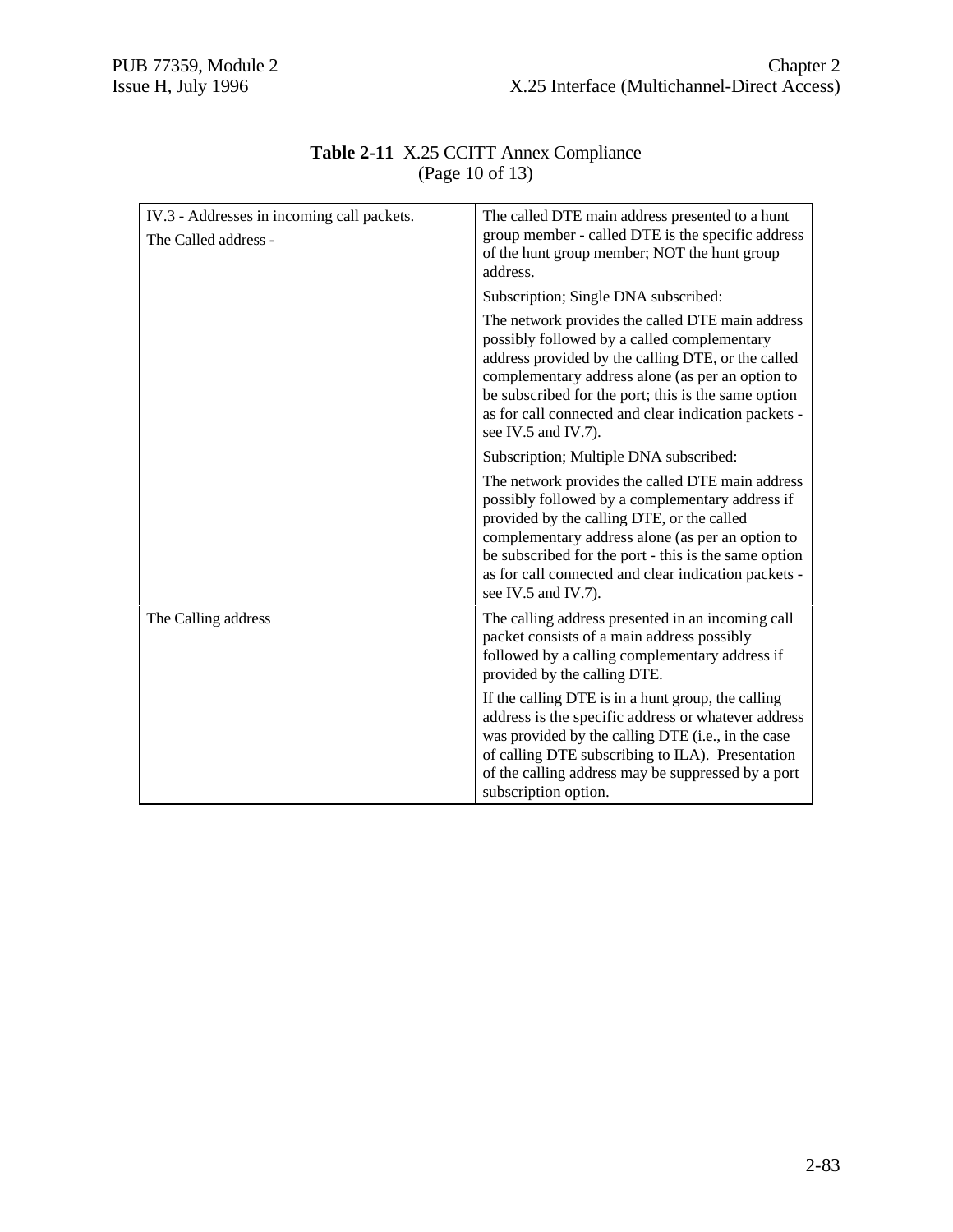| IV.4 - Addresses in call accept packets | Subscription; Single DNA - ILA subscribed:                                                                                                                                                                                                                                                                                        |
|-----------------------------------------|-----------------------------------------------------------------------------------------------------------------------------------------------------------------------------------------------------------------------------------------------------------------------------------------------------------------------------------|
|                                         | If the called DTE address is not provided, the<br>network inserts the called DTE address indicated in<br>the incoming call packet. If the called DTE address<br>is provided the provided address, which need not<br>match the port DNA, is used.                                                                                  |
|                                         | A called DTE complementary address may be<br>provided following the main address, but not alone.<br>The main address AND the complementary address<br>must be the same as in the incoming call packet<br>unless the CLAMN facility is present in the call<br>accept packet; otherwise, the network inserts the<br>CLAMN facility. |
|                                         | Subscription; Multiple DNA - ILA subscribed:                                                                                                                                                                                                                                                                                      |
|                                         | If the called DTE address is not provided, the<br>network inserts the called DTE address indicated in<br>the incoming call packet. If the called DTE address<br>is provided, the provided address, which need not<br>match the port DNA, is used.                                                                                 |
|                                         | A called DTE complementary address may be<br>provided following the main address, but not alone.<br>The main address AND the complementary address<br>must be the same as in the incoming call packet<br>unless the CLAMN facility is present in the call<br>accept packet; otherwise, the network inserts the<br>CLAMN facility. |
|                                         | Use of CLAMN facility:                                                                                                                                                                                                                                                                                                            |
|                                         | When a called DTE uses the CLAMN facility it just<br>provide a changed called DTE address; i.e., changed<br>complementary address (single DNA) or changed<br>main address and/or changed complementary<br>address (multiple DNA).                                                                                                 |
|                                         | Also the changed called DTE address must be one<br>valid for the interface if ILA is not subscribed.<br>When ILA is subscribed by the called DTE, it must<br>provide a changed called DTE address; i.e., changed<br>main address and/or changed complementary<br>address.                                                         |

#### **Table 2-11** X.25 CCITT Annex Compliance (Page 11 of 13)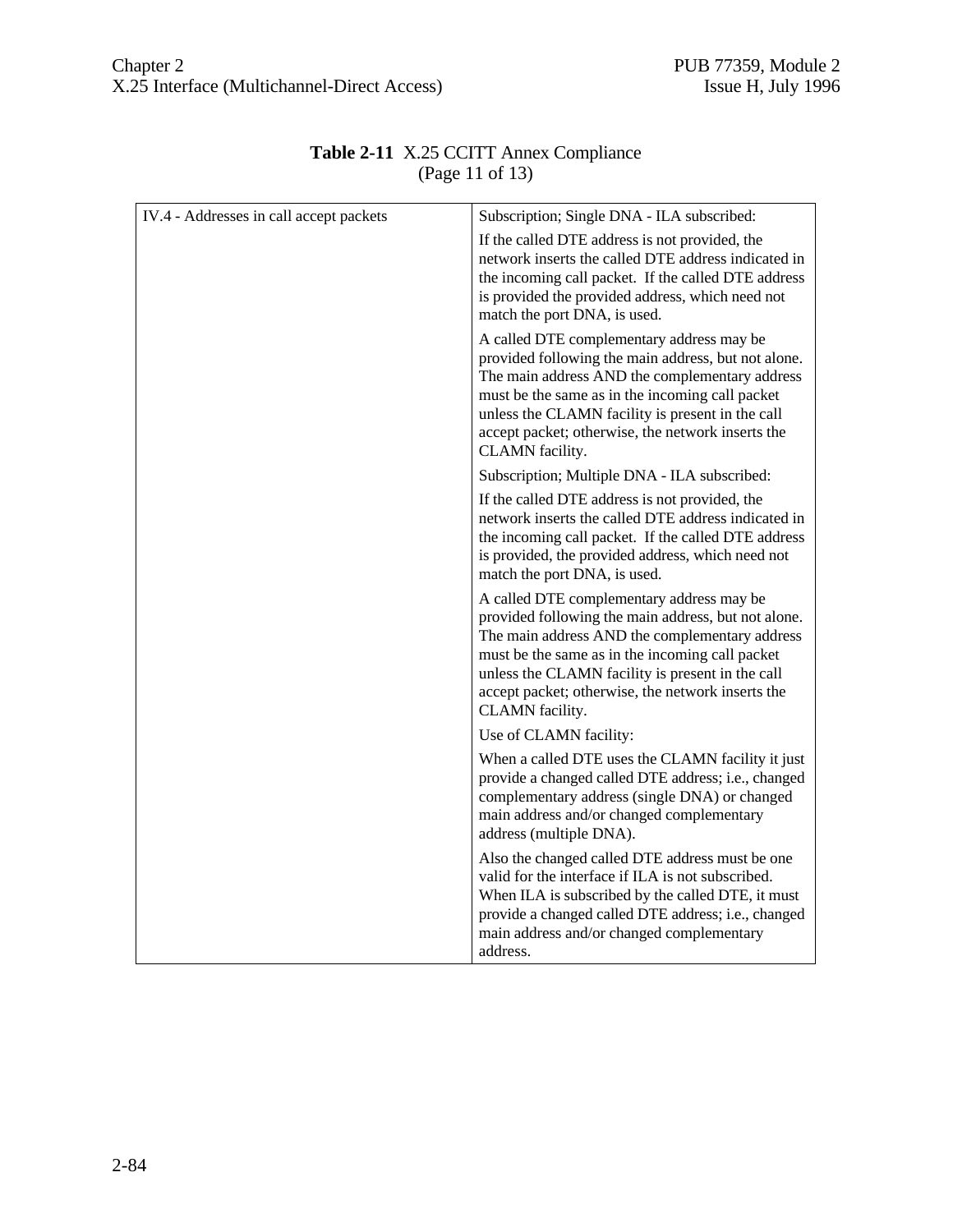| IV.5 - Addresses in call connect packets | The network always provides the called and calling<br>address in call connect packets. However, by<br>subscription, a port may suppress the presentation<br>of either or both addresses. The subscription<br>option which causes suppression of the calling<br>address in a call connect also causes suppression<br>of the calling address in an incoming call. |
|------------------------------------------|-----------------------------------------------------------------------------------------------------------------------------------------------------------------------------------------------------------------------------------------------------------------------------------------------------------------------------------------------------------------|
| IV.6 - Address in clear request packets  | Called address from called DTE:                                                                                                                                                                                                                                                                                                                                 |
|                                          | A called DTE address may be present only in<br>conjunction with CLAMN facility and in direct<br>response to an incoming call. the called address<br>may consist of:                                                                                                                                                                                             |
|                                          | 1) a complementary address alone, different from<br>the one in the incoming call (when subscribe to<br>option discussed in IV.2 and IV.4)                                                                                                                                                                                                                       |
|                                          | $\alpha$                                                                                                                                                                                                                                                                                                                                                        |
|                                          | (2) a main address different from the one in the<br>incoming call and valid for the interface possibly<br>followed by any complementary address                                                                                                                                                                                                                 |
|                                          | or                                                                                                                                                                                                                                                                                                                                                              |
|                                          | 3) a main address the same as presented in the<br>incoming call packet followed by a changed<br>complementary address                                                                                                                                                                                                                                           |
|                                          | If the ILA option is subscribed at the called end,<br>the called DTE cannot present a called DTE<br>address consisting of a complementary address                                                                                                                                                                                                               |
|                                          | alone.                                                                                                                                                                                                                                                                                                                                                          |

#### **Table 2-11** X.25 CCITT Annex Compliance (Page 12 of 13)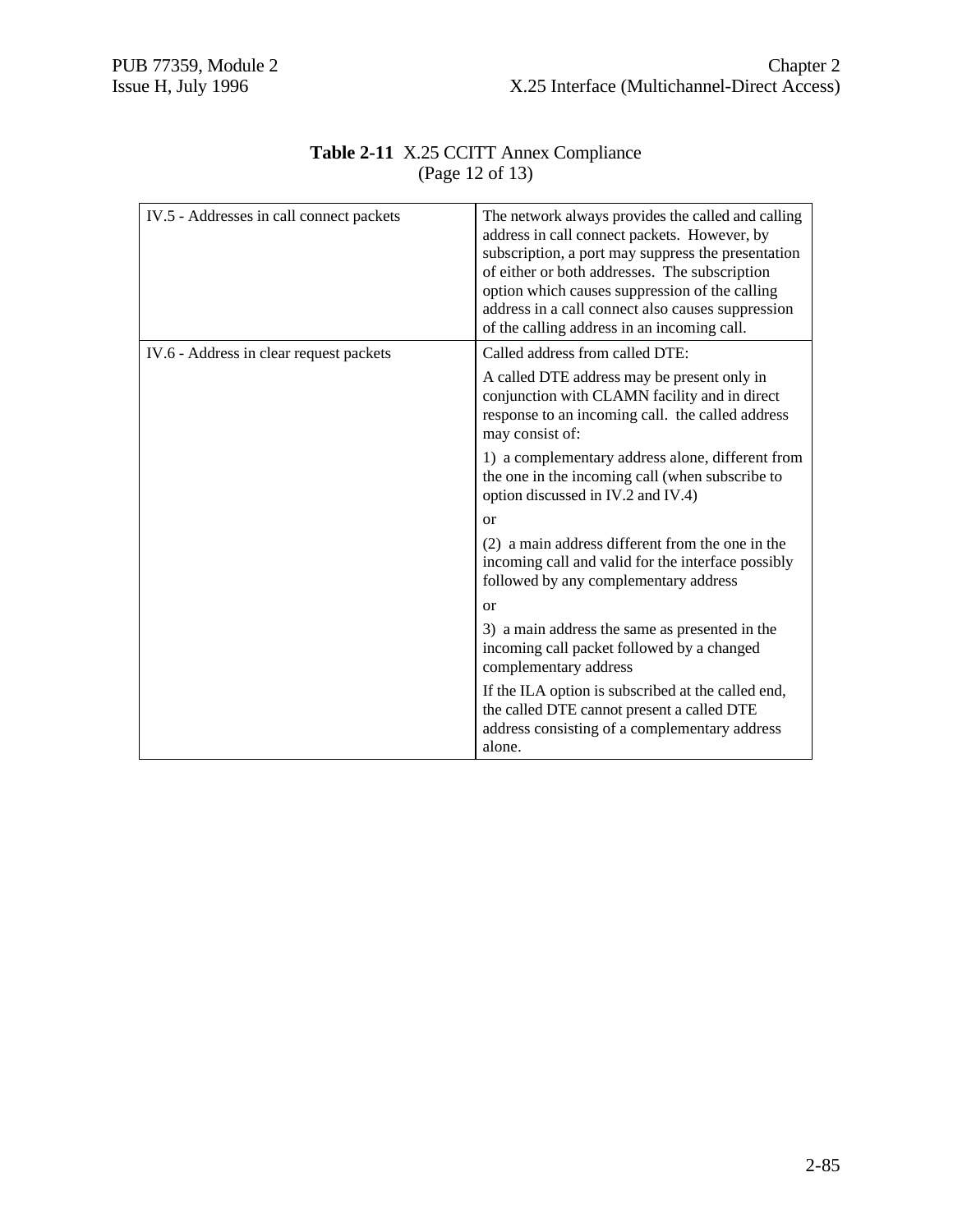| IV.7 - Address in clear indication packets                                     | Called address:                                                                                                                                                                                                    |
|--------------------------------------------------------------------------------|--------------------------------------------------------------------------------------------------------------------------------------------------------------------------------------------------------------------|
|                                                                                | A called DTE address is present only in<br>conjunction with the CLAMN facility and in direct<br>response to a call request. The called address may<br>consist of:                                                  |
|                                                                                | 1) a main address different from the one in the<br>call request possibly followed by any<br>complementary address                                                                                                  |
|                                                                                | <sub>or</sub>                                                                                                                                                                                                      |
|                                                                                | 2) a main address the same as the one in the call<br>request followed by a changed complementary<br>address                                                                                                        |
|                                                                                | Calling address:                                                                                                                                                                                                   |
|                                                                                | 1) a complementary address alone (same option<br>applicable to IV.3 and IV.5)                                                                                                                                      |
|                                                                                | 2) a main address followed by a complementary<br>address.                                                                                                                                                          |
| IV.8 - Addresses in clear confirmation packets                                 | As specified                                                                                                                                                                                                       |
| IV.9 - Addresses in call redirection and call<br>deflection related facilities | The called addresses indicated in an incoming<br>redirected call consist:                                                                                                                                          |
|                                                                                | 1) in the called address field of the address of an<br>alternative DTE with a format indicated in IV.3                                                                                                             |
|                                                                                | 2) in the call redirection notification facility of<br>the originally called DTE address consisting of a<br>main address followed by a complementary<br>address if such was present in the call request<br>packet. |

## **Table 2-11** X.25 CCITT Annex Compliance (Page 13 of 13)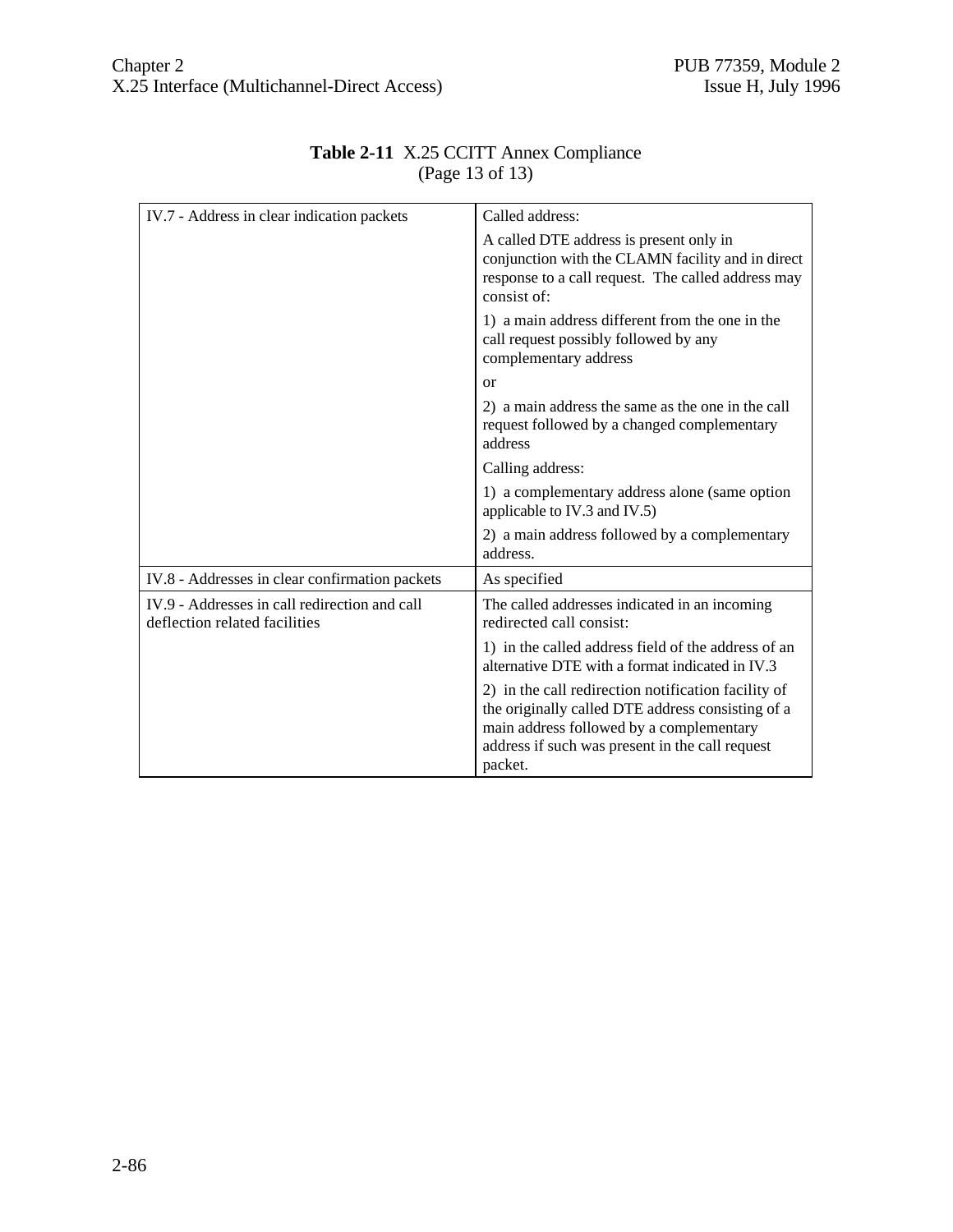# **CONTENTS**

|              | <b>Chapter and Section</b> | Page |
|--------------|----------------------------|------|
|              |                            |      |
|              |                            |      |
| <b>Table</b> |                            |      |
|              |                            |      |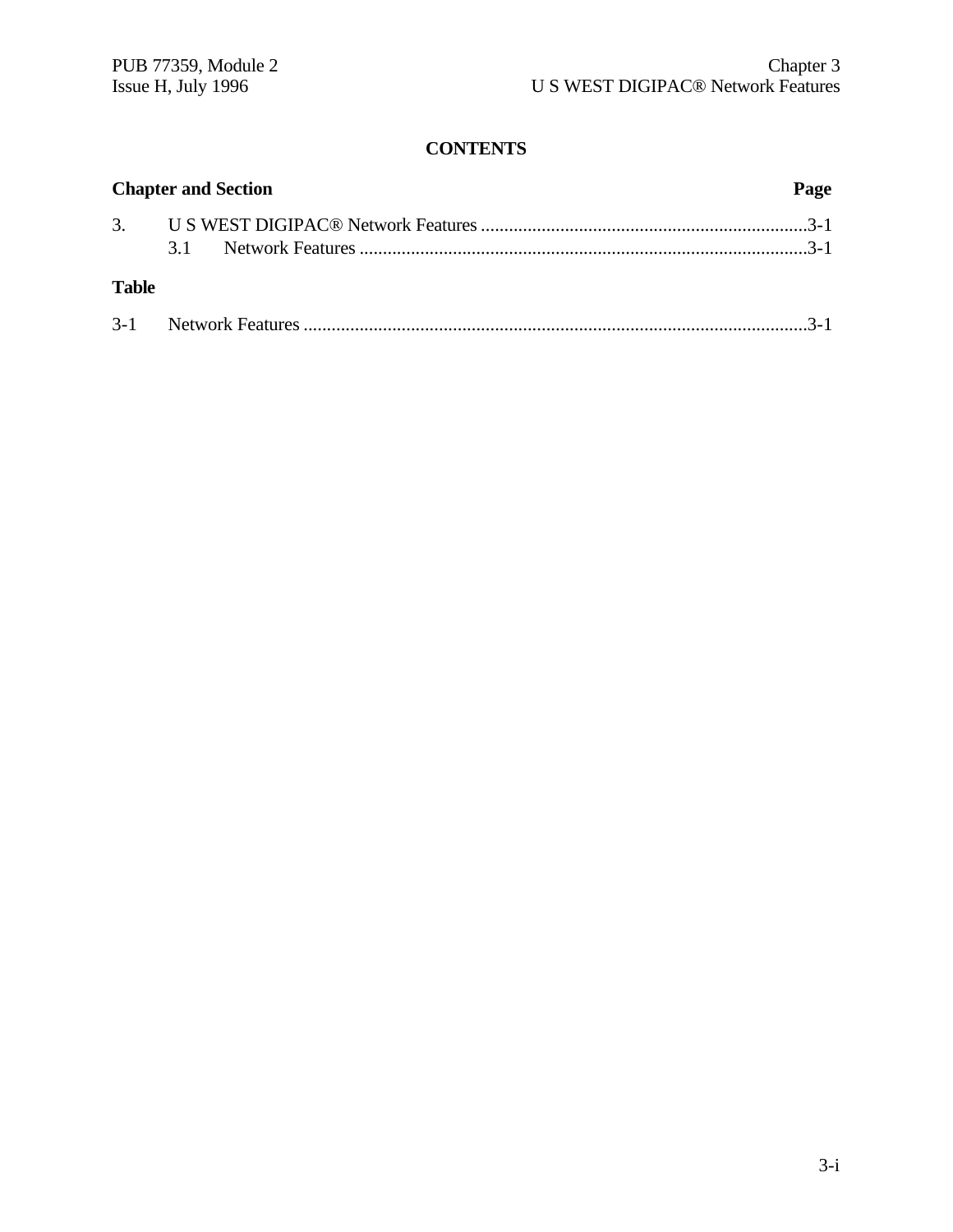# **3. U S WEST DIGIPAC® Network Features**

# **3.1 Network Features**

Please reference the following Table 3-1

KEY: S - Supported; NS - Not Supported; NA - Not Applicable

#### **Table 3-1** Network Features (Page 1 of 2)

| <b>FEATURE</b>                                | <b>ASYNCHRONOUS</b> | X.25      | X.75      |
|-----------------------------------------------|---------------------|-----------|-----------|
|                                               |                     |           |           |
| Extended Packet Sequence Numbering Module 128 | <b>NA</b>           | S         | ${\bf S}$ |
| <b>Nonstandard Default Window Sizes</b>       |                     |           |           |
| Default throughput Classes Assignment         | <b>NA</b>           | S         | S         |
| <b>Incoming Calls Barred</b>                  | S                   | S         | <b>NA</b> |
| <b>Outgoing Calls Barred</b>                  | S                   | S         | S         |
| One-way Logical Channel Outgoing              | S                   | S         | S         |
| One-way Logical Channel Incoming              | S                   | S         | <b>NA</b> |
| Closed User Group                             | S                   | S         | <b>NA</b> |
| <b>CUG</b> with Outgoing Access               | S                   | S         | S         |
| CUG with Incoming Access                      | S                   | S         | S         |
| Incoming Calls Barred Within a CUG            | ${\bf S}$           | S         | <b>NA</b> |
| Outgoing Calls Barred Within a CUG            | S                   | S         | <b>NA</b> |
| <b>Reverse Charging</b>                       | ${\bf S}$           | S         | <b>NA</b> |
| <b>Reverse Charging Acceptance</b>            | S                   | S         | ${\bf S}$ |
| <b>RPOA Selection</b>                         | S                   | S         | S         |
| <b>Nonstandard Default Packet Sizes</b>       | S                   | S         | S         |
| Multiple Circuits to the same DTE             | S                   | S         | S         |
| Flow Control Parameter Negotiation            | <b>NA</b>           | S         | <b>NA</b> |
| <b>Throughput Class Negotiation</b>           | S                   | S         | S         |
| <b>Fast Select</b>                            | S                   | S         | S         |
| <b>Fast Select Acceptance</b>                 | ${\bf S}$           | S         | S         |
| <b>Closed User Group Selection</b>            | S                   | S         | <b>NA</b> |
| <b>Local Charging Prevention</b>              | ${\bf S}$           | S         | S         |
| Network User Identification                   | S                   | S         | <b>NA</b> |
| Charging Information                          | S                   | S         | <b>NS</b> |
| Multi-Line Hunt Group                         | ${\bf S}$           | S         | <b>NA</b> |
| <b>Call Redirection</b>                       | S                   | S         | <b>NA</b> |
| Call Line Address Modification Notification   | S                   | S         | <b>NA</b> |
| Call Redirection Notification                 | S                   | S         | <b>NS</b> |
| Direct Call                                   | S                   | S         | <b>NA</b> |
| <b>Packet Retransmission</b>                  | S                   | <b>NA</b> | <b>NA</b> |
| <b>Bilateral Closed User Group</b>            | <b>NS</b>           | <b>NS</b> | <b>NS</b> |
|                                               | <b>NS</b>           | <b>NS</b> | <b>NS</b> |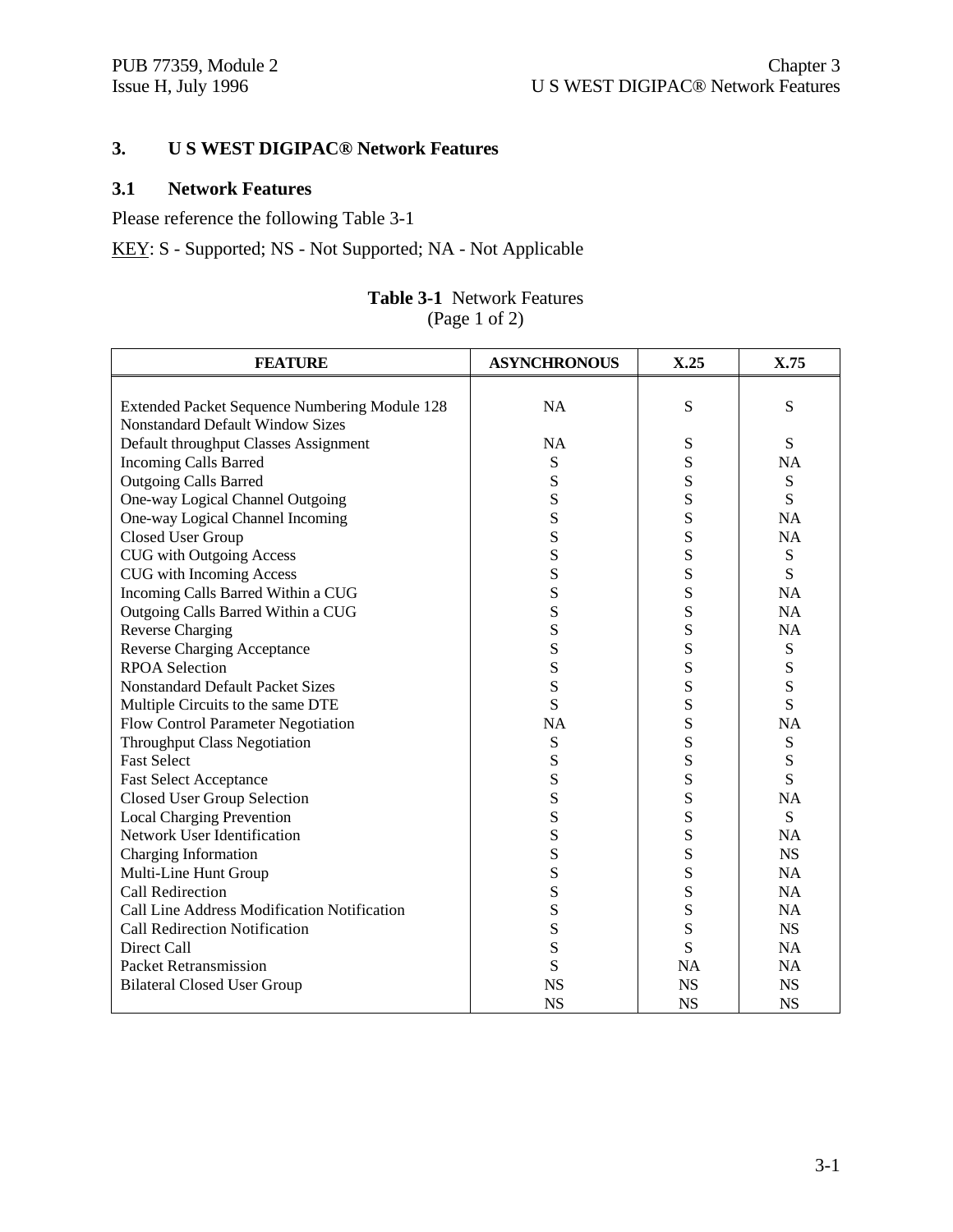| <b>FEATURE</b>                                    | <b>ASYNCHRONOUS</b> | X.25      | X.75      |
|---------------------------------------------------|---------------------|-----------|-----------|
|                                                   |                     |           |           |
| Window Size Indication                            | <b>NA</b>           | <b>NA</b> | S         |
| <b>Utility Marker</b>                             | <b>NA</b>           | <b>NA</b> | S         |
| <b>Bilateral CUG</b> with Outgoing Access         | <b>NS</b>           | <b>NS</b> | <b>NS</b> |
| On-line Facility Registration                     | <b>NS</b>           | <b>NS</b> | <b>NS</b> |
| Multiple Trunks with the Same Address             | S                   | S         | S         |
| <b>Abbreviated Address Calling</b>                | S                   | <b>NA</b> | <b>NA</b> |
| <b>Setting Values of PAD Parameters</b>           | S                   | NA        | <b>NA</b> |
| Reading Values of PAD Parameters                  | S                   | <b>NA</b> | <b>NA</b> |
| Automatic Detection of: Data Rate Code and        |                     |           |           |
| <b>Operational Characteristics</b>                | S                   | <b>NA</b> | <b>NA</b> |
| <b>PAD</b> Recall                                 | S                   | <b>NA</b> | <b>NA</b> |
| Echo                                              | S                   | <b>NA</b> | <b>NA</b> |
| Selection of Data Forwarding Signal               | S                   | NA        | <b>NA</b> |
| Selection of Idle Time Delay                      | S                   | NA        | <b>NA</b> |
| <b>Ancillary Device Control</b>                   | S                   | NA        | <b>NA</b> |
| Suppression of PAD Service Signals                | S                   | NA        | <b>NA</b> |
| Selection of Operation of PAD on Receipt of Break | S                   | <b>NA</b> | <b>NA</b> |
| <b>Discard Output</b>                             | S                   | <b>NA</b> | <b>NA</b> |
| Padding After Carriage Return                     | S                   | NA        | <b>NA</b> |
| Line Folding                                      | S                   | NA        | <b>NA</b> |
| <b>Binary Speed (Read Only)</b>                   | S                   | NA        | NA        |
| Flow Control of PAD by Start-Stop Mode DTE        | S                   | NA        | NA        |
| Linefeed Insertion                                | S                   | <b>NA</b> | <b>NA</b> |
| <b>Linefeed Padding</b>                           | S                   | <b>NA</b> | <b>NA</b> |
| <b>Editing Functions</b>                          | S                   | NA        | <b>NA</b> |
| <b>Parity Functions</b>                           | S                   | <b>NA</b> | <b>NA</b> |
| <b>Standard Profile Selections</b>                | S                   | ${\bf S}$ | <b>NA</b> |
| <b>Permanent Virtual Circuits</b>                 | S                   | S         | S         |
| D-bit Modification                                | <b>NS</b>           | S         | <b>NS</b> |
| Transmit Delay Selection and Notification         | <b>NS</b>           | S         | <b>NS</b> |
| <b>Bilateral CUG Selection</b>                    | <b>NS</b>           | <b>NS</b> | <b>NS</b> |
| <b>Transit Network Identification</b>             | <b>NA</b>           | <b>NA</b> | ${\bf S}$ |
| Call Identifier                                   | NA                  | NA        | S         |
|                                                   |                     |           |           |

# **Table 3-1** Network Features (Page 2 of 2)

**Note:** Network features supported may change with updated tariff filings.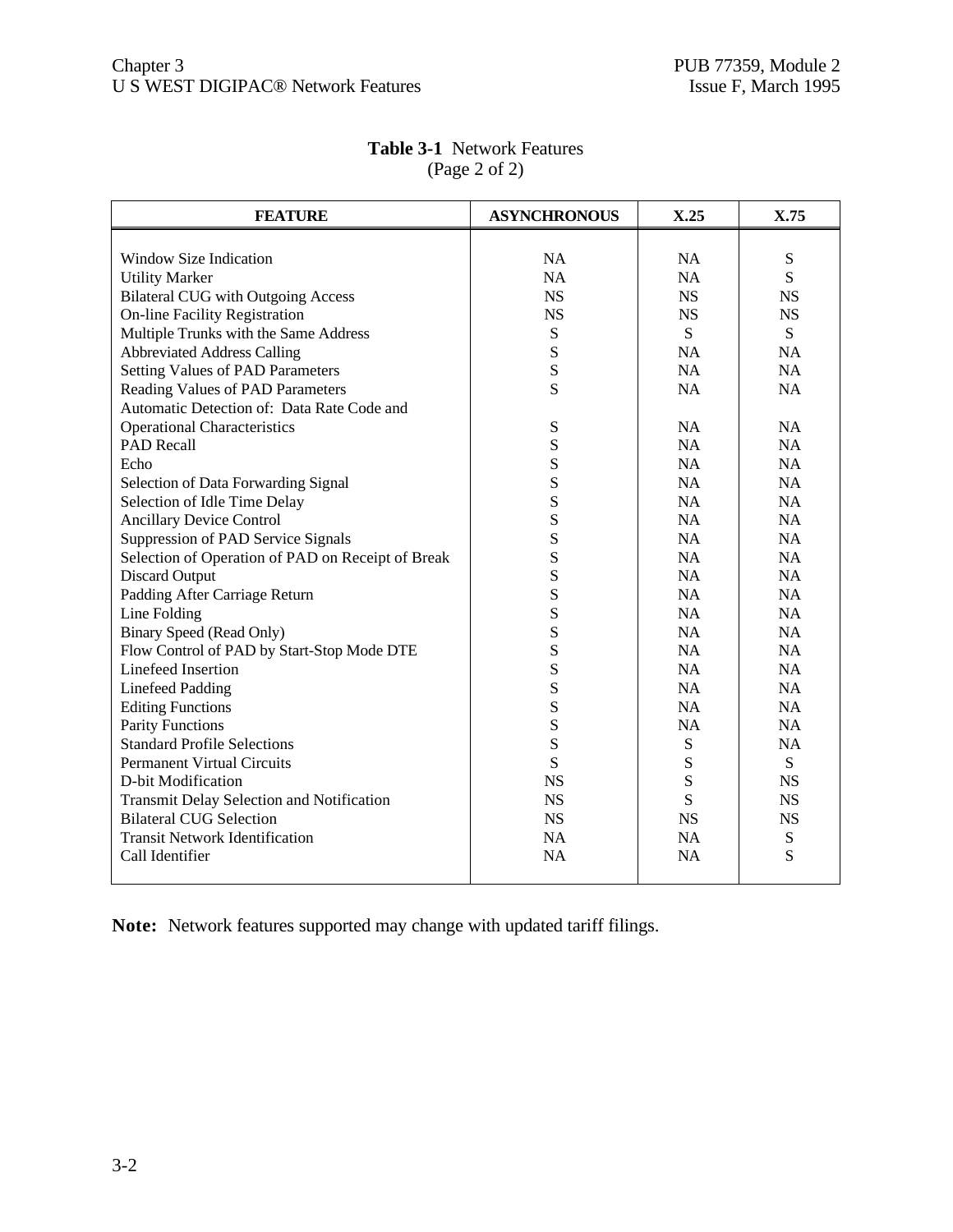# **CONTENTS**

# **Chapter and Section Page** 4. U S WEST DIGIPAC® Physical Interface ....................................................................... 4-1 4.1 Overview.............................................................................................................. 4-1 4.2 Dial Access.......................................................................................................... 4-1 4.3 Direct Access....................................................................................................... 4-1 4.4 Physical Interface Description.............................................................................. 4-2 4.4.1 Direct Access - Synchronous Analog ....................................................... 4-2 4.4.2 Direct Access - Synchronous Digital........................................................ 4-3

# **Tables**

| $4-1$   | Direct Access - Synchronous- 2400 bit/s 201C Compatible - (4-Wire)4-4 |  |
|---------|-----------------------------------------------------------------------|--|
| $4 - 2$ | Direct Access - Synchronous - 4800 bit/s CCITT Recommendation         |  |
|         |                                                                       |  |
| $4 - 3$ | Direct Access - Synchronous - 9600 bit/s CCITT Recommendation         |  |
|         |                                                                       |  |
| $4 - 4$ | Direct Access - Synchronous - 9600 bit/s CCITT Recommendation         |  |
|         |                                                                       |  |
| $4 - 5$ | Direct Access - Synchronous - 2400/4800/9600 bit/s Digital - CSU/DSU  |  |
|         |                                                                       |  |
| $4-6$   | Direct Access - Synchronous - 56000 bit/s Digital - CSU/DSU           |  |
|         |                                                                       |  |
| $4 - 7$ |                                                                       |  |
| $4 - 8$ |                                                                       |  |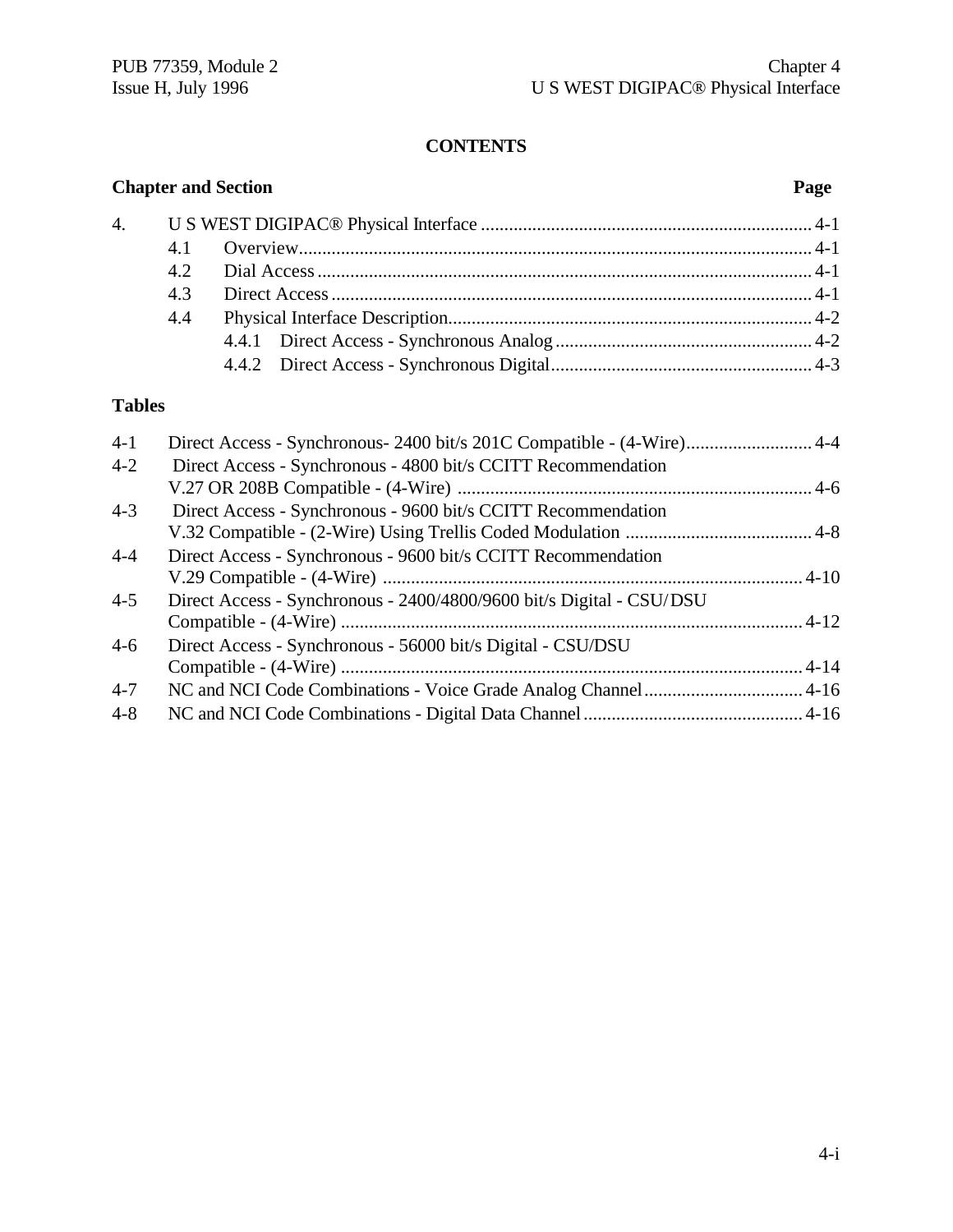# **4. U S WEST DIGIPAC® Physical Interface**

# **4.1 Overview**

This Chapter describes the physical interface with the DIGIPAC® Network. Descriptions for the Line, Modem, Data Service Unit (DSU) and DIGIPAC® Network port are addressed. In this document, Modem is used generically to identify either an analog data Modem or a digital data DSU. Modems attached to the DIGIPAC® Network must be compatible with the description shown for each type of service. If not compatible, the customer provided modem will not be able to communicate with the associated DIGIPAC® modem located in the Central Office (CO).

Tables 4-1 through 4-6 specify the options for the modem types required to accommodate the available DIGIPAC® synchronous X.25 services. These tables provide a description of each selected option and whether the option is required or recommended for the customer. The options are intended to be generic to a given modem. The customer provided modem may have different technology or text to describe each option; with fewer or more options than addressed. Tables 4-7 through 4-8 list compatible Network Channel (NC) and Network Channel Interface (NCI) code combinations to assist the customer with NC and NCI selections.

A glossary section is provided Chapter 5 to assist the customer in understanding the terminology used in this section. Your U S WEST Communications, Inc. Marketing Representative may be contacted for assistance with questions and for further clarification.

# **4.2 Dial Access**

DIGIPAC® supports dial access to X.25 by way of the X.32 recommendation and information on how X.32 is implemented in the DIGIPAC<sup>®</sup> is contained in Module 4 of this Techincal Publication.

# **4.3 Direct Access**

DIGIPAC® supports direct access ports for X.25 interfaces that provide a full duplex interface, from 2400 to 56000 bit/s. Modem transmission interfaces for analog voice grade data channels are supported for 2400, bit/s, 4800 bit/s and 9600 bit/s. Modem transmission interfaces for digital data channels are supported for 2400 bit/s, 4800 bit/s, 9600 bit/s and 56000 bit/s.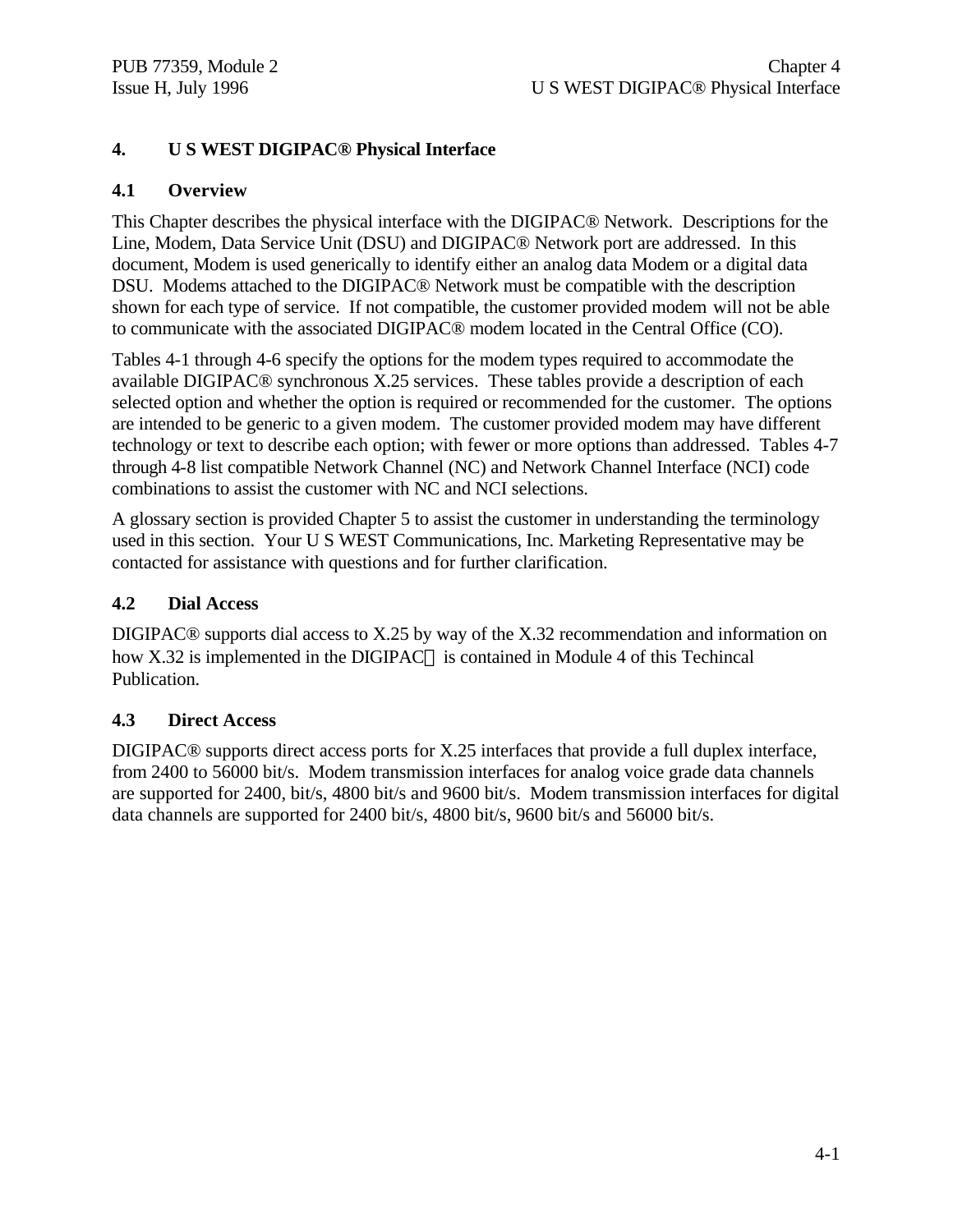#### **4.4 Physical Interface Description**

#### **4.4.1 Direct Access - Synchronous Analog**

- Direct Access Synchronous 2400 bit/s
	- Line: 4-Wire; Two-point voice grade data channel
	- Modem: 201C compatible; Full duplex operation
		- See Table 4-1 for options
	- Port: EIA RS-232-C; recommended EIA-232-D
- Direct Access Synchronous 4800 bit/s
	- Line: 4-Wire; Two-point voice grade data channel
	- Modem: 208B compatible; Full duplex operation
		- See Table 4-2 for options
	- Modem: CCITT V.27 bis compatible; Full duplex operation
		- Interface specifications and operation in accordance with CCITT Recommendation V.27 - 1988 " 4800 Bits Per Second Modem With Manual Equalizer Standardized For Use One Leased Telephone-Type Circuits".
			- See Table 4-2 for options
	- Port: EIA RS-232-C; recommended EIA-232-D
- Direct Access Synchronous 9600 bit/s
	- Line: 2-Wire; Two-point voice grade data channel
	- Modem: CCITT V.32 compatible using Trellis Coded Modulation scheme

Interface specifications and operation in accordance with CCITT Recommendation V.32 - 1988 "A Family of 2-Wire Modems Operating At Data Signaling Rates Of Up To 9600 bit/s For Use One The General Switched Telephone Network and On Leased Telephone - Type Circuits"

See Table 4-3 for options

Port: EIA RS-232-D; (CCITT V.24/V.28/V.54)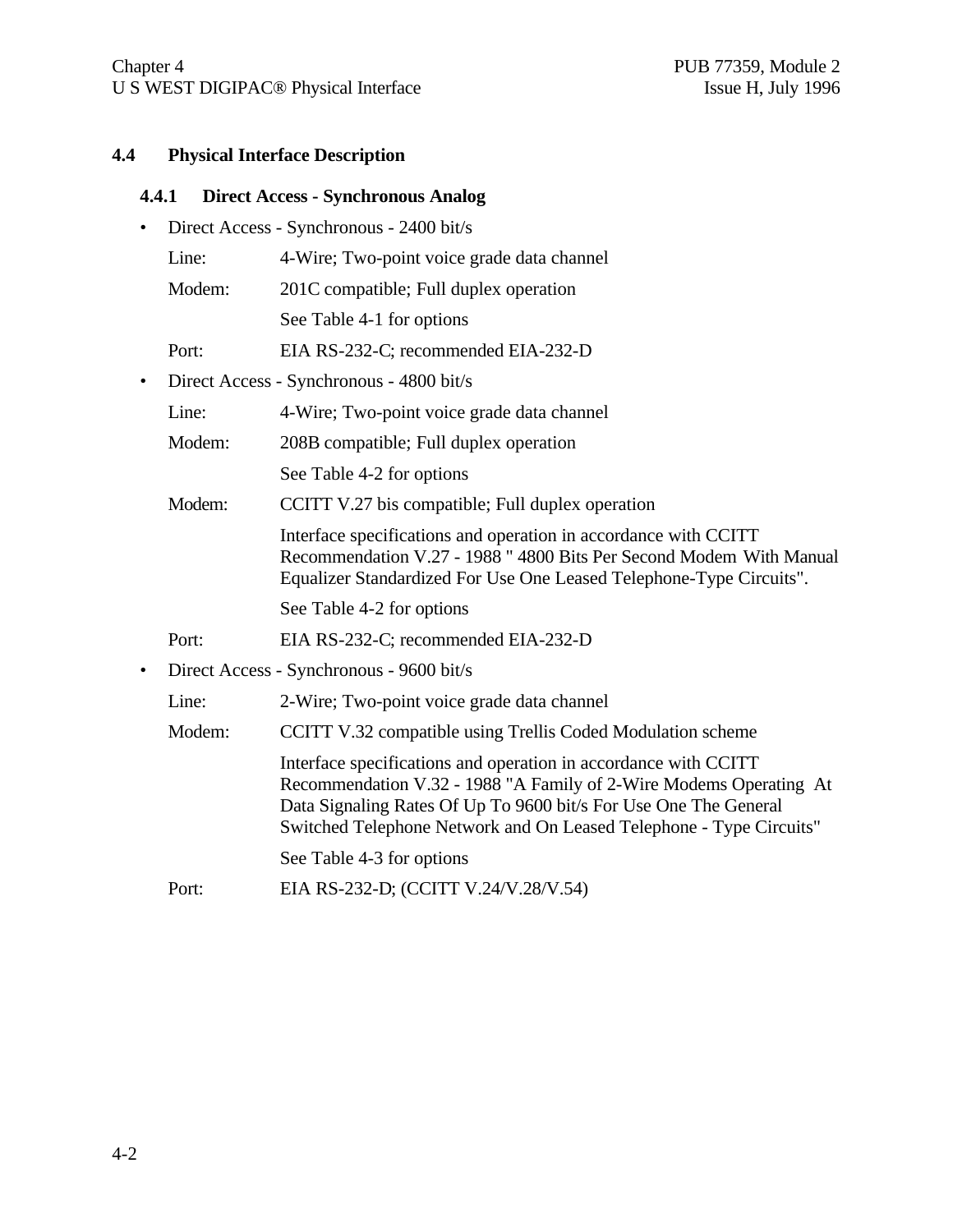• Direct Access - Synchronous - 9600 bit/s

| Line:  | 4-Wire; Two-point voice grade data channel                                                                                                                                                      |
|--------|-------------------------------------------------------------------------------------------------------------------------------------------------------------------------------------------------|
| Modem: | CCITT V.29 compatible; full duplex operation                                                                                                                                                    |
|        | Interface specifications and operation in accordance with CCITT<br>Recommendation V.29 - 1988 "9600 Bits Per Second Modem For Use On<br>Point-To-Point 4-Wire Leased Telephone - Type Circuits" |
|        | See Table 4-4 for options                                                                                                                                                                       |
| Port:  | EIA RS-232-C; recommended EIA-232-D                                                                                                                                                             |

#### **4.4.2 Direct Access - Synchronous Digital**

- Direct Access Synchronous 2400 bit/s, 4800 bit/s, 9600 bit/s
	- Line: 4-Wire; Dedicated digital channel
	- Modem: DSU/CSU compatible

Interface specifications and operation in accordance with Pre-divestiture PUB 41021 "Digital Data System - Channel Interface Specifications", March 1973, with Addendum, October 1981; and AT&T PUB 62310, "Digital Data System Channel Interface Specification", September 1983.

See Table 4-5 for options

Port: EIA RS-232-C; recommended EIA-232-D

• Direct Access - Synchronous - 56000 bit/s

Line: 4-Wire; Dedicated digital channel

Modem: DSU/CSU compatible

Interface specifications and operation in accordance with Pre-divestiture PUB 41021 "Digital Data System - Channel Interface Specifications", March 1973, with Addendum, October 1981; and AT&T PUB 62310, "Digital Data System Channel Interface Specification", September 1983.

See Table 4-7 for options

Port: CCITT V.35 WITH V.54 recommended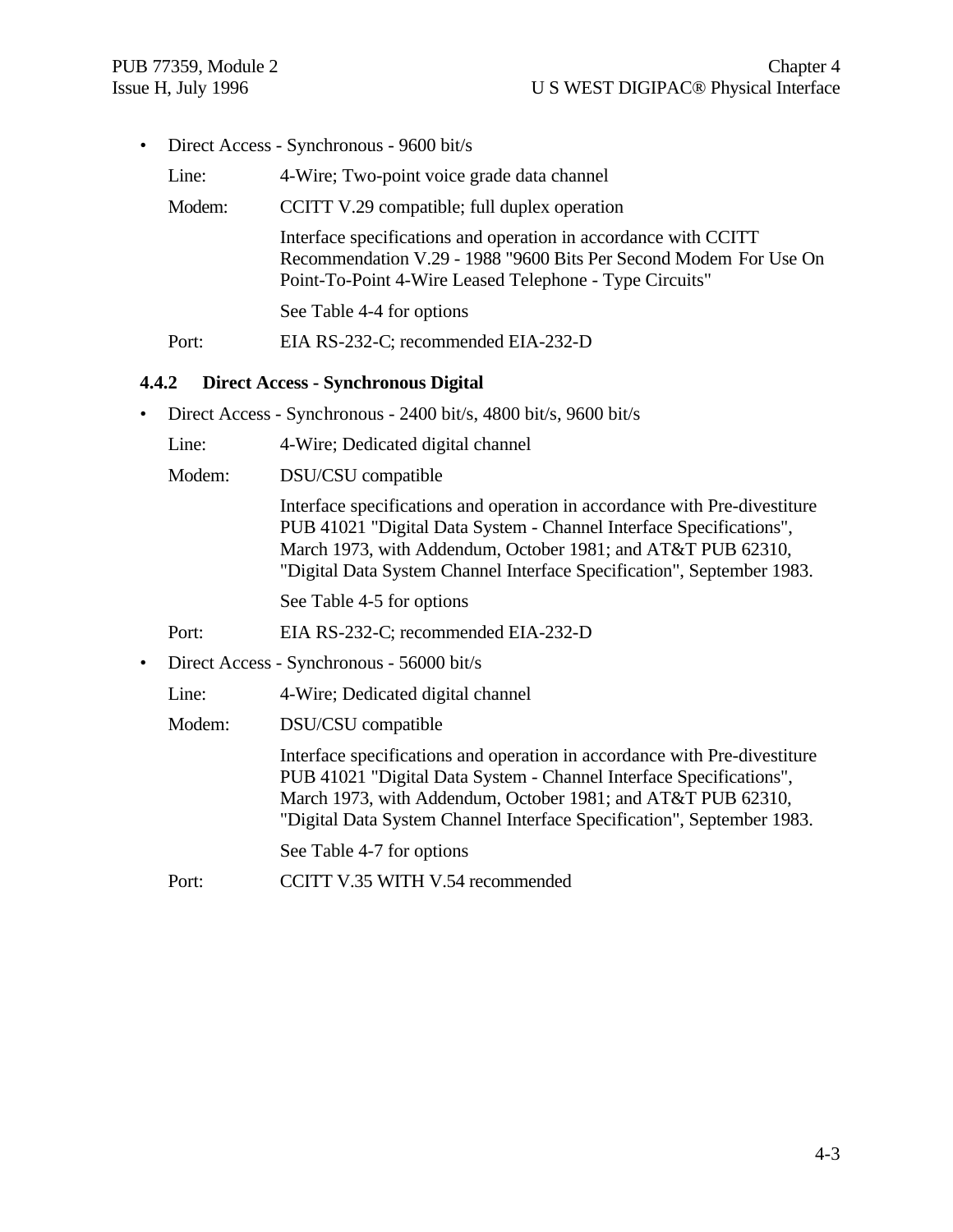# **Table 4-1** Direct Access - Synchronous- 2400 bit/s 201C Compatible - (4-Wire) (Page 1 of 2)

| <b>REQUIRED MODEM OPTIONS (DIGIPAC® AND CUSTOMER)</b> |                                                                                                              |
|-------------------------------------------------------|--------------------------------------------------------------------------------------------------------------|
| 1.                                                    | 4-Wire Private Line Operation                                                                                |
| 2.                                                    | Synchronous operation.                                                                                       |
| 3.                                                    | Constant transmit operation, - PL operation                                                                  |
| 4.                                                    | Data rate: $2400 \text{ bit/s}$ .                                                                            |
| 5.                                                    | Transmit signal level:<br>$CUSTOMER = 0.0$ dBm<br>$DIGIPAC@ = -8.0$ dBm                                      |
| 6.                                                    | Line impedance: 600 ohms.                                                                                    |
| 7.                                                    | Transmitter timing source: Modem clock (INTERNAL).                                                           |
| 8.                                                    | Scrambler/descrambler feature, disabled.                                                                     |
| 9.                                                    | Recovered clock New Sync, disabled.                                                                          |
| 10.                                                   | External control of Data Set Ready (CC) lead, pin 6, by the Data Station Terminating Equipment,<br>disabled. |
| 11.                                                   | DTE control of data rate via the CH lead (pin 23), disabled. Terminal cannot control modem data rate.        |
| 12.                                                   | Amplitude and delay compromise equalizers, disabled.                                                         |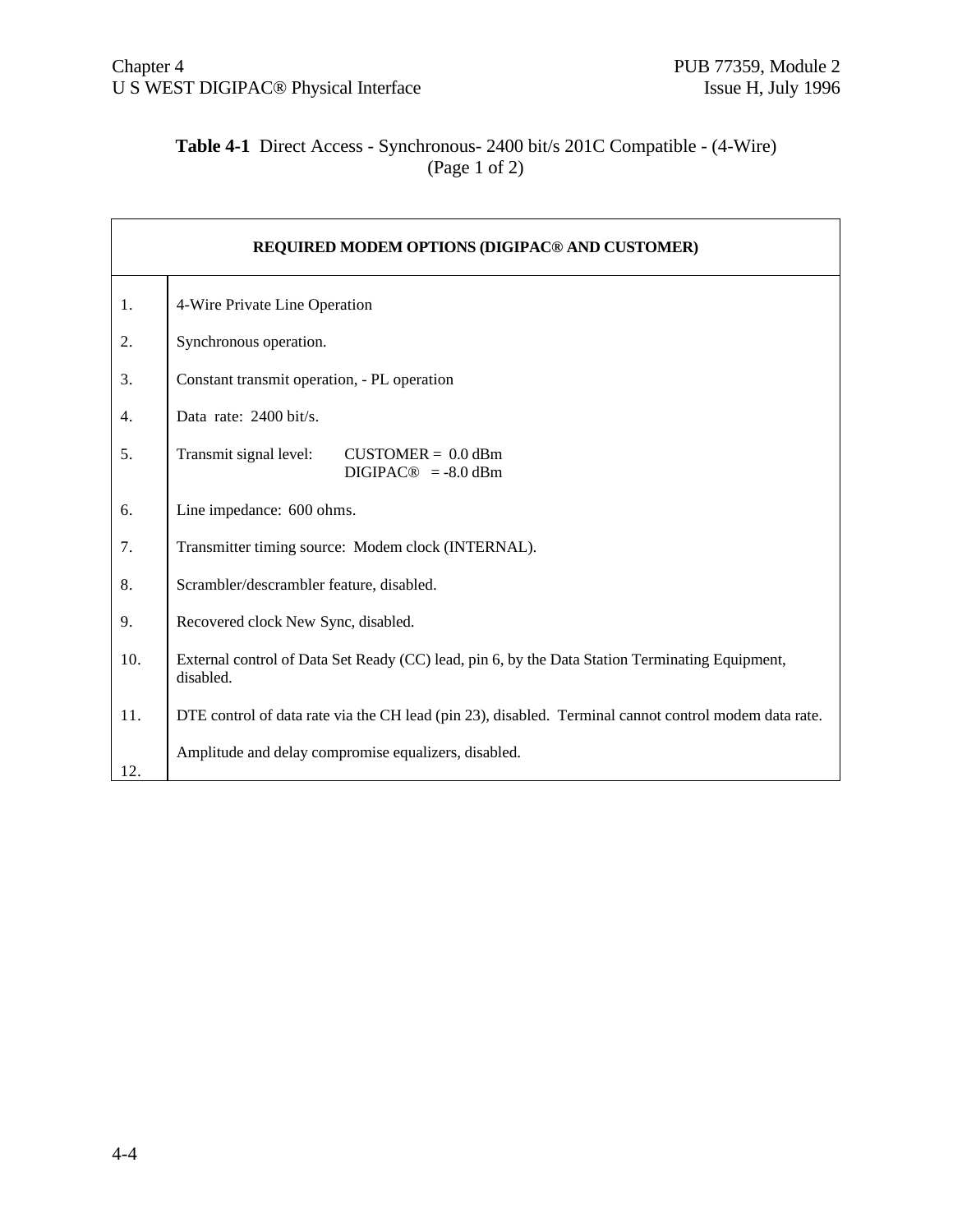# **Table 4-1** Direct Access - Synchronous- 2400 bit/s 201C Compatible - (4-Wire) (Page 2 of 2)

| <b>DIGIPAC® MODEM OPTIONS</b> |                                                                                                                                                          |
|-------------------------------|----------------------------------------------------------------------------------------------------------------------------------------------------------|
| 1.                            | Carrier detect sensitivity: Acquisition = $-24$ dBm Release = $-29$ dBm.                                                                                 |
| 2.                            | Request to Send (CA/pin 4) to Clear To Send (CB/pin 5) delay: 0 ms.                                                                                      |
| 3.                            | Signal Quality alarm to DTE (via pin 21), disabled. Not a function of the DIGIPAC <sup>®</sup> port interface<br>lead.                                   |
| 4.                            | Signal Quality monitor inhibit Carrier Detect (CF lead), disabled. Signal Quality monitor circuit may<br>not inhibit Carrier Detect (force CF lead OFF). |
| 5.                            | Anti-streaming/Anti-streaming timer, disabled. Normally disable on two point private line circuits.                                                      |
| 6.                            | Receive signal element clock lead DD (pin 17) clamped ON when Received Line Signal Detector (CF)<br>is OFF.                                              |
| 7.                            | Receiver is enabled when Request To Send (CA lead) is ON. Modem may receive and transmit data<br>simultaneously; full-duplex operation.                  |
|                               | Data Terminal Ready (CD lead, pin 20) forced ON continuously.                                                                                            |
| 8.                            | Data Set Ready (CC) lead forced ON during Analog Loopback test.                                                                                          |
| 9.<br>10.                     | Data Set Ready (CC) lead forced ON during Self-Test, Remote Terminal test and Remote Digital<br>Loopback.                                                |
|                               | DTE control of Analog Loopback via pin 25, disabled. Analog Loopback assigned to pin 18.                                                                 |
| 11.                           | DTE control of Analog Loop back via the LL lead, enabled and assigned to pin 18.                                                                         |
| 12.                           | Analog Bilateral Loopback; enabled. Analog and Voice Frequency Loopback occur when an Analog<br>Loopback is invoked.                                     |
| 13.                           | Enable modem's ability to respond to Remote Digital Loopback (RDL) signal from remote modem.                                                             |
| 14.                           | DTE control of Remote Digital Loopback via pin 21, enabled.                                                                                              |
|                               | Frame and signal grounds separated by 100 ohms.                                                                                                          |
| 15.                           |                                                                                                                                                          |
| 16.                           |                                                                                                                                                          |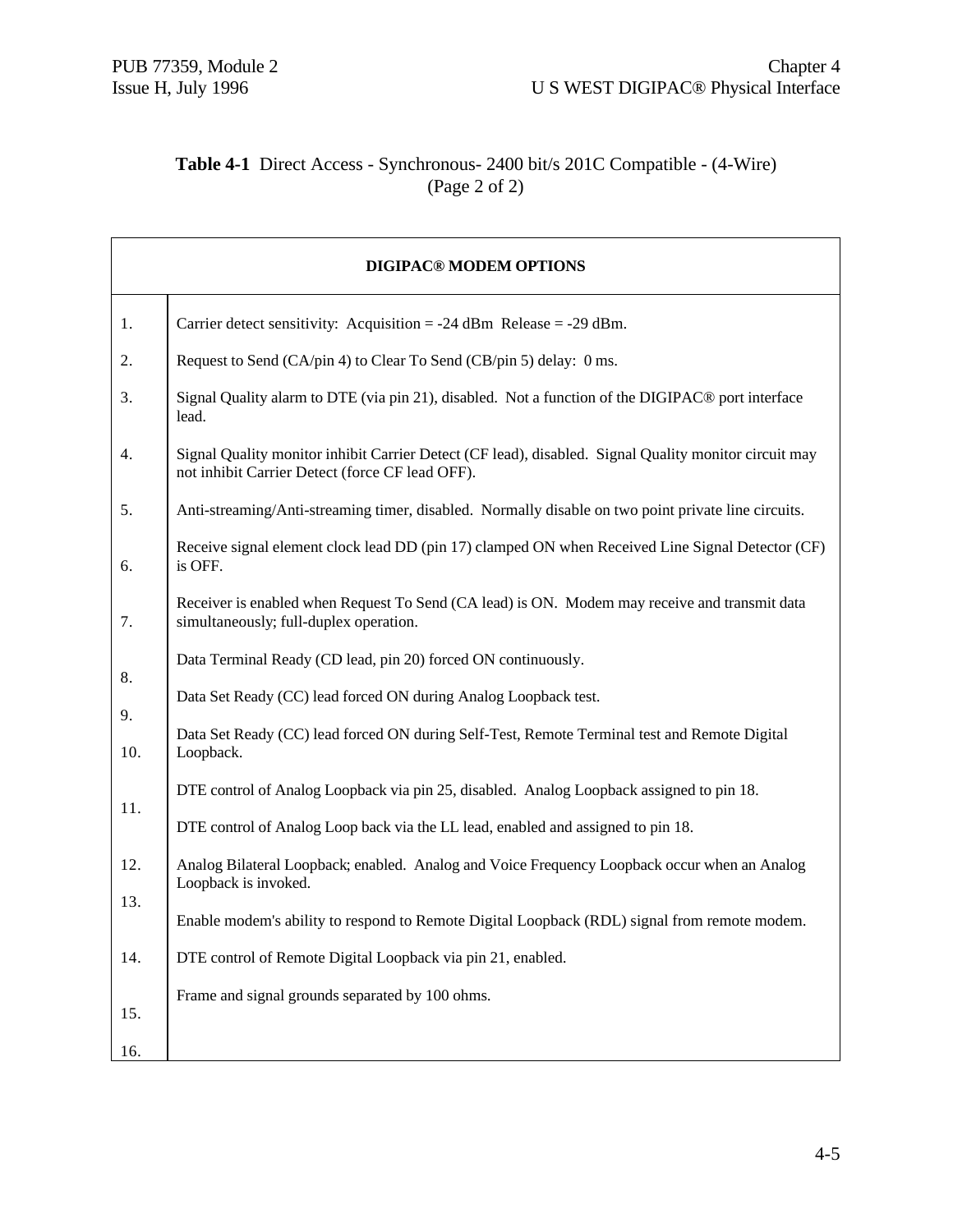#### **Table 4-2** Direct Access - Synchronous - 4800 bit/s CCITT Recommendation V.27 OR 208B Compatible - (4-Wire) (Page 1 of 2)

| REQUIRED MODEM OPTIONS (DIGIPAC® AND CUSTOMER) |                                                                                                                                                                    |
|------------------------------------------------|--------------------------------------------------------------------------------------------------------------------------------------------------------------------|
| 1.                                             | Communication protocol: CCITT V.27 or 208A, per service ordered.                                                                                                   |
| 2.                                             | 4-Wire Private Line operation.                                                                                                                                     |
| 3.                                             | Synchronous operation.                                                                                                                                             |
| 4.                                             | Constant transmit carrier - PL operation.                                                                                                                          |
| 5.                                             | Data rate: 4800 bit/s.                                                                                                                                             |
| 6.                                             | Transmit signal level:<br>$CUSTOMER = 0.0$ dBm<br><b>DIGIPAC®</b><br>$=8.0$ dBm                                                                                    |
| 7.                                             | Line impedance: 600 ohms.                                                                                                                                          |
| 8.                                             | Carrier detect thresholds: Acquisition = Low $(-26 \text{ to } 34 \text{ dBm})$<br>$=$ Low (-31 to 35 dBm)<br>Release                                              |
| 9.                                             | Transmitter timing source:<br>$CUSTOMER = Modem receive (SLAVE)$<br>$DIGIPAC@ = Modem clock (INTERNAL)$                                                            |
| 10.                                            | Receive quick poll mode, inhibited. This conditions the modem's adaptive equalizers for standard<br>CCITT V.27 training sequences.                                 |
| 11.                                            | Scrambler/descrambler feature, disabled.                                                                                                                           |
| 12.                                            | Recovered clock New Sync, disabled.                                                                                                                                |
| 13.                                            | Signal quality and Round Robin Retrain, disabled.                                                                                                                  |
| 14.                                            | DTE control of data rate via the CH lead (pin 23), disabled. Terminal cannot control modem data rate.                                                              |
| 15.                                            | Amplitude and delay compromise equalizers, disabled.                                                                                                               |
| 16.                                            | One-second adaptive equalizer and carrier detect holdover during receive carrier breaks. Modem<br>receiver will override line signal breaks of one second or less. |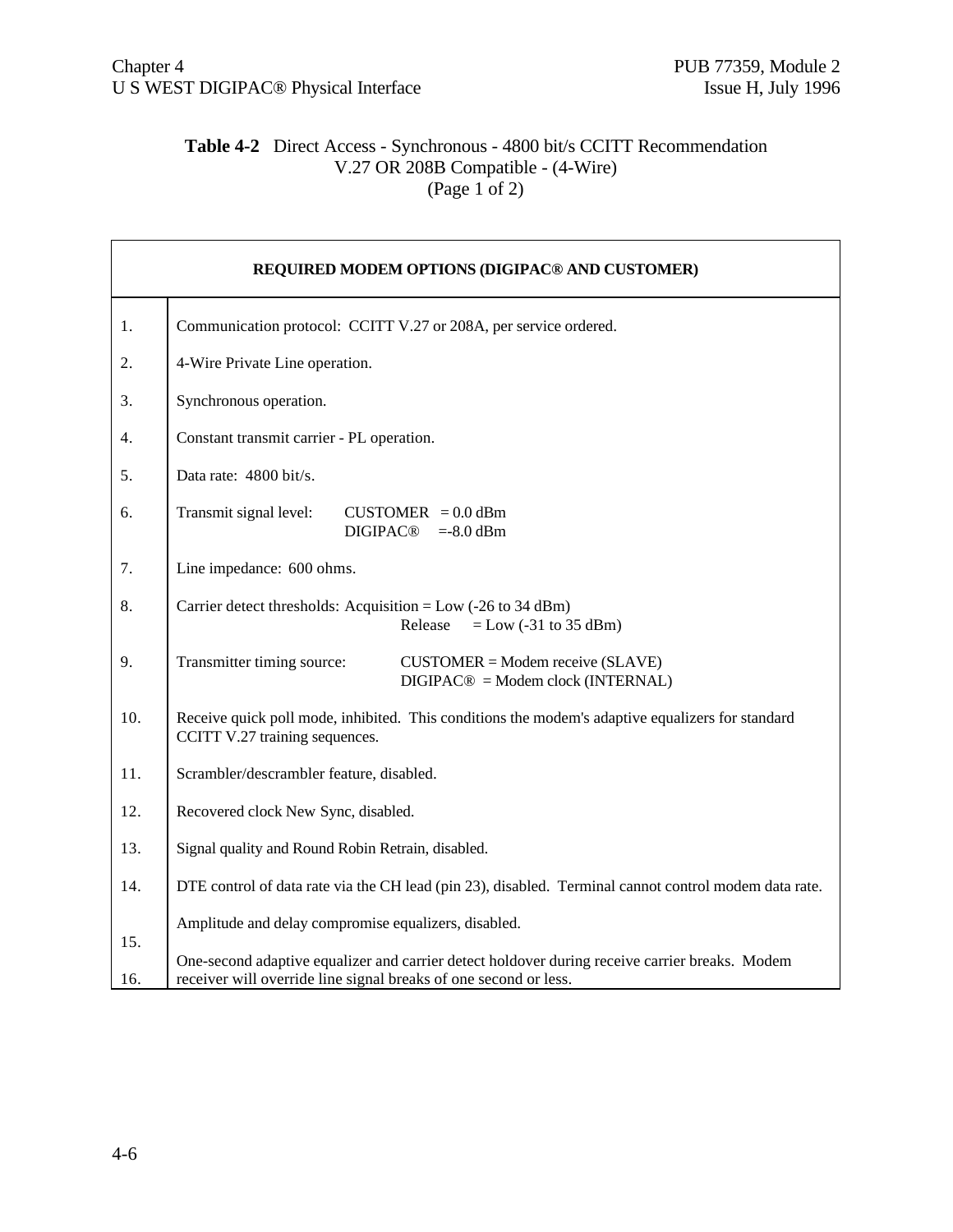h

# **Table 4-2** Direct Access - Synchronous - 4800 bit/s CCITT Recommendation V.27 OR 208B Compatible - (4-Wire) (Page  $2 \text{ of } 2$ )

| <b>DIGIPAC® MODEM OPTIONS</b> |                                                                                                                                                                                          |
|-------------------------------|------------------------------------------------------------------------------------------------------------------------------------------------------------------------------------------|
| 1.                            | Request to Send normal; controlled by DTE (CA lead, pin 4).                                                                                                                              |
| 2.                            | Request To Send (CA/pin 4) to Clear To send (CB/pin 5) delay: 8ms.                                                                                                                       |
| 3.                            | Signal Quality alarm to DTE (via pin 21), disabled. Not a function of the DIGIPAC <sup>®</sup> port interface<br>lead.                                                                   |
| 4.                            | Train-On-Data, enabled. When receiver loses equalization, normally due to deteriorated signal quality,<br>the receiver adaptive equalizer will attempt to retrain on incoming data.      |
| 5.                            | Receive signal element clock lead DD (pin 17) state not dependent on Carrier Detect state. Receive<br>clock output not clamped ON when Received Line Signal Detector (CF) is off.        |
|                               | Anti-streaming/Anti-streaming timer, disabled. Normally disable on two point private line circuits.                                                                                      |
| 6.                            | One-second adaptive equalizer and carrier detect holdover during receive carrier breaks. Modem<br>receiver and equalizer will override receive line signal breaks on one second or less. |
| 7.                            | Data Set Ready (CC) lead forced ON during Analog Loopback test.                                                                                                                          |
|                               | Data Set Ready (CC) lead (pin 6) state, independent of Data Terminal Ready (CD) lead state (pin 20).                                                                                     |
| 8.                            | Errors are not injected into the transmitted test pattern during Self-Test.                                                                                                              |
| 9.                            | DTE control of Analog Loopback via the LL lead, enabled and assigned to pin 18.                                                                                                          |
| 10.                           | Analog Bilateral Loopback; enabled. Analog and Voice Frequency Loopback occur when an Analog<br>Loopback is invoked.                                                                     |
| 11.                           | Enable modem's ability to respond to Remote Digital Loopback (RDL) signal from remote modem.<br>The modem responds to a digital loopback signal generated by the far end modem.          |
| 12.                           | DTE control of Remote Digital Loopback via pin 21, enabled.                                                                                                                              |
| 13.                           | Frame and signal grounds separated by 100 ohms.                                                                                                                                          |
|                               |                                                                                                                                                                                          |
| 14.                           |                                                                                                                                                                                          |
| 15.                           |                                                                                                                                                                                          |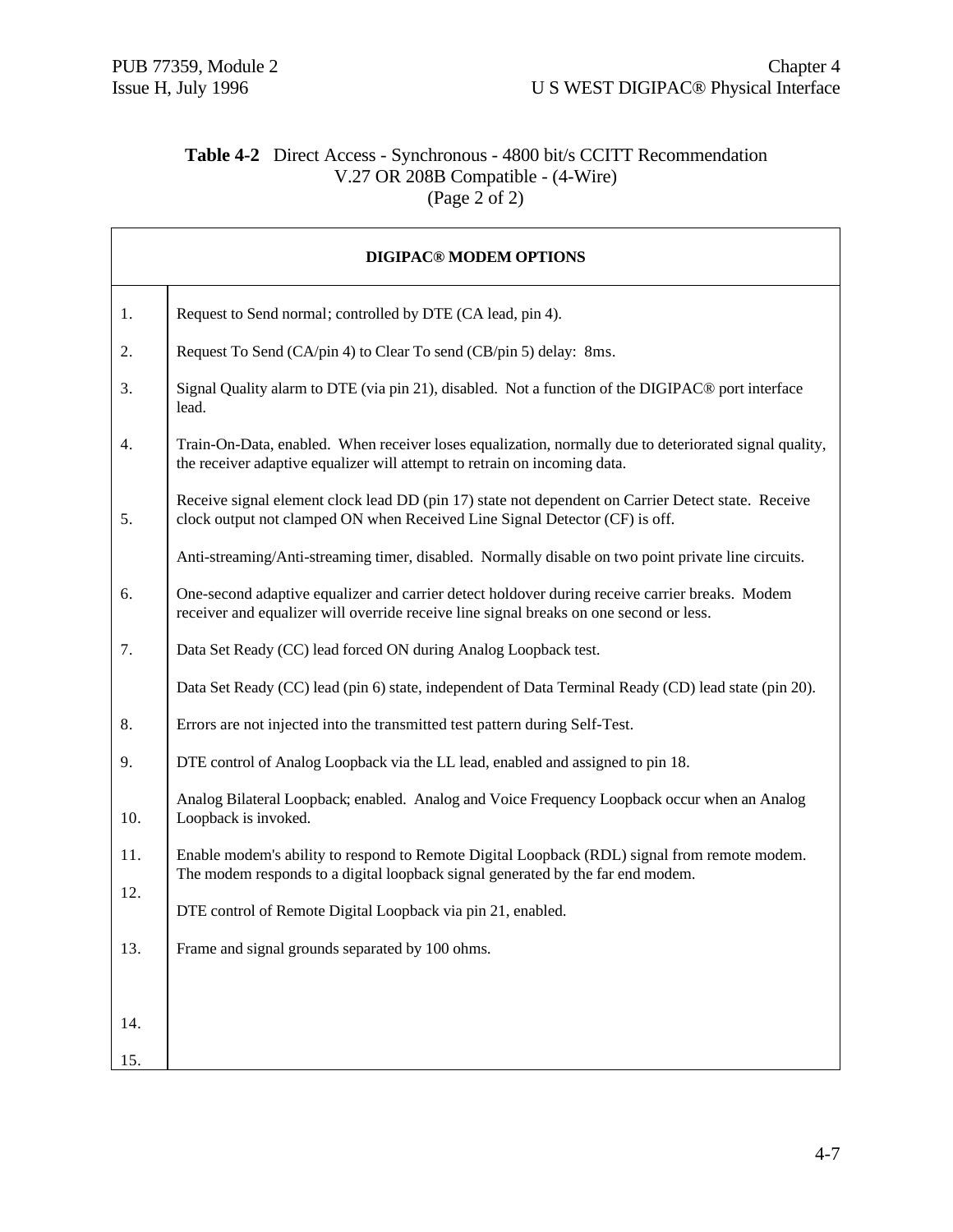# **Table 4-3** Direct Access - Synchronous - 9600 bit/s CCITT Recommendation V.32 Compatible - (2-Wire) Using Trellis Coded Modulation (Page 1 of 2)

| REQUIRED MODEM OPTIONS DIGIPAC® AND CUSTOMER |                                                                                                                         |
|----------------------------------------------|-------------------------------------------------------------------------------------------------------------------------|
| 1.                                           | Communication protocol compatibility: CCITT                                                                             |
| 2.                                           | Private line operation.                                                                                                 |
| 3.                                           | 2-Wire facility operation.                                                                                              |
| 4.                                           | Data transmission: Synchronous operation.                                                                               |
| 5.                                           | Trellis Coded Modulation, enabled.                                                                                      |
| 6.                                           | Data rate: $9600 \text{ bit/s}$ .                                                                                       |
| 7.                                           | Transmitter timing source:<br>$CUSTOMER = Modem receive (SLAVE)$<br>$DIGIPAC@ = Modem clock (INTERNAL)$                 |
| 8.                                           | Transmit signal level: -12.0 dBm                                                                                        |
| 9.                                           | Constant transmit carrier. Carrier stays on independent of RTS from the DTE.                                            |
| 10.                                          | Line impedance: 600 ohms.                                                                                               |
| 11.                                          | Private line handshake mode:<br>$CUSTOMER = Originate$<br>$DIGIPAC@ = Terminate$                                        |
| 12.                                          | Loss of carrier disconnect, disabled. Modem will maintain data connection when loss of received<br>carrier is detected. |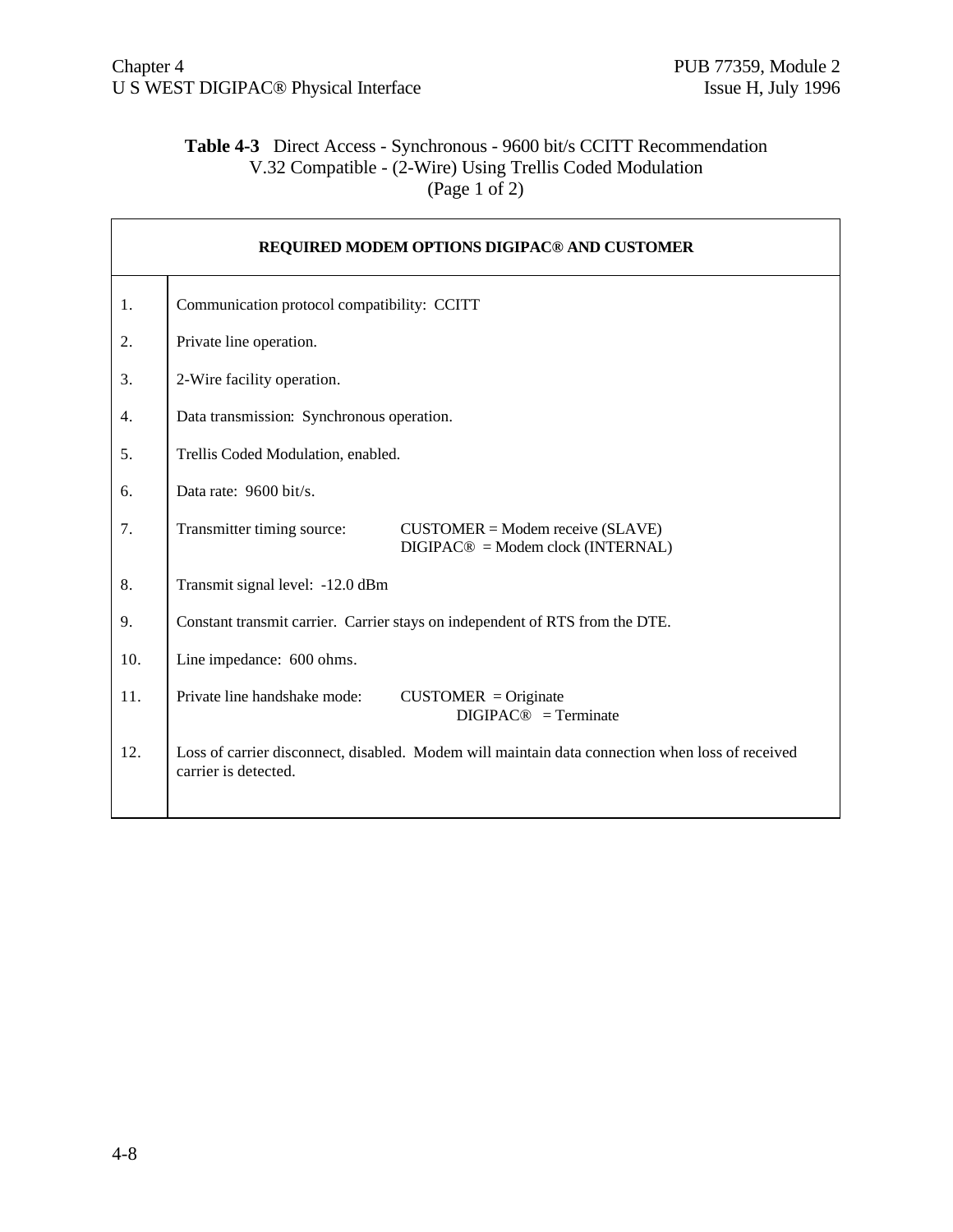# **Table 4-3** Direct Access - Synchronous - 9600 bit/s CCITT Recommendation V.32 Compatible - (2-Wire) Using Trellis Coded Modulation (Page 2 of 2)

|            | <b>DIGIPAC® MODEM OPTIONS</b>                                                                                                                                                   |
|------------|---------------------------------------------------------------------------------------------------------------------------------------------------------------------------------|
| 1.         | Automatic answering enabled. Modem automatically answers calls and switches to data mode.                                                                                       |
| 2.         | Send space disconnect, enabled. Transmits 2 to 4 seconds of spaces at end of call to disconnect<br>remote modem.                                                                |
| 3.         | Receive space disconnect, enabled. Modem disconnects upon receiving approximately 2 seconds of<br>space signal from remote modem.                                               |
| 4.         | Request to Send (CA/105) To Clear To Send (CB/106) delay: within 2 ms.                                                                                                          |
| 5.         | Receive Line Signal Detector, circuit CF/109 (pin 8) turns OFF and ON in response to the OFF and ON<br>transitions of received carrier, not forced ON.                          |
| 6.         | Data Terminal Ready (CD) is transitive. An OFF transition causes the modem to terminate the<br>connection (go on-hook), then return to the command mode.                        |
| 7.         | DTE control of data rate via circuit CH/111 (pin 23), disabled. Terminal cannot control modem data<br>rate.                                                                     |
| 8.         | Data Set Ready (circuit CC/107) normal, indicates when modem is ready to exchange control signals<br>with the DTE to initiate transfer of data.                                 |
|            | Data Set Ready (circuit CC/107) forced ON during Analog Loopback test.                                                                                                          |
| 9.         | DTE control of Analog Loopback via circuit LL/141, enabled and assigned to pin 18.                                                                                              |
| 10.<br>11. | Modem goes off-hook (busy) when an Analog Loopback test is invoked.                                                                                                             |
| 12.        | DTE control of Remote Digital Loopback via circuit RL/140 (pin 21), enabled.                                                                                                    |
| 13.        | Enable modem's ability to respond to Remote Digital Loopback (RDL) signal from remote modem.<br>The modem responds to a digital loopback signal generated by the far end modem. |
|            | Test mode indication to DTE via circuit TM/142, (pin 25), enabled.                                                                                                              |
| 14.        | Signal quality abort, enabled. Modem will initiate retrain procedures upon detection of unsatisfactory<br>signal reception or loss of equalization.                             |
| 15.<br>16. | Frame and signal grounds separated by 100 ohms.                                                                                                                                 |
|            |                                                                                                                                                                                 |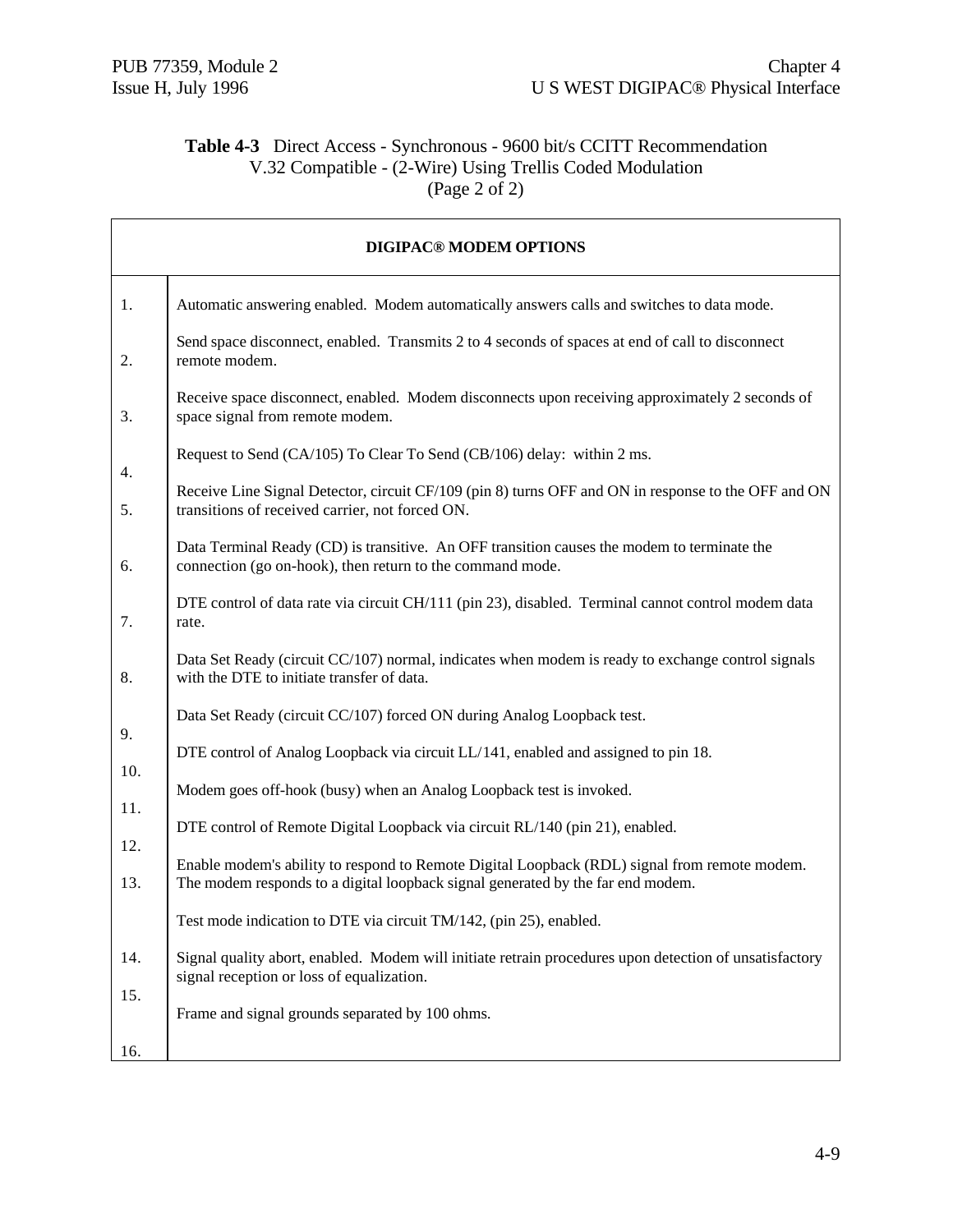# **Table 4-4** Direct Access - Synchronous - 9600 bit/s CCITT Recommendation V.29 Compatible - (4-Wire) (Page 1 of 2)

| REQUIRED MODEM OPTIONS (DIGIPAC® AND CUSTOMER) |                                                                                                                                                         |
|------------------------------------------------|---------------------------------------------------------------------------------------------------------------------------------------------------------|
| 1.                                             | Communication protocol compatibility: CCITT V.29                                                                                                        |
| 2.                                             | Synchronous operation.                                                                                                                                  |
| 3.                                             | 4-Wire Private Line operation                                                                                                                           |
| 4.                                             | Constant transmit carrier - PL operation.                                                                                                               |
| 5.                                             | Data rate: 9600 bit/s. Fall back rate: 4800 bit/s                                                                                                       |
| 6.                                             | Transmit signal level:<br>$CUSTOMER = 0.0$ dBm<br>$DIGIPAC@ = -8.0$ dBm                                                                                 |
| 7.                                             | Line impedance: 600 ohms.                                                                                                                               |
| 8.                                             | Carrier detect thresholds: Acquisition = $Low$ (-26 to 34 dBm)<br>Release<br>$=$ Low (-31 to 35 dBm)                                                    |
| 9.                                             | Transmitter timing source:<br>$CUSTOMER = Modem receive (SLAVE)$<br>$DIGIPAC@ = Modem clock (INTERNAL)$                                                 |
| 10.                                            | Round robin retrain, enable. If receiver loses equalization, the modem interrupts the data transmission<br>and transmits an outbound training sequence. |
| 11.                                            | DTE control of data rate via the CH lead (pin 23), disabled. Terminal cannot control modem data rate.                                                   |
| 12.                                            | Amplitude and delay compromise equalizers, disabled or set to Short Haul.                                                                               |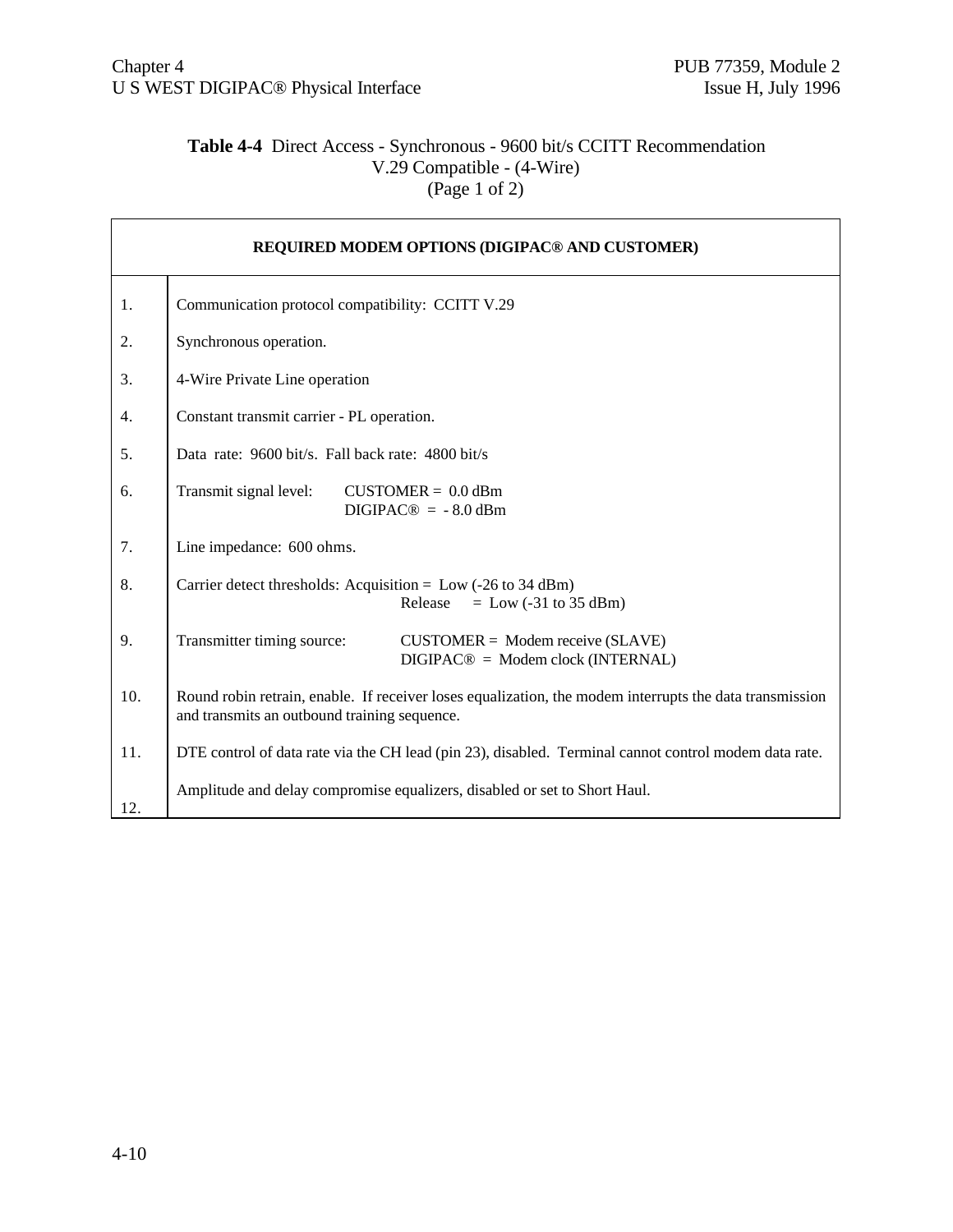$\mathbf{r}$ 

### **Table 4-4** Direct Access - Synchronous - 9600 bit/s CCITT Recommendation V.29 Compatible - (4-Wire)  $(\text{Page 2 of 2})$

|     | <b>DIGIPAC® MODEM OPTIONS</b>                                                                                                                                                                                   |
|-----|-----------------------------------------------------------------------------------------------------------------------------------------------------------------------------------------------------------------|
| 1.  | Request to Send (CA/pin 4) to Clear To Send (CB/pin 5) delay: 15 ms.                                                                                                                                            |
| 2.  | Signal Quality alarm to DTE (via pin 21), disabled. Not a function of the DIGIPAC <sup>®</sup> port interface<br>lead.                                                                                          |
| 3.  | Train-On-Data. enabled. When receiver loses equalization, normally due to deteriorated signal quality,<br>the receiver adaptive equalizer will attempt to retrain on incoming data.                             |
| 4.  | Anti-streaming/Anti-streaming timer, disabled. Normally disable on two point private line circuits.                                                                                                             |
| 5.  | One-second adaptive equalizer and carrier detect holdover during receive carrier breaks. Modem<br>receiver and equalizer will override receive line signal breaks of one second or less.                        |
|     | Data Set Ready (CC) lead forced ON during Analog Loopback test.                                                                                                                                                 |
| 6.  | Analog Bilateral Loopback; enabled. Analog and Voice Frequency Loopback occur when an Analog<br>Loopback is invoked.                                                                                            |
| 7.  | Digital Bilateral Loopback; enabled. A digital loopback occurs towards the facility and DTE when a<br>Digital Loopback is invoked.                                                                              |
| 8.  | Errors are not injected into the transmitted test pattern during Self-Test.                                                                                                                                     |
| 9.  | DTE control of Analog Loopback via the LL lead (pin 18), enabled. A V.54 function that allows an<br>Analog Loopback test to be performed remotely for fault isolation.                                          |
| 10. | Enable modem's ability to respond to Remote Digital Loopback (RDL) signal from remote modem.<br>The modem responds to a digital loopback signal from the far end modem for fault isolation; a V.54<br>function. |
| 11. | DTE control of Remote Digital Loopback via pin 21, enabled. A V.54 function that allows the remote<br>modem to be placed into a digital loopback for fault isolation.                                           |
| 12. | Frame and signal grounds separated by 100 ohms.                                                                                                                                                                 |
| 13. |                                                                                                                                                                                                                 |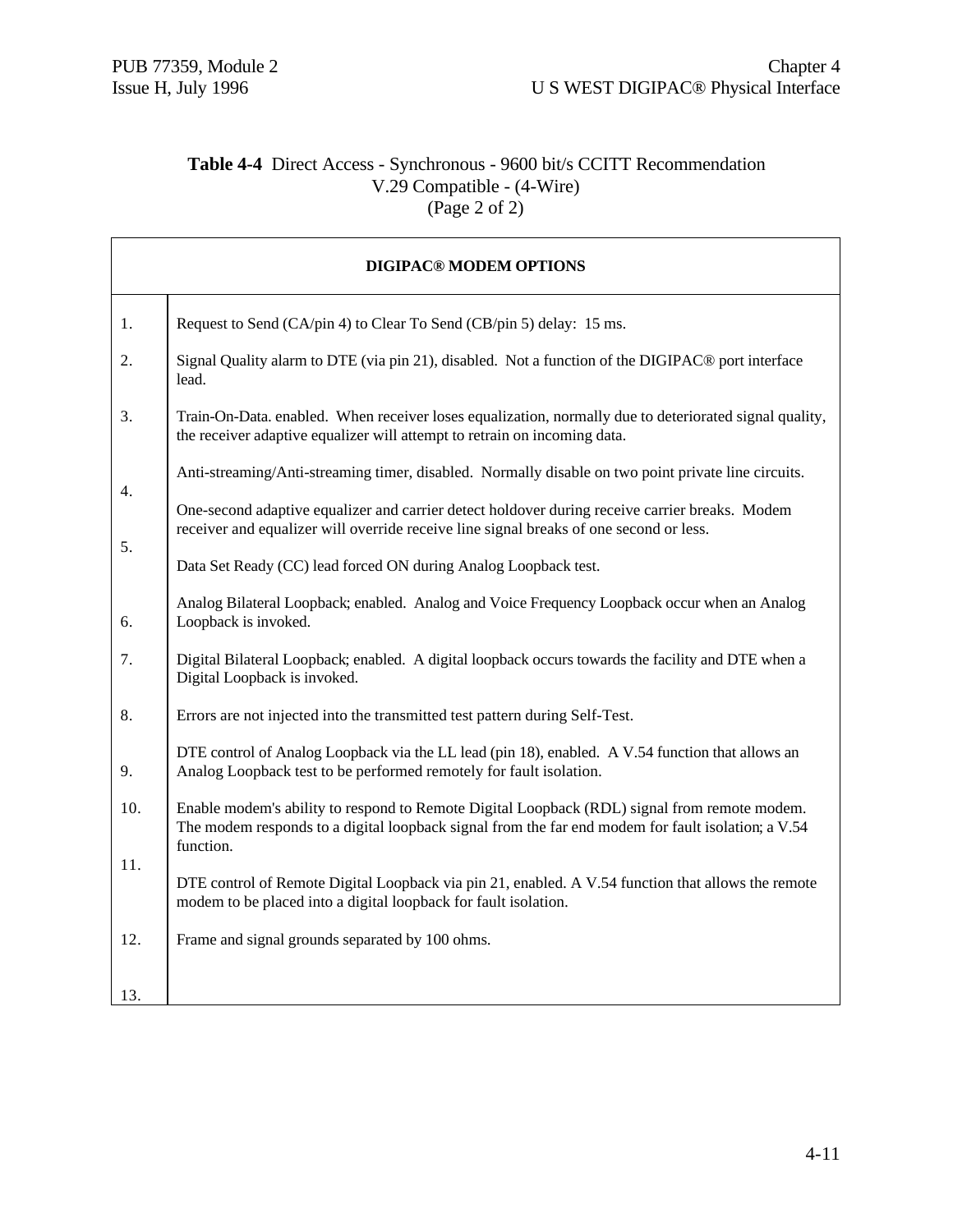### **Table 4-5** Direct Access - Synchronous - 2400/4800/9600 bit/s Digital - CSU/DSU Compatible - (4-Wire)  $(Page 1 of 2)$

|    | <b>REQUIRED CSU/DSU OPTIONS (DIGIPAC® AND CUSTOMER)</b>                                                                                                                                                         |  |  |  |
|----|-----------------------------------------------------------------------------------------------------------------------------------------------------------------------------------------------------------------|--|--|--|
| 1. | Data transmission: Synchronous operation.                                                                                                                                                                       |  |  |  |
| 2. | Data rate: 2400, 4800 or 9600 bit/s, according to service requested.                                                                                                                                            |  |  |  |
| 3. | Line impedance: 600 ohms.                                                                                                                                                                                       |  |  |  |
| 4. | Transmitter timing source:<br>$CUSTOMER = Modem receive (SLAVE)$<br>$DIGIPAC@ = Modem clock (INTERNAL)$                                                                                                         |  |  |  |
|    | RECOMMENDED MODEM OPTIONS (CUSTOMER)                                                                                                                                                                            |  |  |  |
| 1. | Enable modem's ability to respond to Remote Digital Loopback (RDL) signal from remote modem.<br>The modem responds to a digital loopback signal from the far end modem for fault isolation; a V.54<br>function. |  |  |  |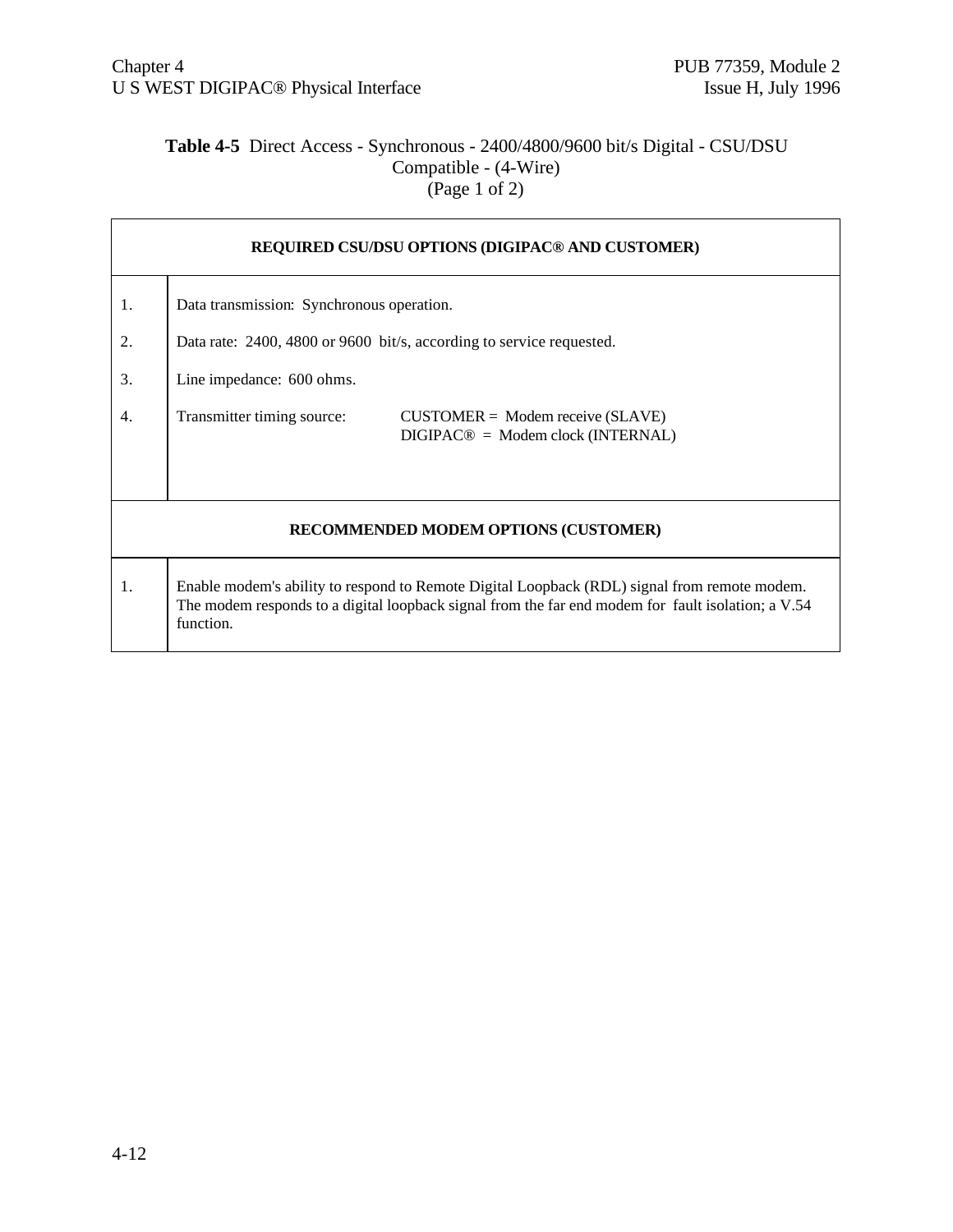### **Table 4-5** Direct Access - Synchronous - 2400/4800/9600 bit/s Digital - CSU/DSU Compatible - (4-Wire) (Page 2 of 2)

|                  | <b>DIGIPAC® MODEM OPTIONS</b>                                                                                                                                                                                   |
|------------------|-----------------------------------------------------------------------------------------------------------------------------------------------------------------------------------------------------------------|
| 1.               | Request To Send circuit C/l05 (pin 4) to Clear To Send, circuit CB/106 (pin 5) delay:<br>10 ms.                                                                                                                 |
| 2.               | System status, OFF. During reception of out-of-service code or no signal reception, Data Set Ready<br>operate normally; not turned OFF.                                                                         |
| 3.               | Circuit assurance, off. During reception of out-of service code or no signal reception (DCD Low),<br>Clear-To-Send operate normally; not turned OFF.                                                            |
| $\overline{4}$ . | Test mode indication to DTE via circuit TM/142, (pin 25), enabled.                                                                                                                                              |
| 5.               | DTE control of Remote Terminal Test via circuit CI/112 (pin 12), disabled. Circuit CI/112 (pin 12)<br>not functional DIGIPAC <sup>®</sup> port interface lead.                                                  |
| 6.               | Data Set Ready circuit CC/107 (pin 6) forced ON during Analog Loopback test.                                                                                                                                    |
| 7.               | Analog and Voice Frequency Loopback occur when an Analog Loopback is invoked. During Analog<br>Loopback, the signal on the receive VF line will be looped back over the transmit VF line.                       |
| 8.               | DTE control of Analog Loopback via circuit LL/141 (pin 18), enabled. A V.54 function that allows an<br>Analog Loopback test to be performed remotely for fault isolation.                                       |
| 9.               | Enable modem's ability to respond to remote Digital Loopback (RDL) signal from remote modem.<br>The modem responds to a digital loopback signal from the far end modem for fault isolation; a V.54<br>Function. |
| 10.              | DTE control of Remote Digital Loopback via circuit RL/140 (pin 21), enabled. A V.54 function that<br>allows the remote modem to be placed into a digital loopback.                                              |
| 11.              | Bilateral remote terminal testing, enabled. Remote Terminal test, bilateral digital loopback occurs<br>(digital loopback occurs towards the facility and DTE).                                                  |
| 12.              | Frame and signal grounds separated by 100 ohms.                                                                                                                                                                 |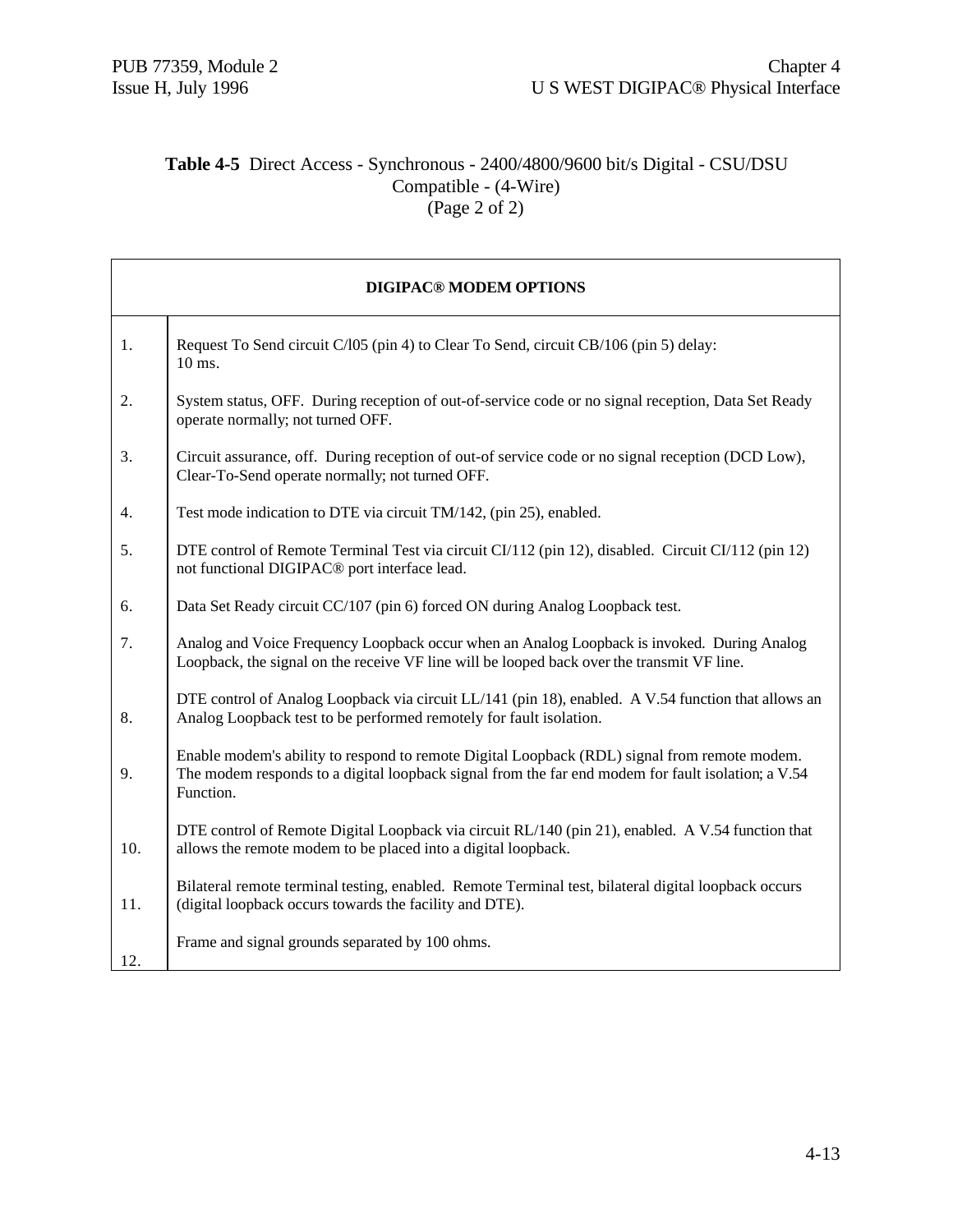# **Table 4-6** Direct Access - Synchronous - 56000 bit/s Digital - CSU/DSU Compatible - (4-Wire) (Page 1 of 2)

|    | REQUIRED CSU/DSU OPTIONS (DIGIPAC <sup>®</sup> AND CUSTOMER)                                                                                                                                                    |  |  |  |  |
|----|-----------------------------------------------------------------------------------------------------------------------------------------------------------------------------------------------------------------|--|--|--|--|
| 1. | Data transmission: Synchronous operation.                                                                                                                                                                       |  |  |  |  |
| 2. | Data rate: $56000$ bit/s.                                                                                                                                                                                       |  |  |  |  |
| 3. | Line impedance: 600 ohms.                                                                                                                                                                                       |  |  |  |  |
| 4. | Transmitter timing source:<br>$CUSTOMER = Modem receive (SLAVE)$<br>$DIGIPAC@ = Modem receive(SLAVE)$                                                                                                           |  |  |  |  |
|    | RECOMMENDED MODEM OPTIONS (CUSTOMER)                                                                                                                                                                            |  |  |  |  |
| 1. | Enable modem's ability to respond to Remote Digital Loopback (RDL) signal from remote modem.<br>The modem responds to a digital loopback signal from the far end modem for fault isolation; a V.54<br>function. |  |  |  |  |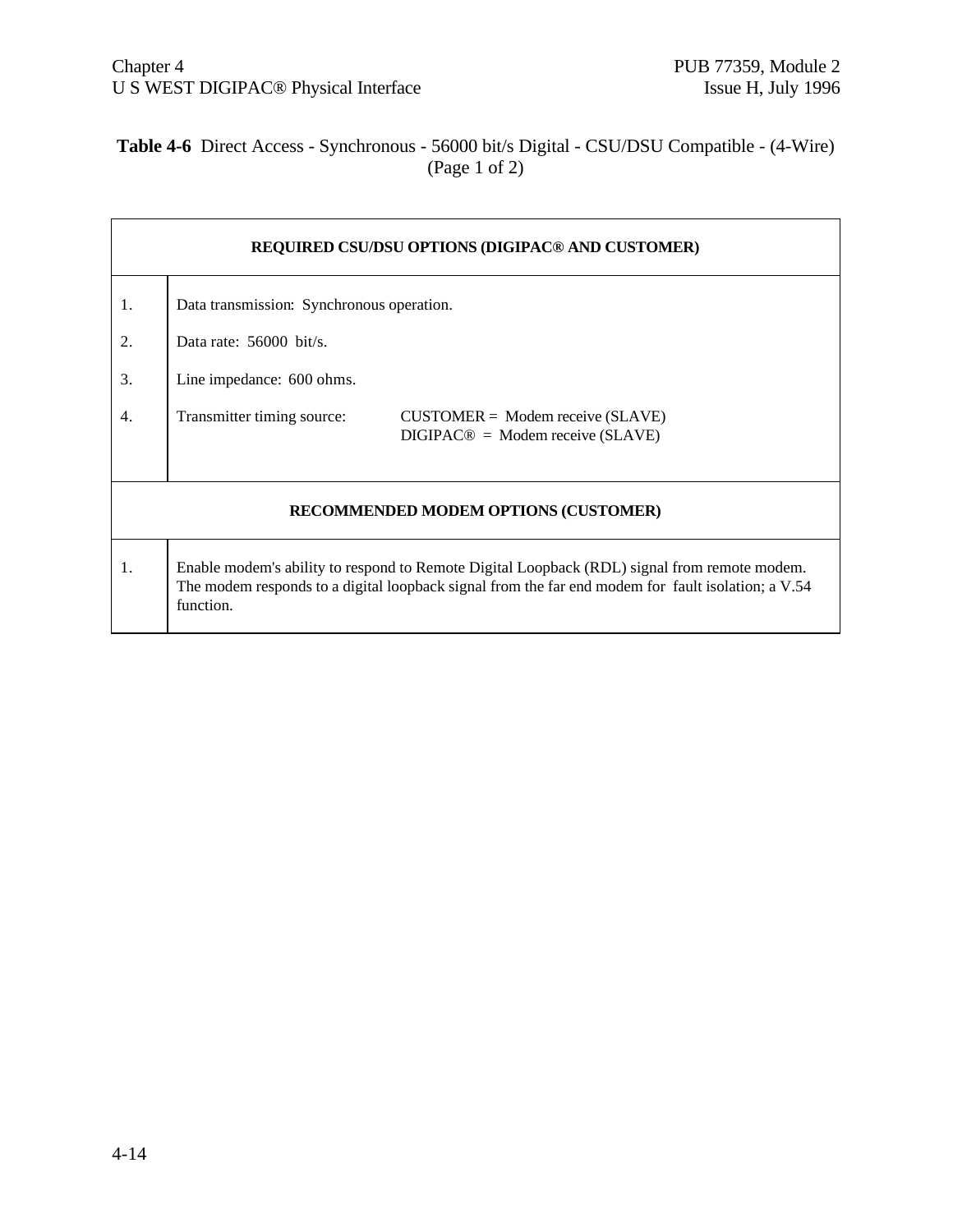# **Table 4-6** Direct Access - Synchronous - 56000 bit/s Digital - CSU/DSU Compatible - (4-Wire) (Page 2 of 2)

|     | <b>DIGIPAC® MODEM OPTIONS</b>                                                                                                                                                                                   |
|-----|-----------------------------------------------------------------------------------------------------------------------------------------------------------------------------------------------------------------|
| 1.  | Request to Send circuit CA/105 (pin C) to Clear to Send, circuit CB106 (pin D) delay:<br>10 ms.                                                                                                                 |
| 2.  | System status, off. During reception of out-of-service code or no signal reception, Data Set Ready<br>operate normally; not turned OFF.                                                                         |
| 3.  | Circuit assurance, off. During reception of out-of service code or no signal reception (DCD low),<br>Clear-To-Send operate normally; not turned OFF.                                                            |
| 4.  | Test mode indication to DTE via circuit TM/142, (pin K), enabled.                                                                                                                                               |
| 5.  | Data Set Ready circuit CC/107 (pin E) forced ON during Analog Loopback test.                                                                                                                                    |
| 6.  | Analog and Voice Frequency Loopback occur when an Analog Loopback is invoked. During Analog<br>Loopback, the signal on the receive VF line will be looped back over the transmit VF line.                       |
| 7.  | DTE control of analog Loopback via circuit LL/141 (pin L), enabled. A V.54 function that allows an<br>Analog Loopback test to be performed remotely for fault isolation.                                        |
| 8.  | Enable modem's ability to respond to Remote Digital Loopback (RDL) signal from remote modem.<br>The modem responds to a digital loopback signal from the far end modem for fault isolation; a V.54<br>function. |
| 9.  | DTE control of Remote Digital Loopback via circuit RL/140 (pin BB), enabled. A V.54 function that<br>allows the remote modem to be placed into a digital loopback.                                              |
| 10. | Bilateral remote terminal testing, enabled. Remote Terminal test, bilateral digital loopback occurs<br>(digital loopback occurs towards the facility and DTE).                                                  |
| 11. | Frame and signal grounds separated by 100 ohms.                                                                                                                                                                 |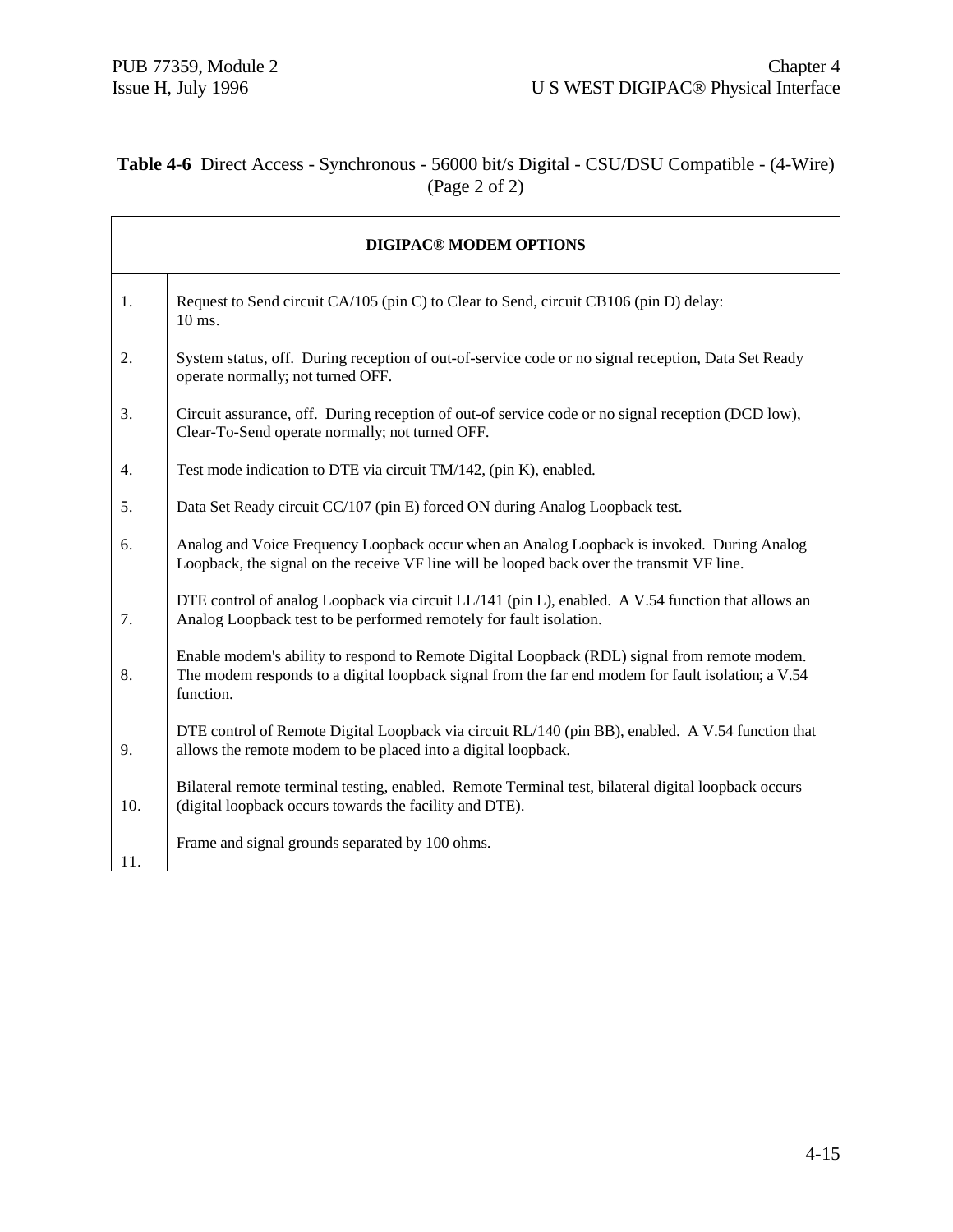| <b>SPEED</b> |                | <b>MODEM</b>      |         | <b>NC CODE</b> |             | <b>NCI CODE</b> | <b>NCI CODE</b> |
|--------------|----------------|-------------------|---------|----------------|-------------|-----------------|-----------------|
| (bit/s)      | <b>SERVICE</b> | <b>OPERATION</b>  | VG6     | <b>VG10</b>    | <b>VG36</b> | <b>CKL 1-PS</b> | <b>CKL 2-CS</b> |
| 2400         | Synch          | CCITT V.22 bis    | N/A     | $LN1-$         | $UG-$       | 02DM2.8PS.PT    | 02DA2PX         |
|              |                | CCITT V.22 bis    | N/A     | $LN1-$         | $UG-$       | 02DM2.8PS.PT    | DIGITAL**       |
|              |                | 201C              | $LG$ -- | $LN1-$         | $UG-$       | 04DM2.4P.PX     | 04DA2.PI        |
|              |                | 201C              | $LG$ -- | $LN-$          | $UG-$       | 04DM2.4P.PX     | DIGITAL**       |
| 4800         | Synch          | 208A              | $LG$ -- | $LN1-$         | $UG-$       | 04DM2.5P.PX     | 04DA2.PI        |
|              |                | 208A              | $LG$ -- | $LN-$          | $UG-$       | 04DM2.5P.PX     | DIGITAL**       |
|              |                | <b>CCITT V.27</b> | $LG$ -- | $LN1-$         | $UG-$       | 04DM2.7P.PX     | 04DA2PI         |
|              |                | CCITT V.27        | $LG$ -- | $LN-$          | $UG-$       | 04DM2.7P.PX     | DIGITAL**       |
| 9600         | Synch          | CCITT V.32        | N/A     | $LN1-$         | $UG-$       | 02DM2.9PS.PT    | 02DA2.PX        |
|              |                | <b>CCITT V.32</b> | N/A     | $LN1-$         | $UG-$       | 02DM2.9PS.PT    | DIGITAL**       |
|              |                | CCITT V.29        | $LG$ -- | $LN1-$         | $UG-$       | 04DM2.6P.PX     | 04DA2.PI        |
|              |                | CCITT V.29        | $LG$ -- | N/A            | N/A         | 04DM2.6P.PX     | 04DB2X          |
|              |                | CCITT V.29        | $LG$ -- | $LN-$          | $UG-$       | 04DM2.6P.PX     | DIGITAL**       |

**Table 4-7** NC and NCI Code Combinations - Voice Grade Analog Channel

**Table 4-8** NC and NCI Code Combinations - Digital Data Channel

| <b>SPEED</b> |                | <b>ACCESS PORT</b> |            | <b>NC CODE</b> |                   | <b>NCI CODE</b> | <b>NCI CODE</b> |
|--------------|----------------|--------------------|------------|----------------|-------------------|-----------------|-----------------|
| (bit/s)      | <b>SERVICE</b> | <b>PSSP</b>        | <b>PSN</b> | <b>ACCESS</b>  | <b>NON-ACCESS</b> | <b>CKL 1-PS</b> | <b>CKL 2-CS</b> |
| 2400         | Synch          | <b>YES</b>         | <b>YES</b> | $XA-P$         | $US -$            | 04DU5.24        | 04DU5.24        |
|              |                | YES                | <b>YES</b> |                |                   | 04DU5.24        | DIGITAL**       |
| 4800         | Synch          | YES                | <b>YES</b> | $XB-P$         | $US -$            | 04DU5.48        | 04DU5.48        |
|              |                | <b>YES</b>         | <b>YES</b> |                |                   | 04DU5.48        | DIGITAL**       |
| 9600         | Synch          | <b>YES</b>         | <b>YES</b> | $XG-P$         | $US -$            | 04DU5.96        | 04DU5.96        |
|              |                | YES                | <b>YES</b> |                |                   | 04DU5.96        | DIGITAL**       |
| 56000        | Synch          | <b>YES</b>         | YES        | $XH-P$         | $US -$            | 04DU5.56        | 04DU5.56        |
|              |                | YES                | <b>YES</b> |                |                   | 04DU5.56        | DIGITAL**       |

\*\* "Digital" indicates a digital channel interface code.

See appropriate U S WEST Technical Publication for additional information on Digital Channel Interface Codes.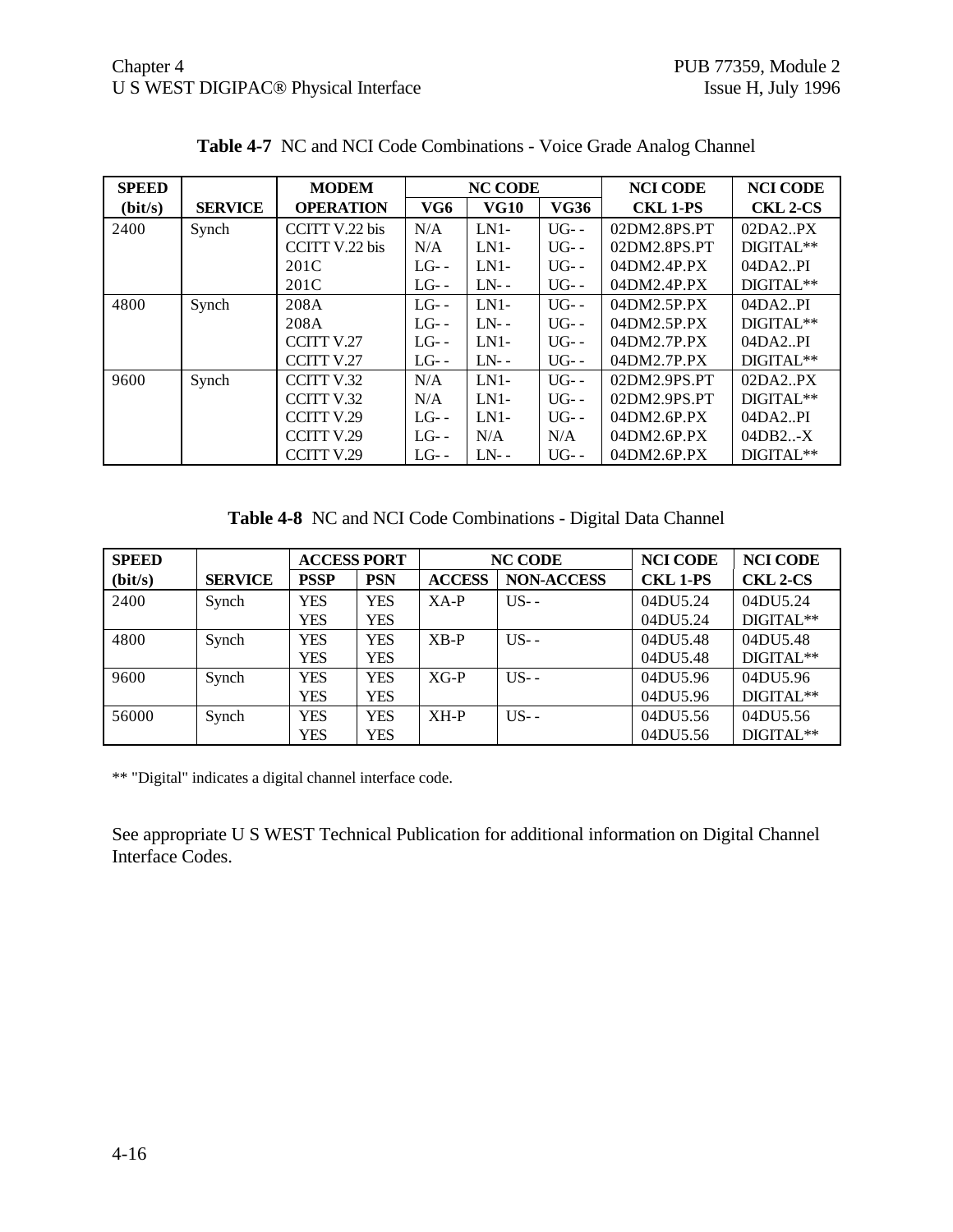## **CONTENTS**

#### **Chapter and Section** Page 5. 5.1  $5.2$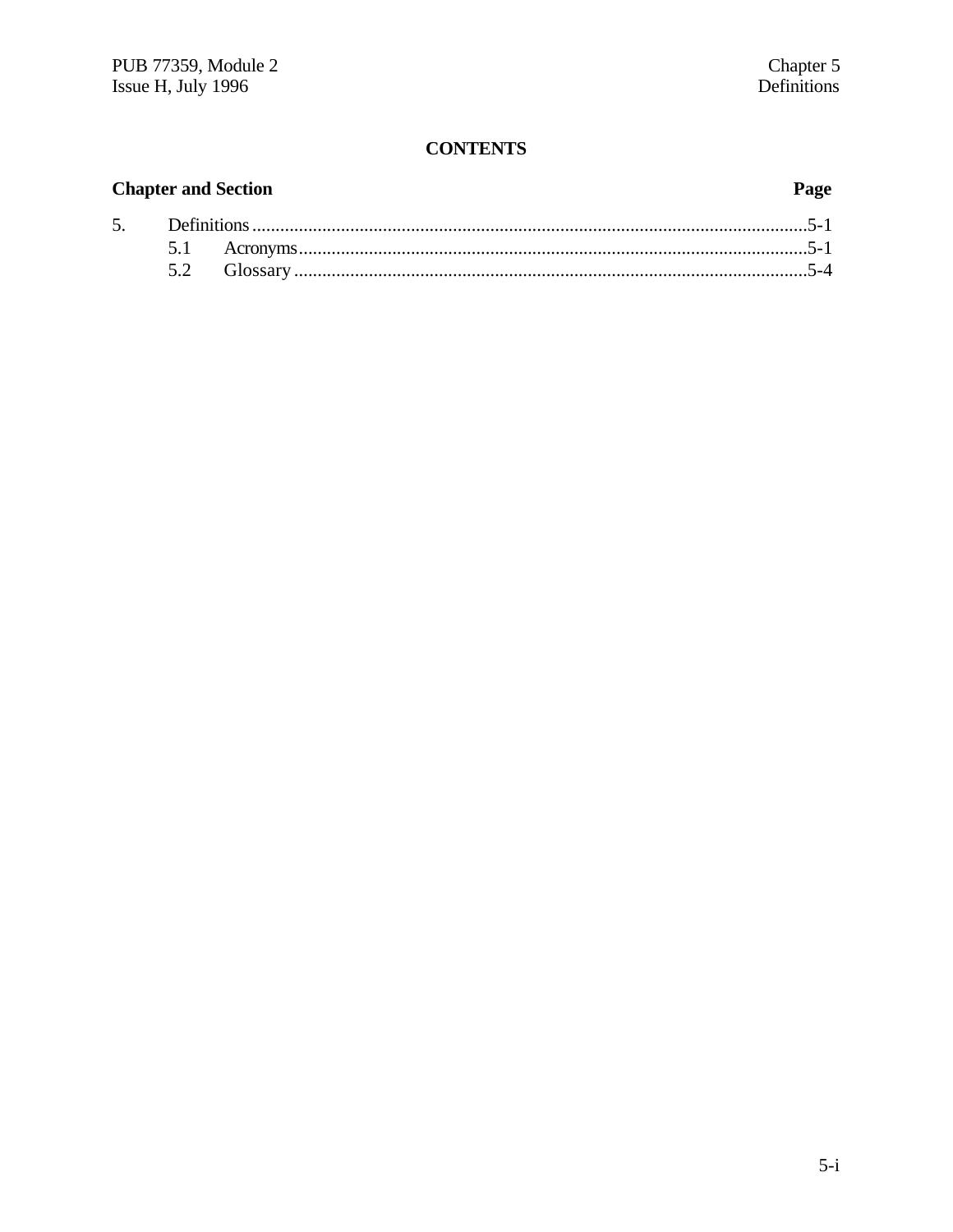# **5. Definitions**

# **5.1 Acronyms**

| AC           | <b>Access Concentrator</b>                                   |
|--------------|--------------------------------------------------------------|
| <b>AMA</b>   | <b>Automatic Message Accounting</b>                          |
| <b>ANSI</b>  | <b>American National Standards Institute</b>                 |
| <b>ASCII</b> | American Standard Code for Information Interchange           |
| <b>BCD</b>   | <b>Binary Coded Decimal</b>                                  |
| <b>BOC</b>   | <b>Bell Operating Company</b>                                |
| bps          | <b>Bits per Second</b>                                       |
| <b>CCA</b>   | Credit Card Association (CCA)                                |
| <b>CCITT</b> | International Telegraph and Telephone Consultative Committee |
| CO           | <b>Central Office</b>                                        |
| <b>CPE</b>   | <b>Customer Provided Equipment</b>                           |
| <b>CSU</b>   | <b>Channel Service Unit</b>                                  |
| <b>CUD</b>   | Call User Data                                               |
| <b>CUG</b>   | Closed User Group                                            |
| <b>DCE</b>   | Data Circuit-Terminating Equipment                           |
| <b>DDD</b>   | <b>Direct Distance Dialing</b>                               |
| <b>DDS</b>   | Digital Data System                                          |
| <b>DISC</b>  | Disconnect                                                   |
| DM           | <b>Disconnect Mode</b>                                       |
| <b>DNIC</b>  | Data Network Identification Code                             |
| <b>DNPA</b>  | Data Numbering Plan Area                                     |
| <b>DOV</b>   | Data Over Voice                                              |
| <b>DSU</b>   | Data Service Unit                                            |
| <b>DSP</b>   | Display System Protocol                                      |
| <b>DTE</b>   | Data Terminal Equipment                                      |
| <b>DVM</b>   | Data/Voice Multiplexer                                       |
| <b>EIA</b>   | <b>Electronic Industries Association</b>                     |
| F            | Final bit                                                    |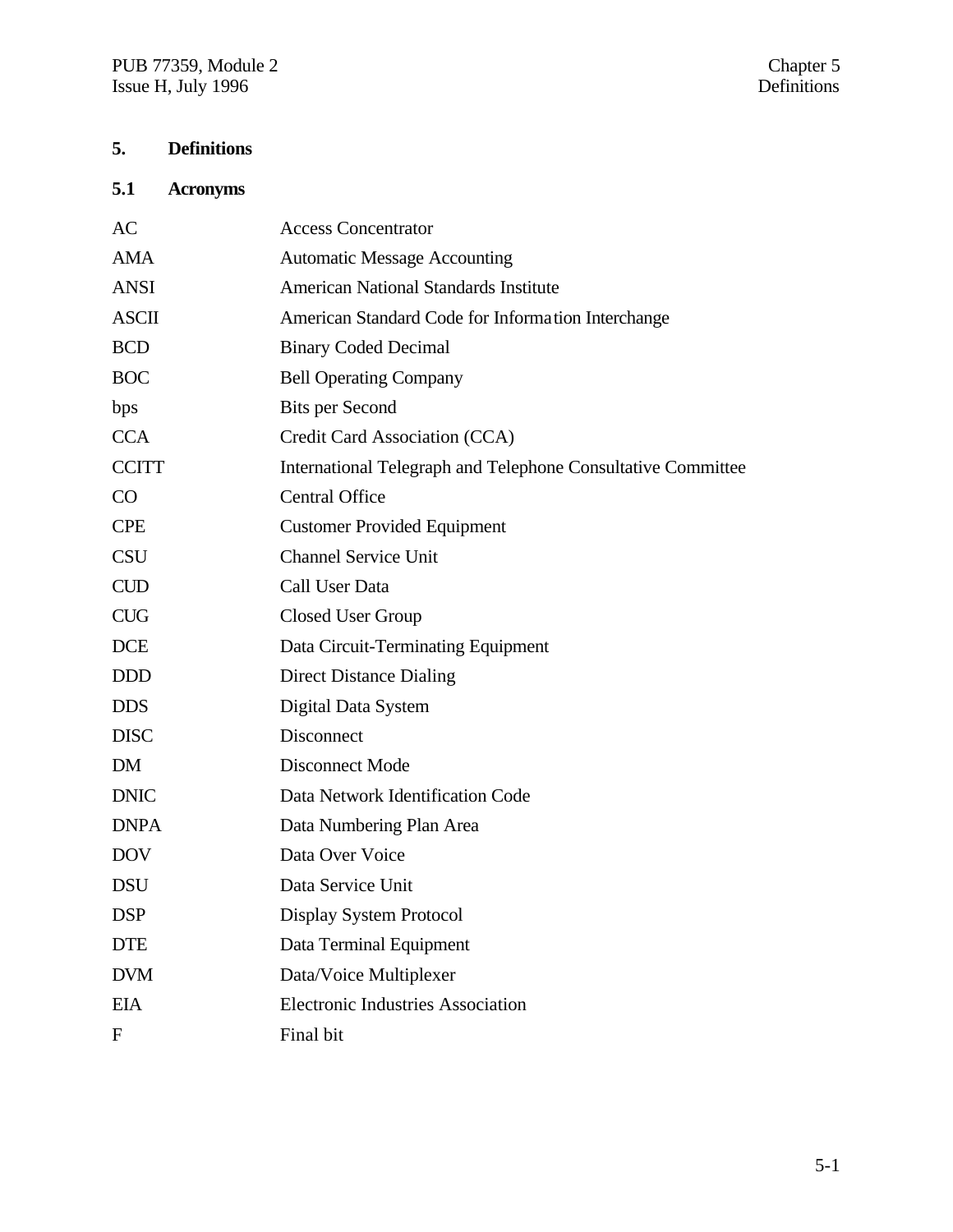| <b>FCS</b>      | <b>Frame Checking Sequence</b>              |
|-----------------|---------------------------------------------|
| <b>FRMR</b>     | <b>Frame Reject</b>                         |
| <b>HDLC</b>     | High Level Data Link Control                |
| I               | Information                                 |
| IA <sub>5</sub> | International Alphabet No. 5                |
| IC              | <b>Interexchange Carrier</b>                |
| <b>INIC</b>     | <b>ISDN Network Identifier Code</b>         |
| <b>ISDN</b>     | <b>Integrated Services Digital Network</b>  |
| <b>ISO</b>      | <b>International Standards Organization</b> |
| <b>ISP</b>      | <b>Information Service Provider</b>         |
| <b>K</b> bps    | Kilobits per second                         |
| <b>LAPB</b>     | <b>Link Access Procedure Balanced</b>       |
| <b>LATA</b>     | <b>Local Access and Transport Area</b>      |
| LC              | <b>Logical Channel</b>                      |
| <b>LCN</b>      | <b>Logical Channel Number</b>               |
| <b>LRC</b>      | <b>Logical Channel Number</b>               |
| <b>MLHG</b>     | Multi-line Hunt Group                       |
| <b>MNP®</b>     | <b>Microcom Networking Protocol</b>         |
| <b>MTCE</b>     | Maintenance                                 |
| <b>NPA</b>      | Numbering Plan Area                         |
| N(R)            | Receive Sequence Number                     |
| N(S)            | Send Sequence Number                        |
| <b>NTN</b>      | <b>Network Terminal Number</b>              |
| NUI             | Network User Identification                 |
| <b>OOS</b>      | Out of Service                              |
| <b>OSI</b>      | Open Systems Interconnection                |
| <b>OTC</b>      | <b>Operating Telephone Company</b>          |
| P               | Poll                                        |
| PAD             | Packet Assembler/Disassembler               |
| <b>PDN</b>      | <b>Public Data Network</b>                  |
| <b>PHF</b>      | <b>Packet Handler Function</b>              |
|                 |                                             |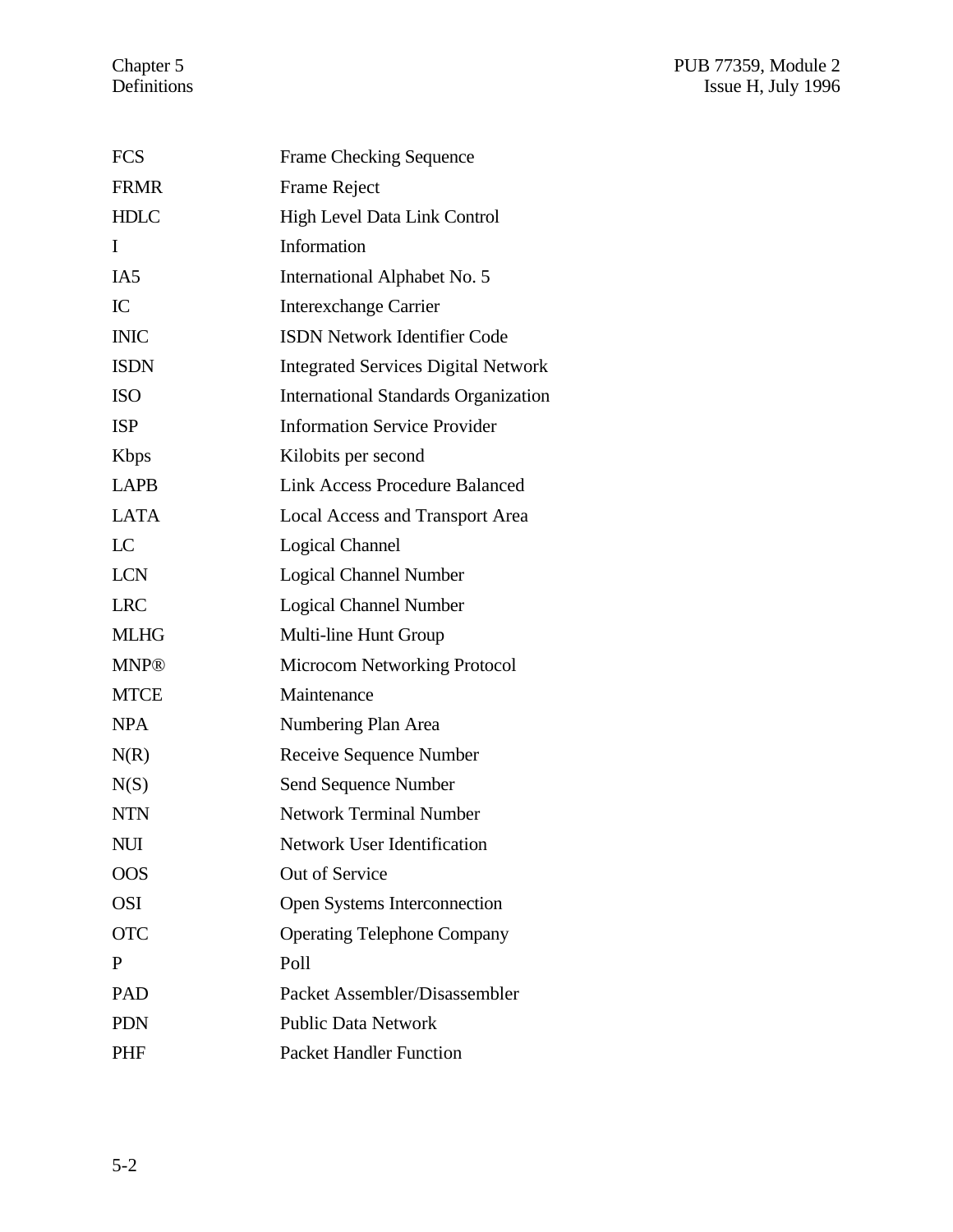| <b>POS</b>    | Point-Of-Sale                                              |
|---------------|------------------------------------------------------------|
| <b>PPSN</b>   | <b>Public Packet Switching Network</b>                     |
| <b>PPSNGR</b> | <b>Public Packet Switching Network Generic Requirement</b> |
| <b>PS</b>     | Packet Switch                                              |
| <b>PSDN</b>   | Packet Switched Data Network                               |
| <b>PSPDN</b>  | Packet Switched Public Data Network                        |
| <b>PSTN</b>   | <b>Public Switched Telephone Network</b>                   |
| <b>PVC</b>    | <b>Permanent Virtual Circuit</b>                           |
| RC            | <b>Recent Change</b>                                       |
| <b>RCVS</b>   | Recent Change and Verify Subsystem                         |
| <b>REJ</b>    | Reject                                                     |
| <b>RES</b>    | Reset                                                      |
| <b>RNR</b>    | Receive Not Ready                                          |
| <b>RPOA</b>   | Recognized Private Operating Agency                        |
| <b>RR</b>     | Receive Ready (packets or frames)                          |
| <b>SABM</b>   | Set Asynchronous Balanced Mode                             |
| <b>SABME</b>  | Set Asynchronous Balanced Mode Extended                    |
| <b>STE</b>    | <b>Signaling Terminal Equipment</b>                        |
| <b>SVC</b>    | <b>Switched Virtual Calls</b>                              |
| <b>UA</b>     | Unnumbered Acknowledgment                                  |
| <b>USTA</b>   | <b>United States Telephone Association</b>                 |
| <b>VC</b>     | Virtual Call                                               |
| V(R)          | <b>Receive State Variable</b>                              |
| V(S)          | <b>Send State Variable</b>                                 |
| <b>XID</b>    | <b>Exchange Identification</b>                             |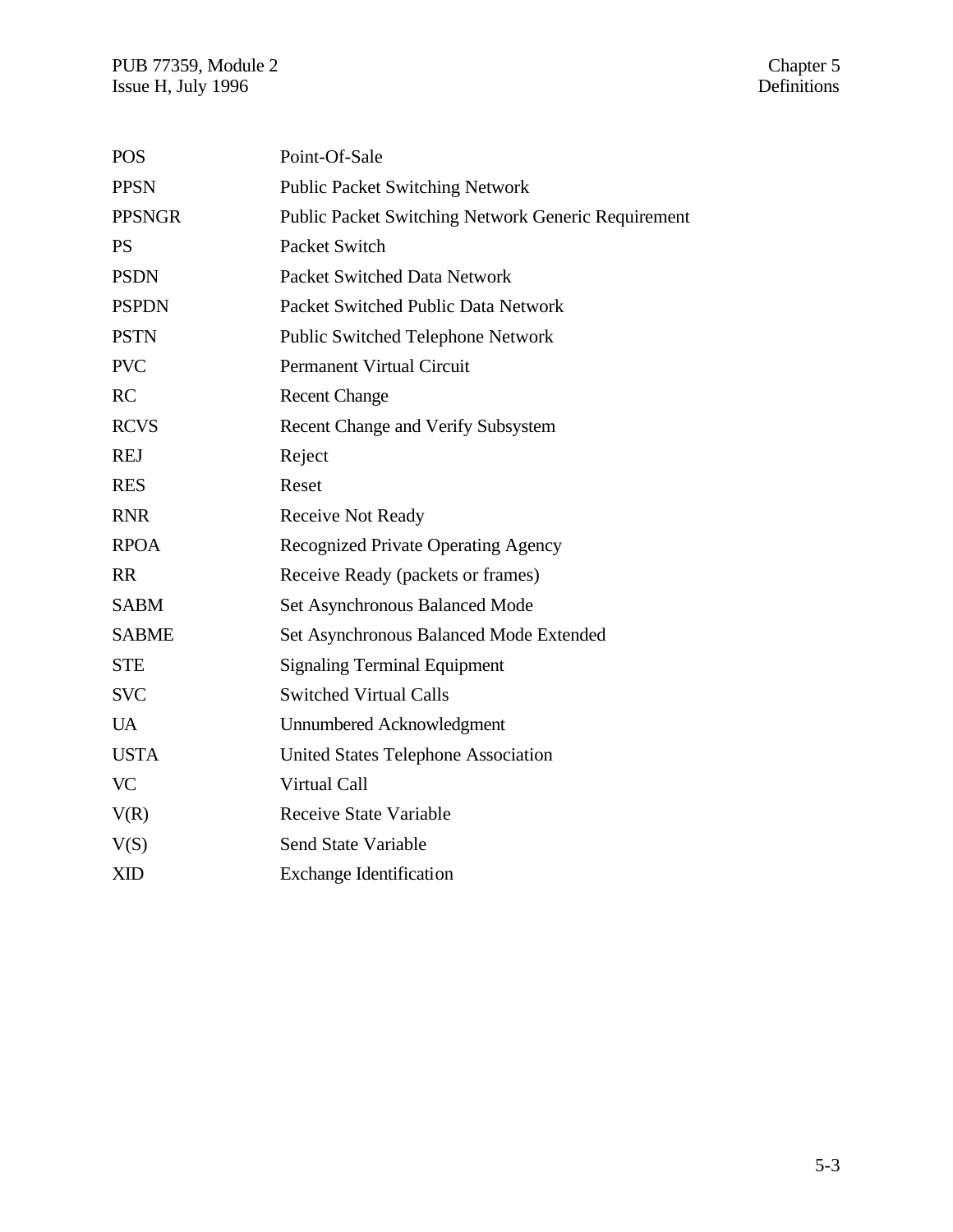### **5.2 Glossary**

### **Asynchronous Transmission**

Data transmission in which the time of occurrence of a specified significant instant in each byte, character, word, block or other unit of data (usually the leading edge of a start signal) is arbitrary, and occurs without necessarily being dependent on preceding signals on the channel.

### **Baud**

Denotes a unit of signaling speed. It is the reciprocal of the time duration in seconds of the shortest signal element (mark or space) within a code signal. The rates specified are the number of signal elements per second.

### **Bit**

An abbreviation of binary digit; one of the members of a set of two in the binary numeration system, e.g., either of the digits 0 or 1. Also, a unit of information; one bit of information is sufficient to specify one of two equally like possibilities, usually meaning yes or no.

### **Bits Per Second (BPS)**

Unit of data transmission rate (see baud).

### **Carrier Detect (DCD)**

See Received Line Signal Detector.

### **Character**

Letter, numeral, punctuation, control figure or any other symbol contained in a message.

### **Clear To Send (CTS)**

An EIA-232 interface control signal that indicates to the DTE whether or not the modem is ready to transmit data.

### **Conditioning**

Denotes an enhancement to the transmission performance of a voiceband channel. Parameter(s) affected are attenuation distortion, envelope delay, distortion and noise.

## **Consultative Committee International Telephone and Telegraph (CCITT)**

An international association that sets international telecommunications standards.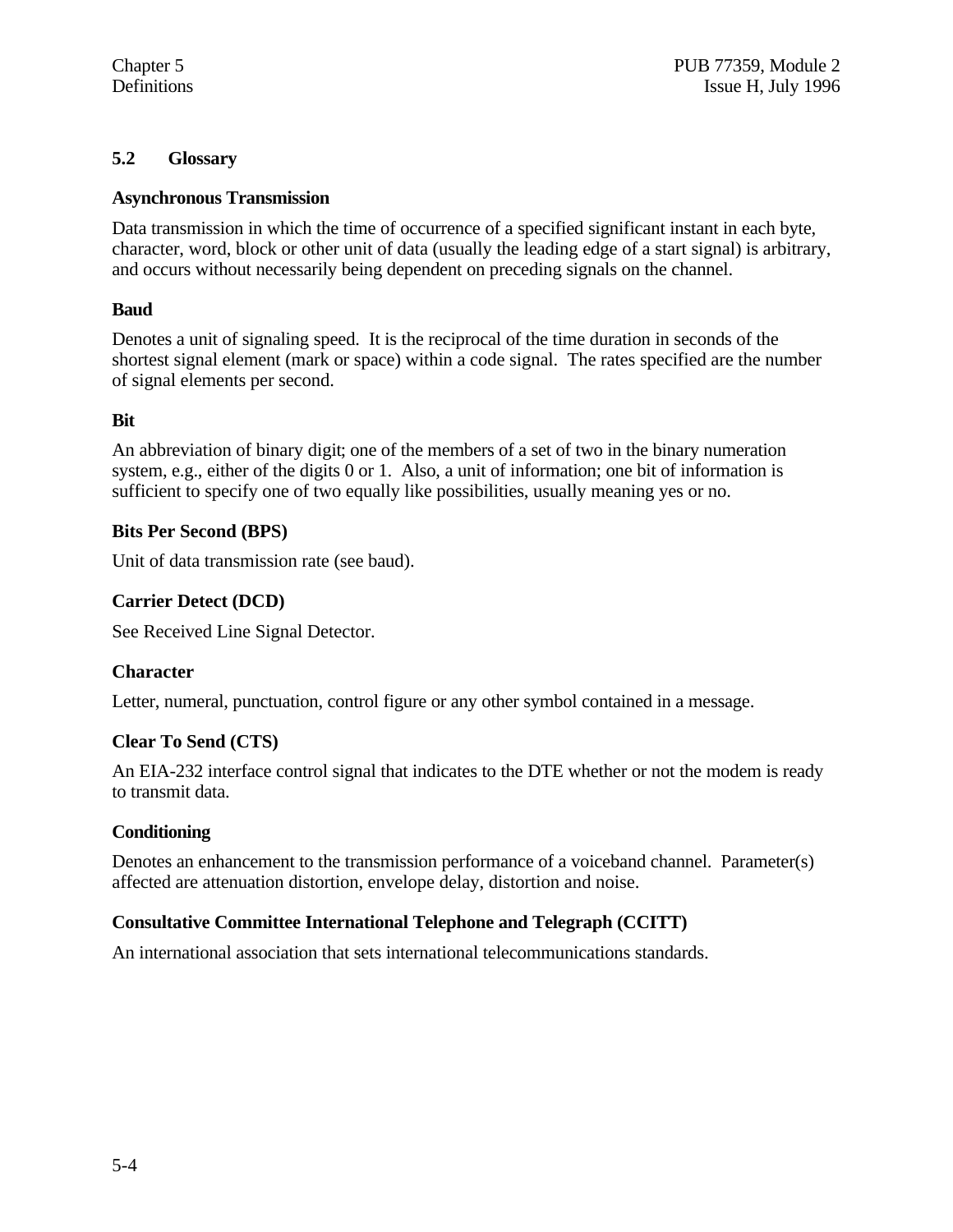### **Data Communications Equipment (DCE)**

The equipment that provides the functions required to establish, maintain and terminate data transmission connection; e.g., a modem, as well as the signal conversion, and coding required for communications between data terminal equipment and data circuit.

#### **Data Set Ready (DSR)**

An EIA-232 interface control signal that indicates to the DTE the status of the local modem; e.g., modem is connected to communications channel and is not in the test or dial mode.

#### **Data Terminal Equipment (DTE)**

Customer owned equipment used to transmit and receive data.

#### **Data Terminal Ready (DTR)**

An EIA-232 interface control signal that indicates to the modem the DTE is ready to transmit or receive data.

#### **Dial Access**

Access to the packet switch is via the voice Public Switched Network.

#### **Digital Service Unit (DSU)**

A DCE device that converts EIA-232-D or CCITT V.35 signals (from the packet switch) to baseband bipolar line signals suitable for transmission over a telephone channel.

#### **Direct Access**

Access to the packet switch is via a dedicated channel between the End-User and the packet switch.

### **Full Duplex**

Simultaneous transmission in both directions between two points.

#### **Half Duplex**

Data transmission in either direction, but not simultaneously.

#### **Line**

The transport facility (cable pair or carrier) between the Central Office and Network Channel Interface.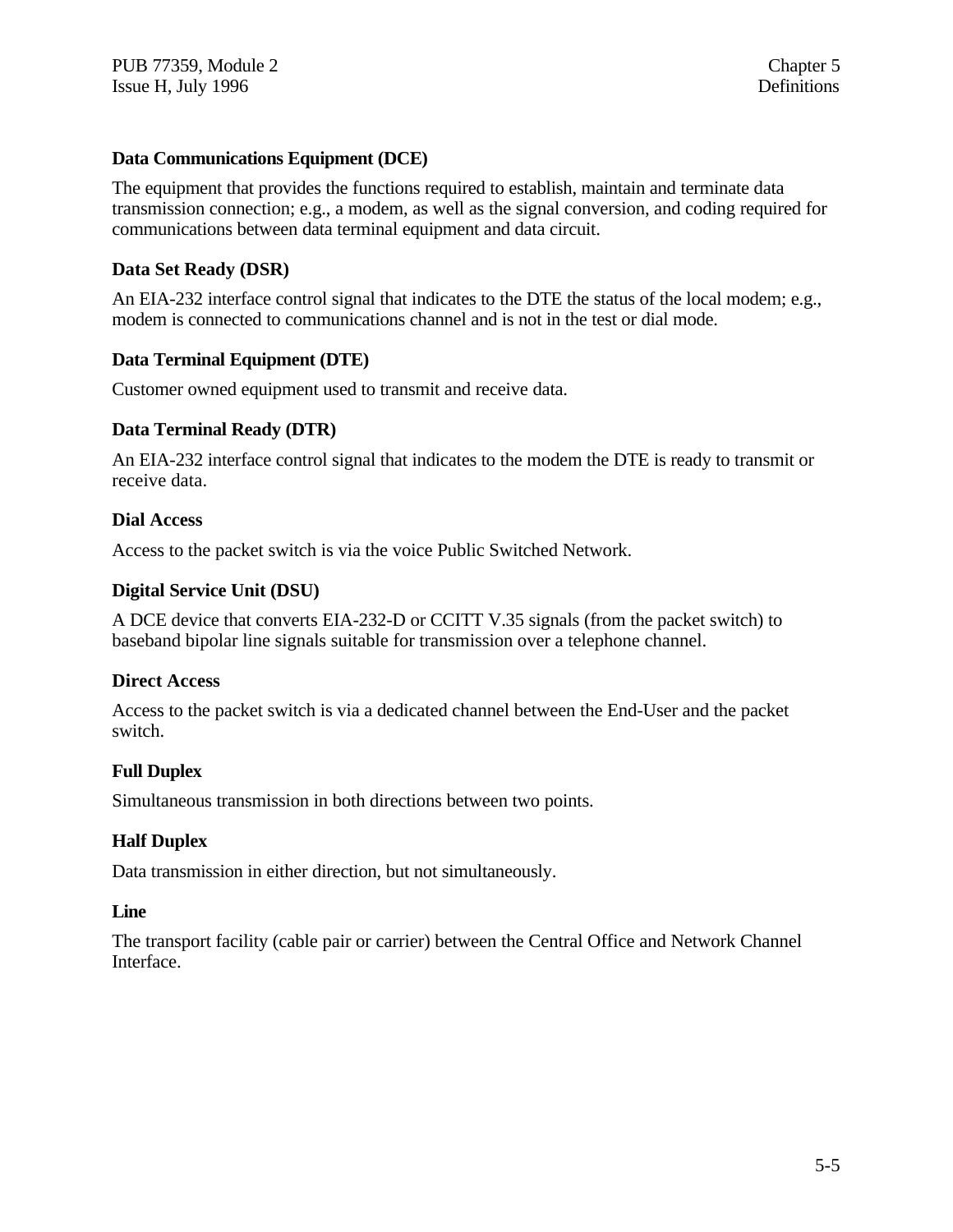### **Link Access Procedure For Modems (LAP-M)**

An error correction procedure defined in CCITT Recommendation V.42-1988.

### **Loopback**

A test procedure that causes a received signal to be returned to the source.

### **Modem**

A DCE device that converts EIA-232-D or CCITT V.35 signals (from the packet switch) to voiceband signals suitable for transmission over a telephone channel.

#### **Port**

An EIA-232 or CCITT V.35 I/O interface of a packet switch, computer or modem.

#### **Received Line Signal Detector**

An EIA-232 interface control signal that indicates to an attached DTE device that the modem is receiving a signal from a remote modem.

#### **Request to Send (RTS)**

An EIA-232 interface control signal that indicates the DTE has data to transmit and conditions the modem for data transmission.

#### **Ring Indicator**

An EIA-232 control interface signal which indicates to the DTE that a ringing signal is being received on the communications channel.

#### **Start Bit**

In asynchronous transmission, the first bit in each character, normally a space, which prepares the receiving equipment for the reception and registration of the character.

#### **Stop Bit**

In asynchronous transmission, the last bit, used to indicate the end of a character, normally a mark condition, which serves to return the line to its idle or rest state.

#### **Switch Network**

Data transmission and access to DIGIPAC® is via the voice Public Switched Network.

#### **Synchronous Transmission**

Transmission in which the occurrence of a specified event (e.g., byte, character, word, block or other unit of data, such as the leading edge of a start signal), occurs in a specified time relationship with a preceding signal in the channel, in accordance with a specified timing pulse, or in accordance with a specified time frame.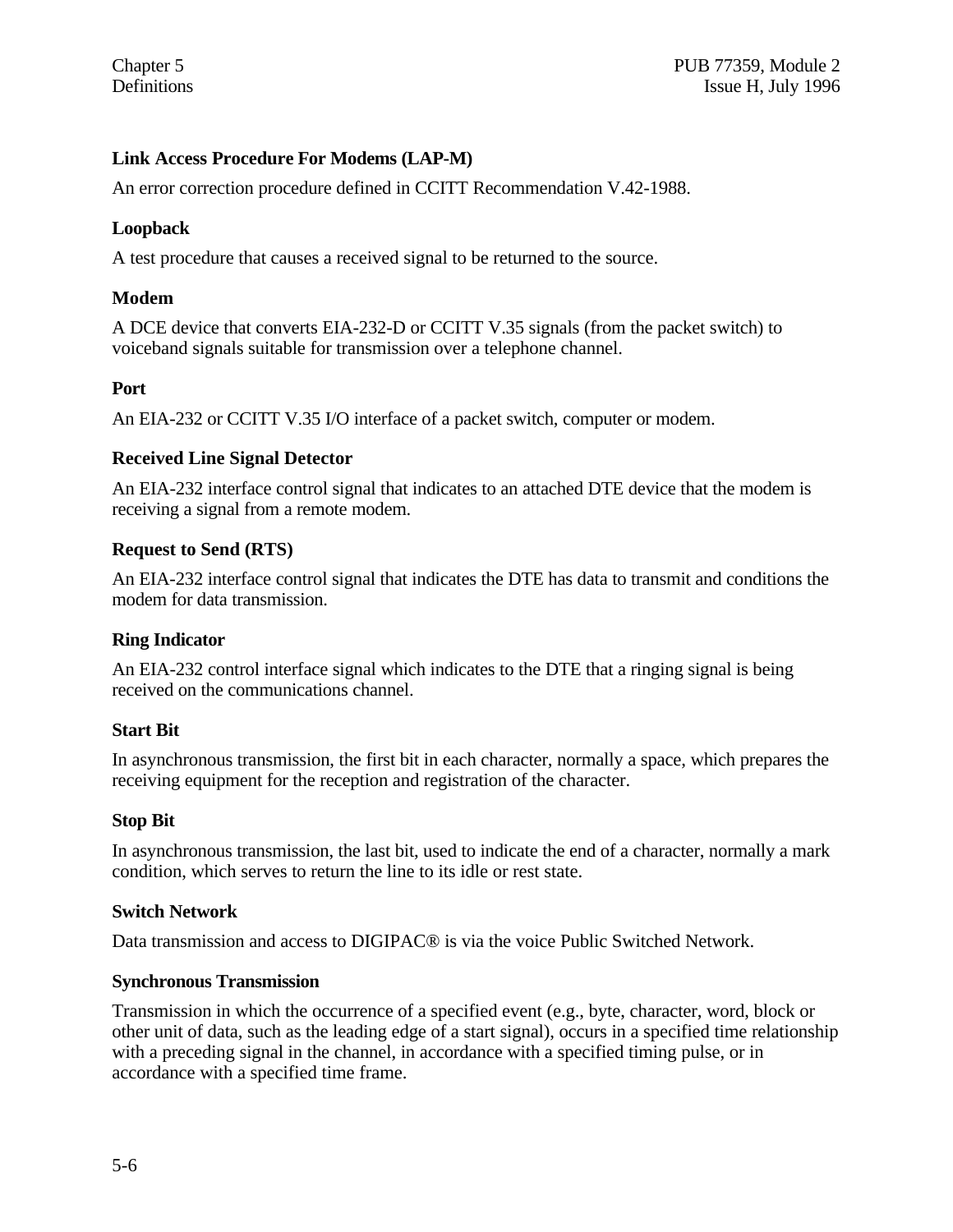# **CONTENTS**

| <b>Chapter and Section</b> |      |  |  |  |
|----------------------------|------|--|--|--|
| 6.                         |      |  |  |  |
|                            | 6.1  |  |  |  |
|                            | 6.2  |  |  |  |
|                            | 6.3  |  |  |  |
|                            | 6.4  |  |  |  |
|                            | 6.5  |  |  |  |
|                            | 6.6  |  |  |  |
|                            | 6.7  |  |  |  |
|                            | 6.8  |  |  |  |
|                            | 6.9  |  |  |  |
|                            | 6.10 |  |  |  |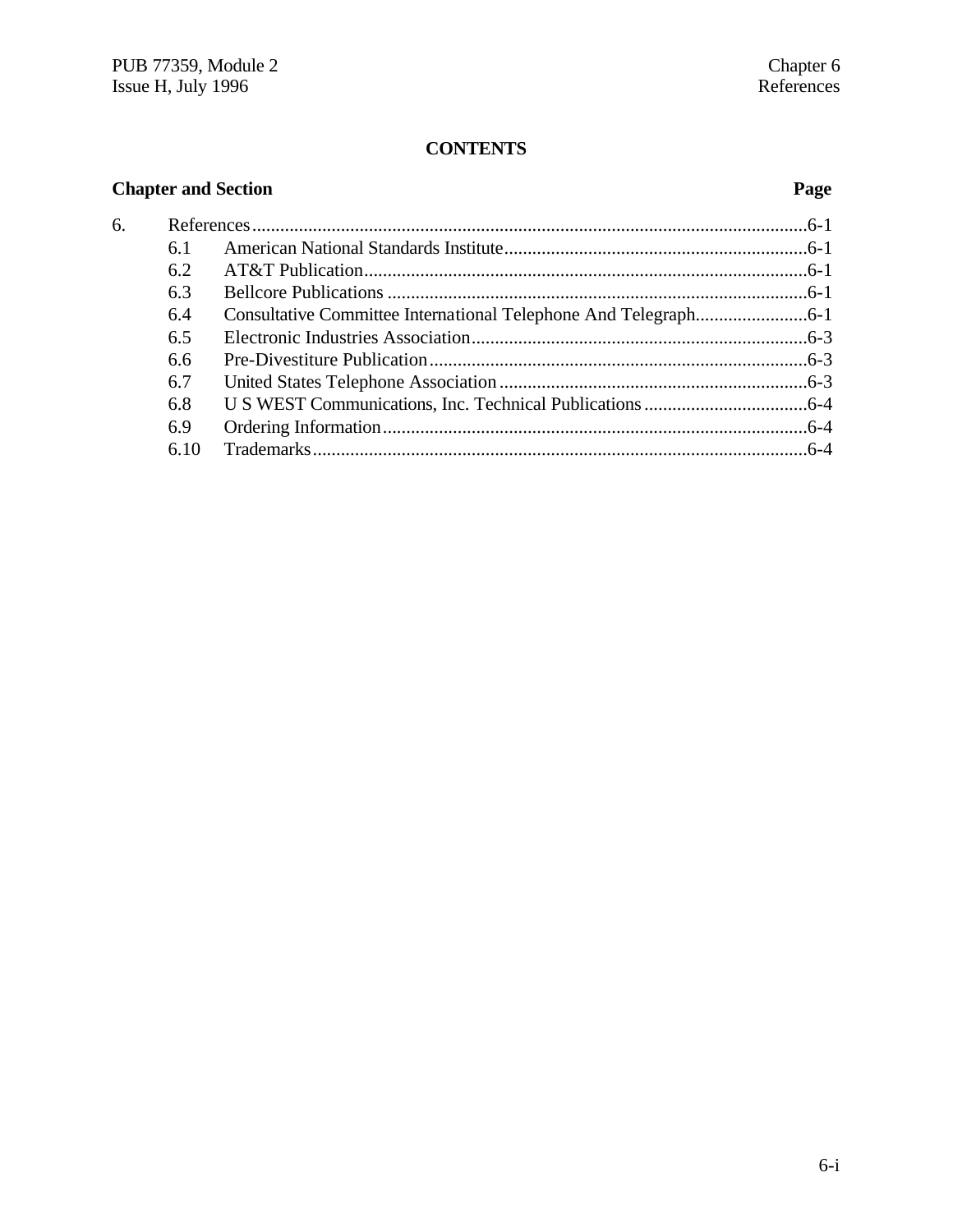### **6. References**

#### **6.1 American National Standards Institute**

ANSI X3.4 Denotes the code character set to be used for the general interchange of information among information-processing systems, communications systems and associated equipment.

### **6.2 AT&T Publication**

PUB 62310 *"Digital Data System Channel Interface Specification"*, September 1983.

#### **6.3 Bellcore Publications**

| TR-NPL-000011 | Bellcore, Asynchronous Terminal and Host Interface Reference, Issue 1     |
|---------------|---------------------------------------------------------------------------|
| TR-TSY-000301 | Bellcore, Public Packet Switched Network Generic Requirements,<br>Issue 2 |

TR-TSY-000448 Bellcore, *ISDN Routing and Digit Analysis,* Issue 1, Revision 1

### **6.4 Consultative Committee International Telephone And Telegraph**

| <b>CCITT</b> Recommendation V.3     | International Alphabet No. 5                                                                                                                                                                                  |
|-------------------------------------|---------------------------------------------------------------------------------------------------------------------------------------------------------------------------------------------------------------|
| <b>CCITT</b> Recommendation V.22bis | 2400 Bits per second duplex modem using the frequency<br>division technique standardized for use on the general switched<br>telephone network and on point-to-point 2-Wire leased<br>telephone-type circuits. |
| <b>CCITT Recommendation V.24</b>    | Defines physical and electrical connection between data<br>terminal equipment and data communications equipment.                                                                                              |
| <b>CCITT Recommendation V.26</b>    | 2400 BPS modem standardized for use on 4-Wire leased<br>telephone-type circuits.                                                                                                                              |
| <b>CCITT</b> Recommendation V.27    | 4800 BPS with manual equalizer standardized for use on<br>leased telephone-type circuits.                                                                                                                     |
| <b>CCITT Recommendation V.29</b>    | 9600 BPS modem standardized for use on leased telephone-<br>type circuits.                                                                                                                                    |
| <b>CCITT Recommendation V.32</b>    | A family of 2-Wire duplex modems operating at data signaling<br>rates of up to 9600 bit/s for use on the general switched<br>telephone network and on leased telephone-type circuits.                         |
| <b>CCITT</b> Recommendation V.32bis | A family of 2-Wire duplex modems operating at data signaling<br>rates of up to 14400 bit/s for use on the general switched<br>telephone network and on leased telephone-type circuits.                        |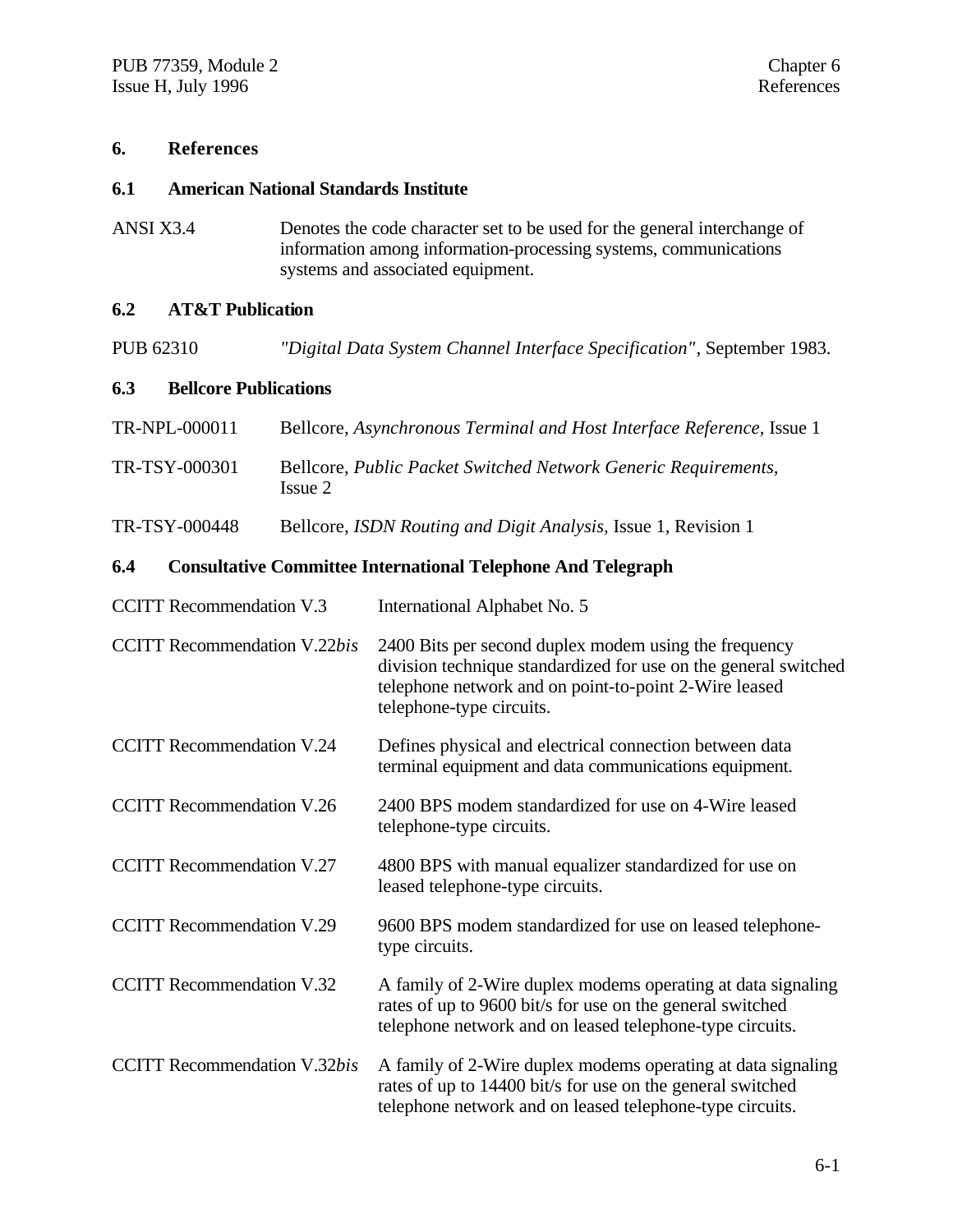| <b>CCITT Recommendation V.34</b> | A family of 2-Wire duplex modems operating at data signaling<br>rates of up to 28800 bit/s for use on the general switched<br>telephone network and on leased telephone-type circuits. |
|----------------------------------|----------------------------------------------------------------------------------------------------------------------------------------------------------------------------------------|
| <b>CCITT Recommendation V.35</b> | Modems for Synchronous Data Transmission using 60-108<br>KHz Group Band Circuits (Replaced by V.36)                                                                                    |
| <b>CCITT</b> Recommendation V.36 | Data Transmission at 48 Kilobits per second using 60-108<br><b>KHz Group Band Circuits</b>                                                                                             |
| <b>CCITT Recommendation V.42</b> | Error-correction procedures for DCEs using Asynchronous-<br>Synchronous conversion.                                                                                                    |
| <b>CCITT Recommendation V.54</b> | Loop back interface option associated with V.24.                                                                                                                                       |
| <b>CCITT</b> Recommendation X.1  | International user classes of service in Public Data Networks.                                                                                                                         |
| <b>CCITT</b> Recommendation X.2  | International user services and facilities in Public Data<br>Networks.                                                                                                                 |
| <b>CCITT Recommendation X.3</b>  | Packet Assembly/Disassembly (PAD) facility in a Public Data<br>Network.                                                                                                                |
| <b>CCITT Recommendation X.4</b>  | General Structure of Signals of International Alphabet. 5 Code<br>for data transmission over Public Data Networks.                                                                     |
| <b>CCITT</b> Recommendation X.21 | Use on Public Data Networks of DTEs which are designed for<br>interfacing to synchronous CCITT series V. recommendation<br>modems.                                                     |
| <b>CCITT</b> Recommendation X.25 | Interface between DTE and DCE for terminals operating in the<br>packet mode on Public Data Networks.                                                                                   |
| <b>CCITT</b> Recommendation X.28 | DTE/DEC Interface for start-stop mode data terminal<br>equipment accessing the PAD facility in a Public Data<br>Network situated in the same country.                                  |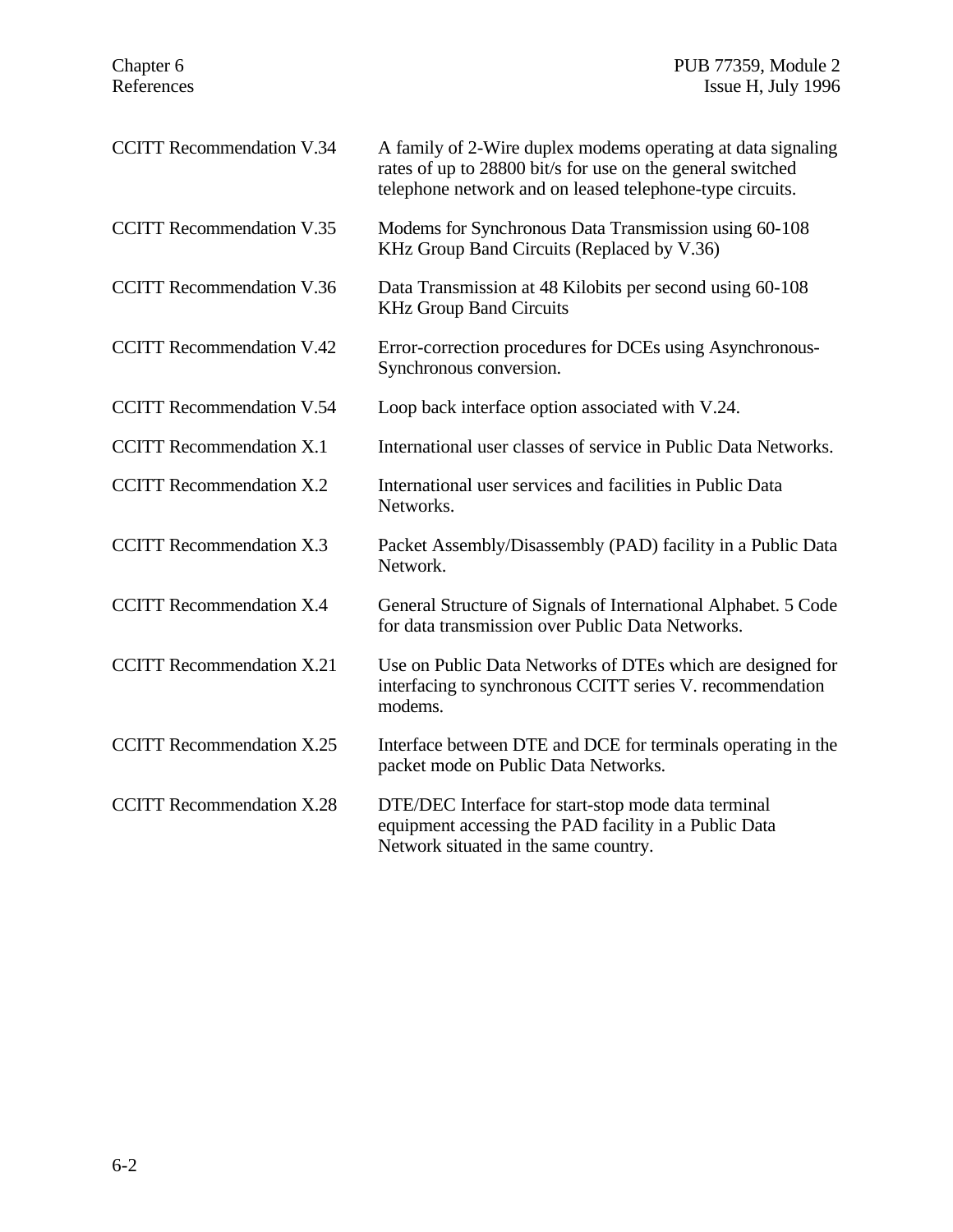| <b>CCITT Recommendation X.29</b>  | Procedures for the exchange of control information and user<br>data between a PAD facility and a packet mode DTE or<br>another PAD.                                                                                                                                                                                         |
|-----------------------------------|-----------------------------------------------------------------------------------------------------------------------------------------------------------------------------------------------------------------------------------------------------------------------------------------------------------------------------|
| <b>CCITT</b> Recommendation X.32  | Interface between data terminal equipment and data circuit<br>terminating equipment for terminals operating in the Packet<br>mode and accessing a packet switch Public Data Network<br>through a public switched telephone network or an Integrated<br>Services Digital Network or a circuit switch Public Data<br>Network. |
| <b>CCITT Recommendation X.75</b>  | Terminal and transit call control procedures and data transfer<br>system on international circuits between packet switched data<br>networks.                                                                                                                                                                                |
| <b>CCITT Recommendation X.87</b>  | Principles and procedures for realization of international<br>facilities and network utilities in Public Data Networks.                                                                                                                                                                                                     |
| <b>CCITT Recommendation X.92</b>  | Hypothetical reference connections for public synchronous<br>data networks.                                                                                                                                                                                                                                                 |
| <b>CCITT Recommendation X.96</b>  | Call progress signals in Public Data Networks                                                                                                                                                                                                                                                                               |
| <b>CCITT</b> Recommendation X.110 | Routing principles for international public data services through<br>Switched Public Data Networks of the same type.                                                                                                                                                                                                        |
| <b>CCITT</b> Recommendation X.121 | International numbering plan for Public Data Networks.                                                                                                                                                                                                                                                                      |

# **6.5 Electronic Industries Association**

EIA RS-232-C Defines physical and electrical connection between data terminal equipment and data communications equipment.

### **6.6 Pre-Divestiture Publication**

PUB 41021 *"Digital Data System - Channel Interface Specifications"*, March 1973 and Addendum, October 1981

## **6.7 United States Telephone Association**

| USTA document TA20 |  |  |  | Compatibility Criteria for Data Set 212A, September 1977 |
|--------------------|--|--|--|----------------------------------------------------------|
|--------------------|--|--|--|----------------------------------------------------------|